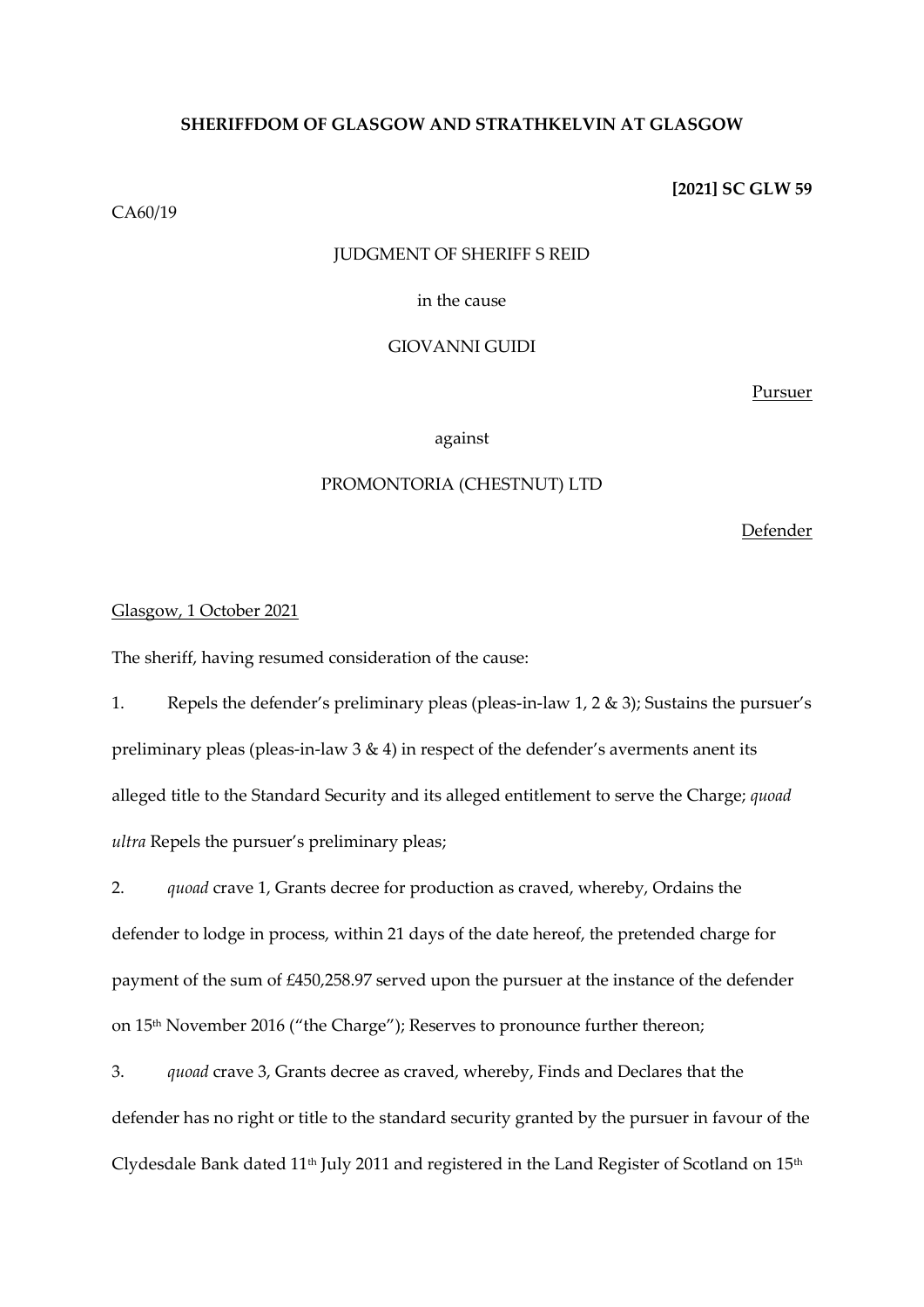July 2011 over the pursuer's registered interest as proprietor of 7 Sweethope Gardens, Bothwell, Glasgow G71 8BT under title number LAN100490, and also registered in the Books of Council and Session on 18th February 2016 ("the Standard Security"), and has no title to sue upon, enforce or otherwise take action against the pursuer on the footing thereof; 4. *quoad ultra* Allows parties a proof of their respective averments on dates to be

hereafter assigned;

5. *ex proprio motu* Finds that the defender is in default of the obligation incumbent upon it in terms of rule 21.1(1) of the Ordinary Cause Rules 1993 ("OCR 1993") in respect that, without leave of the court, it has failed to lodge in process, complete and unredacted, the Assignation founded upon by it (or a true copy thereof certified in terms of section 6 of the Civil Evidence (Scotland) Act 1988 ("the 1988 Act"));

6. *ex proprio motu* Ordains the defender, within 21 days of today's date, either (i) to lodge in process, complete and unredacted, the Assignation founded upon and adopted by it in its pleadings (or a true copy thereof certified in terms of section 6 of the 1988 Act) or (ii) to seek and obtain leave of the court to lodge a redacted certified copy thereof in discharge of the obligation incumbent upon it in terms of rule 21.1(1), OCR 1993; UNDER CERTIFICATION that if the defender fails to do so, decree by default may be granted against it as craved; Reserves to pronounce further thereon;

7. *ex proprio motu* Ordains the defender, within 21 days of today's date, either (i) to lodge in process, complete and unredacted, the Sale & Purchase Agreement referred to by it in its pleadings (or a true copy thereof certified in terms of section 6 of the 1988 Act) or (ii) to seek and obtain leave of the court to lodge a redacted certified copy thereof in discharge of the obligation incumbent upon it in terms of rule 21.1(1), OCR 1993; UNDER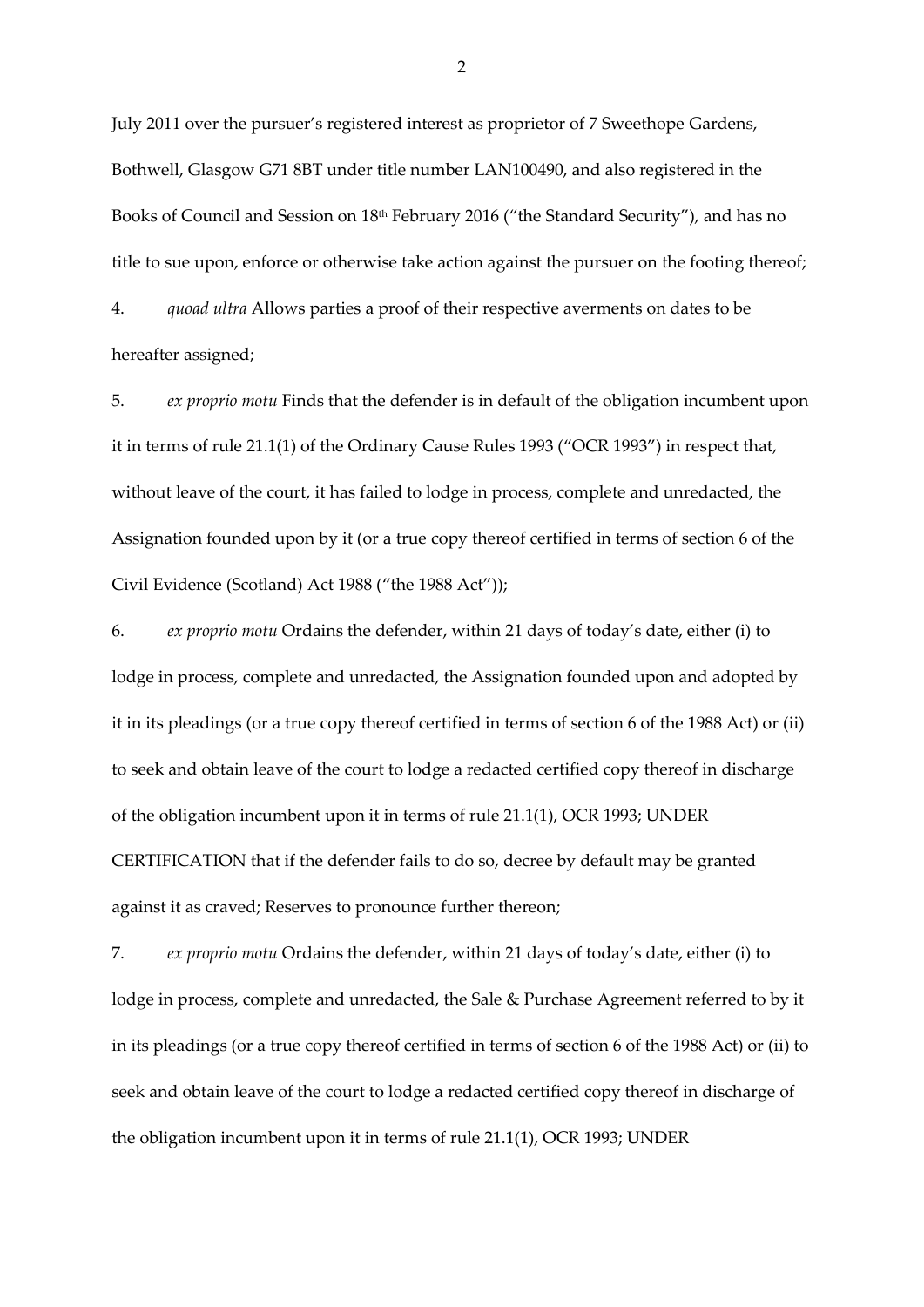CERTIFICATION that if the defender fails to do so, decree by default may be granted against it as craved; Reserves to pronounce further thereon;

8. Finds the defender liable to the pursuer in the expenses of the diet of debate on 18 & 19 March 2021, together with preparation therefor, all as taxed; Allows an account thereof to be given in; and Remits the same, when lodged, to the auditor of court to tax and to report.

#### **SHERIFF**

## **NOTE**:

## *Summary*

[1] This action raises two discrete conundrums that have generated much litigation and academic discussion in recent years.

[2] The first issue concerns the extent to which an assignation of an all-sums due standard security must follow the form and wording of the statutory forms in schedule 4 to the Conveyancing & Feudal Reform (Scotland) Act 1970 ("the 1970 Act") (including whether such an assignation must state a precise sum due by the debtor to the assignor at the date of the assignation); and, the consequence, if any, of departing from that statutory prescribed wording.

[3] The second issue is whether a party founding upon a document in its pleadings, or incorporating its terms therein, must lodge the document (or at least a true copy of the document) in process, whole and unredacted; and, if so, the consequence, if any, of its failure to do so.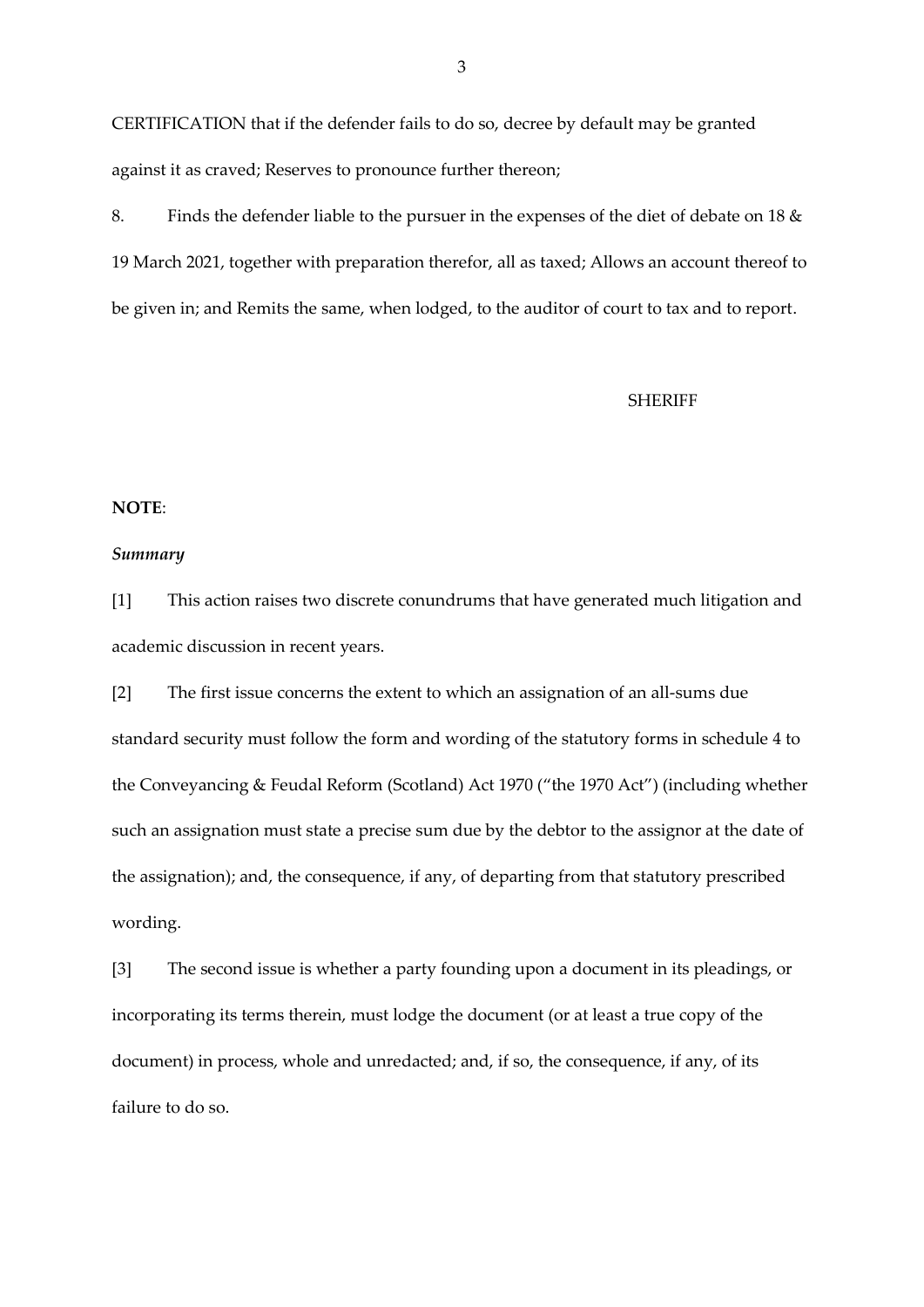[4] These issues arise in the context of a bulk assignation by Clydesdale Bank plc ("the Bank") to the defender, Promontoria (Chestnut) Ltd ("Promontoria"), of multiple book debts and securities, and the subsequent enforcement of those securities by Promontoria against the debtor ("Mr Guidi").

[5] In summary, Mr Guidi challenges the right and title of Promontoria to a standard security and a personal guarantee granted by Mr Guidi to the Bank. He avers that Promontoria had no entitlement to enforce the instruments against him, specifically by serving a charge for payment upon Mr Guidi, leading ultimately to his sequestration. He seeks production and reduction of the charge, and declarator that Promontoria has no title to the standard security and the personal guarantee.

[6] In defence, Promontoria founds its title expressly upon a "redacted" certified copy assignation lodged in process, the terms of which are also adopted as incorporated therein *brevitatis causa*. Promontoria avers that the redactions are justified due to "commercial sensitivity", and exclude only "irrelevant" material.

[7] In response, Mr Guidi submits that this redacted document, insofar as it purports to assign the standard security, is ineffective in law to do so for, broadly, three reasons. Firstly, he submits that the defender has failed to aver the purification of various suspensive conditions within this supposed assignation. Secondly, he claims that the redacted document is disconform to the statutory wording prescribed by the 1970 Act due to its failure to state the precise sum due owed by Mr Guidi (as debtor) to the Bank (as assignor) at the date of the supposed assignation. Thirdly, more generally, he argues that Promontoria cannot aver a relevant title to the standard security and personal guarantee without lodging in process a complete and unredacted copy of the supposed assignation.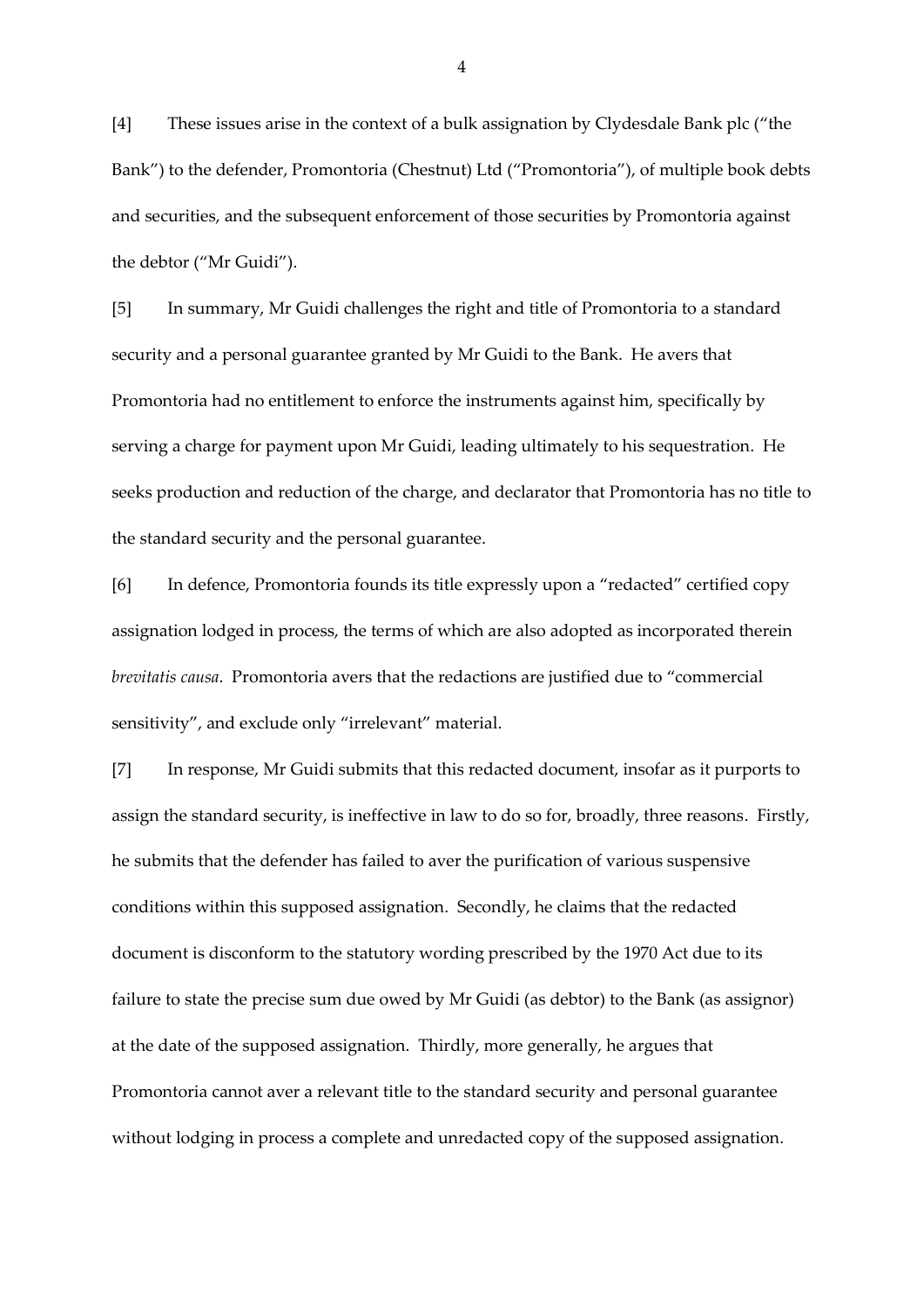[8] The matter called before me at a debate. Having considered matters at length, I have concluded that Promontoria has failed to aver a relevant title to the standard security and, by extension, a relevant entitlement to serve the charge upon Mr Guidi. (The charge proceeded upon a warrant for summary diligence deriving from a clause of consent to registration for execution in the standard security.) Accordingly, I have granted decree for production of the charge for payment (crave 1), as a precursor to reduction (per rule 54.4, OCR 1993), and for declarator that Promontoria has no title to enforce the standard security (crave 3).

[9] By way of brief explanation, firstly, the mechanism by which a heritable security in the form of a standard security can be assigned is prescribed by statute, in terms of the Conveyancing & Feudal Reform (Scotland) Act 1970 ("the 1970 Act"), sections 14 & 53, and Schedule 4. The document upon which the defender expressly founds is, indubitably, an assignation of sorts, but it is not an assignation that conforms to the prescribed statutory form for the assignation of a standard security. It is disconform to the prescribed mechanism because it is, in form, a multilateral contract or deed subject to reciprocal obligations and conditions, that does not bear to effect a *de praesanti* transfer of real rights in security over heritable property, and is not capable of being registered in the Land Register to achieve that end; whereas, on a proper interpretation of the 1970 Act, the prescribed form of assignation is intended to be a unilateral deed, that effects a *de praesenti* transfer of the heritable security right, and is apt for registration in the Land Register to achieve that end. In my judgment, the disconformity is both manifest and material. The consequence of this *ex facie,* material disconformity is that the assignation founded upon by Promontoria, whatever else it may achieve, is not effective to divest the Bank (as assignor) of its right and title to the standard security or to vest that right and title in the defender (as assignee). It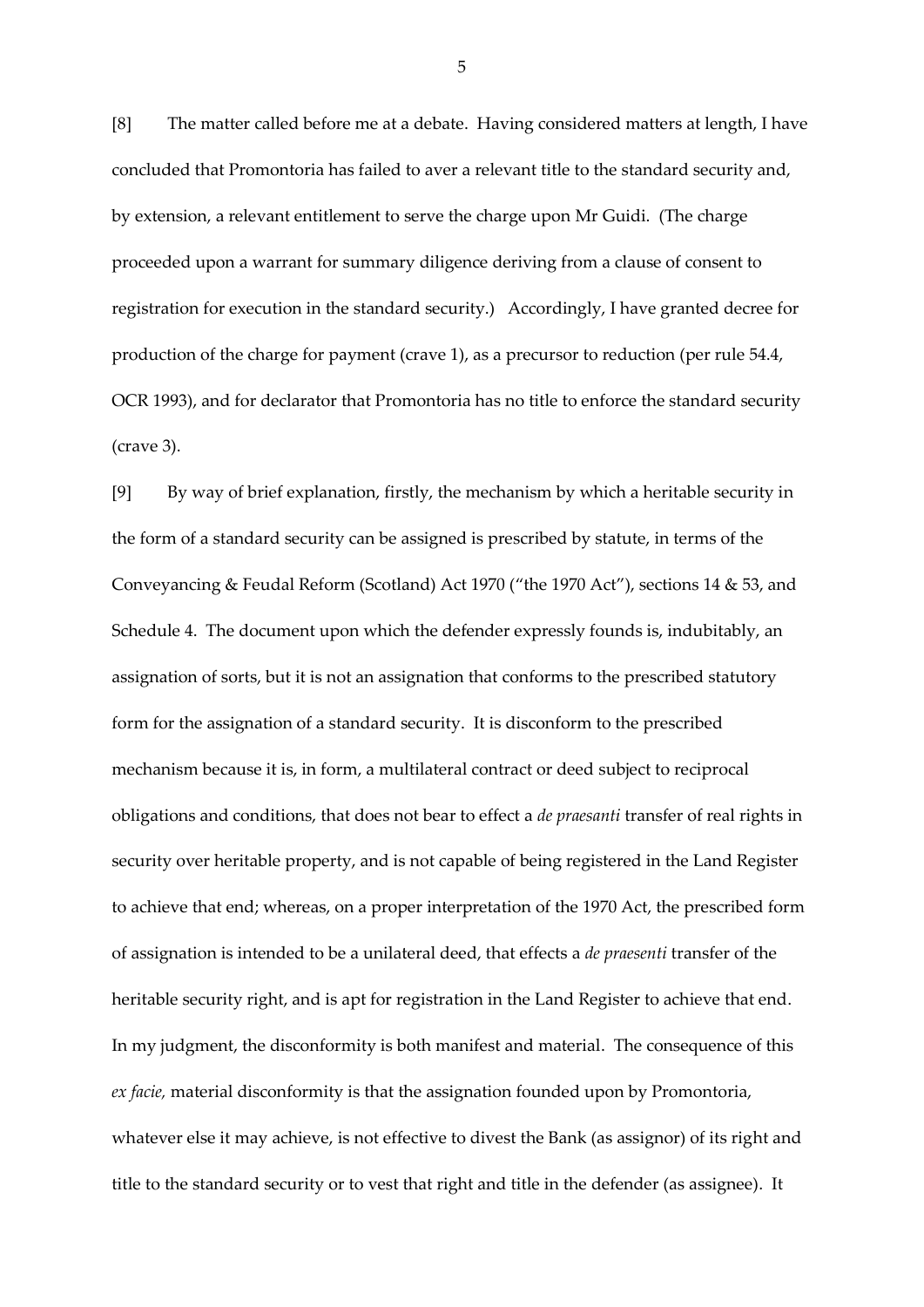may well create rights *in personam* between the Bank and Promontoria *inter se*, whereby the defender is entitled to demand (and the Bank is obliged to grant) an effective assignation of the heritable security to Promontoria; but, until that occurs, as between Promontoria and third parties (including the debtor), the assignation founded upon in the Defences is not effective to vest in Promontoria the Bank's right and title to the standard security or, by extension, to entitle Promontoria to execute diligence on the back of that heritable security. [10] Secondly, though it does not alter my first conclusion, I have rejected Mr Guidi's separate submission that an assignation of an all-sums due standard security must, as a matter of law, specify a precise sum as being due by the assignor to the debtor at the date of the assignation. In my judgment, the failure of the Promontoria's redacted assignation to specify such a sum (that is, the omission of the words "to the extent of  $f$ ... being the amount now due thereunder", which appear in Forms A & B of schedule 4 to the 1970 Act) does not itself render the supposed assignation disconform to the prescribed statutory wording. That is because, on a proper interpretation of the 1970 Act, having regard to the legislative purpose of the Forms, those words are not a material or essential element of such an assignation. I explain my reasoning more fully below.

[11] Thirdly, in contrast with the position in relation to the charge and standard security (anent craves 1 & 3, respectively), in my judgment the defender has averred a relevant right and title to the personal guarantee (anent crave 2). The form of an assignation of a personal guarantee is not prescribed by the 1970 Act. The terms of the redacted assignation founded upon by Promontoria are sufficient, as a matter of relevancy, to assign to Promontoria the Bank's moveable rights under the personal guarantee following intimation as averred.

[12] However, fourthly, the failure of Promontoria, without leave of the court, to lodge the complete and unredacted assignation (or an authenticated copy thereof) on which it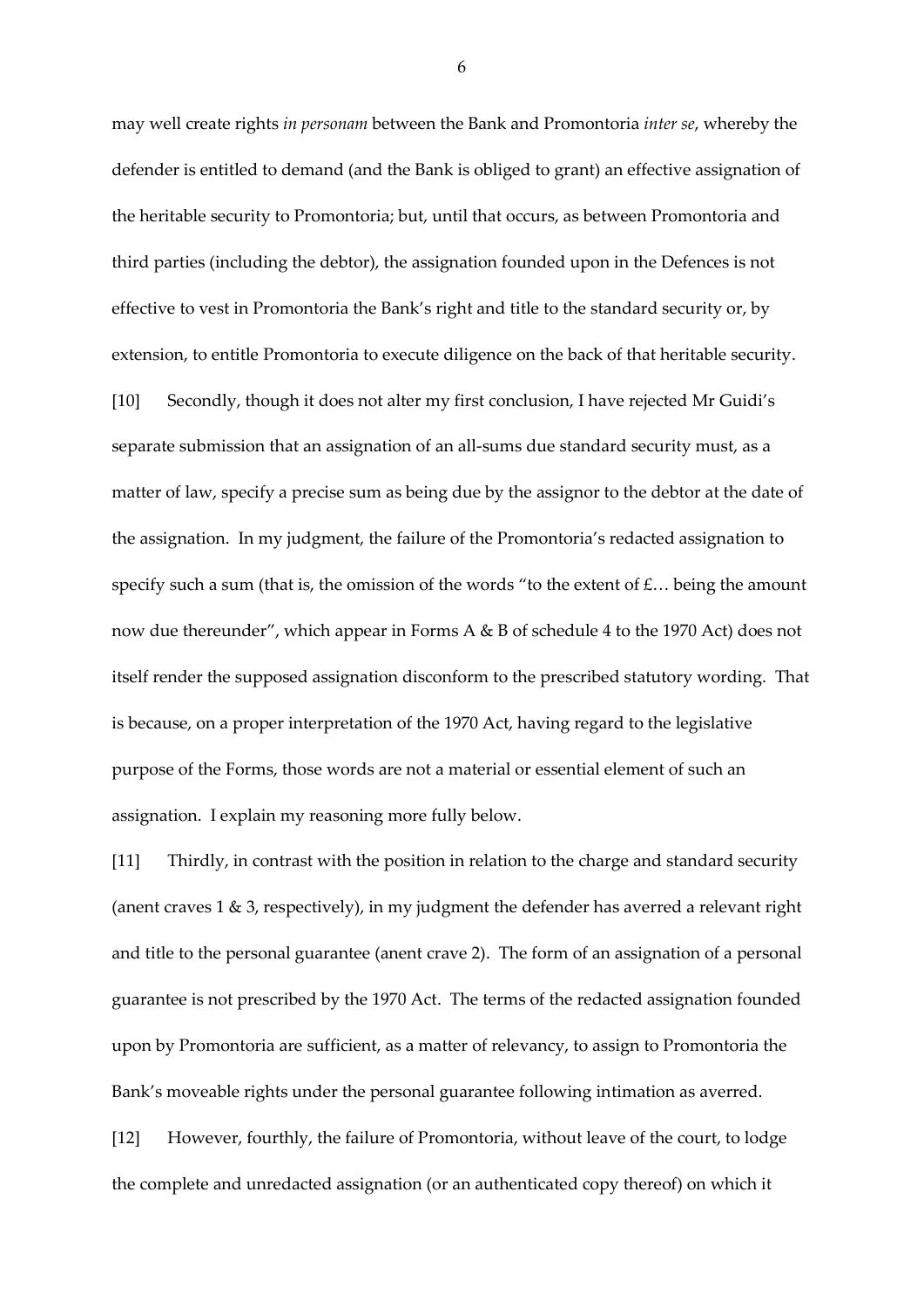founds, means that, although a relevant defence is averred *quoad* the assignation of the personal guarantee (anent crave 2), the pursuer remains entitled to put Promontoria to proof of its disputed title thereto. Accordingly, Promontoria is not entitled to decree of dismissal at debate.

[13] Fifthly, in my judgment Promontoria is in default of its obligation under rule 21.1(1) of the ordinary cause rules 1993 ("OCR 1993") by failing, without leave of the court, to lodge in process the complete and unredacted assignation (or an authenticated copy thereof) on which it founds. I have made a finding to that effect in exercise of my powers under rule 40 of the 1993 Rules. The unsanctioned lodging of a redacted document has been the *de quo* of this action for several years now. Promontoria has no *right* unilaterally to lodge an incomplete (redacted) version of a document upon which it founds in averment. On the contrary, it is under an *obligation* to lodge such a document (or a certified copy thereof), complete and unredacted, *unless* it seeks and obtains leave of the court to lodge an incomplete version in lieu thereof. No such leave has ever been sought or granted in this case. In order to secure the expeditious progress of the case, I have afforded Promontoria the opportunity to purge its default within a defined timescale, under sanction that *inter alia* decree by default may be granted against it if it fails to do so.

[14] Lastly, I observe that if Promontoria were to seek judicial sanction to lodge a redacted document in satisfaction of its obligation under rule 21.1(1) of the 1993 Rules, it seems to me that, in any event, as a matter of basic procedural fairness, a complete and unredacted version of the document founded upon would require to be exhibited (at the very least) to the pursuer's counsel (perhaps with the protection of a confidentiality undertaking in terms to be discussed) and to the court, in order that any redactions could properly be understood, verified, challenged, and adjudicated upon. By this practical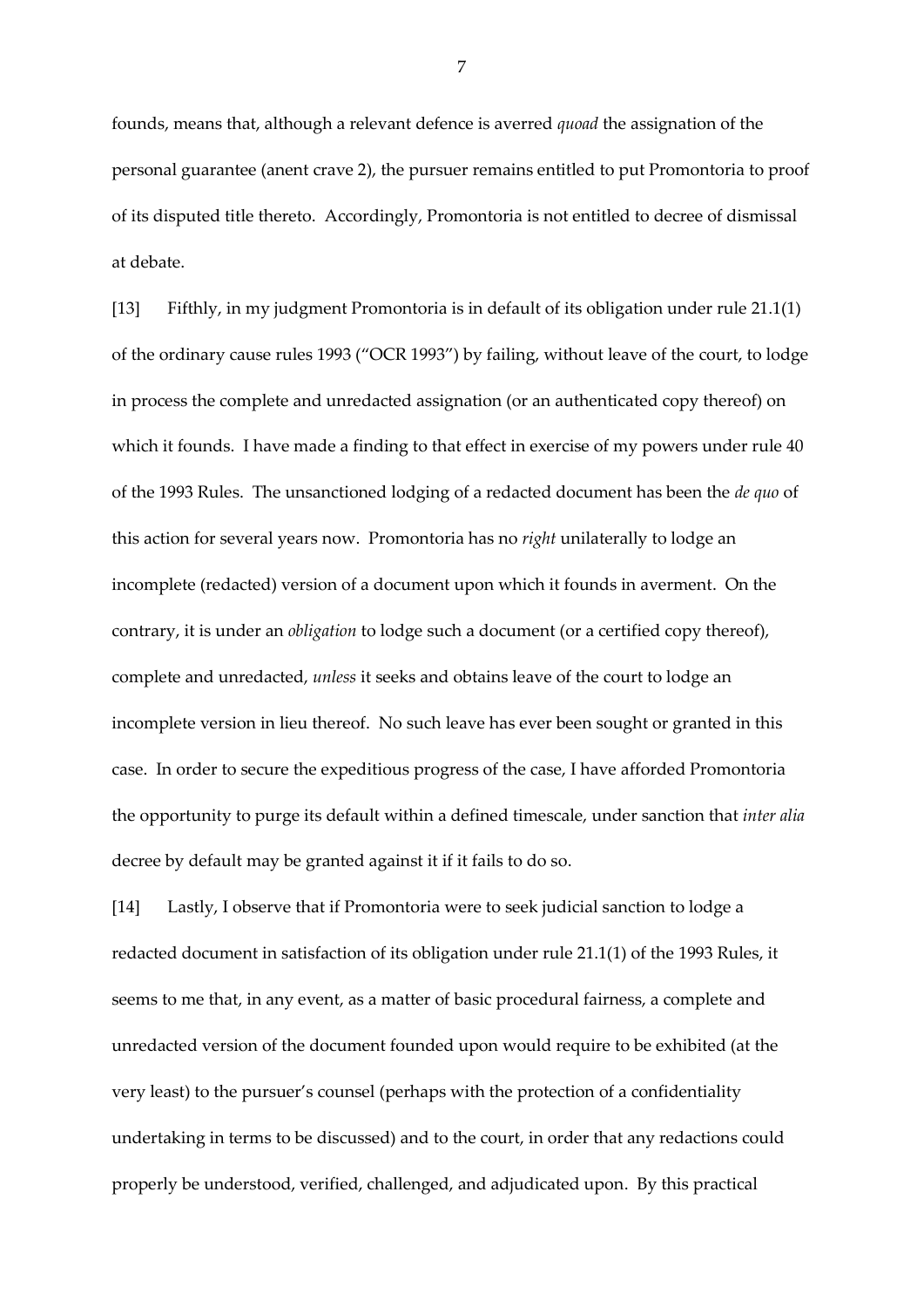mechanism, devised by analogy with well-established procedures followed in the roughly comparable context of evidence recovery, Promontoria's interest in protecting the supposed "commercial sensitivity" of the document founded upon by it is satisfied, while also satisfying the interests of open and equal justice (*Iomega Corp v Myrica (UK) Ltd (No.1)* 1999 SLT 793; *Ted Jacob Engineering Group Incorporated v Robert Matthew, Johnson-Marshall and Partners* 2014 SC 579).

#### *Factual summary*

[15] In summary, for several decades Clydesdale Bank plc ("the Bank") loaned money under successive facility agreements to a corporate customer, Fieldoak Ltd ("Fieldoak"), and two related companies, Lightfoot Ltd and Ryseip Ltd. The debt was secured by numerous commercial securities, fixed and floating, and by cross-guarantees between the companies. [16] In due course, Mr Guidi, a Fieldoak director and shareholder, granted a personal guarantee to the Bank in respect of Fieldoak's debt to the Bank (whether due or to become due), capped at a maximum sum of £450,000. He also granted a standard security to the Bank over his family home at 7 Sweethope Gardens, Bothwell ("the Standard Security") in respect of his personal indebtedness to the Bank (whether due or to become due).

[17] In 2015, the Bank then purportedly assigned to Promontoria its right and title to the loan agreements and commercial securities, as well as to the personal guarantee and the Standard Security. So began a chain of events leading to this litigation.

[18] Promontoria called up the loans to Fieldoak. The company did not pay. Promontoria appointed a receiver to Fieldoak.

[19] Promontoria then demanded payment from Mr Guidi of the capped sum under the personal guarantee. It served a charge for payment upon him (by virtue of a warrant for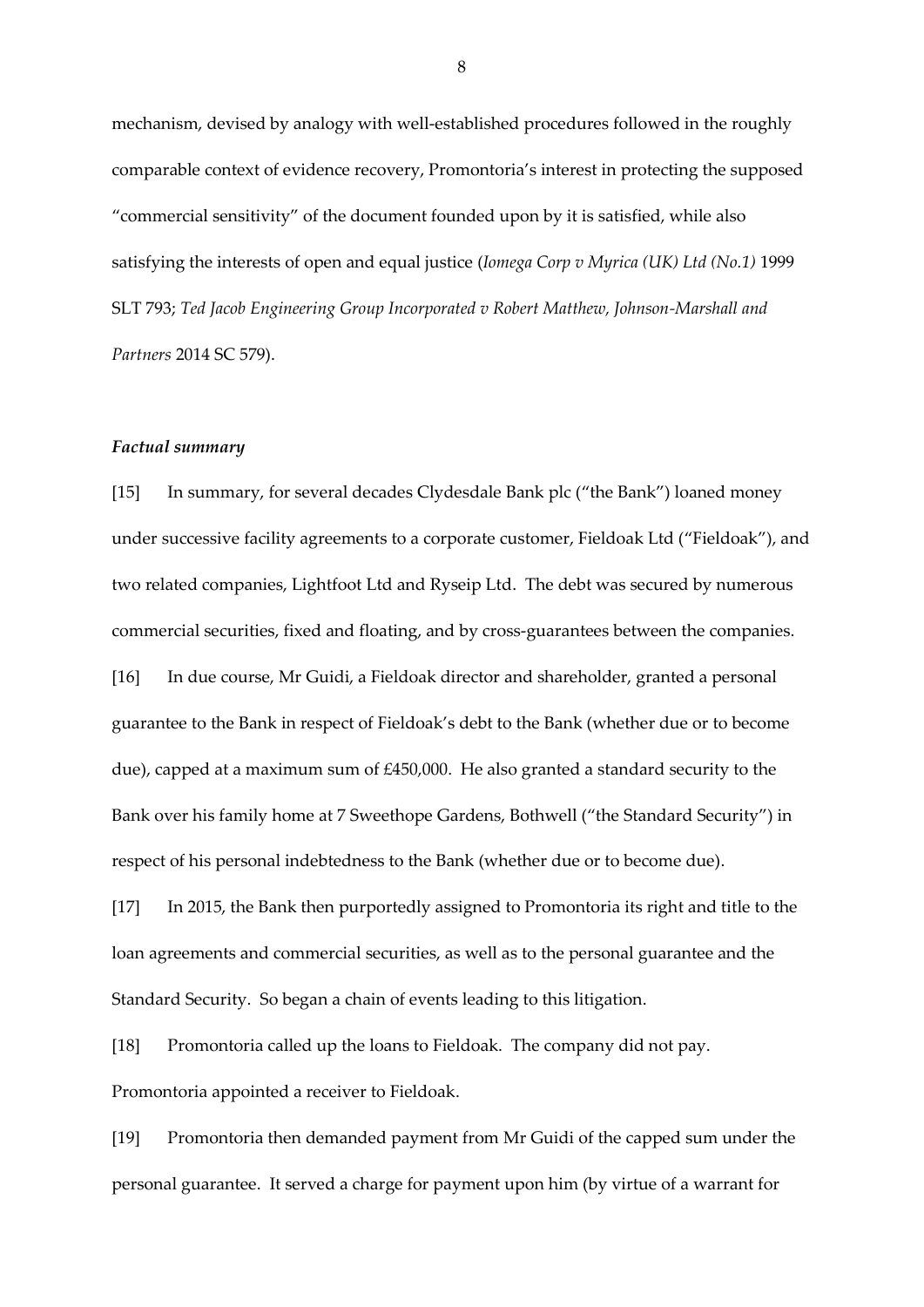summary diligence obtained on the back of the Standard Security) ("the Charge"). He did not pay. He was sequestrated at the instance of Promontoria. Mr Guidi subsequently petitioned for recall of his sequestration. The recall proceedings (in a different sheriff court) are sisted pending the outcome of this action.

[20] In this action, Mr Guidi seeks four remedies: (i) production and reduction of the Charge (crave 1), (ii) declarator that Promontoria has no right or title to the personal guarantee (crave 2), (iii) declarator that Promontoria has no right or title to the Standard Security, and no title to sue upon, enforce or otherwise take action against the pursuer on the footing thereof (crave 3); and (iv) declarator that the title sheet for the pursuer's registered interest in his home is "manifestly inaccurate" (Land Registration etc., (Scotland) Act 2012, sections 65 & 80) insofar as it purports to show that the Standard Security over it was validly assigned to Promontoria (crave 4).

[21] Mr Guidi claims that Promontoria has no right or title to the Fieldoak loan agreement (article 13), the personal guarantee, or the Standard Security (articles 17 & 25). He calls upon the defender to prove its title to these instruments. He claims that a "heavily redacted" document lodged and founded upon by Promontoria as the purported assignation is not sufficient in its terms to constitute a relevant assignation of title to the debt, the personal guarantee or the Standard Security. With specific reference to the Standard Security, he avers that the assignation founded upon by Promontoria is invalid because it is disconform to the statutory wording prescribed by the 1970 Act, sections 14 & 53, schedule 4, Form A (read with note 2 therein), with the result that the defender was not entitled to execute summary diligence thereon by serving the Charge upon him (article 29).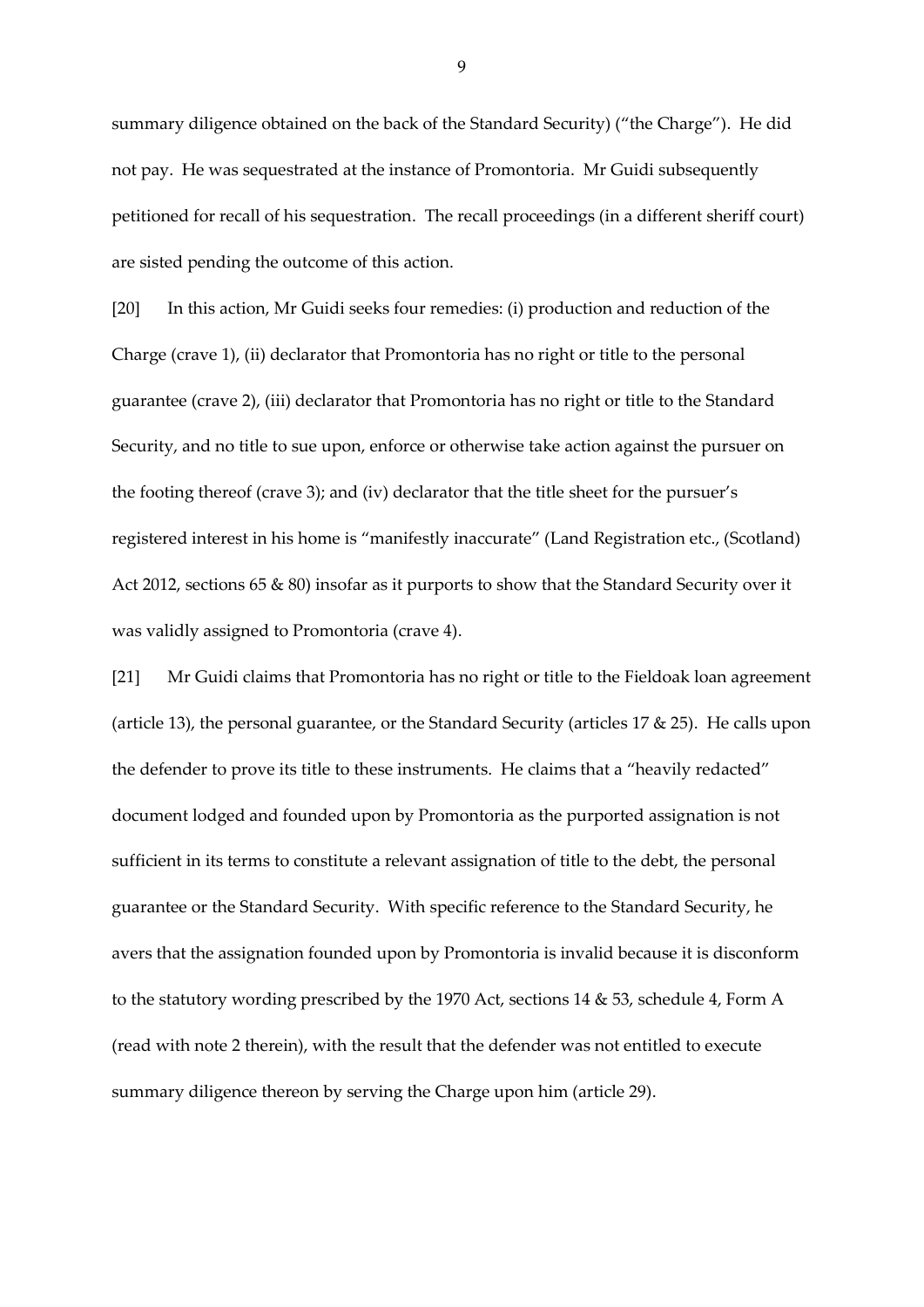## *The pleadings*

[22] The pleadings are convoluted. In fairness to those now involved, this may be due to the difficult procedural history of the action. It started in 2018 in Hamilton Sheriff Court, initially against two defenders, Clydesdale Bank plc ("the Bank") and Promontoria; in 2019 it was transferred to Glasgow Sheriff Court; it proceeded for a period as an ordinary action; it was then remitted to the commercial roll; its progress was diverted by a series of hefty procedural skirmishes, including an opposed motion for caution; for much of the time, the pursuer had no legal representation; in early 2020, on the morning of a debate, a significant amendment was initiated, substantially re-writing the grounds of action; later still, the action was abandoned so far as directed against the Bank, and it now proceeds only against Promontoria.

[23] In his pleadings, Mr Guidi begins by narrating a long history of successive loan agreements with, and securities granted to, the Bank, involving Fieldoak, Lightfoot and Ryesip. In late 2015, Promontoria entered the scene. The related averments appear in articles 13, 17, and 25 to 29 of condescendence, and the related Answers.

[24] In article 13, Mr Guidi avers that he was notified of a "supposed assignation" to Promontoria of the Fieldoak loan agreement and securities, but avers that its terms "cannot be known as substantial parts" have been "redacted or obscured". He places a call upon the defender:

"… to produce an unredacted copy of the supposed assignation and all other documents necessary for it to be understood and properly construed…"

In response, in Answer 13, Promontoria avers:

"A certified true copy of the Assignation is produced, adopted and incorporated herein *brevitatis causa*. Due to commercial sensitivity, the schedule to the Assignation (which contains information relating to a large number of borrower connections and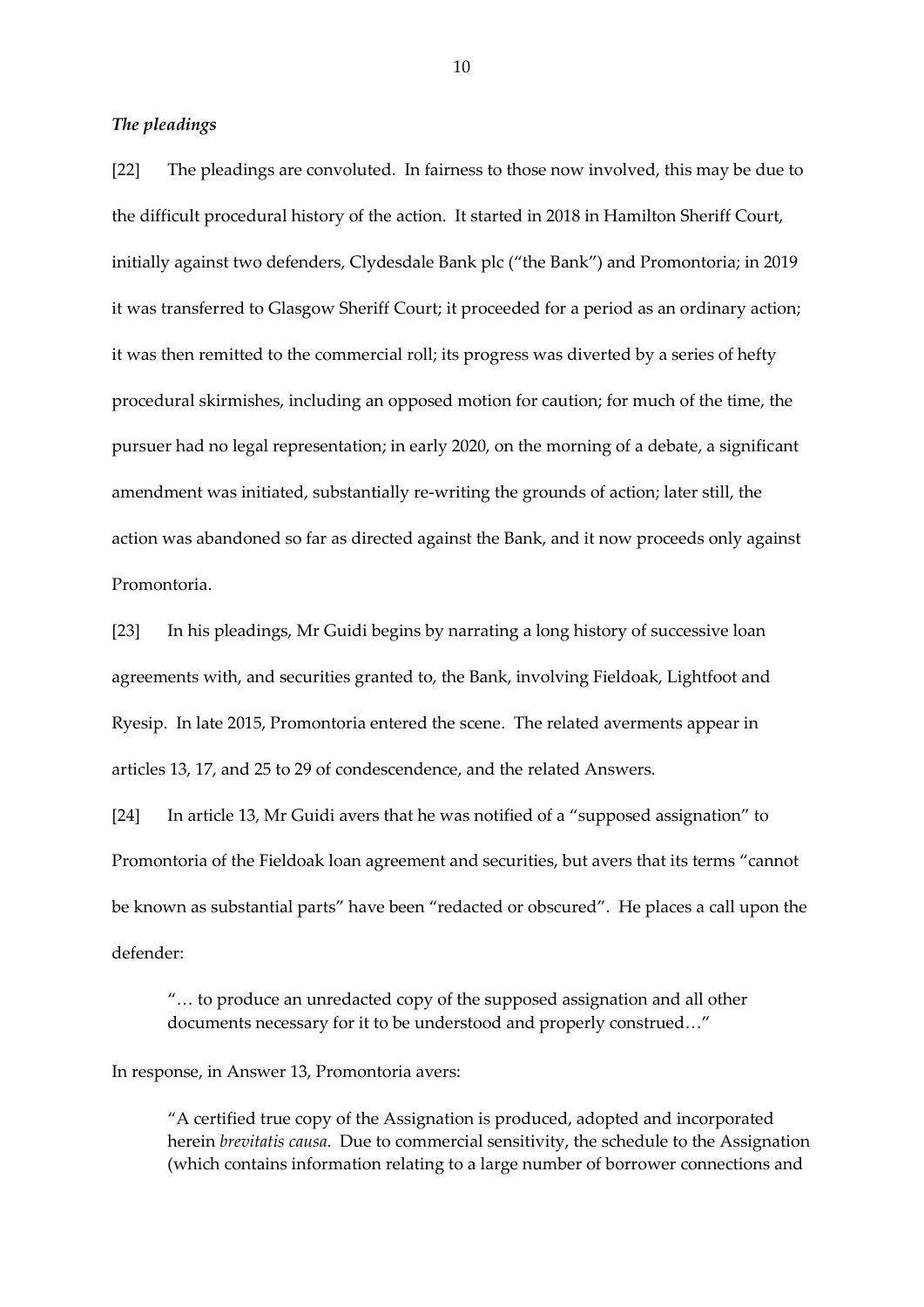related securities) has been redacted. It has been redacted so that it includes only the information expressed to relate to the borrower connections and related securities identified therein, referencing the names "Fieldoak Limited", "Lightfoot Limited" and "Giovanni Guidi". The schedule to the Assignation has been redacted to exclude all other information expressed to relate to other borrower connections and securities. It is further averred that the same assignation has been relied upon in other litigation in the courts of Scotland. In none of those litigations has it been found that the assignation was anything other than effective…."

I pause to observe that the only "certified" copy assignation that is lodged in process by the defender, and that bears to be so redacted, and indeed that has been relied upon "in other litigation" in the Scottish courts, is a document comprising item 1 in the first inventory of productions for Promontoria (marked as item 6/2(a)-1 of process). This appears to be the document that is referred to by both parties throughout their pleadings as "the Assignation".

[25] In article 17, the pursuer avers that the defender has "no title" to the personal guarantee or Standard Security. In response, in Answer 17, Promontoria avers that Bank's rights to the personal guarantee were "transferred" to it "by way of the assignation as condescended upon above". (Again, I observe that the only assignation "condescended upon above" is the redacted certified copy assignation referred to by the defender in Answer

13.)

[26] In article 25, the pursuer avers that Promontoria has "failed to produce documents necessary to establish" its title to the personal guarantee and Standard Security; that, insofar as Promontoria founds upon the Assignation (cross-referring to article 13), the document as produced by Promontoria is "heavily redacted" with "essential parts" obscured and indecipherable; that full disclosure of the Assignation ("in unredacted form") is said to be necessary to determine whether Promontoria has any such title; and that the redacted documents produced by the defender fail to establish its entitlement to payment under the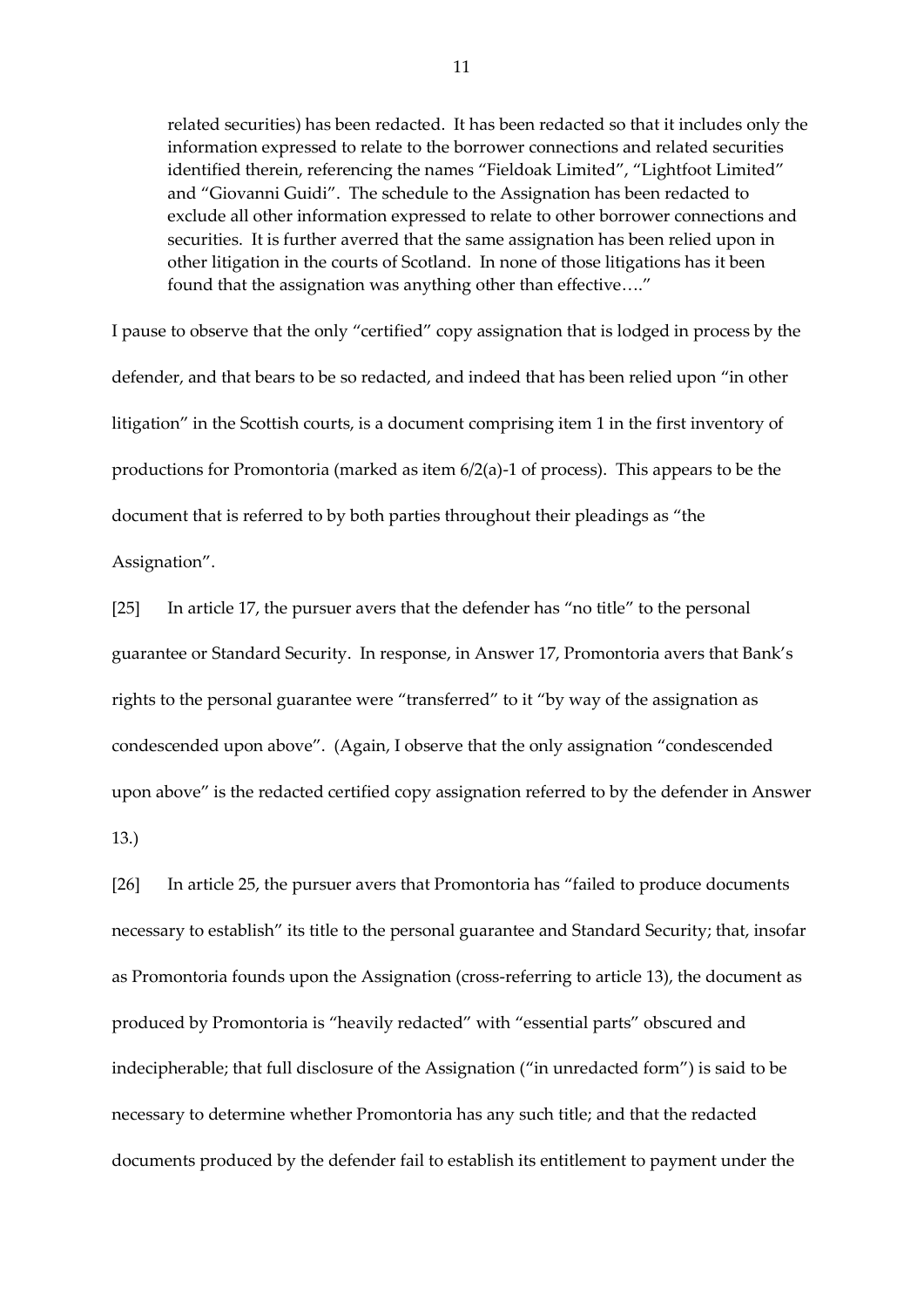personal guarantee or the Standard Security. In reply, in Answer 25, Promontoria crossrefers to its preceding averments in Answer 13; it reiterates that it has lodged in process a copy of "the Assignation" redacting "only the information of other borrowers…"; that the redacted information is "irrelevant" to the proceedings; and that Mr Guidi has been "provided with all of the documentation necessary to satisfy himself of the transfer by assignation to [Promontoria]".

[27] In article 26, the pursuer avers that the Assignation "incorporates another document" which is said to be "necessary for [the] proper construction" of the Assignation, namely a Sale and Purchase Agreement ("the SPA"). The SPA is said to be referred to in clauses 1.1 to 1.3 of the Assignation. The pursuer avers that the defender has failed to produce an unredacted copy of the SPA. In response, in Answer 26, Promontoria avers that the pursuer has been provided with a "redacted version" of the SPA; that the redacted version is "sufficient" to permit the pursuer to construe the Assignation; and that Promontoria is under no obligation to provide the pursuer with "irrelevant commercially sensitive information".

[28] Article 27 introduces a slightly different argument. Mr Guidi avers that, in terms of clause 2.1 of the Assignation, each specific "loan asset" was only to be transferred to Promontoria with effect from the "Effective Time"; the "Effective Time" is defined as meaning the "Settlement Date" immediately following receipt of the "Purchase Price" paid for the specific loan asset; and the "Settlement Date" is defined as 4 September 2015. The pursuer claims that Promontoria has failed to aver or disclose the amount of the Purchase Price, or when it was paid, with the result (so the argument runs) that Promontoria has failed to establish a relevant title under the Assignation. In its averments-in-answer,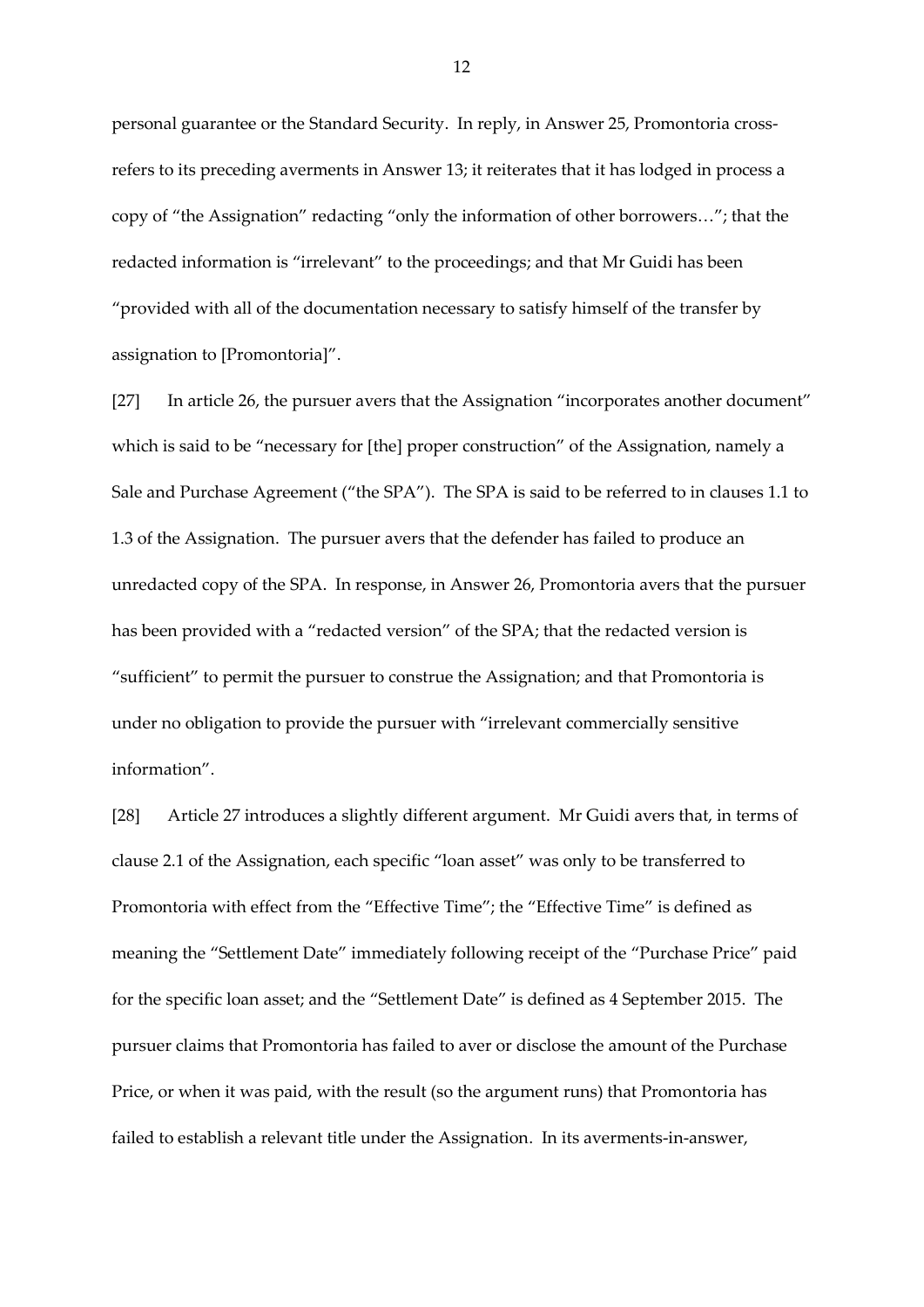Promontoria admits that it has neither specified nor disclosed the amount of the Purchase Price, or when it was paid, under explanation that there is said to be no obligation to do so. [29] In article 28, Mr Guidi avers that, since the defender can establish no entitlement to payment under the personal guarantee or Standard Security, it therefore had no entitlement to serve the Charge. In reply, again, Promontoria relies upon the Assignation and crossrefers to its earlier averments in Answer 25.

[30] In article 29, a discrete challenge emerges. Mr Guidi avers that the Assignation, insofar as it purported to assign the Standard Security, was incapable of vesting title thereto in Promontoria because it is disconform to the form of assignation prescribed by the 1970 Act, sections 14 & 53, and schedule 4 thereto (specifically, Form A read with note 2 therein). The disconformity is said to comprise the failure of the Assignation to specify "any extent" to which the Standard Security was purportedly assigned, specifically by failing to specify the amount due by Mr Guidi to the Bank at the date of the purported assignation. The disconformity is said to render the Assignation invalid with the consequence that Promontoria was not entitled to execute summary diligence against Mr Guidi, in particular by serving the Charge upon him. In Answer 29, the defender admits that the Assignation did not specify the amount due and secured by the Standard Security at the date of the Assignation, but avers that the omission "does not represent a serious breach of the legislation"; that it caused no prejudice to Mr Guidi (or any other party); that the "failure to follow a statutory procedure does not automatically result in invalidity"; and that this ground of challenge to the validity of the Assignation is "wholly technical in nature" and "irrelevant".

[31] In Article 30, the pursuer avers that the title sheet for his registered interest in the property at 7 Sweethope Gardens, Bothwell is "manifestly inaccurate", in terms of sections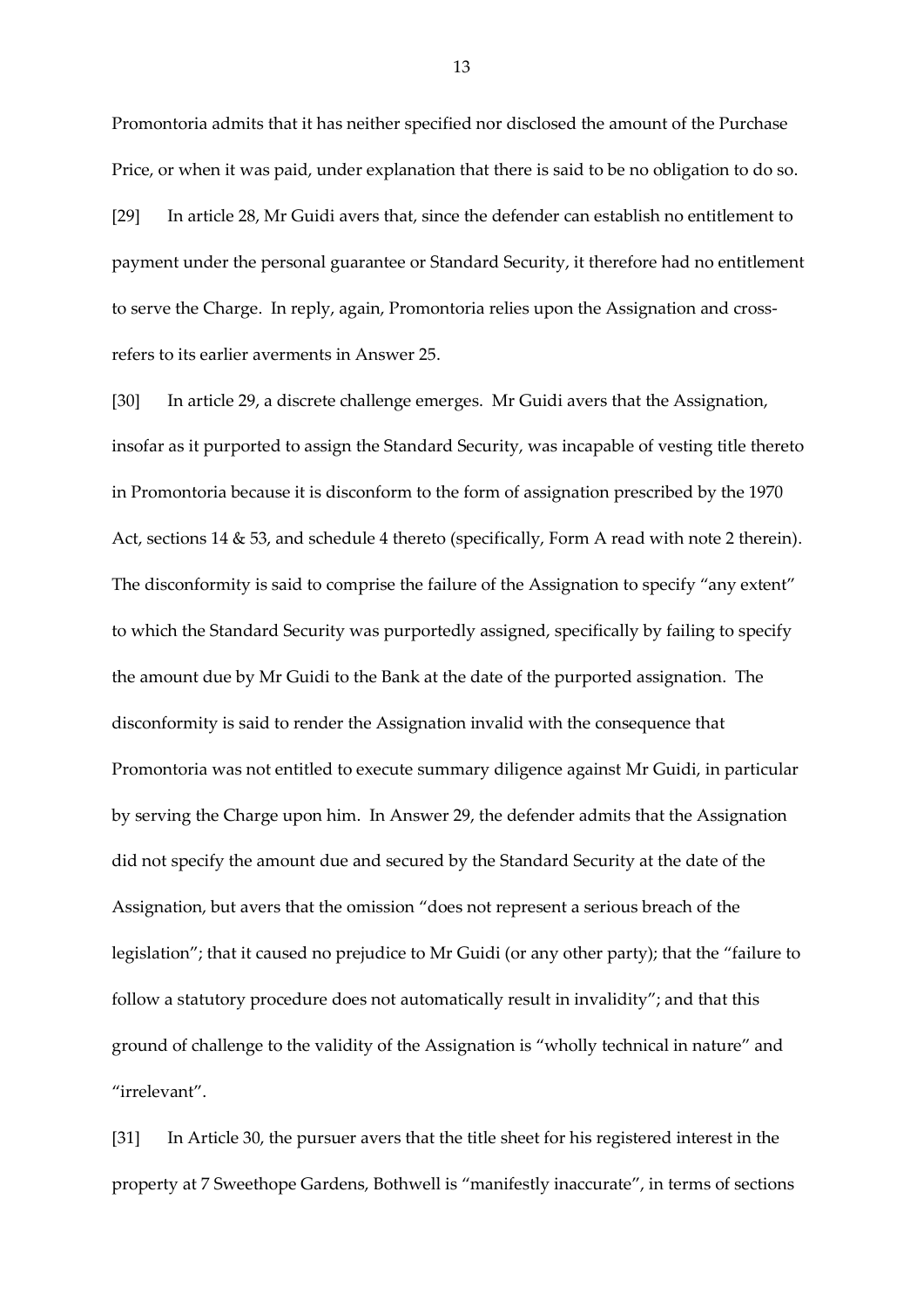65 & 80 of the Land Registration etc. (Scotland) Act 2012, insofar as it shows or tends to show that the Standard Security was assigned to Promontoria.

[32] Lastly, the pursuer's all-encompassing first plea-in-law reads as follows:

"The [defender] having had no entitlement to sue the pursuer for payment under the Personal Guarantee or the Standard Security *et separatim* it being unable to establish any such entitlement *et separatim* it having no title [to] the Standard Security, decree for production and reduction *et separatim* declarator thereof should be granted as craved".

[33] For completeness, I record that the pursuer advances multiple alternative, cascading arguments to challenge Promontoria's title. I need not rehearse them in any detail. They were not the subject of discussion at debate. They can be summarised as follows: (i) that, on a proper construction, the purported assignation is, in law, properly characterised as a novation, in respect that it purported to "transfer obligations" from the Bank to Promontoria (article 19) (and that certain "conduct and representations" (article 20) by and on behalf of the Bank and Promontoria were "consistent with the purported novation" of the Fieldoak facility agreement, rather than its mere assignation); such a novation required the consent of Fieldoak as the borrower, both at common law and by virtue of express provision in the Fieldoak facility agreement; that no such consent was ever obtained; that, absent such consent, the purported novation was ineffective; in any event, that a novation was only competent to a restricted category of bank or financial institution, to which Promontoria does not belong; all with the result that the purported calling-up of the Fieldoak facility agreement, and subsequent calling-up of the personal guarantee and enforcement of the Standard Security were ineffective (articles  $19 \& 21$ ); (ii) that the purported transfer (by way of novation) of the Fieldoak facility agreement was "illegal" and "unenforceable" in terms of the Financial Services & Markets Act 2000, because the activity thereby carried on by the Promontoria was a "regulated activity" for which it had no permission from the Prudential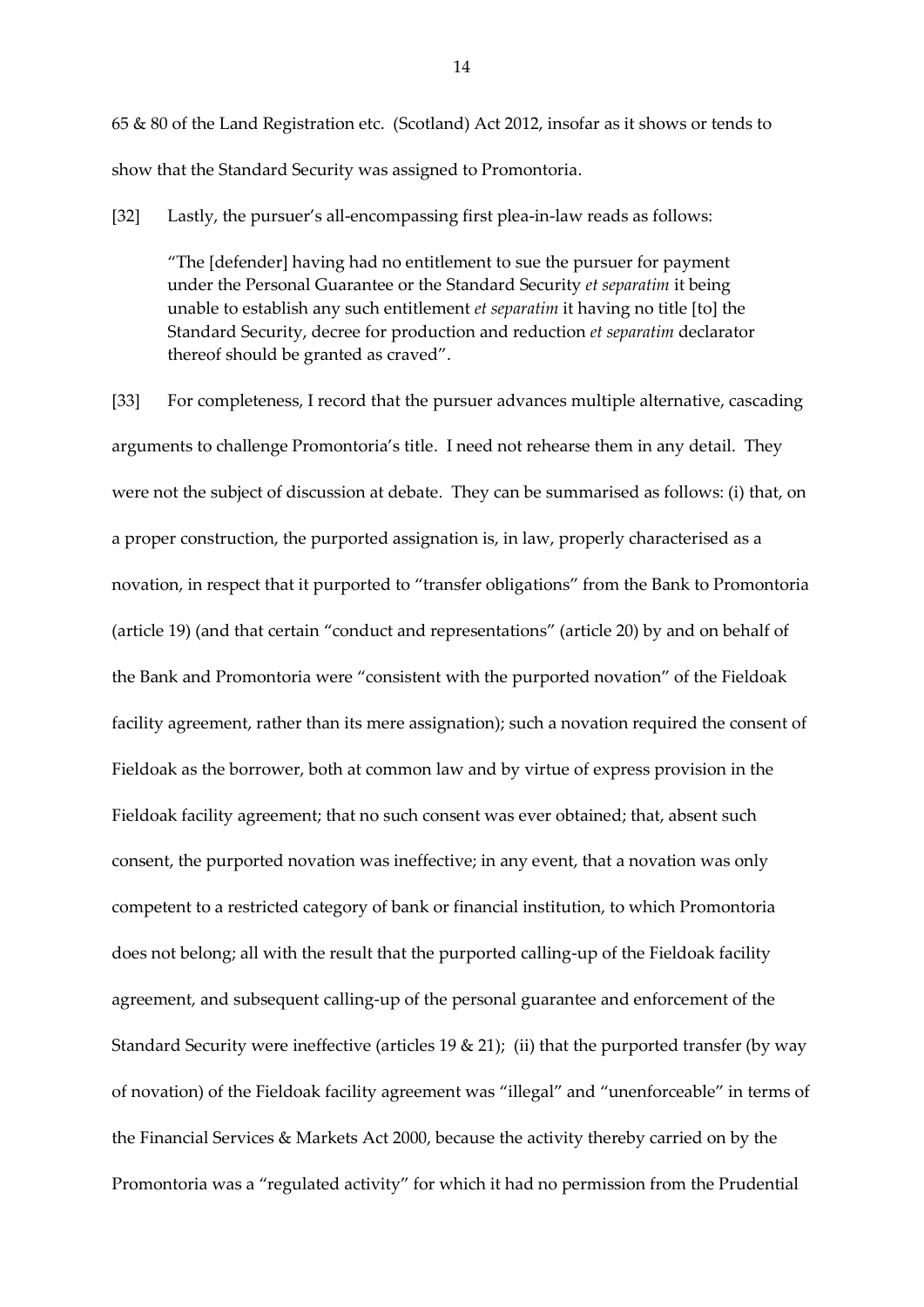Regulatory Authority (articles 21  $\&$  22); (iii) that, if the Fieldoak facility agreement were indeed novated, Fieldoak's obligations thereunder would, in law, have thereby been extinguished, and the pursuer's accessory cautionary obligation would "simultaneously" have been extinguished (article 23); and (iv) that, if the Fieldoak facility agreement were transferred by novation to Promontoria, such a transfer would have resulted in the conduct of unlawful activity by the defender, in breach of the Payment Services Regulations 2009, with the result that the demand for repayment from Fieldoak would itself have been "unlawful and unenforceable" (article 24). In its written submissions, Promontoria states that these multiple alternative lines of attack are no longer insisted upon by the pursuer, and I was invited to exclude them from probation. However, no express concession to that effect was made for Mr Guidi at the debate. Therefore, for the time being, I have made no order in respect of those particular averments, pending clarification of the pursuer's position in due course.

### *The scope of the debate*

[34] The action called before me at a debate on the parties' general preliminary pleas to relevancy and specification (pleas-in-law 3 & 4 for the pursuer; pleas-in-law 2 & 3 for the defender). (The defender's fifth plea-in-law, though framed as a specific relevancy plea, was not referred to in the defender's note of arguments (number 25 of process) or oral submissions, and did not appear to be insisted upon.) The defender sought dismissal of the action. The pursuer sought decree as craved, which failing, the allowance of a proof. [35] Both parties had lodged substantial written submissions, together with a joint list of authorities containing 57 items. The supplementary oral submissions were equally extensive. The debate lasted two days.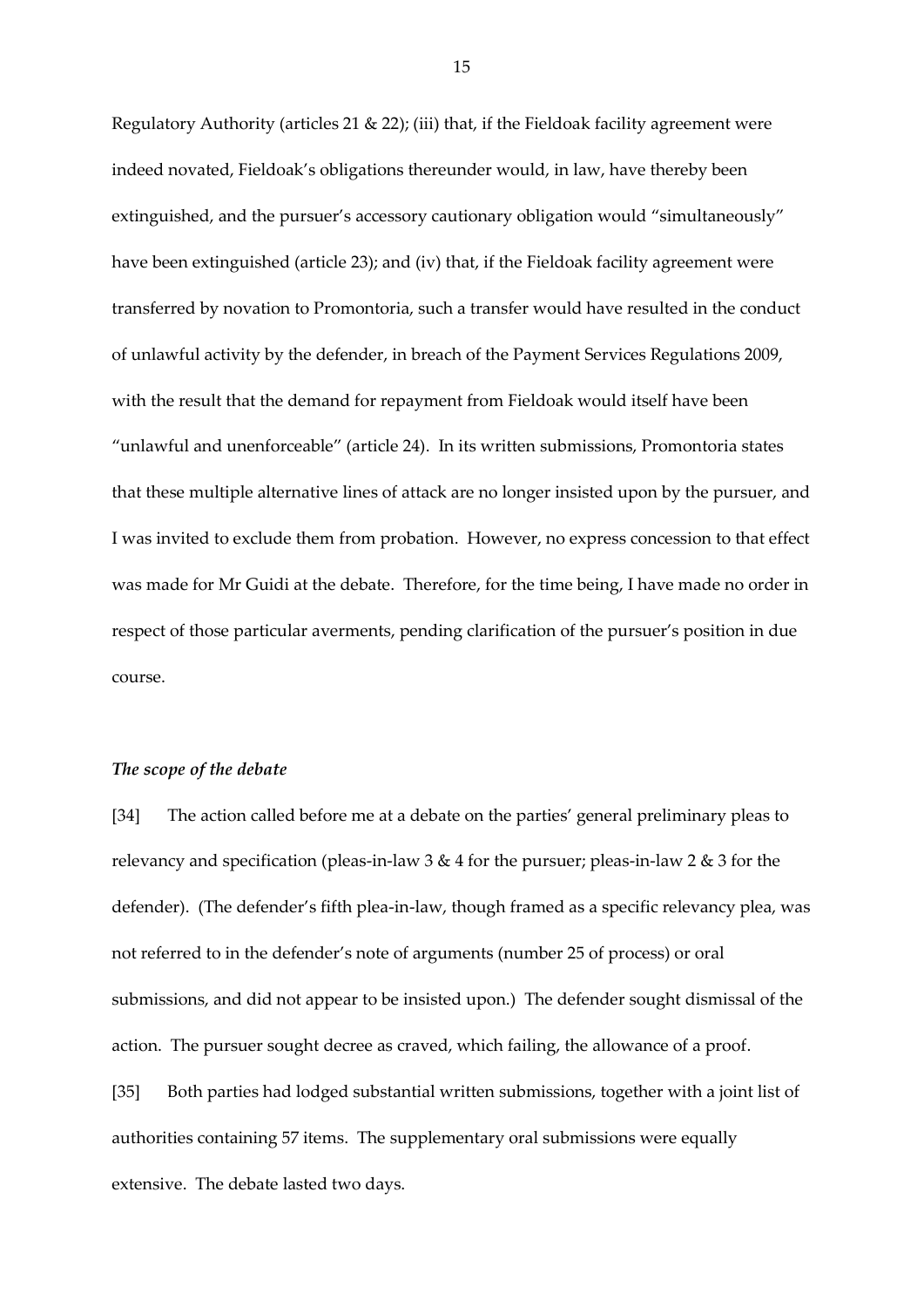[36] Though other issues were addressed in submission, the parties were agreed that the relevancy issues fell into two broad categories: (i) the import of the defender's failure to produce a complete (unredacted) copy of the assignation founded upon, including the Sale & Purchase Agreement referred to therein; and (ii) whether the assignation of the Standard Security was in conformity with the form specified by sections  $14(1)$  & 53 of, and Form A (read with note 2(1) thereto) in schedule 4 to, the 1970 Act; and, if not, the consequence thereof, if any.

### *The defender's submissions*

[37] Senior counsel for the defender adopted the written note of arguments (no. 25 of process).

[38] In supplementary oral submission, she noted that the pursuer did not dispute that he had executed the personal guarantee and the Standard Security (items 5/1 & 5/2 of process); he did not dispute that he had the benefit of independent legal advice in doing so (article 9); he did not dispute that the defender had demanded payment from Fieldoak (as principal debtor) and from the pursuer (as guarantor); he did not dispute that the sums so demanded were due; he did not dispute that, following service of the Charge upon him, he had unsuccessfully sought to suspend the Charge and to interdict his sequestration. In light of this, counsel submitted that the purpose of the present action was simply to "get behind the award of sequestration" by making "a technical submission" that was wholly without merit. The defender was said to be the assignee of the Bank's whole right, title and interest under the Fieldoak facility agreement, the personal guarantee and the Standard Security by virtue of an assignation "dated 4 September 2015". The pursuer's argument, it was said, was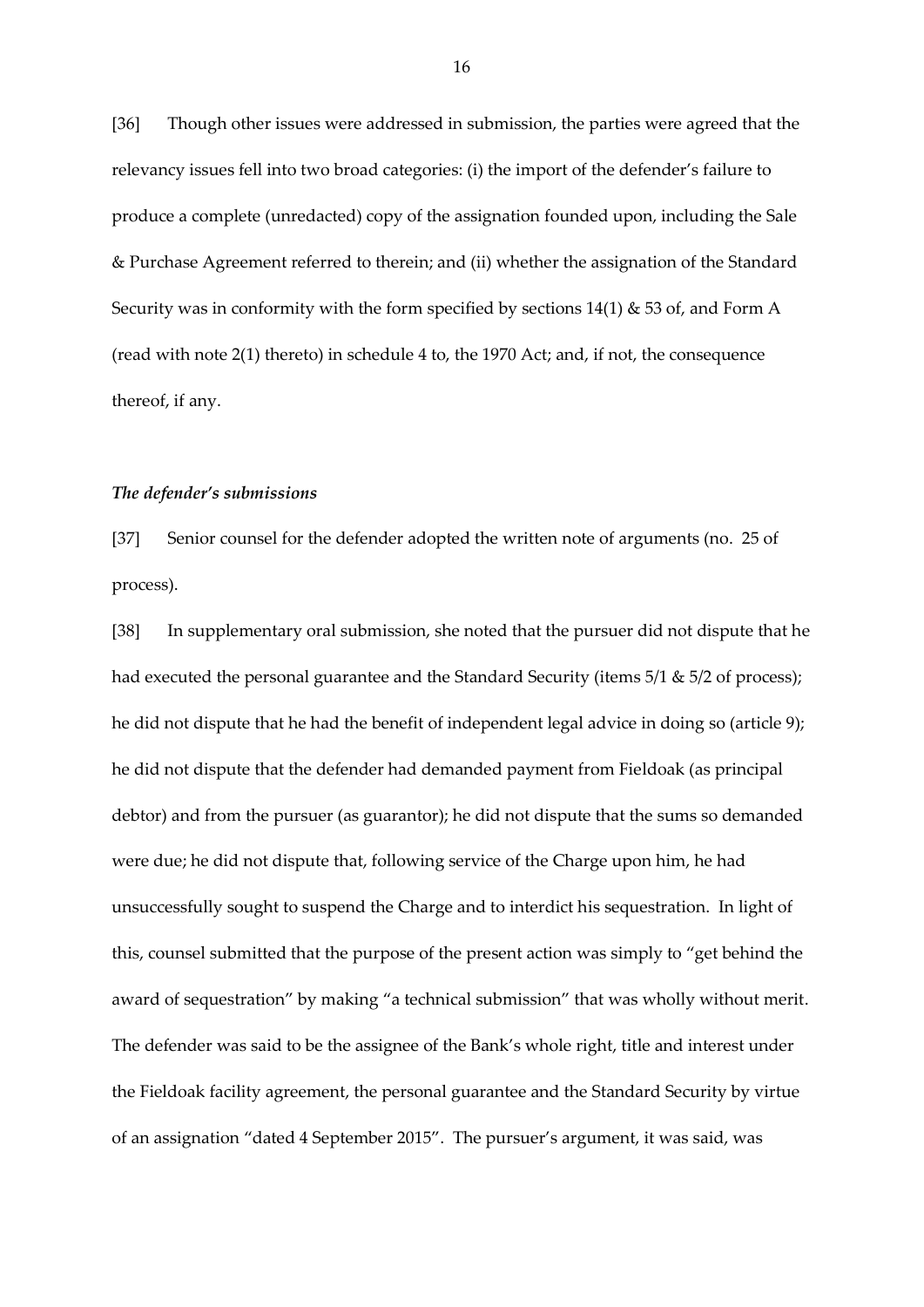merely that the defender had not *proved* that the guarantee and security were assigned to the defender.

[39] First, it was submitted that crave 1 was incompetent. The charge for payment having been served on 15 November 2016, and the days of charge having long since expired, it was now too late (and incompetent) to seek the remedy of reduction. Reference was made to *Aitken* v *Aitken* [2005] CSOH 105, paras. 5 & 6; *Wright* v *Tennent Caledonian Breweries* 1991 SLT 823; *Promontoria (Henrico) Ltd* v *Peart* [2018] CSIH 35.

[40] Second, it was submitted that the pursuer's averments challenging the defender's title to the personal guarantee and Standard Security were irrelevant. The defender's title to the Fieldoak facility agreement, personal guarantee and Standard Security derived from the Assignation; a certified copy of the Assignation had been produced; the schedule to that document had been redacted "due to commercial sensitivity"; a relevant "extract" of the Sale & Purchase Agreement dated 27 July 2014 ("SPA") (referred to in the Assignation) had also been produced; and, by a conventional process of construction, the court could readily conclude that the Bank's right, title and interest in and to those three instruments had been assigned to Promontoria. Detailed reference was made to specific clauses in the body and schedule of the Assignation. The SPA was said to be relevant only to the limited extent that words and expressions were not expressly defined in the Assignation itself, but that all the material words and expressions required to construe the Assignation were indeed defined within the Assignation, including "Seller", "Clydesdale", "Buyer", "Relevant Document" and "Relevant Pool B Loan Asset".

[41] Third, the pursuer's averments concerning the failure to lodge an unredacted copy of the Assignation and SPA were said to be irrelevant. Counsel observed that the pursuer was not asserting that any redacted clauses had any material effect on the Assignation or its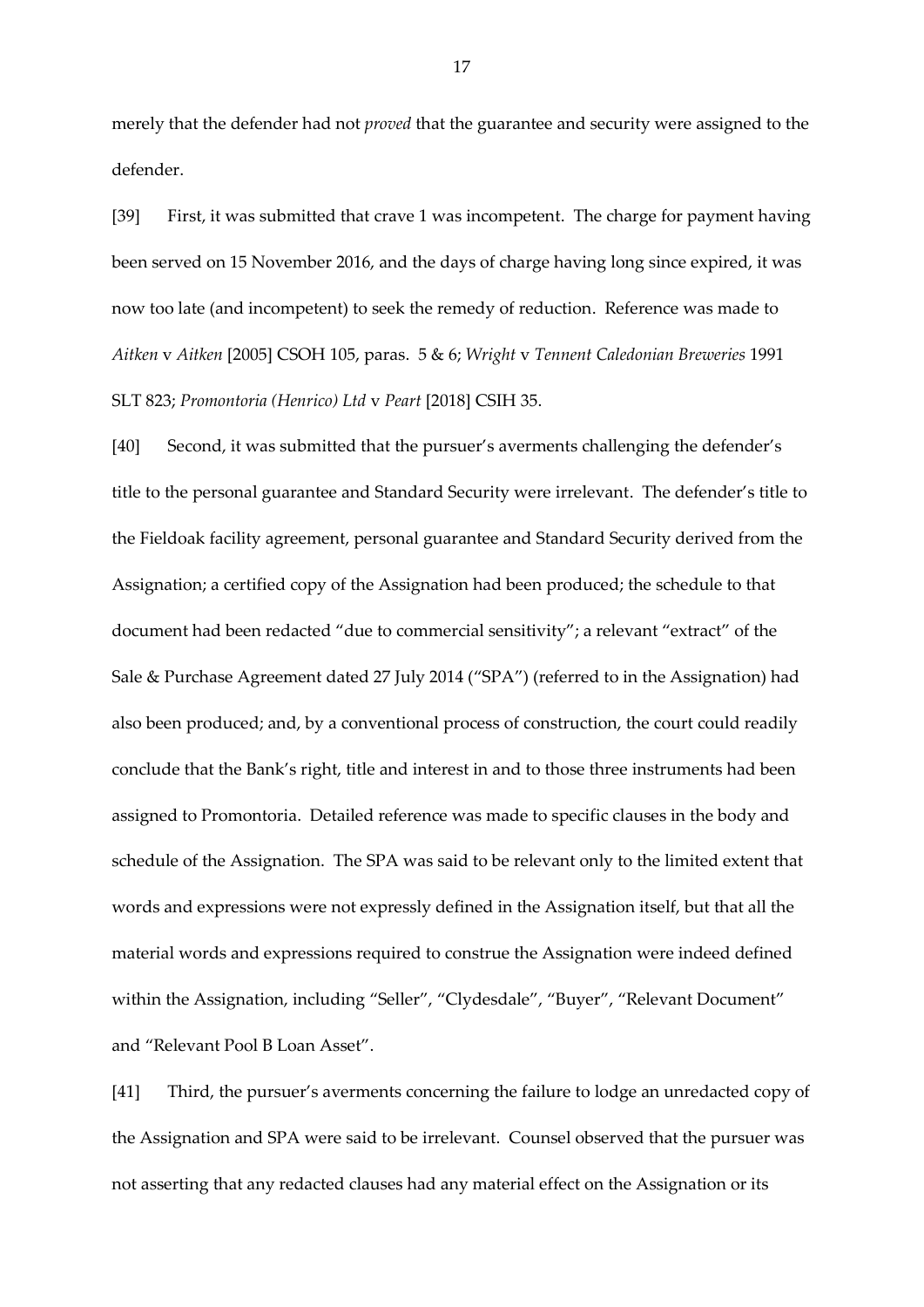meaning. All that was asserted by the pursuer was that there *might* be something more that *might* be relevant. The pursuer was inviting the court to indulge in supposition. This argument, it was said, had been advanced and failed on numerous occasions. All salient parts of the Assignation and SPA had already been produced. The defender was not obliged to lodge the whole of a document founded upon by it (or every other document that might be referred to in a document founded upon); instead, it was only obliged to lodge such documents (or parts of a document) as were necessary to prove its case (*Promontoria (Henrico)* v *Friel* 2020 SLT 230 (IH); 2019 SLT 153 (OH)). The pursuer had all the information he needed in order to construe the Assignation. The pursuer was at liberty to seek to recover unredacted copies by commission and diligence. That remedy had been pursued at one stage, but was abandoned. Besides, the pursuer's only real interest in the Assignation (to which he is a stranger) was in knowing the identity of his creditor. There was no doubt about that. The original creditor (the Bank), when it had been a party to this litigation, had expressly averred that it had assigned all three instruments to Promontoria and retained no interest in any of them.

[42] Fourth, the defender submitted that the pursuer's averments anent the invalidity of the assignation of the Standard Security (by reason of its disconformity with prescribed statutory wording) were irrelevant. This argument had succeeded only once (in *OneSavings Bank plc* v *Burns* 2017 SLT (Sh Ct) 129), but had been rejected in multiple subsequent decisions (*Shear* v *Clipper Holdings II SARL,* Outer House (Lord Bannatyne), 26 May 2017; *Promontoria (Henrico) Ltd* v *The Firm of Portico Holdings (Scotland) & Another* [2018] SC GRE 5; *Clipper Holdings II SARL* v *SF & SFX*, Edinburgh Sheriff Court (Sheriff W. Holligan), 18 January 2018). I was invited to treat *OneSavings Bank* as "entirely outlying" and to dismiss the pursuer's argument as no more than "a technicality". The wording in Form A (read with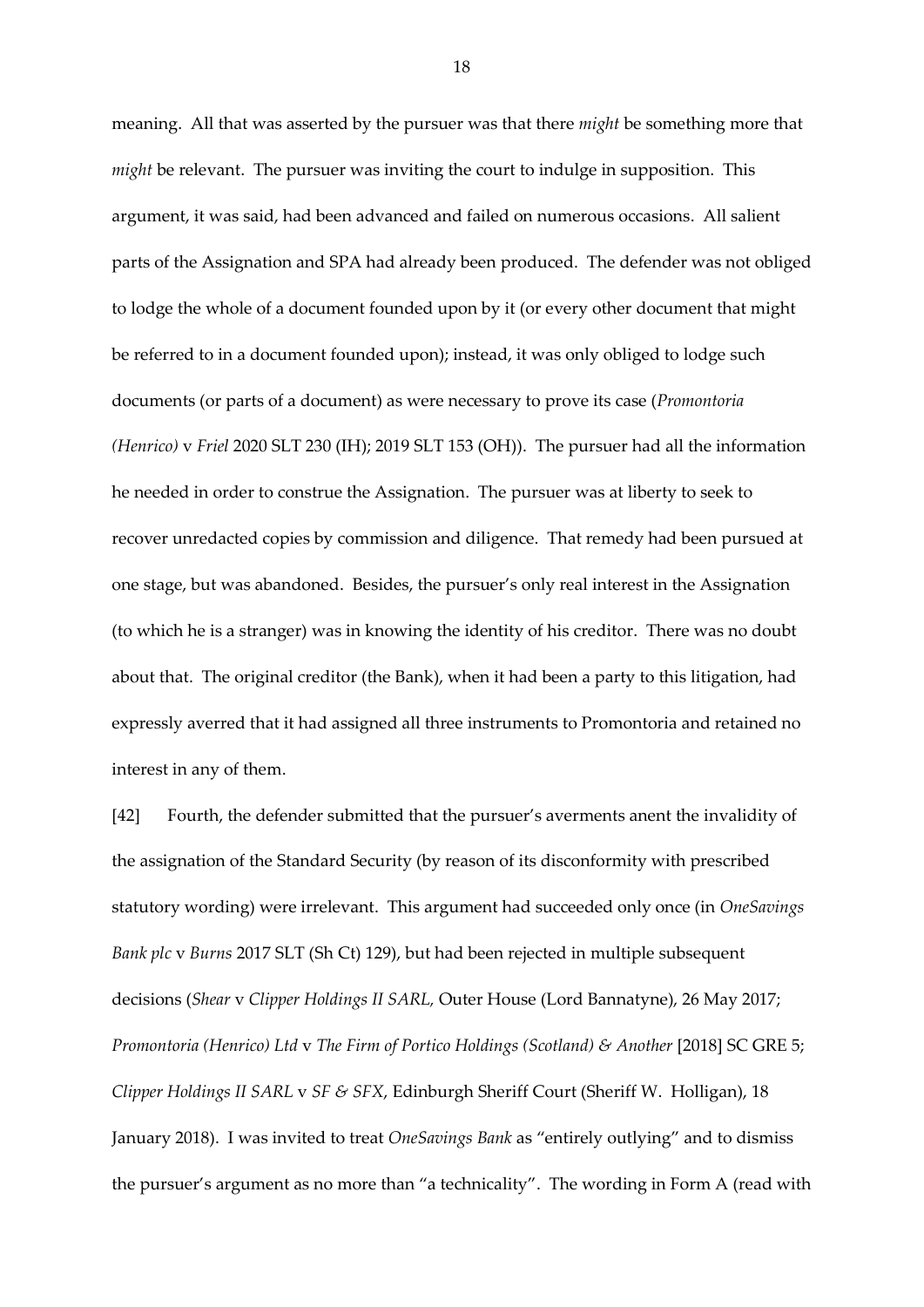note 2 thereto) was said to be indicative or permissive in nature, not mandatory or prescriptive. In any event, the document need only conform with the statutory wording "as closely as may be" (s. 53, 1970 Act). That phrase meant "as closely as may be appropriate in the circumstances of the case" (*Sanderson's Trustees* v *Ambion Scotland Ltd* 1994 SLT 645). In the context of a bulk transfer of a vast number of bank book debts and securities, the wording of the Assignation was said to be "appropriate".

[43] Fifth, in any event, according to the modern approach, non-compliance with a form of statutory wording, even if prescribed, did not necessarily render the document invalid (*Osman* v *Natt* 2015 1 WLR 1536; *R* v *Soneji* [2006] 1 AC 340 at 21, 39 & 40; *London & Clydeside Estates Ltd* v *Aberdeen District Council* 1980 SC (HL) 1). Instead, the proper approach was to ascertain the intention of Parliament as to the consequences of a failure to comply with a prescribed form of wording. Non-compliance may give rise to a "spectrum of possibilities" (*London & Clydeside Estates Ltd, supra,* p.30), depending upon the purpose of the legislative provision. In this case, it was relevant to consider that the context in which the Assignation was executed, that it did not create a security right but merely transferred an existing security right, and that the alleged non-conformity caused no prejudice to the debtor. In any event, section 53 of the 1970 Act embodied the modern notion of "substantial compliance" as discussed in recent English cases.

## *The pursuer's submissions*

[44] For the pursuer, junior counsel adopted his written submissions (number 24 of process).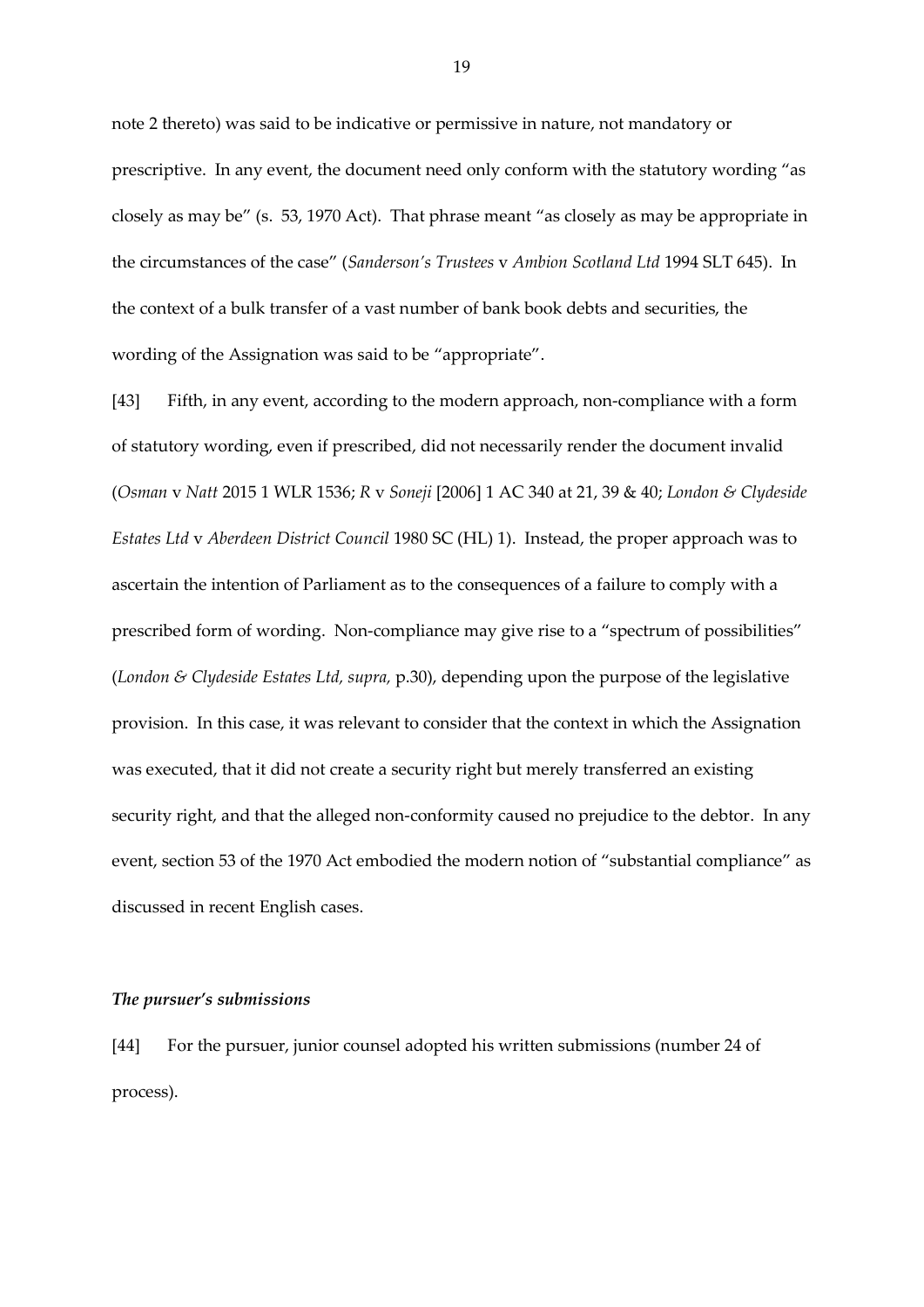[45] First, the pursuer's counsel sought to satisfy me of the pursuer's interest to challenge the defender's title to the personal guarantee and the Standard Security. (This related to averments in Answer 28, but was only faintly advanced in submissions for the defender.) [46] Second, it was submitted that the defender was incapable of relevantly averring or proving title to the Fieldoak facility agreement, the personal guarantee or the Standard Security. Whether the defender had title to any of these instruments depended upon a proper construction of the Assignation founded upon (item 6/2(a)-1 of process). That exercise could not be performed when the court did not have before it the entirety of the document. The schedule was indecipherable. Besides, the Assignation referred to other documents. They too had not been produced. They were relevant to the interpretation of words and expressions in the Assignation. A "clear explanation" should have been provided by the defender *in averment* as to the nature and extent of, and justification for, the redaction (*Hancock* v *Promontoria (Chestnut) Ltd* [2020] 4 WLR 100). The failure to do so rendered the defender's pleadings irrelevant.

[47] Third, it was submitted that the defender's averments *quoad* title to the guarantee and Standard Security were irrelevant because the defender had failed to aver circumstances amounting to the purification of an *ex facie* suspensive condition in the Assignation, namely payment of the "Purchase Price". According to this argument, clause 2.1 of the Assignation provides that each specific loan asset (including the personal guarantee and Standard Security) would only be transferred with effect from the "Effective Time"; the "Effective Time" was defined as the "Settlement Date" immediately following receipt of the "Purchase Price" paid for the specific loan asset; the "Purchase Price" had been redacted in the copy document lodged by the defender; it had not averred – and the defender was not offering to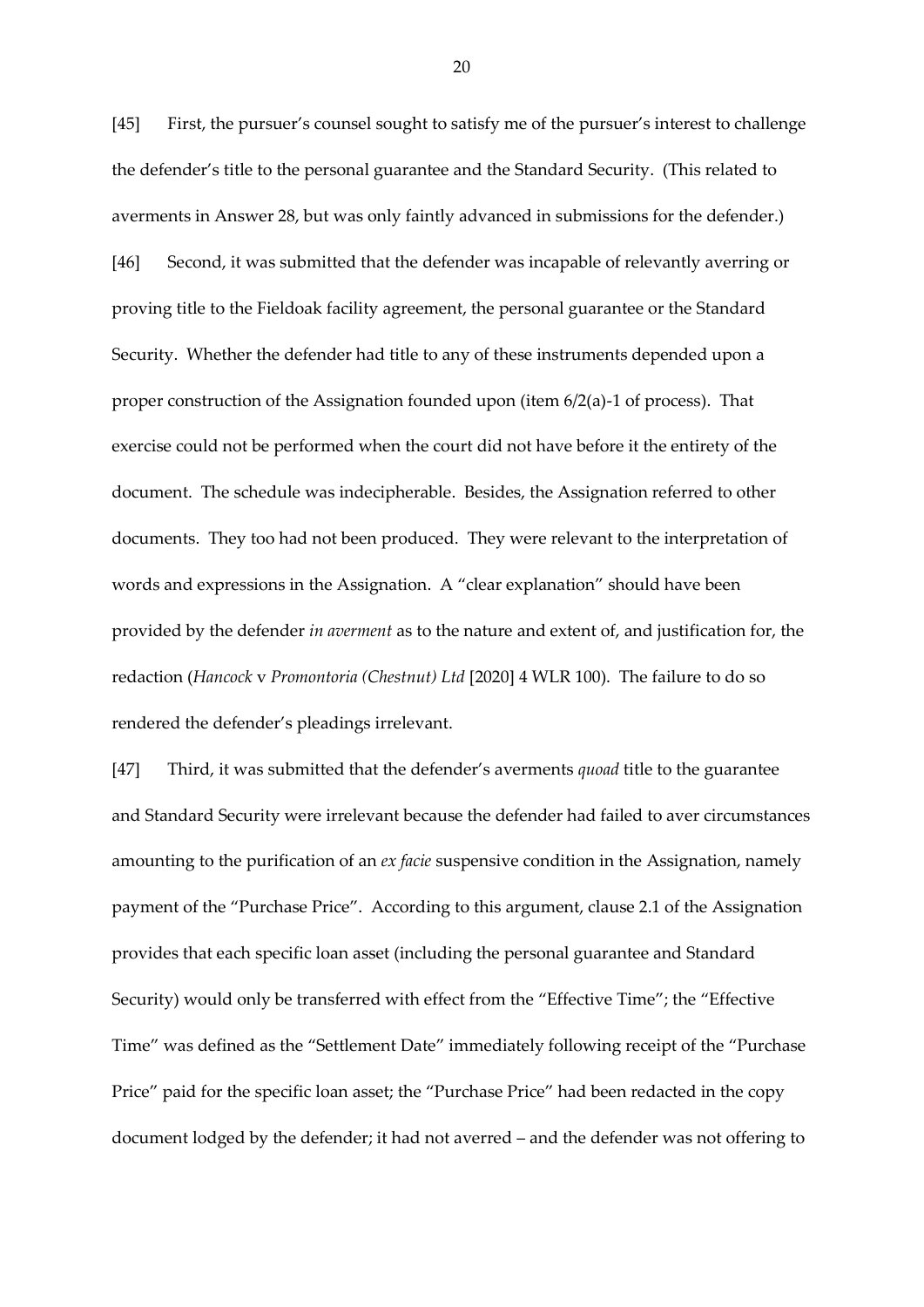prove – that the Purchase Price had been paid (or when); accordingly, the defender had not relevantly averred the purification of suspensive conditions attached to the Assignation.

[48] Fourth, it was said that the defender had failed to aver a relevant title to the standard security because the Assignation on which it founded did not conform to the statutory wording prescribed by the 1970 Act, sections 14 & 53, schedule 4, Form A and note 2 thereto. In the context of this all-sums due security, the Assignation required to specify that it was assigned "to the extent of  $E...$  being the amount now due thereunder" (consistent with the wording in the statutory Forms). The Assignation failed to specify the precise amount due by Mr Guidi to the Bank at the date of the assignation. Nor did it specify any meaningful extent to which the security was assigned. The statutory wording also reflected the general understanding of the law and conveyancing practice prior to enactment of the 1970 Act as to the legal effect of assigning a security for a fluctuating or uncertain sum (Burns, *Conveyancing Practice* (4th ed.), p. 576; Halliday, *Conveyancing & Feudal Reform (Scotland) Act* 

*1970* (1st ed.), 9-03; *Alexander* v *Kirkpatrick* (1874) 1 R (HL) 37, 42).

[49] Fifth, the consequence of the non-conformity was a question of statutory interpretation. Parliament's intention was to be ascertained from a consideration of the statutory scheme as a whole. In the context of public or administrative law, the courts will tolerate "substantial compliance", even if strict compliance has not been adhered to. In the context of private law rights, the notion of "substantial compliance" is inapplicable. The consequence is not dependent on the subjective circumstances of the parties, such as the existence of any actual prejudice (*Osman; Elim Court RTM Co Ltd, supra.)* The Scottish courts had so far failed to analyse such cases properly. The disconformity rendered the Assignation invalid. Similar provision in Forms in schedule 2 to the 1970 Act had been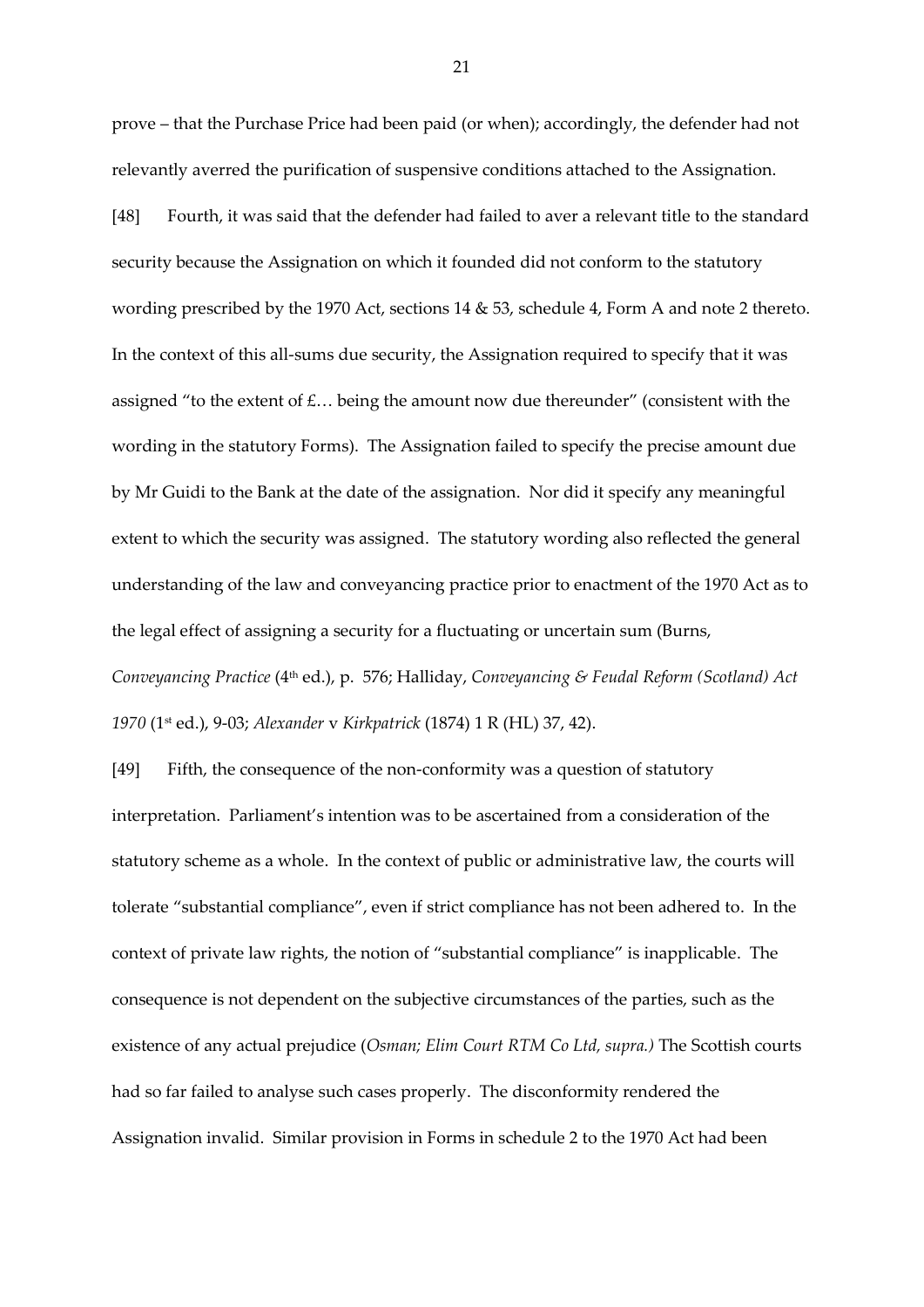regarded as mandatory (*Bennett* v *Beneficial Bank* p*lc* 1995 SLT 1105; *Beneficial Bank plc* v *McConnachie* 1996 SC 1190).

## *The defender's supplementary submissions*

[50] In supplementary submissions, counsel for the defender emphasised that the burden lay on the pursuer to make relevant averments to challenge the validity of the Assignation. There was no onus on the defender to prove its title. Even if there were such an onus on the defender, the unredacted parts of the lodged Assignation were sufficient to disclose that title had indeed been assigned to the defender (per *Hancock, supra,* paras 77 & 78).

[51] The defender had not refused to aver that the Purchase Price was paid. It was merely refusing to aver what the Purchase Price was. The only reasonable inference from the averments was that the Purchase Price had been paid, thereby purifying any supposed suspensive condition attaching to the Assignation.

[52] The defender's counsel advised the court that, for what it may be worth, she had seen the SPA and unredacted documents, and could confirm, on her professional responsibility, that there was nothing in those documents to alter the identity of the Buyer or the interpretation advanced by the defender.

[53] The issue of non-conformity required to be interpreted through the lens of section 53 of the 1970 Act, which was a "statutory recognition of a form of substantial compliance". In any event, there was no basis to suggest that the prescribed statutory wording was intended to provide any sort of protection to the debtor. Lastly, the Halliday Report could not properly be used to construe the 1970 Act (*Keith* v *Texaco Ltd* 1977 SLT (Lands Tribunal) 16). It could only be looked at as an aid to identify the mischief that was sought to be addressed by Parliament.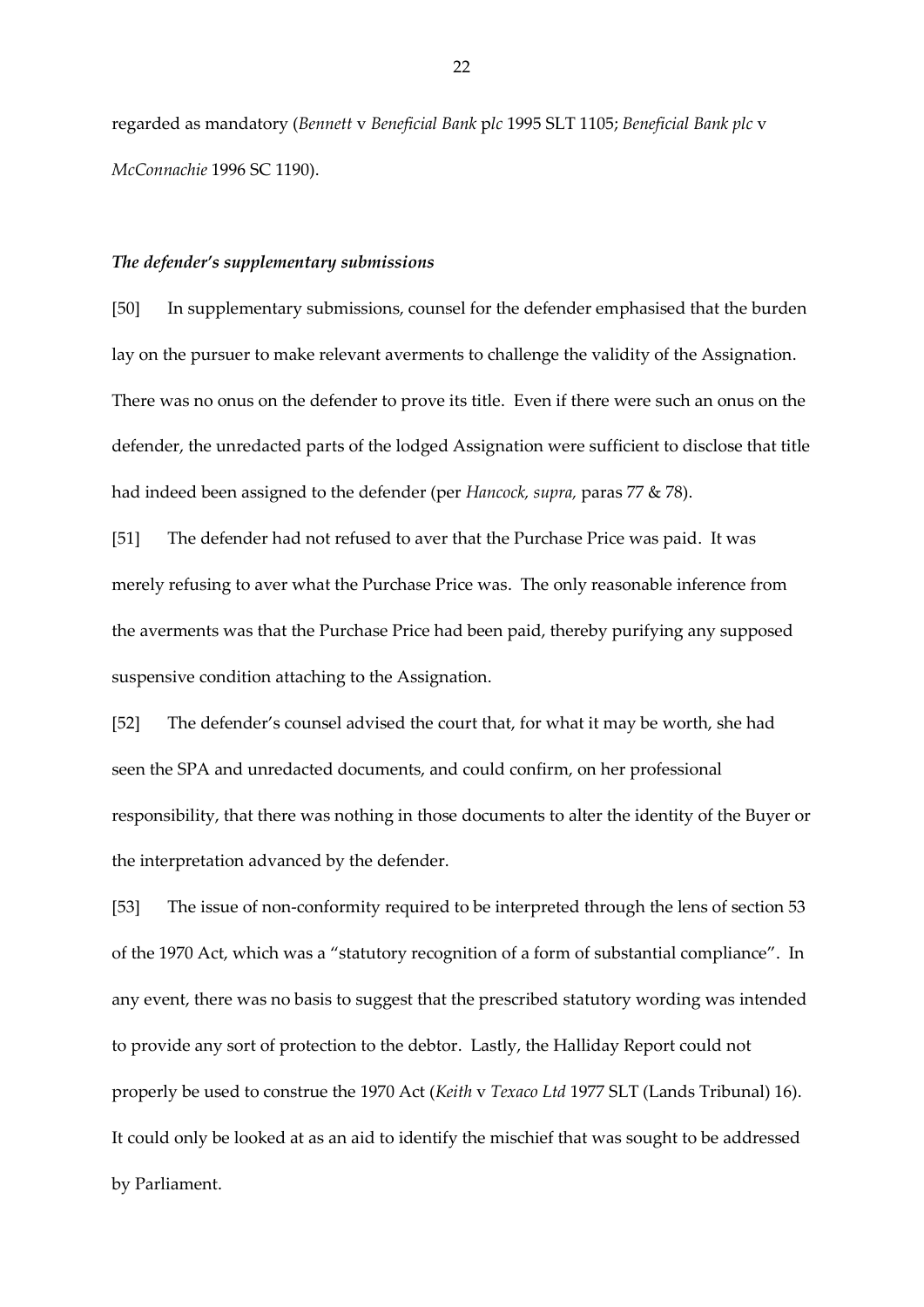### *The key documents*

[54] It may be convenient at this point to say something of the key documents that are founded upon in the pleadings.

## *The Fieldoak facility agreement*

[55] The Fieldoak facility agreement is the contract by which the Bank agreed to provide loan facilities to Fieldoak. It is said to be comprise an agreement dated 10 December 2012 as amended by letters dated 1 February 2013, 28 March 2013, 28 August 2013 and 3 February 2014.

[56] The parties appear to agree that the Bank's rights under the Fieldoak facility agreement were assignable. However, there is a factual dispute between the parties as to the precise terms of the facility agreement; and there is a legal dispute as to whether, in law, the Assignation purported to effect an assignation or a novation. Neither of these disputes (factual or legal) was canvassed at the debate.

[57] Copies of letters comprising the Fieldoak facility agreement bear to be produced by the pursuer (in his first inventory) and incorporated into his pleadings. The defender also founds upon the facility agreement, refers to specific excerpts in its answers, but does not lodge a copy.

# *The personal guarantee*

[58] In terms of a personal guarantee dated 12 August 2010, Mr Guidi guaranteed payment to the Bank of Fieldoak's liabilities to the Bank (present or future), up to a maximum sum of £450,000. In the guarantee, the word "Bank" is defined as meaning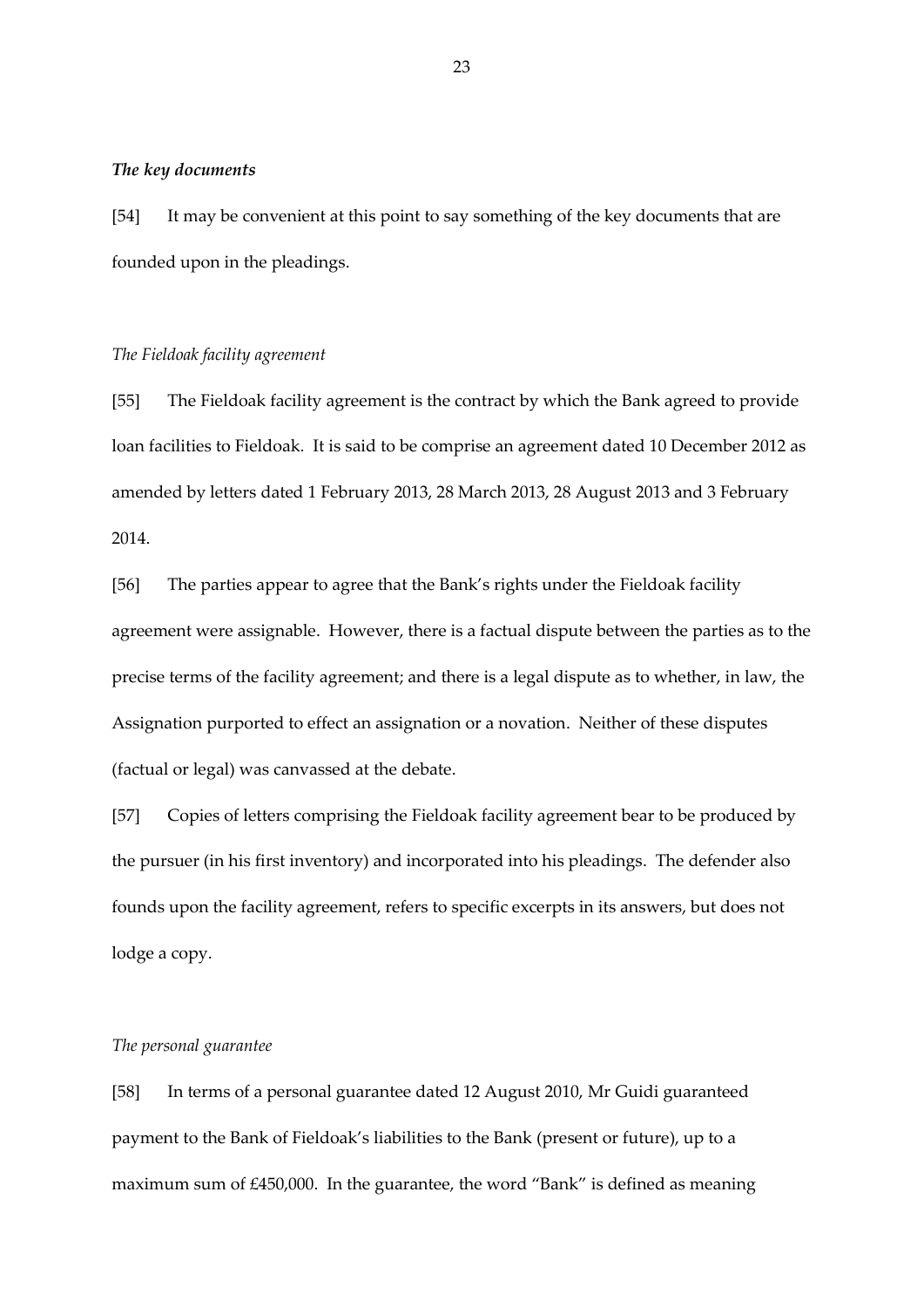Clydesdale Bank plc "and any person to whom all or any of the rights of the Bank under this Guarantee are transferred and any successor in business to the bank" (clause 1.1).

[59] A copy of the personal guarantee bears to be produced by the pursuer (item 5/1 of process) and its terms incorporated into his pleadings.

## *The Standard Security*

[60] The Standard Security is dated 11 July 2011. It is granted by Mr Guidi in favour of Clydesdale Bank plc, which is expressly defined as "the Bank" in the opening clause setting out the personal obligation. It reads:

"Personal Obligation

I Giovanni Giuseppe Guidi…undertake to Clydesdale Bank Public Limited Company incorporated under the Companies Acts and having their registered office at 30 St Vincent Place, Glasgow ('the Bank') as follows:-…"

The definition of "the Bank" does not change throughout the subsequent operative clauses defining the debt or the scope of the security.

[61] In clauses 1(a) & (b), under the heading "Personal Obligation", Mr Guidi undertakes to pay to the Bank all sums which are now, or in the future may be, "owed *to the Bank by me*" (my emphasis), whether solely or jointly, and whether as principal debtor or guarantor.

[62] Thereafter, under the heading "Grant of Security", Mr Guidi grants a standard security to the Bank over the property at 7 Sweethope Gardens, Bothwell:

"… [i]n security for the sum or sums…due or to become due *to the Bank in terms of this deed*..." [my emphasis].

[63] The Standard Security purports to be in Form A of schedule 2 to the 1970 Act, in the sense that it bears to include both the personal obligation and the standard security in a single deed. That view is reinforced by the presence of a clause of consent to registration for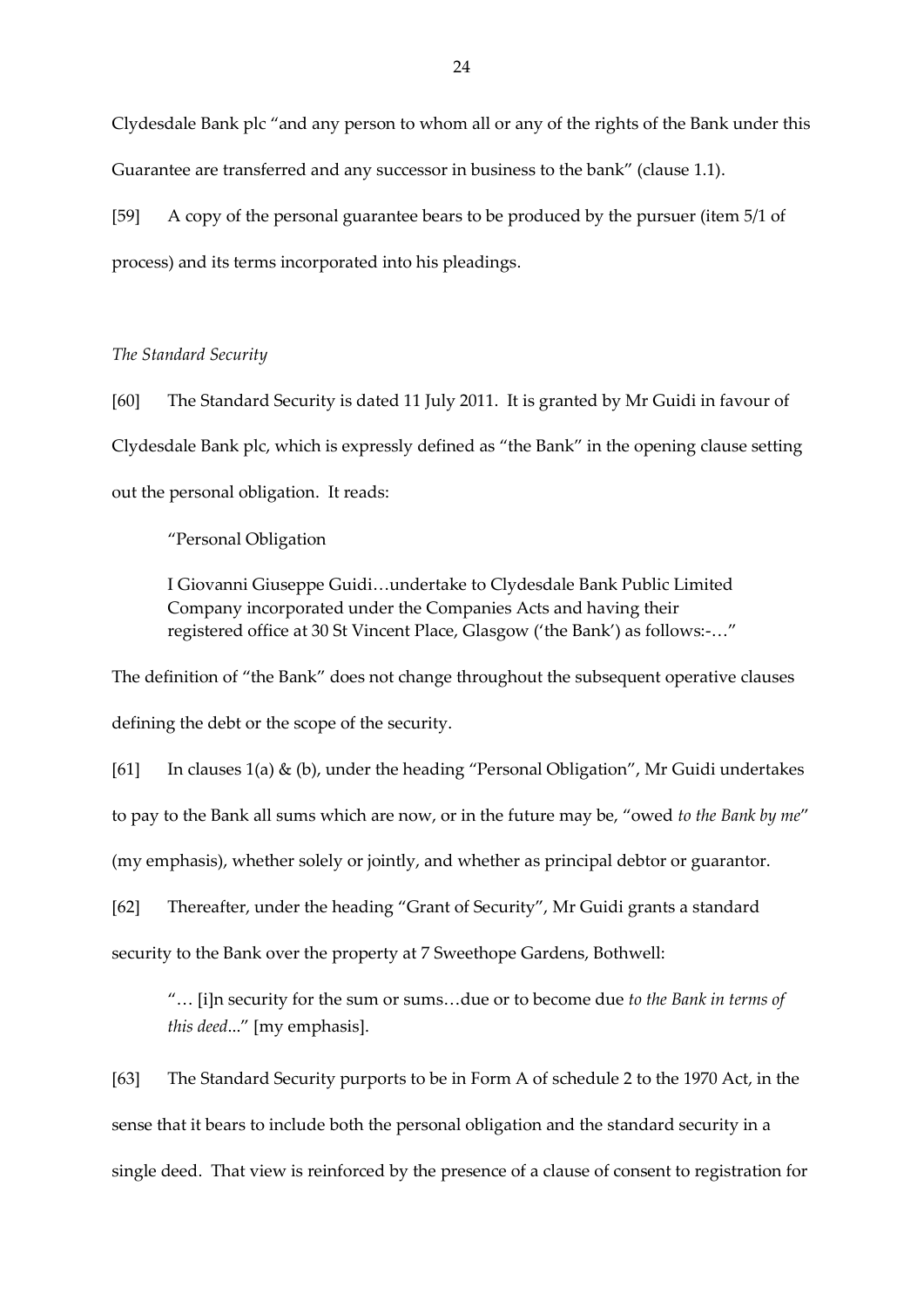execution. (Such a clause appears only in a Form A security; no such clause appears in a Form B security, because a Form B security does not contain the personal obligation.) However, arguably, the deed is not a true Form A security at all because it does not, of itself, "constitute" the personal obligation (*Albatown Ltd v Credential Group Ltd*, 24 August 2001, Outer House (Lord Macfadyen), unreported, para. 16). In clause 1, Mr Guidi merely undertakes to pay all sums that may now or in the future be owed by him to the Bank. That is circular and unilluminating. How do the sums come to be owed? Arguably, this security merely refers to and describes a personal obligation (being an obligation which is constituted elsewhere by some other instrument, such as the personal guarantee) for the purpose of defining the debt to which the real right in security attaches. That said, nothing material appears to turn on this issue. In *Liquidator of Letham Grange Development Company Ltd v Foxworth Investments Ltd & Anor* [2011] CSOH 66, Lord Glennie was content to accept (at paras 97-101) that wording of a similar nature, being in effect a sort of "hybrid" of Forms A & B, would be competent and that it was common-place in practice, though one suspects it was not envisaged by 1970 Act when it prescribed the separate forms of security. [64] However, before leaving this document, I pause to reiterate that the real right in security was granted to secure payment of debts (present or future) that are "*due to the Bank* in terms of this deed"; and that, earlier, the deed defines those debts as being all debts (present or future) "*owed to the Bank by [Mr Guidi]*" (clause 1(a) & (b)). This defines exhaustively the scope of the secured debt or obligation. A standard security cannot support a real right against the security subjects of wider import than the personal obligation to which it relates (*Albatown Ltd, supra*, para. 16). I shall consider the significance

of this wording later.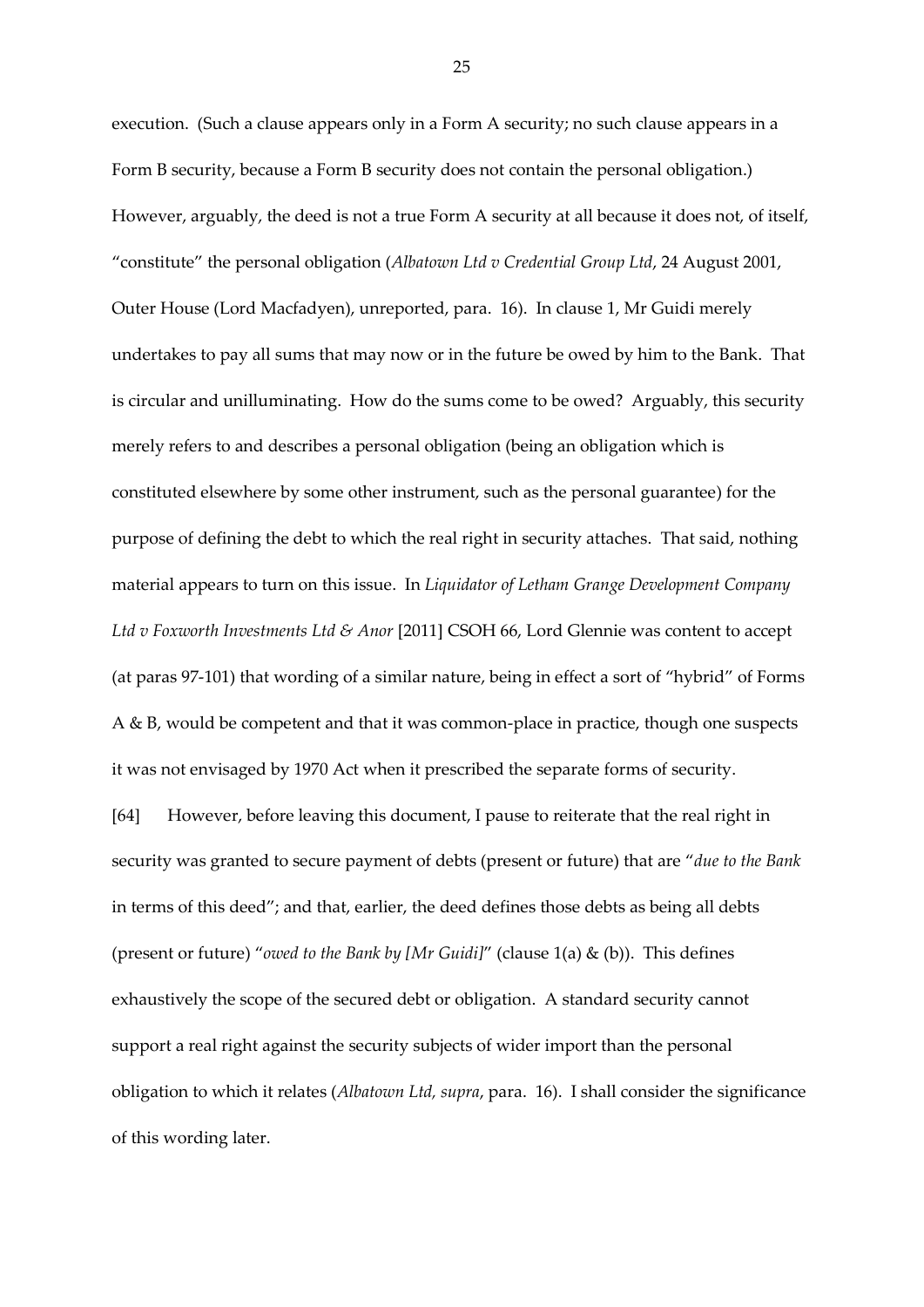[65] A copy of the Standard Security bears to be produced by the pursuer (item 5/2 of process) and its terms incorporated into his pleadings.

### *The Assignation*

[66] The Assignation bears to be granted by the Bank (defined as "Clydesdale") in favour of Promontoria (defined as "the Novated Buyer" or the "Buyer") with the consent of National Australia Bank Ltd (defined as "the Seller"). It is executed by the Bank and National Australia Bank Ltd on 1 September 2015 and by Promontoria on 2 September 2015. Clause 6 permits the Assignation to be executed in any number of counterparts; where it is so executed, it is agreed that the Assignation "will not take effect until each of the counterparts has been delivered"; each counterpart will be "held as undelivered" until the parties agree a date on which the counterparts are to be treated as delivered; the "date of delivery" may be inserted in the testing clause in a blank provided for "the effective date" of the Assignation; and the testing clause records that the document was indeed executed in counterpart and was delivered on 4 September 2015.

[67] The Assignation has seven clauses in the main body of the document with a single appended Schedule. The Schedule is divided into two parts (Part I and Part II) with the second part being sub-divided into Parts A, B & C.

[68] The main body of the document, comprising eight pages, including details of the signatories, is complete and unredacted. The Schedule is partially redacted.

[69] Part I of the Schedule (entitled "Relevant Pool A Loan Assets"), commencing on the ninth page, is wholly redacted. It seems to extend to 5 pages. None are visible.

[70] Part A of Part II of the Schedule commences on page 16 (entitled "Relevant Pool B Loan Assets"). It is unredacted. It extends over seven pages. It lists a series of facility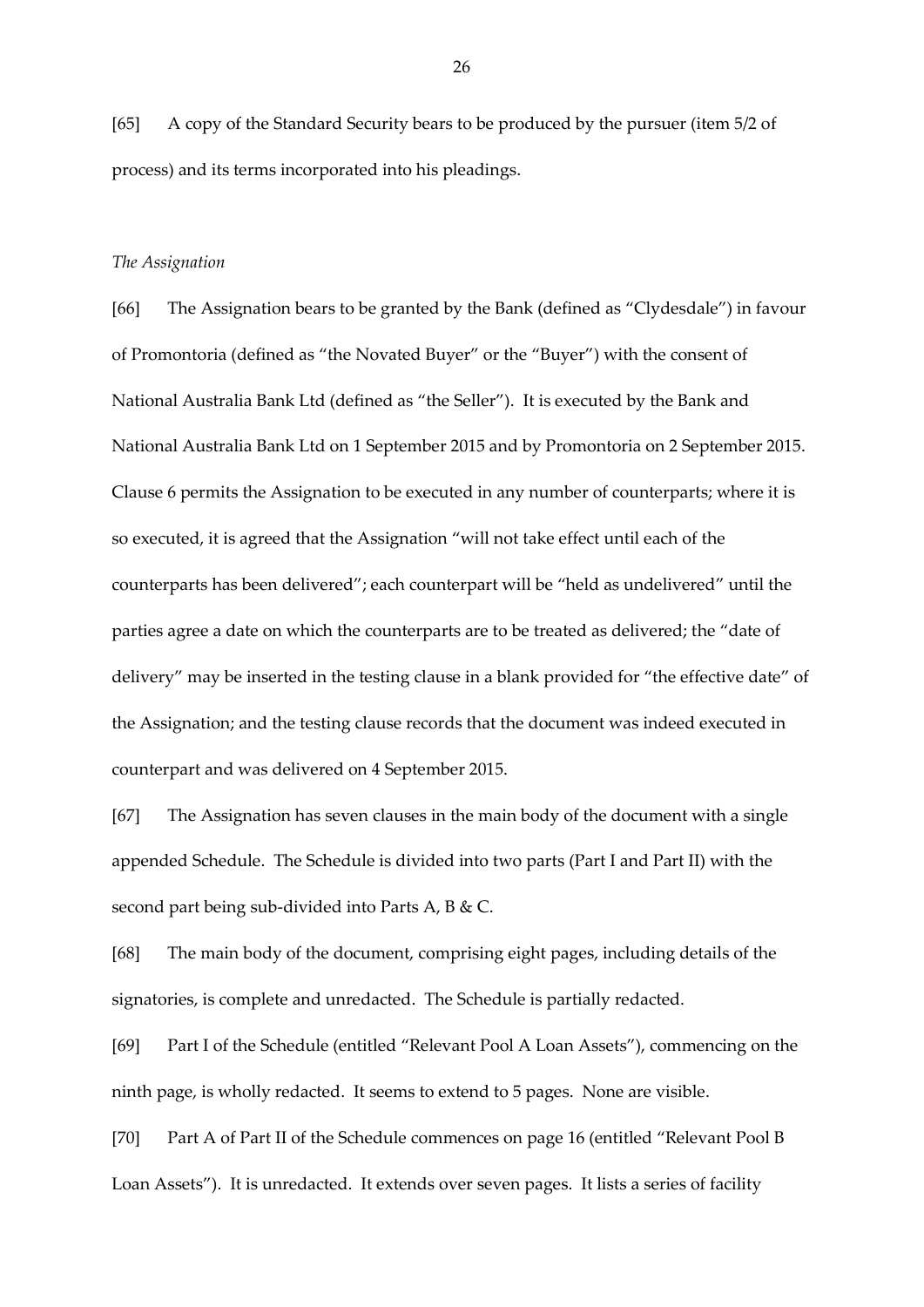agreements, commercial and personal guarantees, floating charges and standard securities.

Included in the list of guarantees is the following:

"Scots Law Personal Guarantee by Giovanni Guidi ('GG') in favour of the [Bank] for the liabilities of Fieldoak up to £450,000 plus costs and interest dated 12 August 2010".

Included in the list of securities is the following:

"Scots law standard security by GG in favour of [the Bank] (Title Number LAN100490) registered on 15 July 2011".

[71] Part B of Part II of the Schedule is wholly redacted. It seems to extend to three pages

(pages 24 to 26), all of which are missing.

[72] Part C of Part II of the Schedule contains an unpaginated document or documents

(comprising 5 sheets) which are partially redacted and partially illegible. In the body of the

document, clause 1.3 refers specifically to Part C of Part II of the Schedule. It states that Part

C of Part II of the Schedule:

"… is included in this Assignation solely for the purposes of identifying the Relevant Pool B Loan Assets and that such information is included in this Deed without prejudice to, and that all time subject to, the terms of the Sale and Purchase Agreement and any limitations contained therein".

[73] Returning to the body of the document, clause 2.1 (headed "Assignation") reads:

"Subject to the terms of this Assignation and in consideration for the payment by [Promontoria] to the Seller [National Australia Bank Ltd] of the Purchase Price for each Relevant Borrower Asset Group, with effect on and from the Effective Time in relation to each Specified Loan Asset comprised within that Relevant Borrower Asset Group:

- (a) [the Bank] with the consent of the Seller, hereby assigns absolutely to [Promontoria] the following in relation to each such Specified Loan Asset comprised within that Relevant Borrower Asset Group:
	- (i) all of its right, title, benefits and interests under, in or to each Relevant Document, (including, without limitation, with respect to each Relevant Pool A Asset those documents listed in Part I of the Schedule (Relevant Loan Assets) to this Assignation and with respect to certain of the Relevant Pool B Loan Assets those document listed in Part A and Part B of Part II of the Schedule (Relevant Loan Assets) to this Assignation);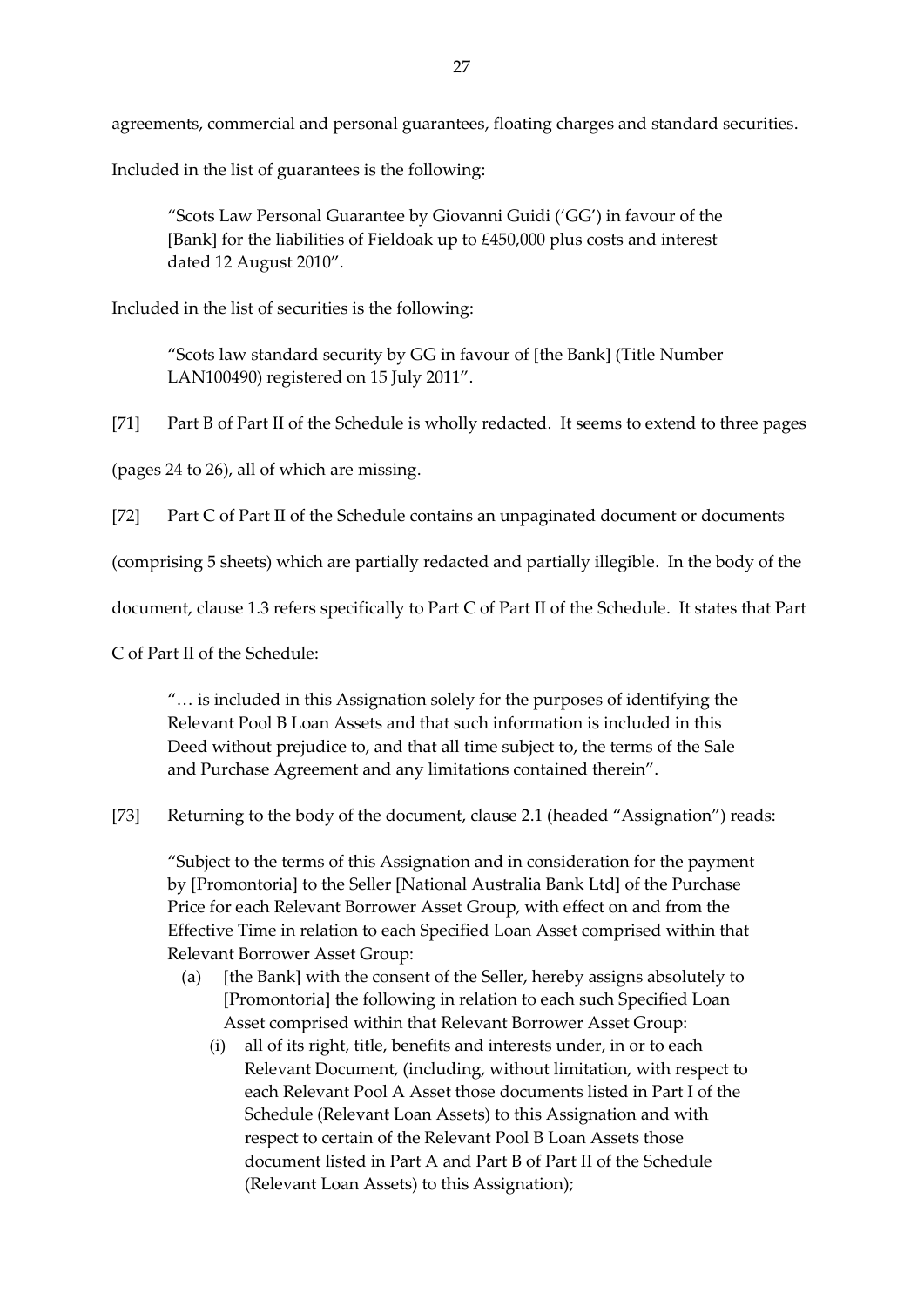- (ii) [the Bank's] rights in its capacity as Lender (if any) under, to or in connection with the Relevant Documents, to demand, sue for, recover and give receipts for all monies payable or to become payable to it in its capacity as Lender (howsoever and whenever arising);
- (iii) the right to exercise all rights and powers of [the Bank] in its capacity as Lender under, to and in connection with the Relevant Documents, (including, without limitation, with respect to each Relevant Pool A Loan Asset, those documents listed in Part I of the Schedule (Relevant Loan Assets) to this Assignation and with respect to certain of the Relevant Pool B Loan Assets those documents listed in Part A and Part B of Part II of the Schedule (Relevant Loan Assets) to this Assignation) and, in such capacity, to enforce its rights under the Relevant Documents, (including, without limitation, with respect to each Relevant Pool A Loan Asset, those documents listed in Part I of the Schedule (Relevant Loan Assets) to this Assignation and with respect to certain of the Relevant Pool B Loan Assets those documents listed in Part A and Part B of Part II of the Schedule (Relevant Loan Assets) to this Assignation), including (without limitation) any such rights arising under or in connection with any Related Security within or evidenced by the Relevant Documents (including, without limitation, with respect to each Relevant Pool A Loan Asset, those documents listed in Part I of the Schedule (Relevant Loan Assets) to this Assignation and with respect to certain of the Relevant Pool B Loan Assets those documents listed in Part A and Part B of Part II of the Schedule (Relevant Loan Assets) to this Assignation); and
- (iv) all Ancillary Rights and Claims in respect of the Relevant Documents, (including, without limitation, with respect to each Relevant Pool A Loan Asset, those documents listed in Part I of the Schedule (Relevant Loan Assets) to this Assignation and with respect to certain of the Relevant Pool B Loan Asset those documents listed in Part A and Part B of Part II of the Schedule (Relevant Loan Assets) to this Assignation), and the Relevant Loan Assets,

but, for the avoidance of doubt, excluding the Excluded Liabilities.

- (b) [The Bank], with the consent of the Seller:
	- (i) is released of all its obligations under the Relevant Documents; and (ii) resigns from each Relevant Document in its capacity as the Lender,

but, in each case and for the avoidance of doubt, other than in respect of, and excluding, the Excluded Liabilities; and

(c) [Promontoria] becomes a party to each relevant document in the capacity of the Lender and is bound by obligations equivalent to those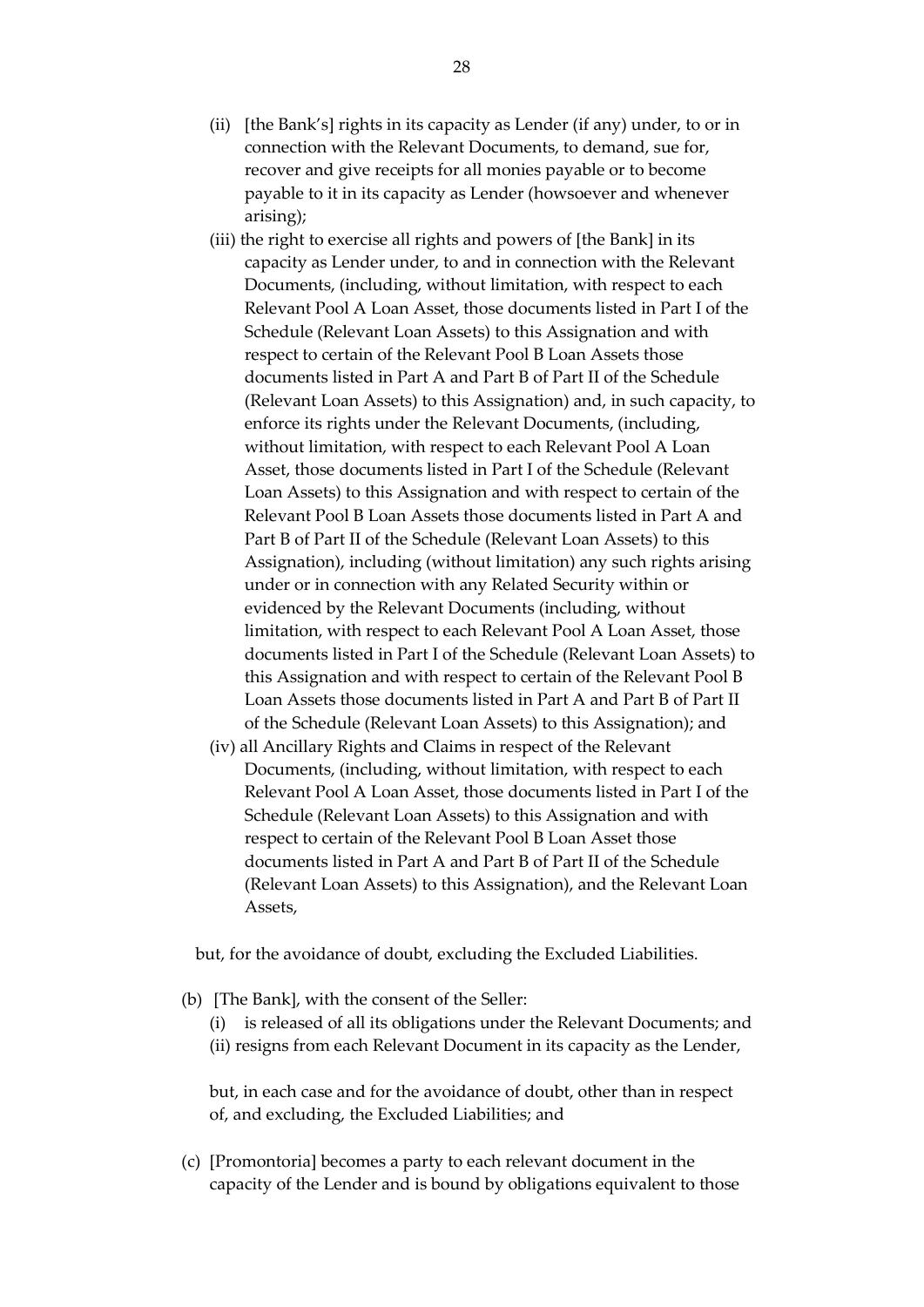from which [the Bank] is released under paragraph (b) above, but, in each case and for the avoidance of doubt, other than in respect of, and excluding, the Excluded Liabilities".

Clause 2.2 (headed "Acceptance") reads:

"[Promontoria] agrees that with effect on and from the Effective Time:

- (a) it accepts the assignation of the rights, title, benefits, interests, powers and ancillary rights referred to in clause 2.1(a) (Assignation) above; and
- (b) it shall assume, perform and comply with the terms of and obligations of the Lender under the Relevant Documents as if originally named as a party in the Relevant Documents in place of [the Bank] but, in each case, for the avoidance of doubt, other than in respect of, and excluding, the Excluded Liabilities."

[74] The following further clauses are worth noting.

[75] Clause 3 (headed "Notification") states that on the "Settlement Date" the Seller (National Australia Bank Ltd) shall notify Promontoria in writing promptly upon receipt by it of the "Purchase Price" for each Relevant Borrower Asset Group and shall confirm to Promontoria in such notice that the "Effective Time" has occurred.

[76] Clause 4 (headed "Sale and Purchase Agreement") states that the Seller, the Bank and Promontoria agree that the Assignation is a "Transaction Document" for the purposes of the Sale and Purchase Agreement, and each agrees and acknowledges that their entry into the Assignation is:

"...without prejudice to the rights and obligations granted and assumed by them, as appropriate, by virtue of the entry into their Sale and Purchase Agreement".

[77] Clause 5 (headed "Further Assurance") states that the Seller and Promontoria shall (and the Seller shall procure that the Bank shall) promptly upon request do all acts and/or execute all documents for the purpose of completing "the Transfer" to Promontoria of any Relevant Loan Asset and "otherwise giving each Party the full benefit of this Assignation". Any such request must be given within three months of the Settlement Date.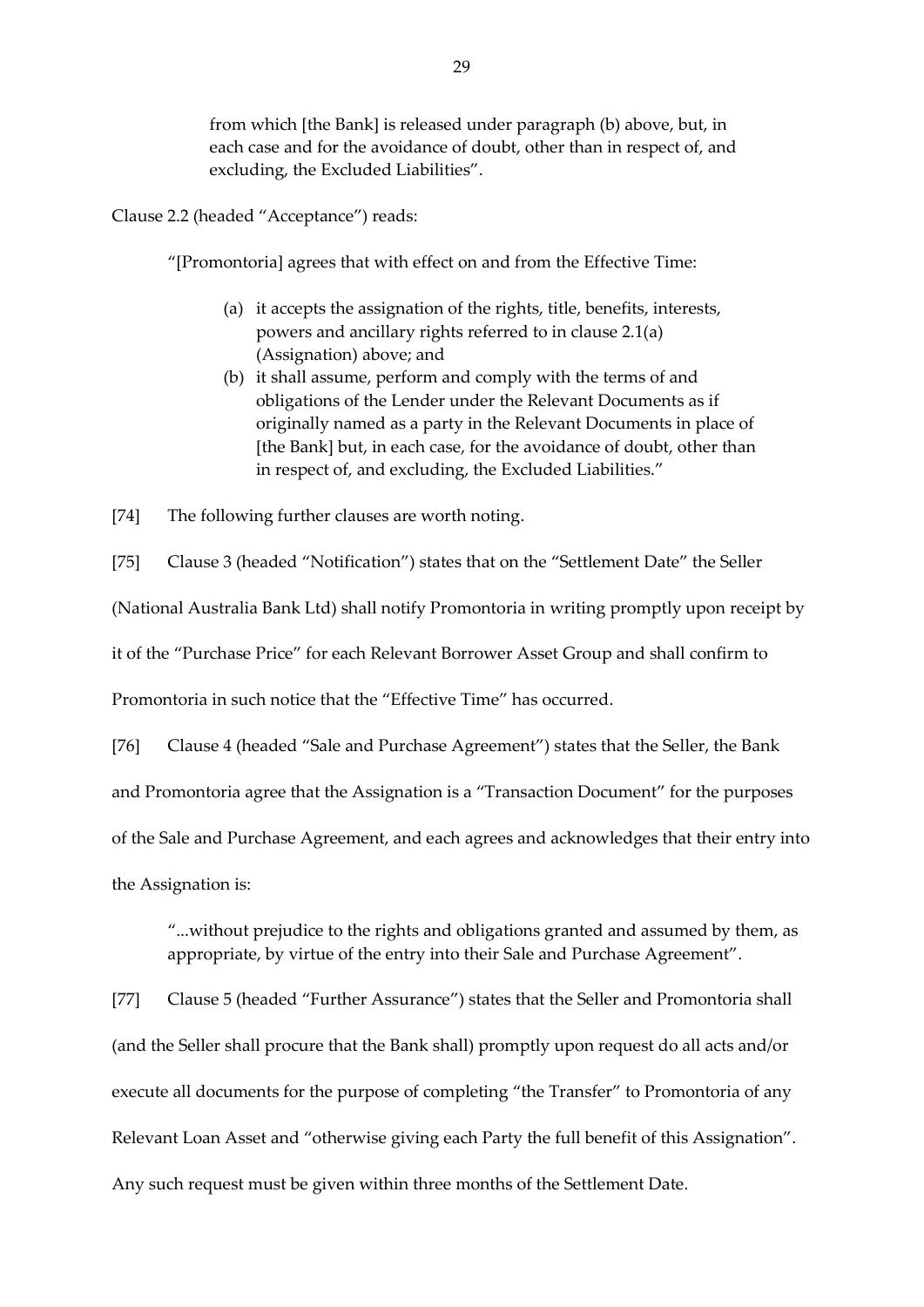[78] In order to make sense of the Assignation, it is necessary to consider the definitions in the interpretation clause (clause 1.1). Interestingly, the interpretation clause opens with the following statement:

"Words and expressions used in this Assignation shall (unless otherwise expressly defined) have the meaning given to them in the Sale and Purchase Agreement…".

The Sale and Purchase Agreement features again in clause 1.2. It states (under the heading

"Construction"):

"Clause 1.2 (Construction) of the Sale and Purchase Agreement shall be incorporated in this Assignation as if set out in full herein".

[79] The interpretation clause (clause 1.1) goes on to provide various definitions, of which the following appear to be most relevant:

- (i) "Effective Time" means "the Settlement Date immediately following the receipt by the Seller [National Australia Bank Ltd] of the Purchase Price for the Specified Loan Assets";
- (ii) "Novation Agreement" means "the novation agreement dated 29 September 2014 between the Seller, [the Bank], Promontoria Holding 97 BV and the Novated Buyer [Promontoria] whereby the rights and obligations of Promontoria Holding 97 BV under the Sale and Purchase Agreement were novated to the Novated Buyer";
- (iii) "Relevant Documents" means "in respect of a Specified Loan Asset, each facility, loan or credit letter or agreement..., security document, guarantee, contingent funding or indemnity agreement, subordination agreement, intercreditor agreement, ranking agreement…, duty of care agreement, collateral warranty and/or any other document evidencing any Related Security in each case governed by Scots law and relating to that Specified Loan Asset…";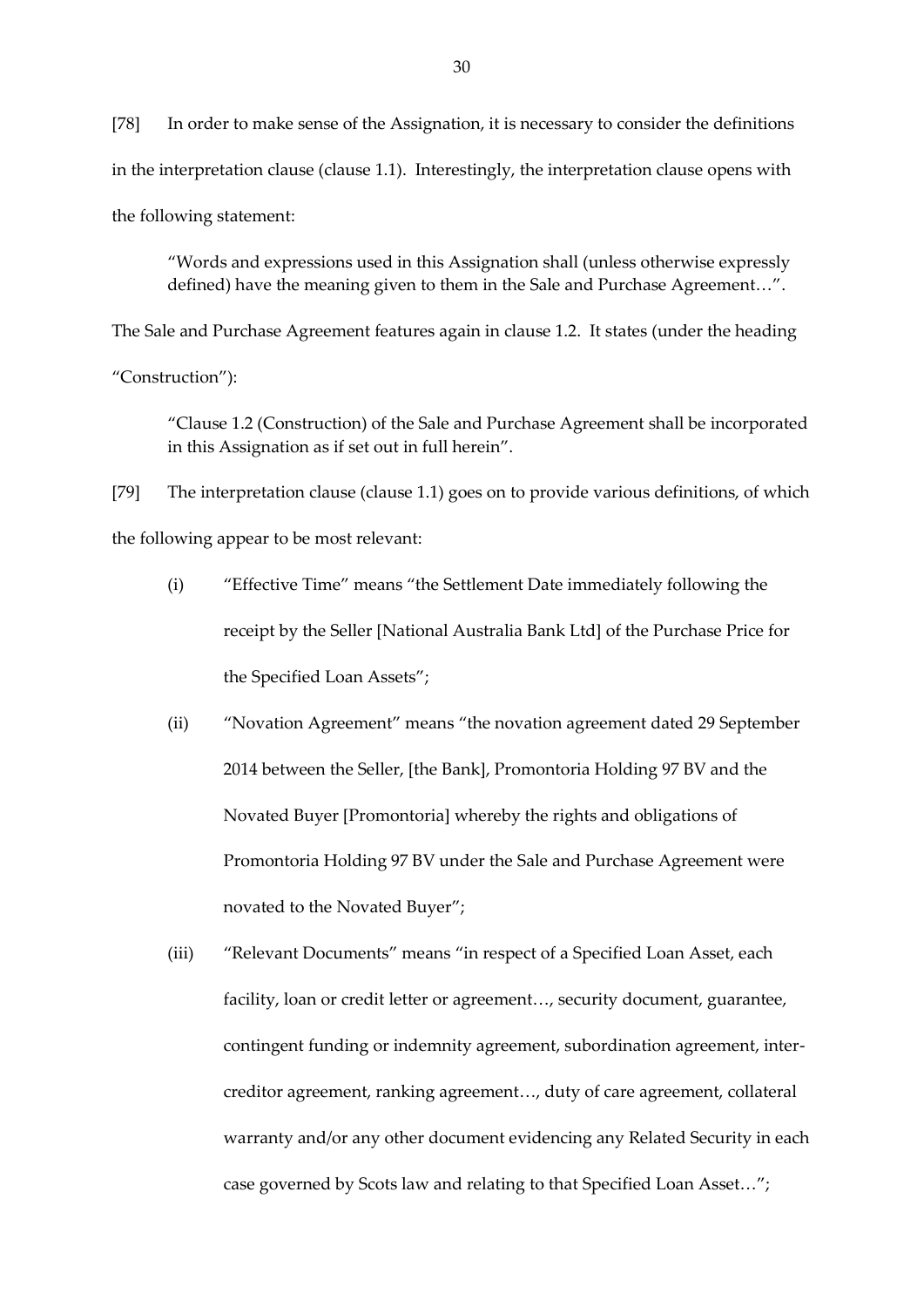- (iv) "Relevant Borrower Asset Group" means "in relation to any Specified Loan Asset, the Borrower Asset Group to which that Specified Loan Asset relates";
- (v) "Relevant Loan Asset" means "a Relevant Pool A Loan Asset or a Relevant Pool B Loan Asset";
- (vi) "Relevant Pool A Loan Asset" means "a loan asset or debt claim described in Part I of the Schedule (Relevant Loan Asset) to [the Assignation]";
- (vii) "Relevant Pool B Loan Asset" means "a loan asset or debt claimed described in Part II of the Schedule (Relevant Loan Asset) to [the Assignation]";
- (viii) "Sale and Purchase Agreement" means "the Sale and Purchase Agreement dated 27 July 2014 between the Seller, [the Bank] and Promontoria Holding 97 BV as the Initial Buyer, as amended by the Novation Agreement and amendment letters dated 27 November 2014 and 5 June 2015";
- (ix) "Settlement Date" means "4 September 2015 (or such other date as may be agreed by the parties to [the Assignation] in writing";
- (x) "Specified Loan Asset" means "(a) a Relevant Loan Asset; and (b) a Relevant Loan Asset as defined in the English Assignment and Assumption Deed";

[80] A certified redacted copy of the Assignation bears to be produced by the defender (item 6/2(a)-1 of process: item 1, defender's first inventory of productions). Its terms are incorporated into its pleadings. The certification docquet reads as follows:

"Certified as a true copy of the original document, although due to commercial sensitivity the schedule to the document (which contains information relating to a large number of borrower connections and related securities) has been redacted so that it includes only all of the information expressed to relate to borrower connections and related securities identified therein referencing the names "Fieldoak Ltd", "Reysip [sic] Properties Ltd", "Lightfoot Ltd" and "Giovanni Guidi" and to exclude all other information expressed to relate to other borrower connections and securities".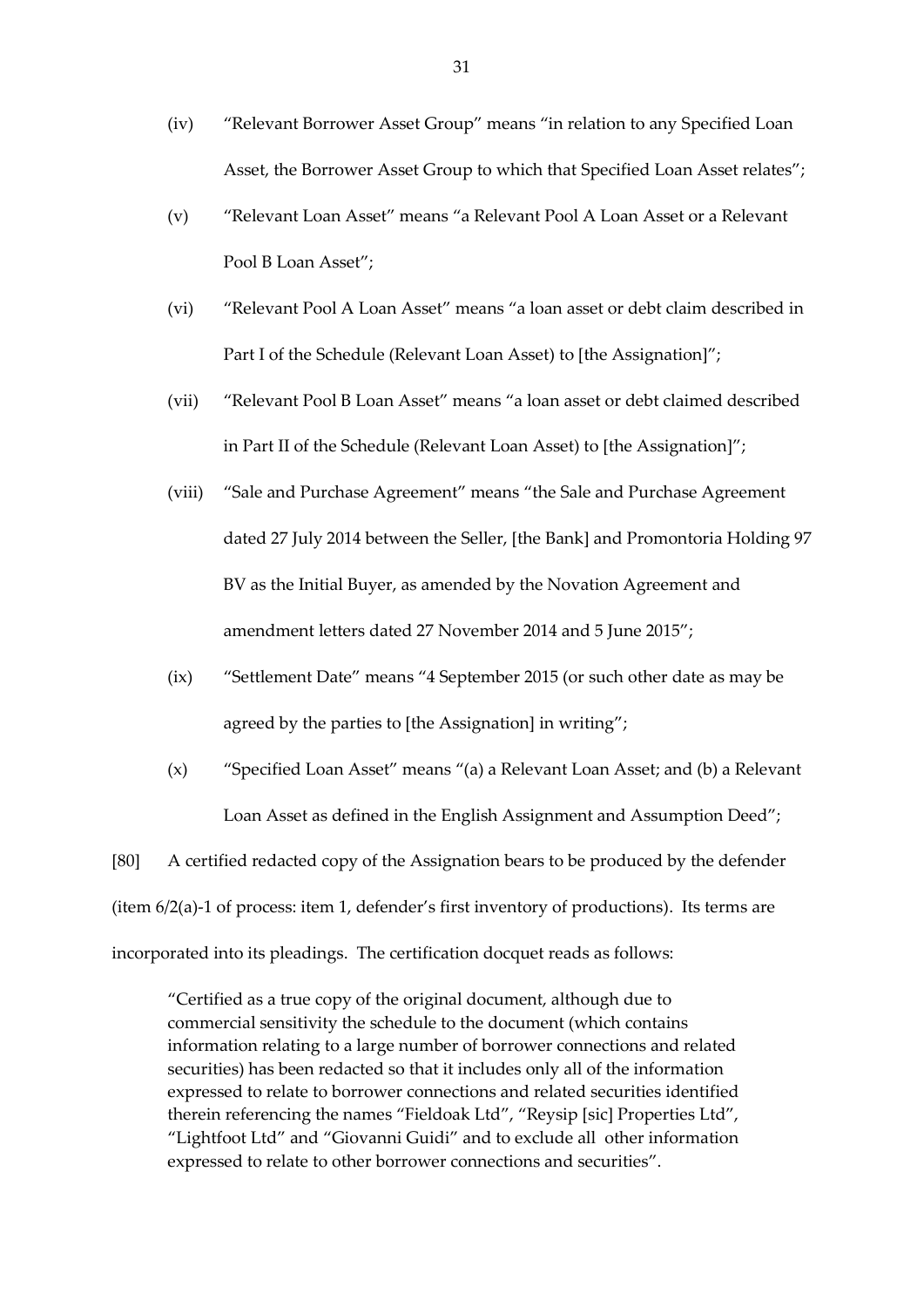#### *The Sale and Purchase Agreement*

[81] The Sale and Purchase Agreement ("SPA") is referred to in the Assignation. We know little else about it.

[82] However, the SPA appears to be relevant for two reasons. Firstly, one of its clauses (clause 1.2, headed "Construction") is expressly incorporated into, and thereby forms part of, the Assignation. Secondly, the Assignation incorporates a general cross-reference to the SPA for the purpose of providing a sort of default dictionary to define words and expressions in the Assignation, unless those words and expressions are expressly defined in the Assignation.

[83] In short, the SPA provides a lexicon of definitions for words and expressions in the Assignation, so far as not expressly defined therein. For example, the words "the Transfer" appear in clause 5 of the Assignation. There is no express definition of that term in the Assignation but, given its capitalisation, it might reasonably be supposed to be a defined term in the SPA (as, indeed, it is).

[84] A document bearing to show redacted extracts of clauses 1.1 & 1.2 of, and Schedule 1 to, the SPA is lodged by the defender (as item 2, defender's second inventory of productions: number 6/2(a)-2 of process) and referred to in its pleadings.

#### *The Novation Agreement*

[85] Like the SPA, the precise purpose and terms of the Novation Agreement are something of a mystery. The Novation Agreement features only because it is one of the documents referred to in the Assignation. Unlike the SPA, no part of the Novation Agreement is expressly incorporated into the Assignation. To that extent, it may be of less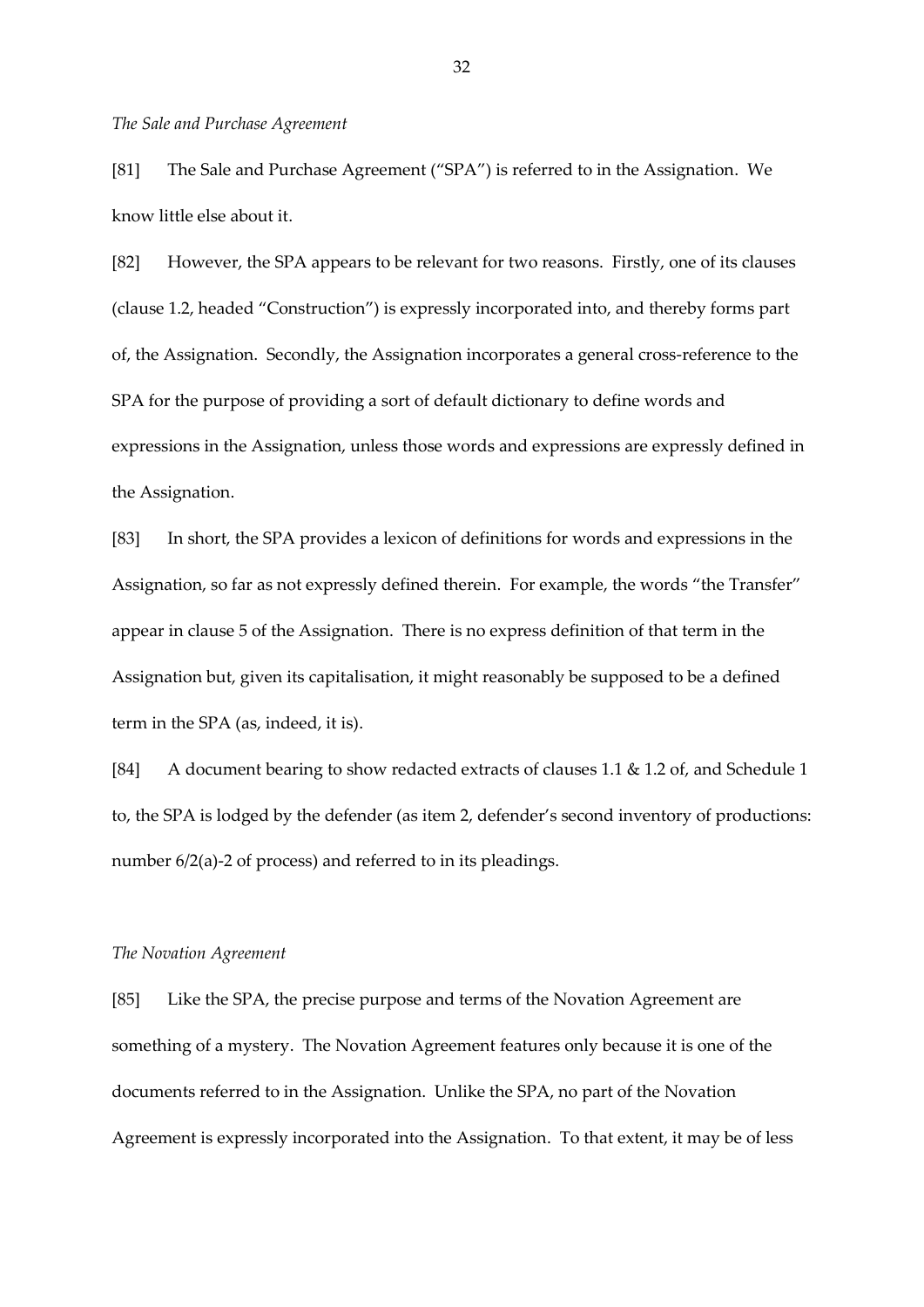relevance to the matters before me. In a sense, therefore, it exists only in a non-speaking part within this drama.

[86] No part of the Novation Agreement is produced or incorporated in the defender's pleadings.

[87] As an aside, I am aware that the decision of the Court of Appeal in *Hancock* v *Promontoria (Chestnut) Ltd* [2020] 4 WLR 100 offers an insight into the function of the SPA and the Novation Agreement, and the framework within which they and the Assignation operated. This insight, however intriguing, is not relevant to the present debate, where there are no averments explaining the wider commercial or contractual context, and no extraneous evidence can be considered. I simply require to adjudicate on the relevance or otherwise of these documents having regard to the pleadings as they stand, and applying first principles.

## *The Charge*

[88] A copy of the charge for payment dated 15 November 2016 ("the Charge") is lodged (item 5/8 of process) and its terms incorporated in the pursuer's pleadings. It bears to have been executed by virtue of a warrant granted on 8 November 2016 under section 88 of the Debtors (Scotland) Act 1987 following registration of the Standard Security in the Books of Council & Session on 18 February 2016. The principal sum sought in the Charge was £450,000.

# *Discussion*

[89] Having considered parties' submissions, I have concluded that Promontoria has failed to aver a relevant title to the Standard Security and, by extension, a relevant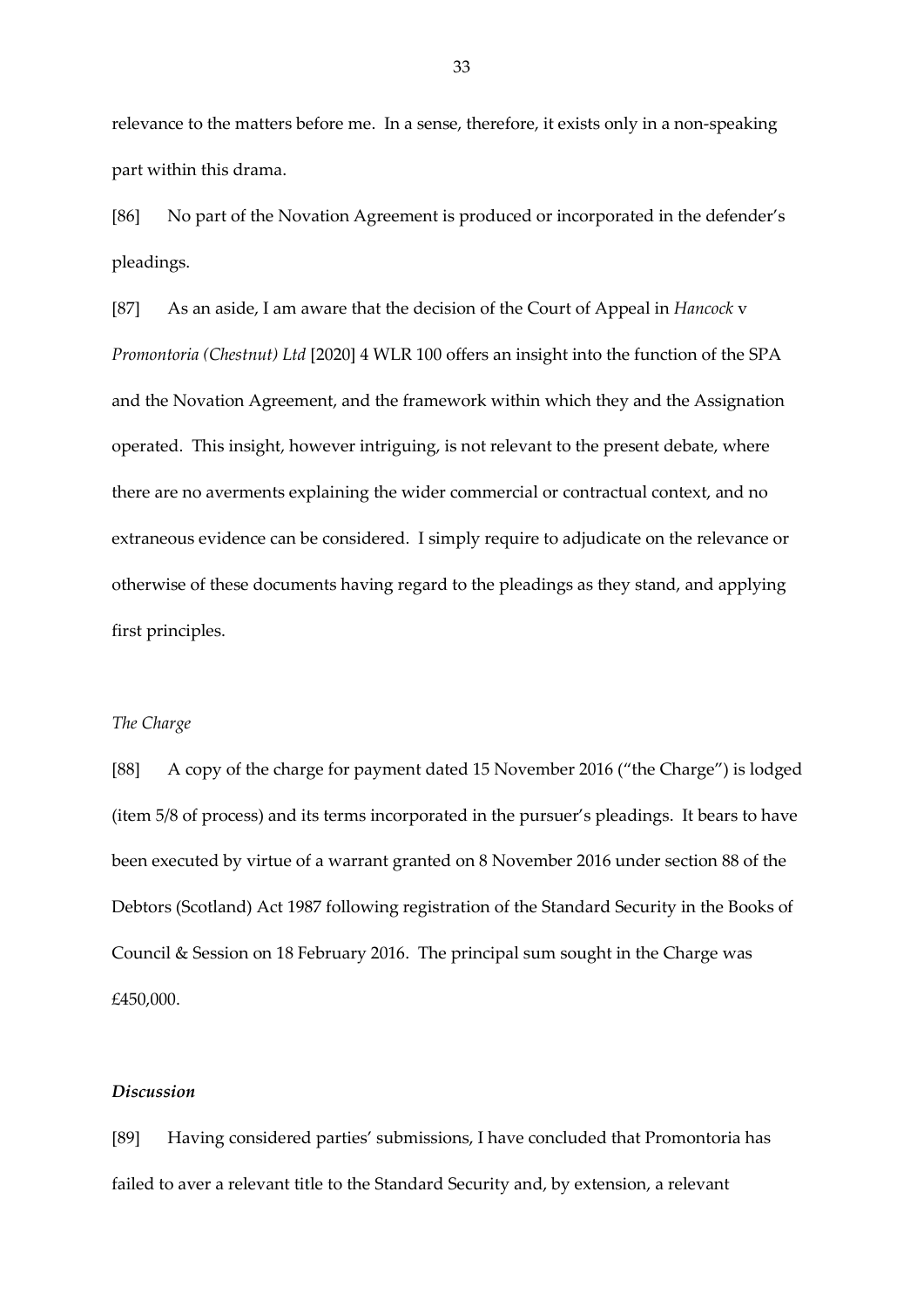entitlement to serve the Charge upon Mr Guidi. Accordingly, I have granted decree for production of the Charge (crave 1), as a precursor to reduction, and for declarator that Promontoria has no title to enforce the Standard Security (crave 3).

[90] In contrast, in my judgment Promontoria has averred a relevant title to the personal guarantee (crave 2). However, due to its failure, without leave of the court, to lodge in process, complete and unredacted, the assignation on which it founds (or an authenticated copy thereof), the pursuer remains entitled to put Promontoria to proof of its disputed title thereto. For that reason, the defender is not entitled to decree of dismissal at debate, and a proof has been allowed.

[91] Lastly, in my judgment Promontoria is in default of its obligation under rule 21.1(1), OCR 1993 by failing, without leave of the court, to lodge in process, complete and unredacted, the Assignation and SPA on which it founds (or copies thereof certified in terms of the 1988 Act). Accordingly, in exercise of my powers under rule 40 of the 1993 Rules, I have made a finding to that effect together with an ancillary order for the lodging of the same within a defined time-scale. I explain my reasoning below.

## *Which assignation is founded upon by Promontoria?*

[92] Before proceeding further, it is necessary to address an important preliminary question.

[93] In this action, Mr Guidi disputes the defender's entitlement to serve the Charge upon him, and challenges the defender's title to the personal guarantee and the Standard Security. In defence, Promontoria founds its title upon an assignation from the Bank. But which assignation is the defender actually founding upon?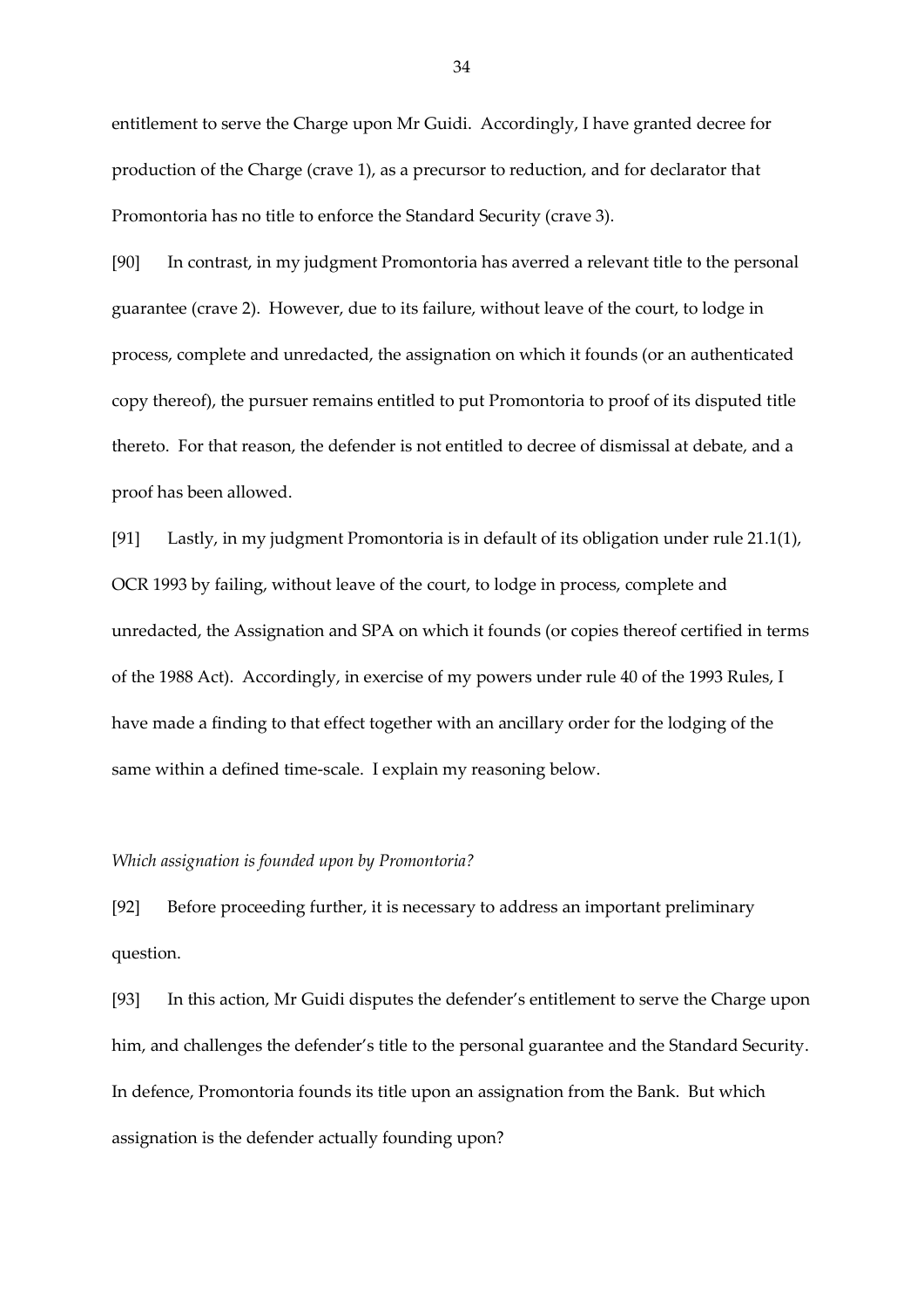[94] The question arises because, to complicate matters slightly, the defender has in fact lodged three different documents in process, each bearing to be a copy "assignation" of sorts, each bearing to be subscribed by the same parties, each bearing the same dates of execution.

[95] The first document is item 1 in the defender's first inventory of productions (number  $6/2$ (a)-1 of process). It is described in the inventory as "Certified Copy Assignation by [the Bank] in favour of [Promontoria] with the consent of National Australia Bank Limited". It was subscribed on 1 & 2 September 2015 (but, interestingly, it records in the testing clause that the date of delivery of the deed was 4 September 2015). It was lodged in process on 27 April 2020. This is the document that was referred to in detail by the defender throughout its written and oral submissions.

[96] The second document is item 8 in the defender's third inventory of productions (number 6/2(a)-8 of process). It is described in the third inventory as "Assignation of Standard Securities by [the Bank] in favour of [Promontoria] with the consent of National Australia Bank Limited". It was subscribed on 1 & 2 September 2015. It was lodged in process on 20 October 2020. This document was never referred to by the defender in its written or oral submissions.

[97] The third document is item 9 in the defender's third inventory of productions (number 6/2(a)-9 of process). It is also described in the third inventory as "Assignation of Standard Securities by [the Bank] in favour of [Promontoria] with the consent of National Australia Bank Limited". It was subscribed on 1 & 2 September 2015. It too was lodged in process on 20 October 2020. It too was never referred to by the defender in its written or oral submissions.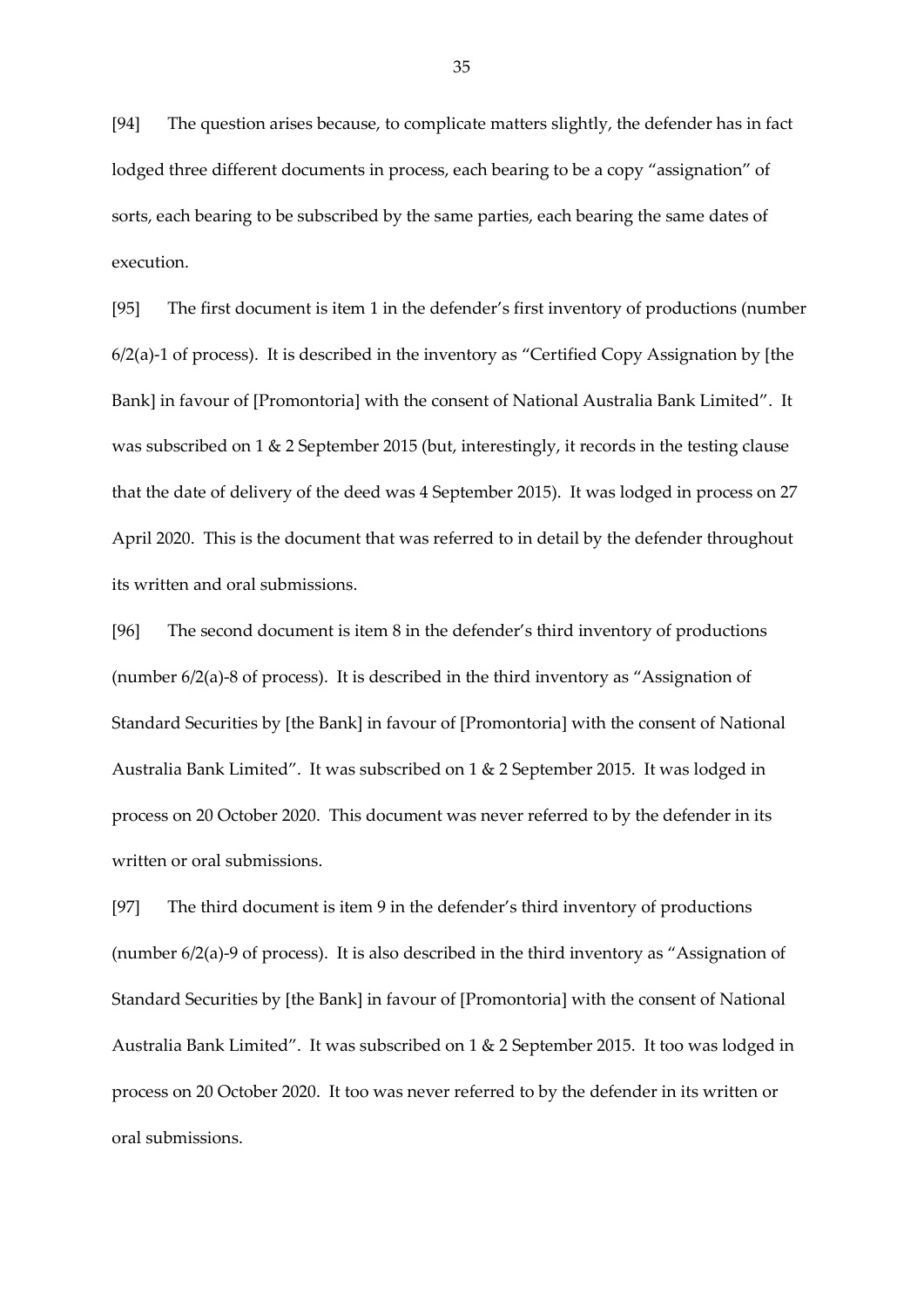[98] Which of these three assignations is the document founded upon by the defender and incorporated into its pleadings?

[99] In my judgment, the answer is clear. On a plain reading of Promontoria's averments, it founds its right and title to the Fieldoak loan agreement, the personal guarantee and the Standard Security upon the first document (namely, item 1 in the defender's first inventory of productions: number 6/2(a)-1 of process).

[100] To explain, on a plain reading of the averments, the defender is founding upon one document only, not multiple documents. That single document is repeatedly referred to in its averments (and pleas-in-law) as "the Assignation". The first reference to "the Assignation" appears in Answer 13. It avers (in Answer 13):

"A certified true copy of the Assignation is produced, adopted and incorporated herein *brevitatis causa*."

It avers that this "certified" copy of "the Assignation" is produced with "the schedule" redacted "[d]ue to commercial sensitivity" to exclude reference to "other borrower connections and securities". It also avers that "the same assignation" has been successfully relied upon in "other litigation in the courts of Scotland".

[101] Incontrovertibly, there is only one document lodged in process which bears to be (i) "certified" as a true copy assignation and (ii) "redacted" (in its schedule) due to commercial sensitivity. That document is item 1 in the defender's first inventory of productions (number 6/2(a)-1 of process). The other two copy documents are neither certified nor do they bear to have any redacted schedules, so they are plainly not the document that is being referred to in the defender's pleadings and incorporated therein *brevitatis causa*. (As an aside, I do not understand it to be disputed that only the first document has been referred to in "other litigation in the courts of Scotland".)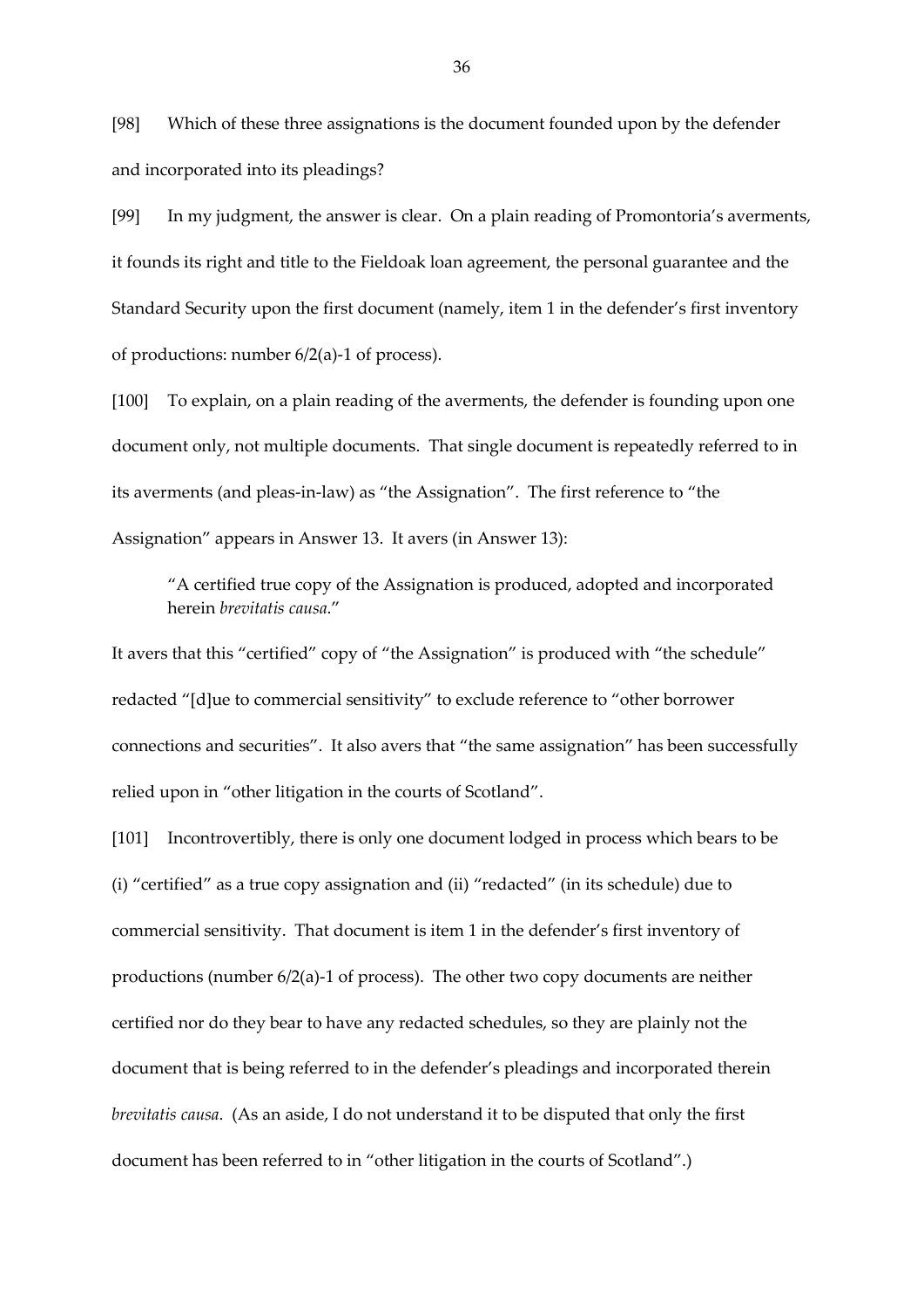[102] To be clear, I am not saying that a "certified copy" of a document must be lodged in process in order for it to be treated, at debate, as founded upon by a party or incorporated into pleadings. That is not the rule. The issue here is a simple one of identification of the document that is being founded upon.

[103] Further, although, on a strict reading, Answer 13 deals specifically with the disputed assignation of the Fieldoak loan agreement, this Answer is significant because it is the first to identify the document upon which Promontoria founds as "the Assignation", and it provides further identification of that document by stating that the copy of it which is lodged in process is both "certified" and redacted (in the schedule). The defender's subsequent Answers then repeatedly cross-refer to Answer 13 when seeking to identify "the Assignation" on which it founds.

[104] Thus, in Answer 17 (which explicitly challenges the defender's title to the personal guarantee and the Standard Security), Promontoria avers that it is the person to whom the Banks's rights were transferred "by way of the assignation as condescended upon above". The only assignation "condescended upon above" is "the Assignation" previously referred to in Answer 13.

[105] Similarly, in Answer 25 (which also challenges the defender's title to the personal guarantee and Standard Security), Promontoria again founds upon "the Assignation"; it expressly cross-refers to Answer 13; and the copy of "the Assignation" lodged in process is further described as having been redacted to exclude "the information of other borrowers". Again, this can only be understood as referring to item 1 in the defender's first inventory of productions, because neither of the other two copy documents (items 8 or 9 of the defender's third inventory of productions) bears to redact "the information of other borrowers".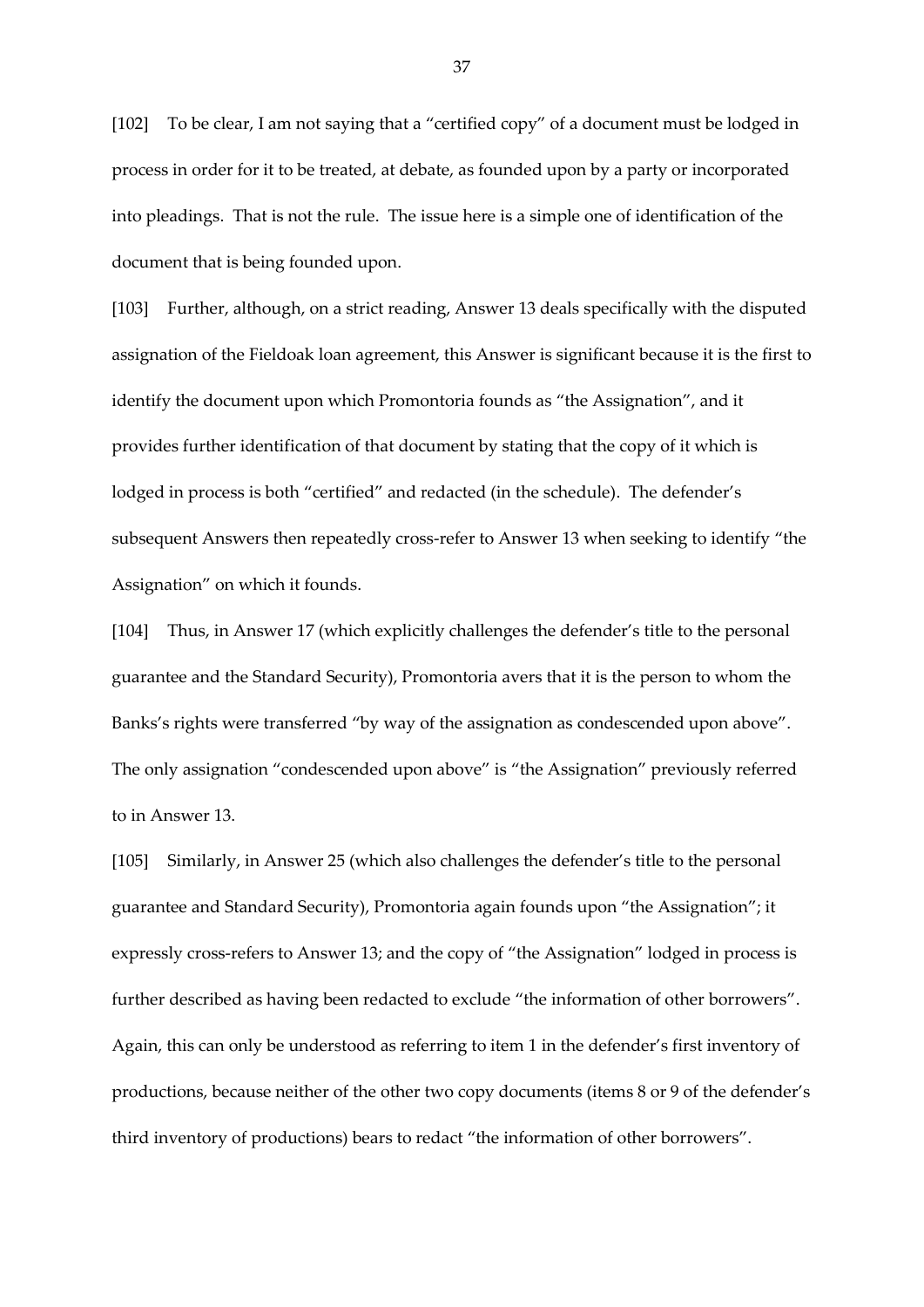[106] Other Answers refer in detail to particular clauses in "the Assignation". These averments reinforce the conclusion that "the Assignation" to which Promontoria is referring, and upon which it founds, is the document forming item 1 in its first inventory of productions (number 6/2(a)-1 of process), being the "certified" and "redacted" document, not the other documents lodged in its third inventory. Thus, in Answers 19 & 22, Promontoria quotes from clauses 2.1(a) & 1.1 of "the Assignation". These clauses feature only in the first document. No such clauses appear in either of the other two documents. [107] This conclusion from the pleadings is entirely consistent with the defender's written and oral submissions.

[108] Neither in its note of basis of preliminary pleas (number 21 of process) nor in its written note of arguments (number 25 of process) does Promontoria ever refer to the second or third documents (that is, items  $8 \& 9$  in the defender's third inventory: numbers  $6/2$ (a)- $8 \&$ 9 of process).

[109] Likewise, in oral submissions over two days of debate, Promontoria's senior counsel founded only upon the first document (that is, the certified copy, redacted document, forming item 1 in its first inventory: number 6/2(a)-1 of process). Indeed, at the outset of her submissions, she stated that the personal guarantee and Standard Security were assigned to Promontoria in terms of "an assignation dated 4 September 2015". Only the first document bears the date of 4 September 2015 (being the date of delivery stated in the testing clause); neither of the other two documents bears that date. Throughout the debate, Promontoria's counsel referred at length and in detail to that first document. She made no reference whatsoever to either of the other two copy assignations that happen to be lodged in process (items  $8 \& 9$ , defender's third inventory: numbers  $6/2$ (a)- $8 \& 9$  of process).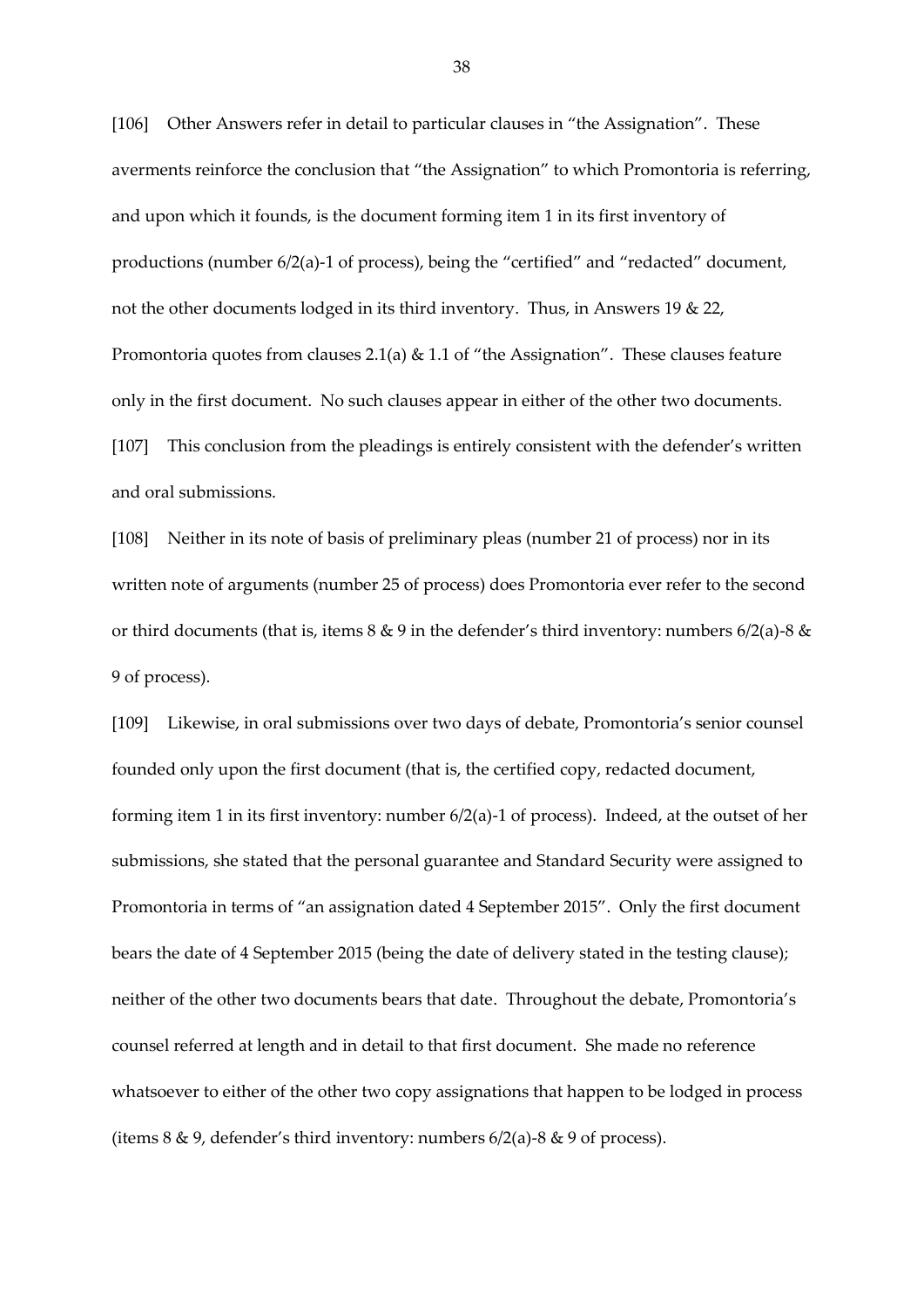[110] In short, in my judgment it is clear that, both in averment and submission, the defender has founded its right and title squarely upon the first document (no. 6/2(a)-1 of process), which it refers to in its pleadings as "the Assignation". Indeed, in her oral submissions, the defender's senior counsel observed that one could "start and end the discussion on title" by looking at clause 2.1 of that document and the definition of "Buyer" therein. The same proposition can be seen in section 5 of Promontoria's note of arguments (number 25 of process). Under the heading "The overarching effect of the assignation", it states:

"5.3 Clause 2.1(a) of the deed of assignation could not be clearer on the matter. The [Bank] assigned absolutely to [Promontoria] all of its right, title and interest under, in or to each Relevant Document….

5.4 Relevant Document means, in respect *inter alia* of a "Relevant Pool B Asset" each facility, loan or credit letter or agreement…. security document [and] guarantee".

5.5 Page 16 is headed "Relevant Pool B Loan Assets". Page 17 lists the 2012 Facility Letter as well as the personal guarantee… Page 23 shows the standard security….

5.6 On that basis alone, it is indisputable that the documents which form the basis of this action were included in the assignation by [the Bank] to [Promontoria]… On a plain reading and by the admission of the parties to the deed, *a transfer of the loans and their ancillary security documents including the personal guarantee and the standard security was effected by the deed of assignation.*" [my emphasis in italics]

[111] I dwell on this preliminary point because it has significant adverse repercussions for

Promontoria.

[112] At debate, the court is constrained to adjudicate upon issues of relevancy by

reference only to the pleadings and documents incorporated therein. It cannot adjudicate at

debate on the basis of extraneous material not forming part of the pleadings (*Macphail*,

Sheriff Court Practice (3rd ed.), 9.67).

[113] For the reasons explained more fully below, I conclude that by founding only upon

the Assignation Promontoria has failed to aver a relevant title to the Standard Security (and,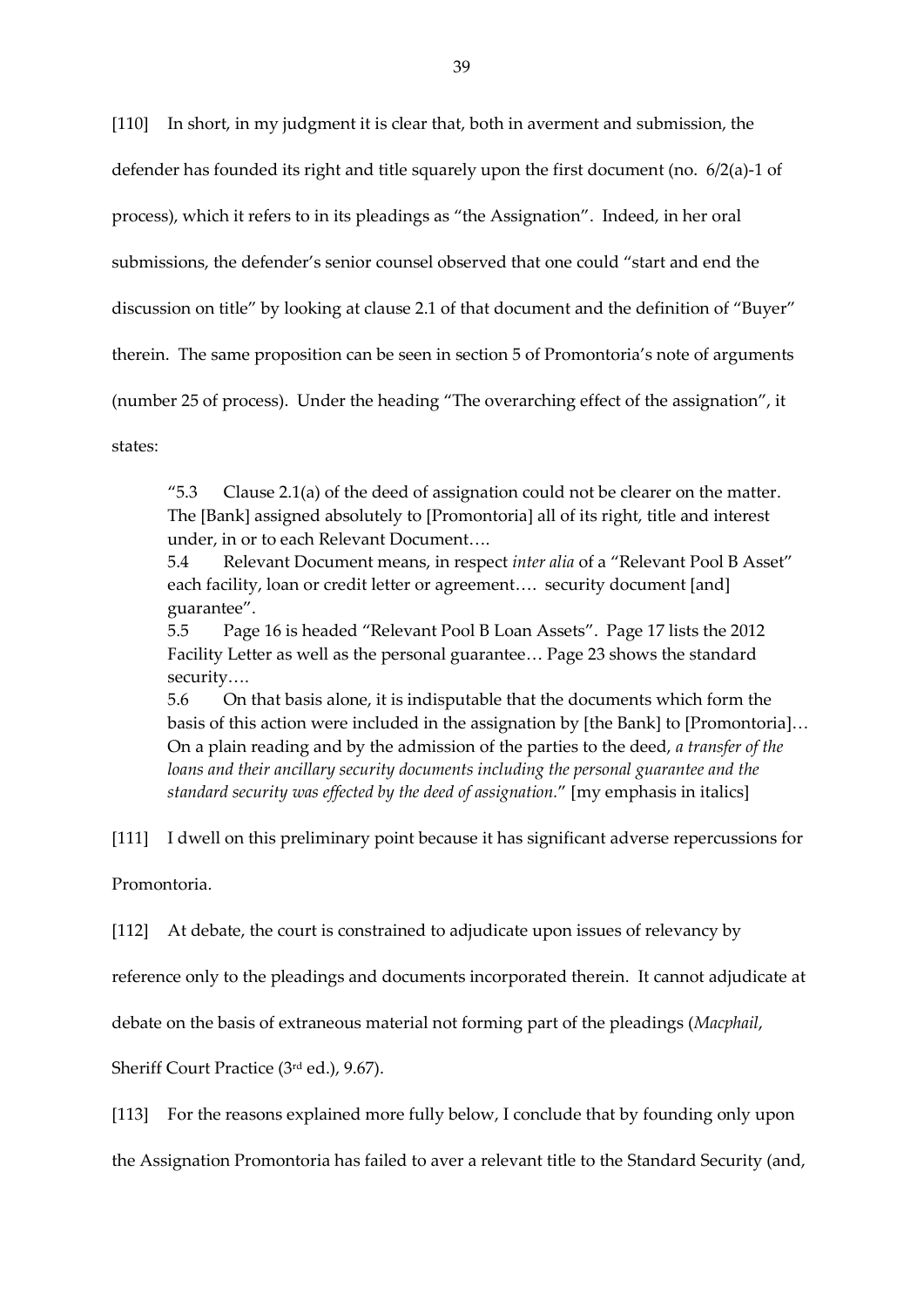by extension, a relevant entitlement to serve the Charge which proceeded upon that security). Whether Promontoria might more prudently have founded its title to the Standard Security upon some other document (a copy of which might happen to be reproduced in an inventory of productions somewhere in process) is not a matter for determination at debate. Nor is appropriate to defer adjudication on the preliminary pleas following debate, merely to afford a party the chance to amend its pleadings to make a relevant case, when no such motion has been made (*Lord Advocate v Johnston* 1983 SLT 290; *Jackson v Hughes Dowdall* 2008 SC 637 at 646). The court's duty is to determine issues of relevancy on the basis of the pleadings as they stand.

[114] My impression is that Promontoria appears to have lost sight of the fact that the Assignation on which it founds, whatever else it may achieve, is not in law effective to vest the Standard Security in Promontoria at all. A different form of assignation is needed to transfer such a heritable security. As the pleadings presently stand, Promontoria fails to found upon any such appropriate assignation.

#### *Does the pursuer have title and interest to sue?*

[115] In my judgment, the pursuer has title and interest to seek reduction of the Charge, and to challenge the defender's title to the Standard Security and personal guarantee. [116] He has title to sue because the defender asserts that the pursuer is party to a number of legal relationships with the defender (under the personal guarantee and Standard Security), which the pursuer denies. He has interest to sue because some (non-trivial) benefit is capable of being derived by the pursuer from pursuing the remedies with which this action is concerned. In this case, the benefit may be both patrimonial and reputational in nature.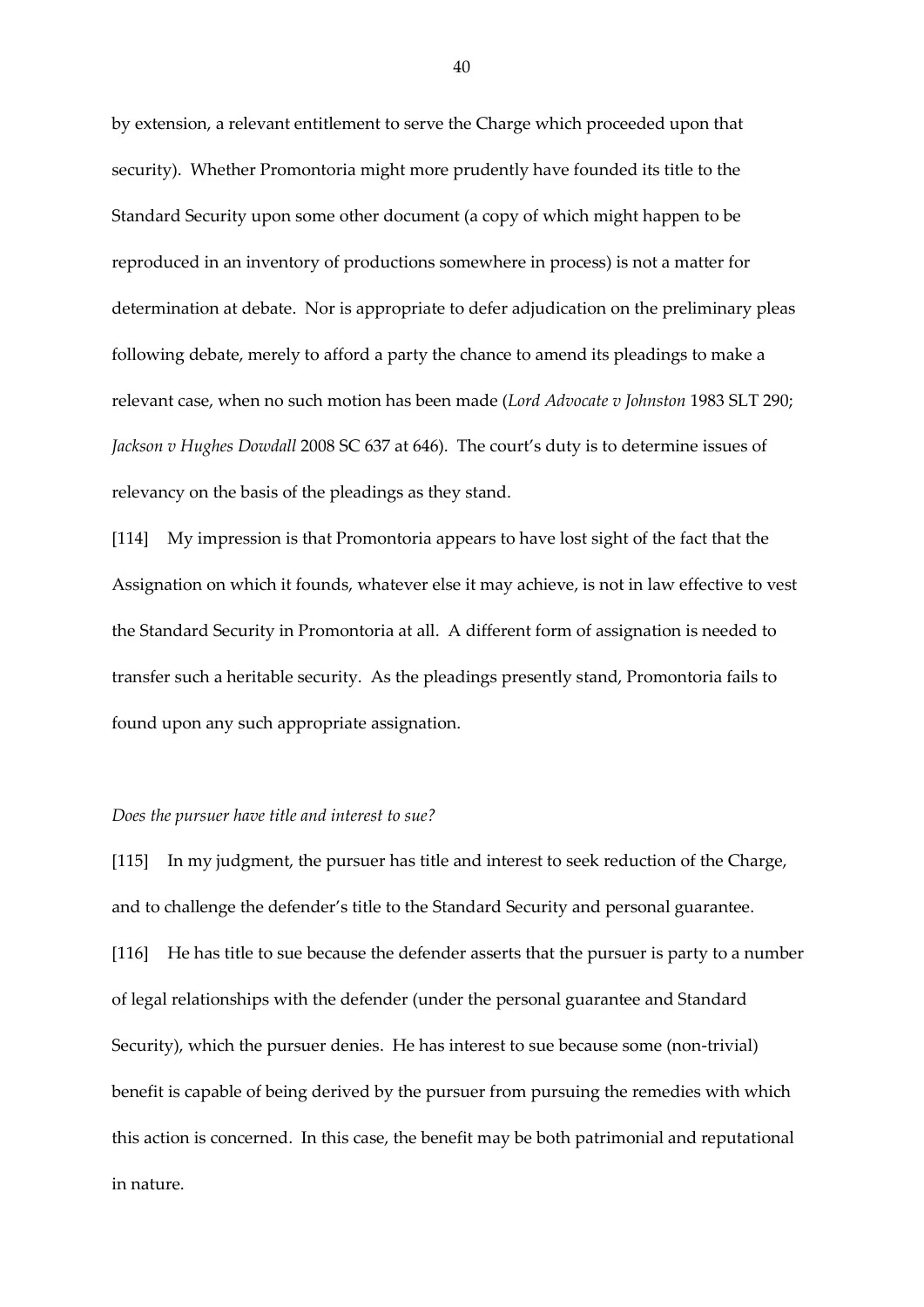[117] To explain, the Charge, and the sequestration that followed upon it, are forms of diligence executed against Mr Guidi. The Charge was executed by virtue of a warrant for summary diligence granted (to the defender) under section 88 of the Debtors (Scotland) Act 1987, following registration (by the defender) of the Standard Security in the Books of Council & Session pursuant to a clause therein consenting to registration for execution (item 5/8 of process). The sum demanded in the Charge is the capped sum of £450,000 allegedly due to the defender under the personal guarantee, as secured by the Standard Security allegedly held by the defender.

[118] These circumstances confer upon Mr Guidi a substantial interest to pursue the remedies craved in this action. If he succeeds, the reduction of the Charge may support his pending proceedings for recall of his sequestration, presently sisted in Hamilton Sheriff Court. Indeed, it is unlikely that a debtor whose apparent insolvency has been constituted by a charge for payment of a debt which proceeds upon an extract decree for payment (or, as here, a warrant for summary diligence granted pursuant to an extract registered deed) could ever hope to obtain a recall of sequestration without first taking steps either to have the decree set aside or the charge reduced (*Murdoch v Newman Industrial Control Ltd* 1980 SLT 13; *Wright v Tennent Caledonian Breweries Ltd* 1991 SLT 823). Sequestration procedure affords limited scope for a debtor to challenge the validity of an *ex facie* valid charge for payment founded upon by a creditor. This action is an appropriate mechanism to do so, as well as to challenge the defender's alleged entitlement to the underlying Standard Security to which the executed diligence directly pertained.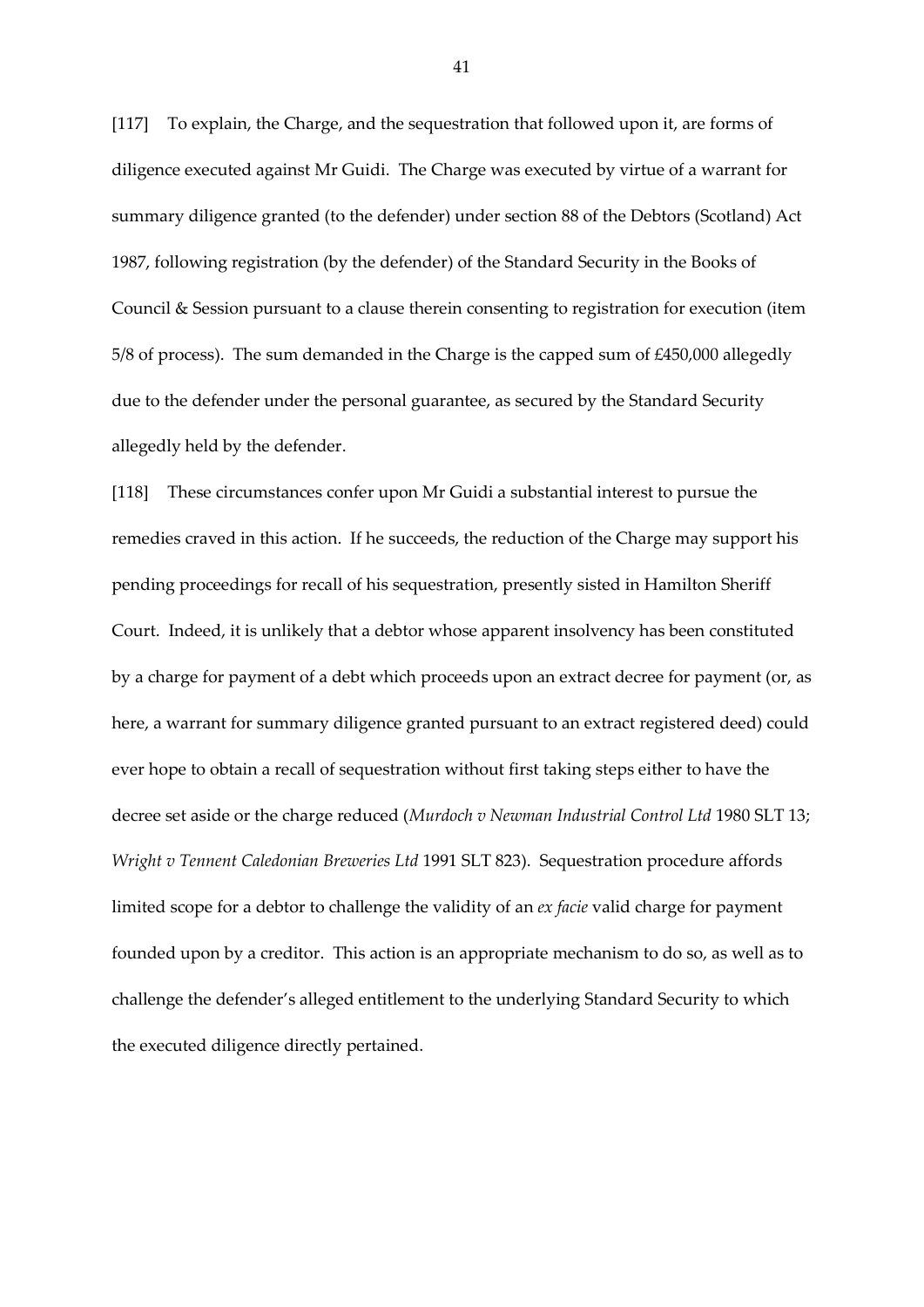#### *Is reduction of the Charge competent?*

[119] The defender submitted that, once the days of charge have expired, it is too late for a debtor to seek to reduce the charge. Accordingly, the pursuer's first crave was said to be incompetent.

[120] In my judgment, this argument is misconceived. In *Aitken, supra,* the pursuer was seeking the remedies of interim suspension of a charge and interim interdict to prevent a creditor seeking an award of sequestration (albeit in the context of an action of reduction). Lord Hodge concluded that interim suspension of the charge was not competent because the days of charge had expired and the pursuer's apparent insolvency had already been constituted. The charge had therefore served its purpose. In contrast, he granted interim interdict. He said nothing about the competency of reduction.

[121] Suspension, interdict and reduction are different remedies, with different effects, deployed for different purposes. The purpose of the suspension is to resist, stay or arrest some ongoing act or omission, usually diligence. Interdict prevents future conduct. Reduction sets aside a document, decree or decision, and deprives it of legal effect. [122] In the present case, the pursuer does not seek suspension. He seeks reduction. So *Aitken* is not in point. Even after expiry of the days of charge, other remedies may be available to a debtor to prevent a sequestration taking place (*James Finlay Corporation* v *McCormack* 1986 SLT 106; *Aitken, supra,* para. 5), though the policy of the law in the context of a summary process such as sequestration is to limit the grounds for opposition to an award once the debtor is apparently insolvent other than in "exceptional circumstances" (*Scottish Milk Marketing Board* v *A & J Wood* 1936 SC 604). Following an award of sequestration, it is also well established that other remedies may be available to the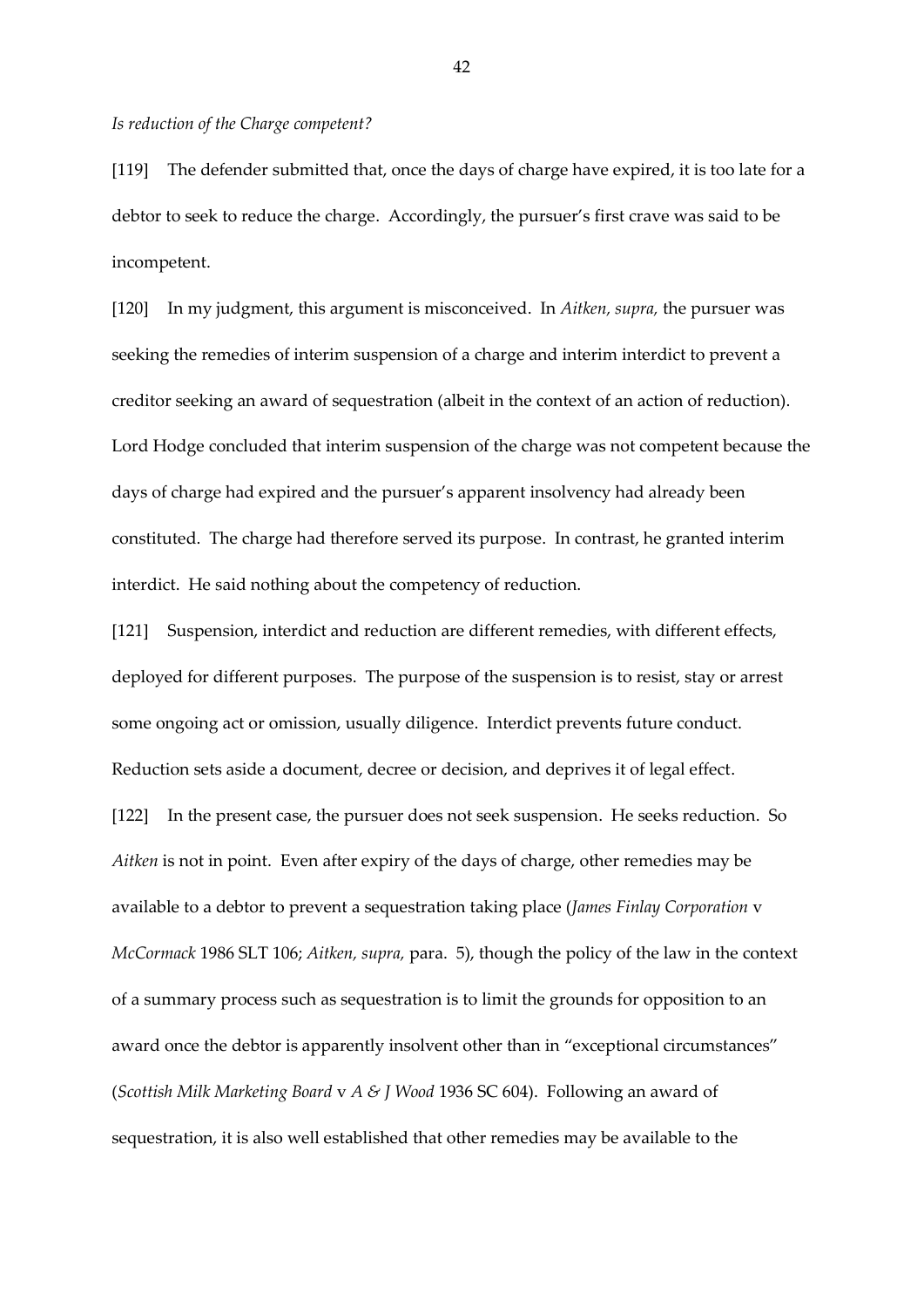aggrieved debtor, including the remedy of reduction (*Murdoch* v *Newman Industrial Control Ltd; Wright* v *Tennent Caledonian Breweries Ltd, supra).*

#### *How are rights assigned?*

[123] At the heart of this case is a deceptively simple question: has Promontoria acquired, by assignation, the Bank's rights under the personal guarantee and the Standard Security? Therefore, it may be useful if I take a brief diversion to consider the basic legal principles affecting the transfer of rights by assignation. This summary is drawn heavily from Professor K. Reid's superlative analysis in the *Stair Memorial Encyclopaedia ("SME")*, Vol. 18. [124] The law of property is concerned with rights in things (otherwise known as real rights). Rights in things are to be contrasted with rights against persons (or personal rights), which fall properly within the realm of the law of obligations. The distinction between real rights and personal rights is of the first importance in legal systems such as Scots law, which are based upon Roman law (*SME, supra*, 3 & 11).

[125] A real right, or a right *in re,* is a right held directly in a thing. Real rights include ownership, lease and security. An obvious example of a security right in corporeal moveable property would be pledge; an example of a security right in heritable property would be a standard security.

[126] In Scots law (as in Roman law), things are classified in two different ways. In the first place, all things are either corporeal or incorporeal; and in the second place, all things are either heritable or moveable. The effect of classifying things in two different ways is to create four separate classes of property, namely corporeal heritable, corporeal moveable, incorporeal heritable and incorporeal moveable. However, in the case of incorporeal property, the sub-division into heritable property and moveable property has been said to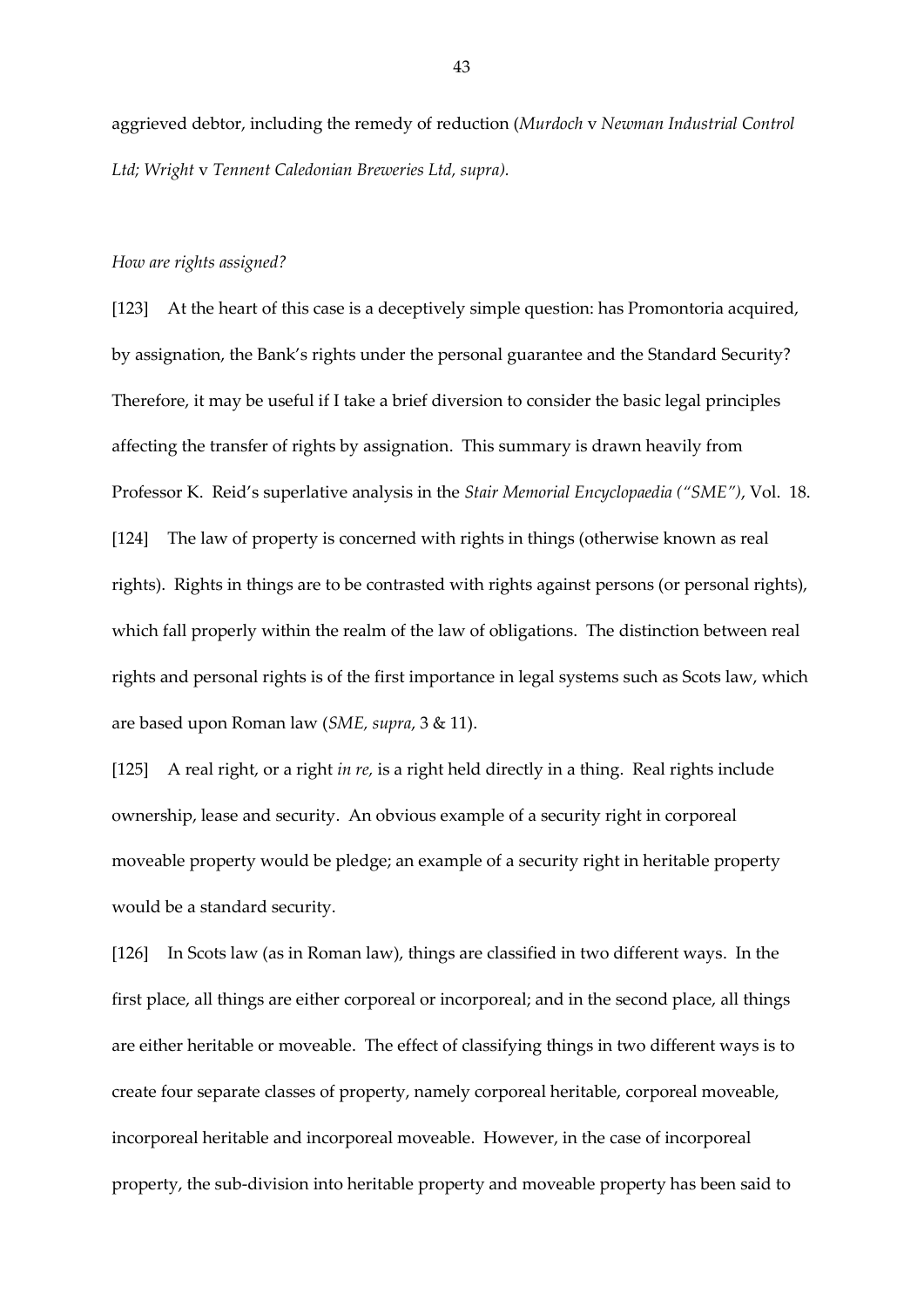be "largely artificial" and that the more fruitful sub-division of incorporeal property is simply into real rights and personal rights. That said, the distinction between incorporeal heritable and incorporeal moveable property remains relevant and should not be overlooked in relation to, for example, the choice of the proper form of assignation or in relation to the law of succession (*SME*, *supra*, 11).

[127] So, even from this basic analysis, it can be seen that a right in security over land is a real right, it is heritable in nature, and that this classification is relevant, among other things, to the *form* of assignation of that right. In contrast, a right to payment of a debt is a personal right and moveable in nature. (Though mercifully not relevant in this case, confusingly perhaps, rights in security over land are declared moveable in the succession of the creditor, except for the purposes of legal rights: Titles to Land Consolidation (Scotland) Act 1868, s.117, as amended by the Succession (Scotland) Act 1964, s.34, sch.2, as applied to standard securities by the 1970 Act, s.32. This peculiarity merely illustrates the continuing significance of the differing classification of rights in Scots law.)

[128] The difficulty which emerges in the context of standard securities is that a standard security involves an amalgam of real and personal rights, and a resulting interface between the law of property and the law of obligations. A standard security is a form of "heritable security" (1970 Act, s.9(1)), being a security constituted over land, or a real right in land, in security of any "debt" (s.9(8)). When a standard security is registered it operates to vest in the grantee "a real right in security" for the "performance of the contract to which the security relates". The unfortunate consequence of this amalgam, at times awkward, between property law and contract law, between real and personal rights, between things heritable and moveable, is that difficulties can emerge in the process of transferring a standard security. The difficulty emerges because although, in principle, all of these rights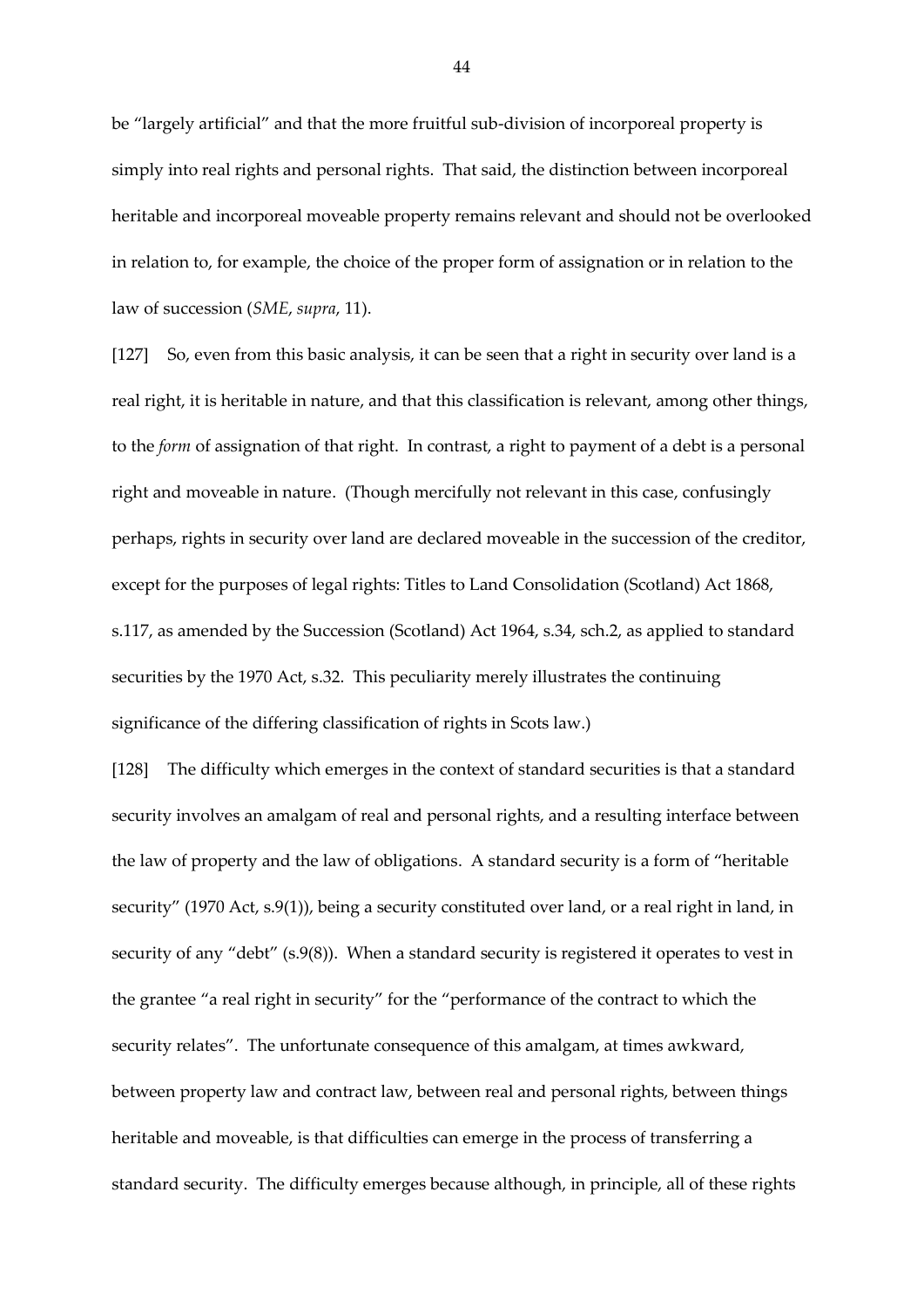are transferable, the form by which that transfer is effected varies depending upon whether one is concerned with a real right or a personal right. The assignation of a standard security brings to the boil the simmering tension between the real and personal rights which are forced to cohabit under the roof of a statutory construct, particularly in the context of a Form A standard security where the personal and real rights are embodied in a single deed. This case concerns such just a security.

[129] Lastly, over centuries, the assignation of incorporeal rights has tended to follow a recognised three-stage process, namely: (i) the conclusion of an agreement to transfer the right; (ii) the delivery of a document to give effect to the transfer; and (iii) intimation of the transfer to the debtor (though, in the case of heritable rights, intimation takes the form of registration). The first two stages reflect the clear distinction in Scots law, in common with other civilian systems, between, on the one hand, the actual conveyance or transfer of ownership of property and, on the other hand, the contract which in many cases precedes that conveyance. Only in the sale of goods, where the law has been anglicised by statute, is the distinction not fully observed (*SME, supra*, 606). The rule is *traditionibus non nudis pactis dominia rerum transferuntur:* ownership is transferred by delivery (or other conveyance) and not by bare contract (*Stair, Institutions* III, ii, 5; *Erskine*, Institute II, i, 18). At the first stage, on conclusion of a contract, each party has merely a personal contractual right against the other. It is only on delivery and intimation of the conveyance (at the third stage) that the transfer itself occurs, whereby the transferor is divested of the property and the transferee is vested in the real right (*SME, supra*, 606). Unless or until that stage is reached, the transfer is incomplete (*SME*, *supra*, 652 to 653). These rules of transfer apply to most but not all kinds of incorporeal property.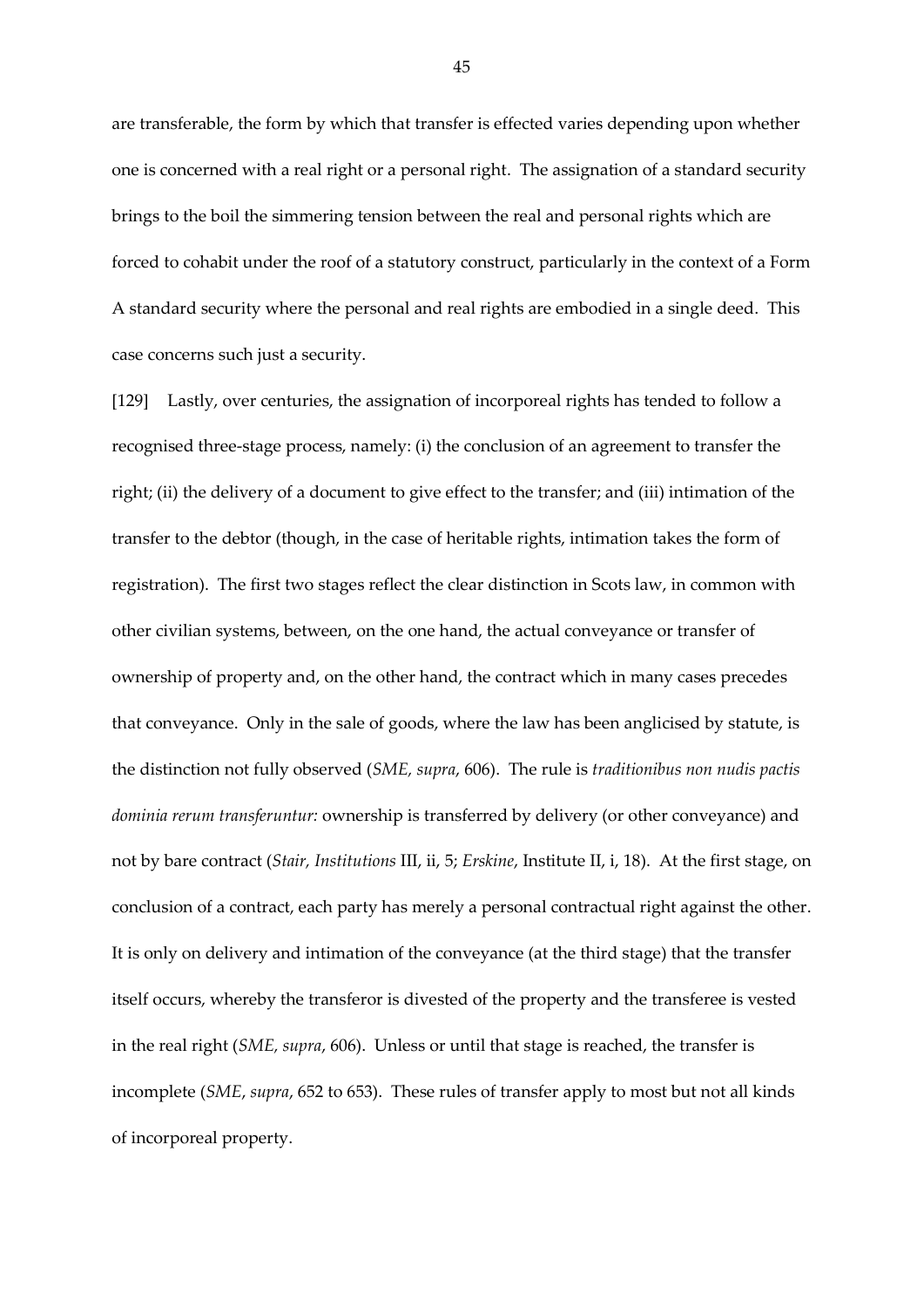[130] In practice, the first and second stages of assignation (i.e. the agreement to assign, and the execution and delivery of the conveyance itself) are sometimes combined in one document. That can complicate matters. A decision may then be required as to whether the words used constitute merely an agreement to transfer or whether they are to be construed as effecting an immediate transfer. To illustrate, a document in which the cedent "agrees to assign" a right might be distinguishable from a document in which the cedent "hereby assigns" that right: the former is more likely to be construed as an obligation to perform a juridical act in the future; the latter is a more likely to be construed as a *de praesenti* conveyance (*Bell,* Commentaries (7<sup>th</sup> ed.), II 16). The answer may also depend upon the classification of the right that is sought to be transferred. As to form, the law does not insist on the use of the word "assign" or indeed any other specific words of transfer, provided there are "…words which may be construed as effecting an immediate transfer" (*Gallemos Ltd* v *Barratt Falkirk Ltd* 1990 SLT 98 at 100). Stair (*Institutions,* III, i, 4) observes that:

"…assignation doth necessarily require the clear expressing of the cedent, assignee, and thing assigned",

coupled with:

"… terms that may express the transmission of the right assigned from cedent to the assignee".

[131] However, in some cases, for the purposes of the second stage of the process (i.e. the document effecting the transfer), a statutory form of assignation may exist. Sometimes the statutory form of wording is mandatory, sometimes it is permissive, sometimes the wording may be partly mandatory, partly permissive. Statutory forms exist for the assignation of life assurance policies (Policies of Assurance Act 1867, s.5), registered leases (Registration of Leases (Scotland) Act 1857, s.3), and standard securities (Conveyancing & Feudal Reform (Scotland) Act 1970, s.14, schedule 4, Forms A & B). Importantly, even if statutory wording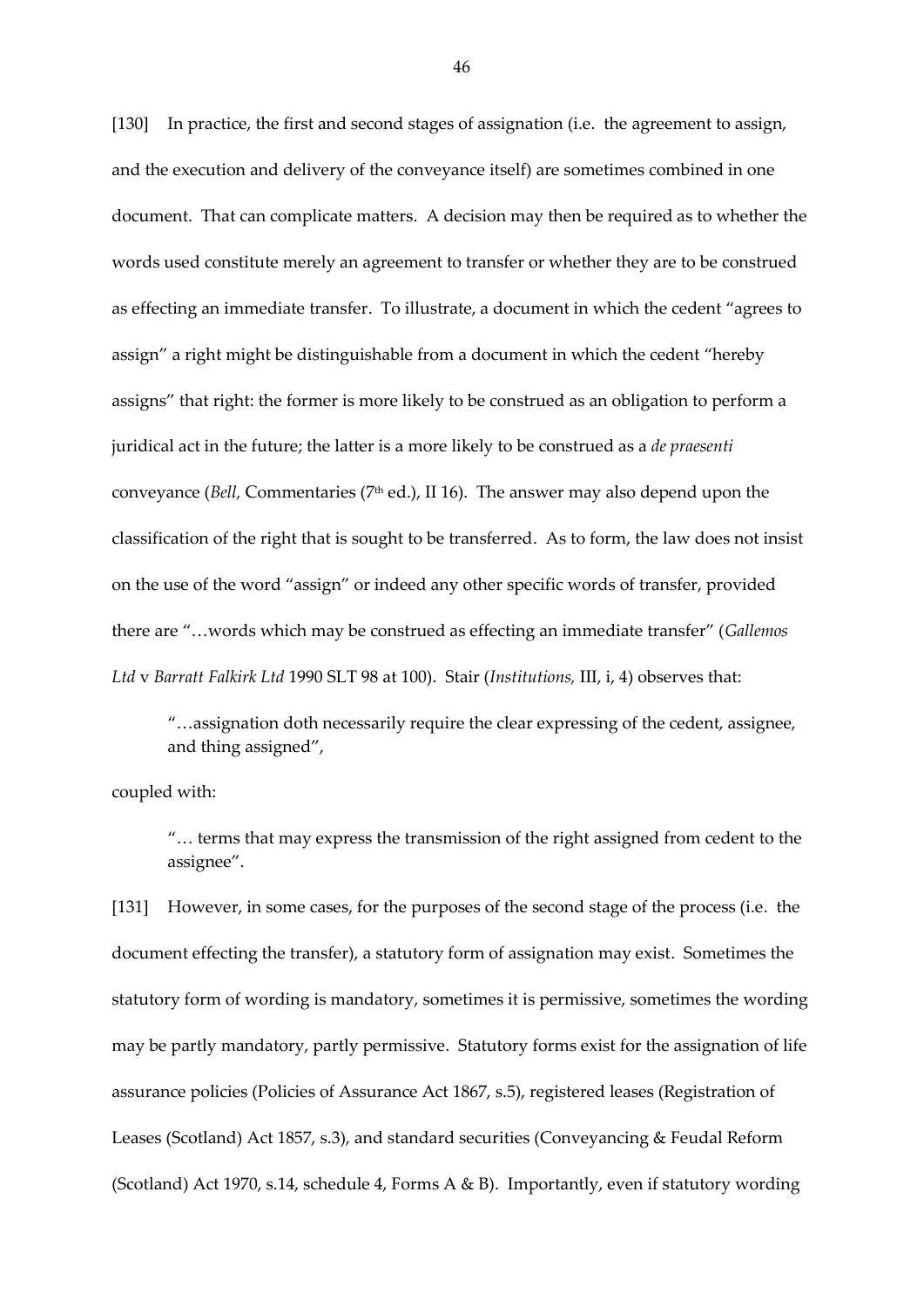is mandatory, the consequence of derogating from the prescribed form is a separate issue, to be considered not as a matter of judicial discretion but as a pure question of statutory interpretation (discussed later below). In other cases, where no statutory form exists, parties are free to use whatever wording they choose.

[132] Intimation is the final and obligatory stage in the transfer of incorporeal personal rights. Until intimation occurs, there is no divestiture of the cedent. Intimation also performs the additional practical function of notifying the debtor that performance is due to the assignee, not to the cedent. These two functions of intimation (transfer of the property right and notification) are quite distinct (*Stair Institutions* III, i, 6; *Erskine Institute* III, vi, 3; *SME, supra,* 656). In the case of assignation of real rights, the final stage of transfer is different: "intimation" takes the form of some public act in relation to the thing in which the right is held, usually by taking possession of the thing or by registration of the assignation. The choice depends on the method by which the right being assigned was originally made real. So, if a right requires possession for its constitution (for example, a pledge of goods or a short lease of land) it equally requires possession to complete its assignation. Until the assignee takes possession of the goods (or, as the case may be, the leased land) there is no transfer, and the cedent is undivested. In the case of a right requiring registration for its constitution (such as a long lease or a standard security), transfer of that right by assignation is completed only by registration of the assignation in the Land Register (or, formerly, the Register of Sasines) (*SME, supra*, 657).

[133] It is worth reiterating that it is only upon intimation (or, in the case of real rights, registration of the assignation) that ownership of the right passes from the cedent to the assignee. So intimation (or its equivalent) is not merely to ensure that the debtor pays the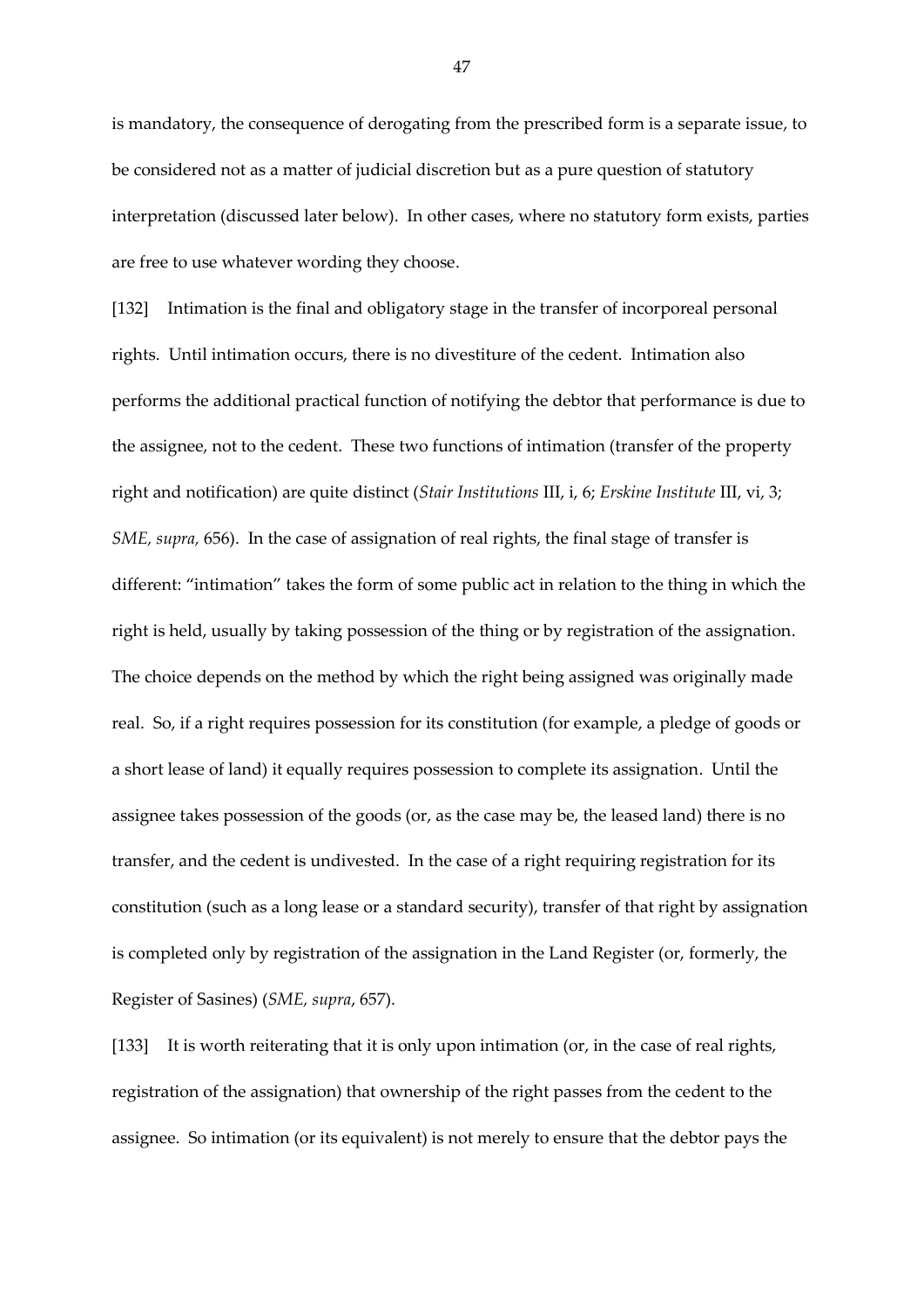correct creditor (*SME, supra*, 658). The law has been expressed thus (*Bankton*, Institute, III, i, 6):

"The assignation is not completed by executing and delivering it to the assignee, but it must likewise be intimated to the debtor, until which is done, the cedent is not understood in our law to be denuded".

A modern statement of the same principle was given by the Inner House in *Gallemos Ltd, supra*, 101 (per Lord Dunpark):

"Intimation of an assignation to debtor is the equivalent of delivery of a corporeal moveable and is necessary to complete the title of the assignee"

Therefore, an assignee holding on a delivered, but unintimated, assignation of a personal right (or an assignation of a real right that has not yet been registered) is in much the same position as a disponee of land holding on a delivered, but unregistered, disposition (*Burnett's Trustee* v *Grainger* 2004 SC (HL) 19). In both cases, ownership remains with the transferor, although the transferee has it within its power to become owner. In both cases, the deed of transfer operates at contractual level, binding the transferor not to derogate from his grant, and guaranteeing title, and so forth. However, the absence of effective intimation (or its equivalent, depending upon the nature of the right) may be significant in a question with competing rights in security, or competing creditors executing diligence, or in the event of the insolvency of the assignor or debtor.

[134] Lastly, an assignation of a real right in security constituted by a Form A standard security (that is, a security that constitutes within it the personal obligation(s) or "debt" to which the security relates: 1970 Act, sch. 2) will generally be sufficient to "carry with it" the personal rights to that debt. In contrast, the assignation of a real right in security constituted by a Form B standard security (that is, a security that does not constitute within in it the personal obligation(s) or debt to which the security relates: 1970 Act, sch.2) will not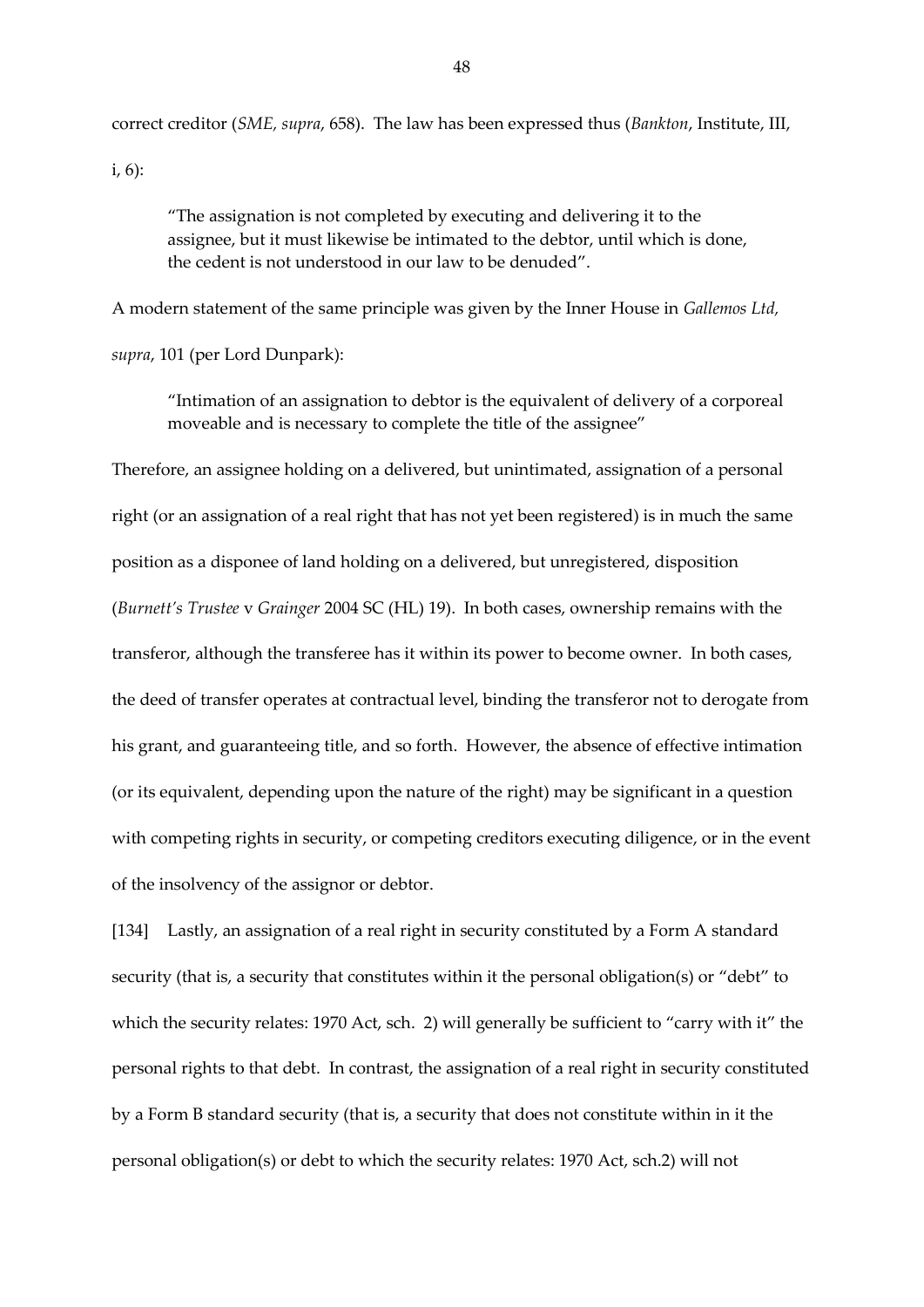generally be sufficient to "carry with it" the "separate bundle" of personal rights to the underlying debt (*Watson v Bogue (No. 1)* 2000 SLT (Sh Ct) 125). In that latter scenario (where the real right in security is constituted by a Form B standard security), the creditor's personal rights would require to be assigned by a separate deed. This illustrates that the creditor (and holder of the real right) in the standard security need not be the same as the creditor (and holder of the personal rights) in the "debt" or personal obligation to which the security relates: *3D Garages Ltd v Prolatis Company Ltd* 2017 SLT (Sh Ct) 9). In the scenario where both the real and personal rights are intended to be assigned, in recognition of the separate classes of right involved, the practical consequence is that in the assignation of, say, a standard security or a registered lease there must be both registration and also intimation of the assignation(s) in order fully to denude the cedent of both classes of right, real and personal, and to vest both in the assignee (*SME*, *supra*, 657; Halliday*, Conveyancing Law and Practice*, Vol. III, p.457, n.36).

#### *How is a standard security assigned?*

[135] A standard security may be transferred, in whole or in part, by the creditor by an assignation in conformity with either Form A or B of schedule 4 to the 1970 Act. Upon such an assignation being duly registered, the security (or, as the case may be, part thereof) shall be vested in the assignee "as effectually as if the security or the part had been granted in his favour" (1970 Act, s.14(1)).

[136] Section 53(1) of the 1970 Act makes it clear that a degree of latitude is permitted. Precise adherence to the statutory wording (in Forms A & B) is not essential, so long as the assignation conforms "as closely as may be" to those forms, and it is permissible to include any additional matter which may be relevant. Section 53 states: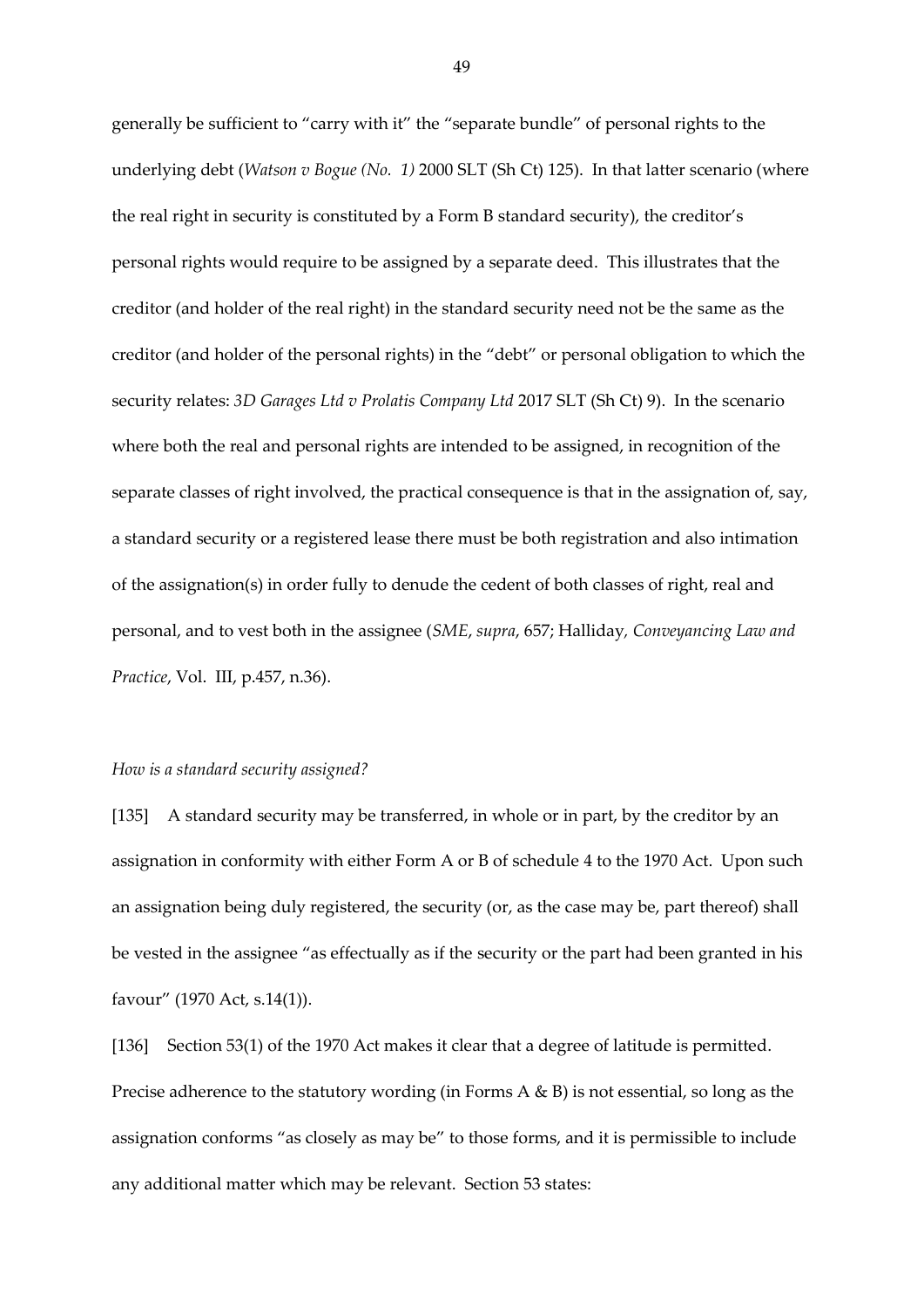"It shall be sufficient compliance with any provisions in this Act which require any detail, notice, certificate or procedure to be in conformity with a Form or Note, or other required to this Act, that that deed, notice or certificate or procedure so conforms as closely as may be, and nothing in this Act shall preclude the inclusion of any additional matter which the person granting the deed or giving or serving the notice or giving the certificate or adopting the procedure may consider relevant".

Of course, this begs rather than answers the critical question: how far can the wording of an

assignation stray from the statutory form?

[137] Schedule 4 sets out the "forms of deeds of assignation" as follows:

"Form A

Assignation of Standard Security

I, AB (designation), in consideration of  $E$ ..... hereby assign to CD (designation) a standard security for £….. (*or* a maximum sum of £….., to the extent of £.... being the amount now due thereunder; in other cases described as indicated in Note 2 to this Schedule) by EF in my favour (or in favour of GH) [registered in the Land Register of Scotland on ….. over Title Number ….. (or recorded in the Register for …. on ….)] *(adding if necessary,* but only to the extent of  $\pounds$ .... of principal); with interest from ....

Form B

[To be endorsed on the standard security]

As above save that instead of the words "a standard security for £…." or otherwise, as the case may be, insert 'the foregoing standard security'. Where the security is for a fluctuating amount whether subject to a maximum or not, add 'to the extent of £..... being the amount now due thereunder".

Seven notes are appended to schedule 4. Note 2 reads as follows:

"In an assignation, discharge or deed of restriction, (i) a standard security in respect of an uncertain amount may be described by specifying shortly the nature of the debt or obligation (e.g. all sums due or to become due) for which the security was granted, adding in the case of an assignation, *to the extent of £….. being the amount now due thereunder*, and (ii) a standard security in respect of a personal obligation constituted in an instrument or instruments other than the standard security itself may be described by specifying shortly the nature of the debt or obligation and referring to the other instrument or instruments by which it is constituted in such manner as will be sufficient identification thereof"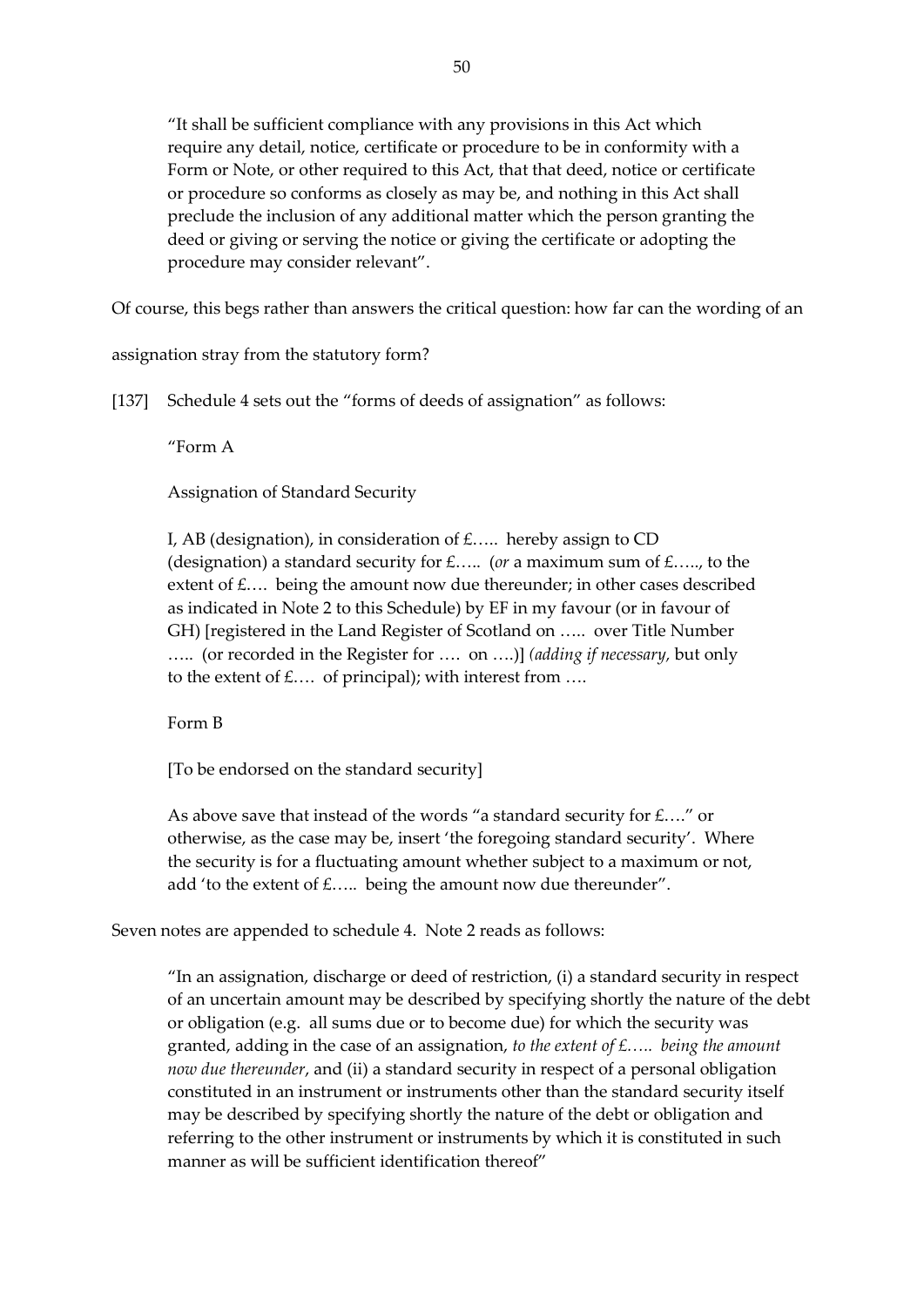[138] It will be recalled that a standard security can itself take two different forms (that is, either Form A or B of schedule 2 to the 1970 Act). The result is that four possibilities arise, as noted by the Scottish Law Commission in its Discussion Paper on Heritable Securities (No. 168) dated June 2019. The first possibility is that a Form A security is assigned by a Form A assignation. The assignation should be executed in duplicate, with one copy being intimated to the debtor and the second being registered in the Land Register. This is because the assignation is, in effect, assigning two bundles of rights: the right in security to the land (which can only be completed by registration) and the bundle of personal rights within the contract to which the security relates (which assignation can only be completed by intimation to the debtor). The second possibility is that a Form A security is assigned by a Form B assignation. In this scenario, the security document with its endorsement will require to be registered again. A separate intimation document would need to be intimated to the debtor. The third possibility is that a Form B security is assigned by a Form A assignation. The assignation document will have to be registered. But such an assignation has no effect on the creditor's separate personal rights under the personal obligation. If the intention is that the assignee of the security is also to acquire the personal rights under the contract to which the security relates, then those rights in the debt will require to be separately assigned (*Watson, supra)*. This could be done on a separate document or by adapting the wording in the Form A assignation. Again, intimation to the debtor will be required because the assignation of the personal rights under the contract to which the security relates is governed by different forms and procedure to the assignation of the real right and security. The fourth possibility is that a Form B security is assigned by a Form B assignation. Following endorsement, the security will require to be re-registered. Again, there will need to be a separate assignation of the debt (if that is the intention) which would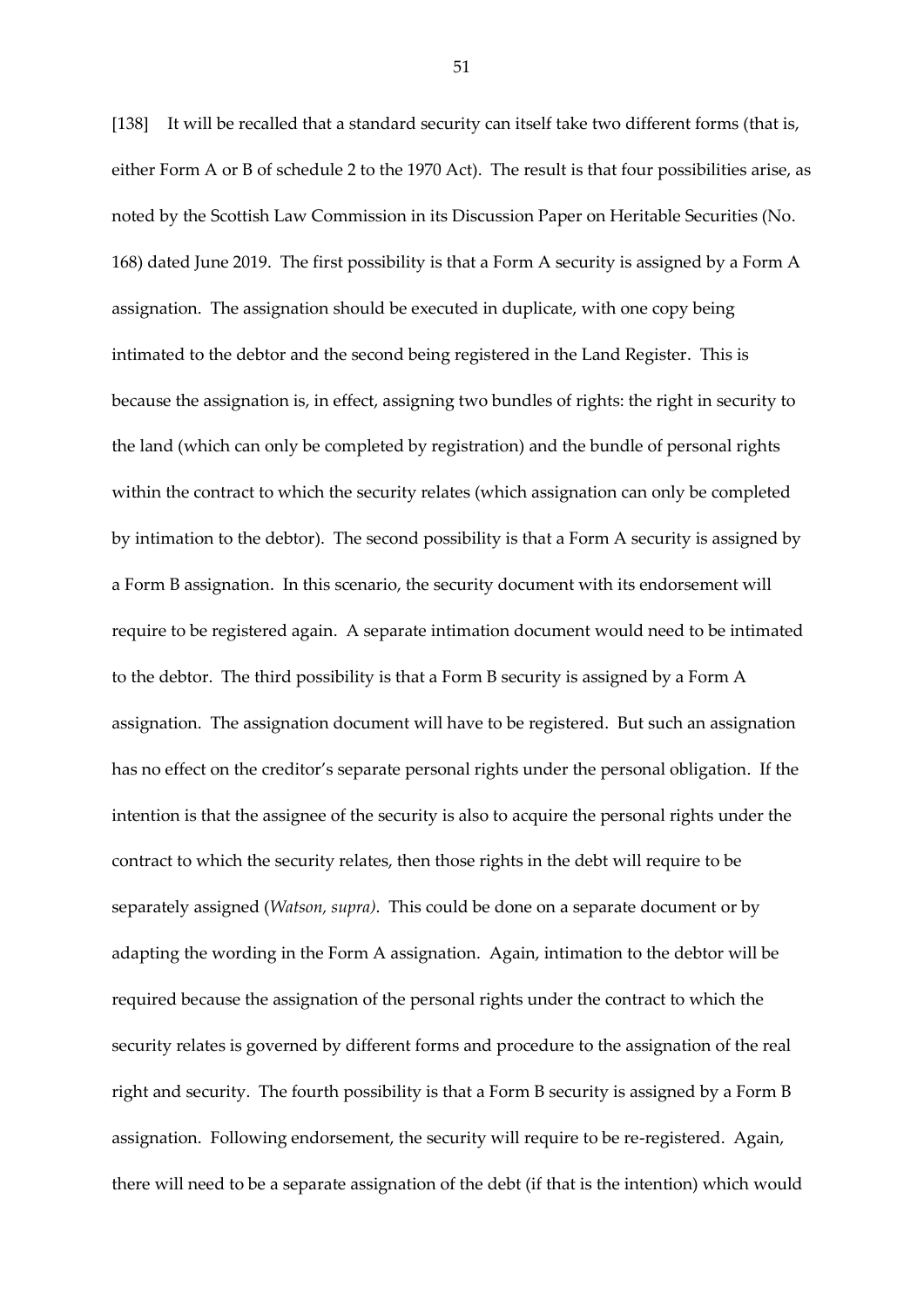then require to be intimated to the debtor. These possibilities underline that the assignation of a standard security involves the transfer of different types of legal right (real and personal, heritable and moveable), with the result that different forms and procedures may have to be followed.

[139] The trap for the unwary is to assume that all rights, whatever their nature, can effectually be transferred in the same way, by the same form, and by the same procedure. [140] Unfortunately, as I seek to explain later, it is a trap into which Promontoria has fallen in the present case, at least on the face of its pleadings and submissions.

## *Non-conformity with statutory wording*

[141] Where a statute lays down a form or process for the exercise or acquisition of some right conferred by statute, and the statue does not expressly state what is the consequence of a failure to comply with that form or process, the traditional approach, in both English law and Scottish law, was that the consequence depended upon whether the statutory requirement was characterised as "mandatory" or "directory". If the form or process was held to be mandatory, a failure to comply with it was said to invalidate everything which followed; if the form or process was held to be merely directory, the failure to comply would not necessarily be fatal.

### *The English approach to non-conformity*

[142] In England, that approach is now explicitly regarded as unsatisfactory because the characterisation of the statutory wording as either mandatory or directory really does no more than state a conclusion as to the consequence of non-compliance. It fails to address two logically-prior questions: (i) *why* is the wording to be regarded as mandatory or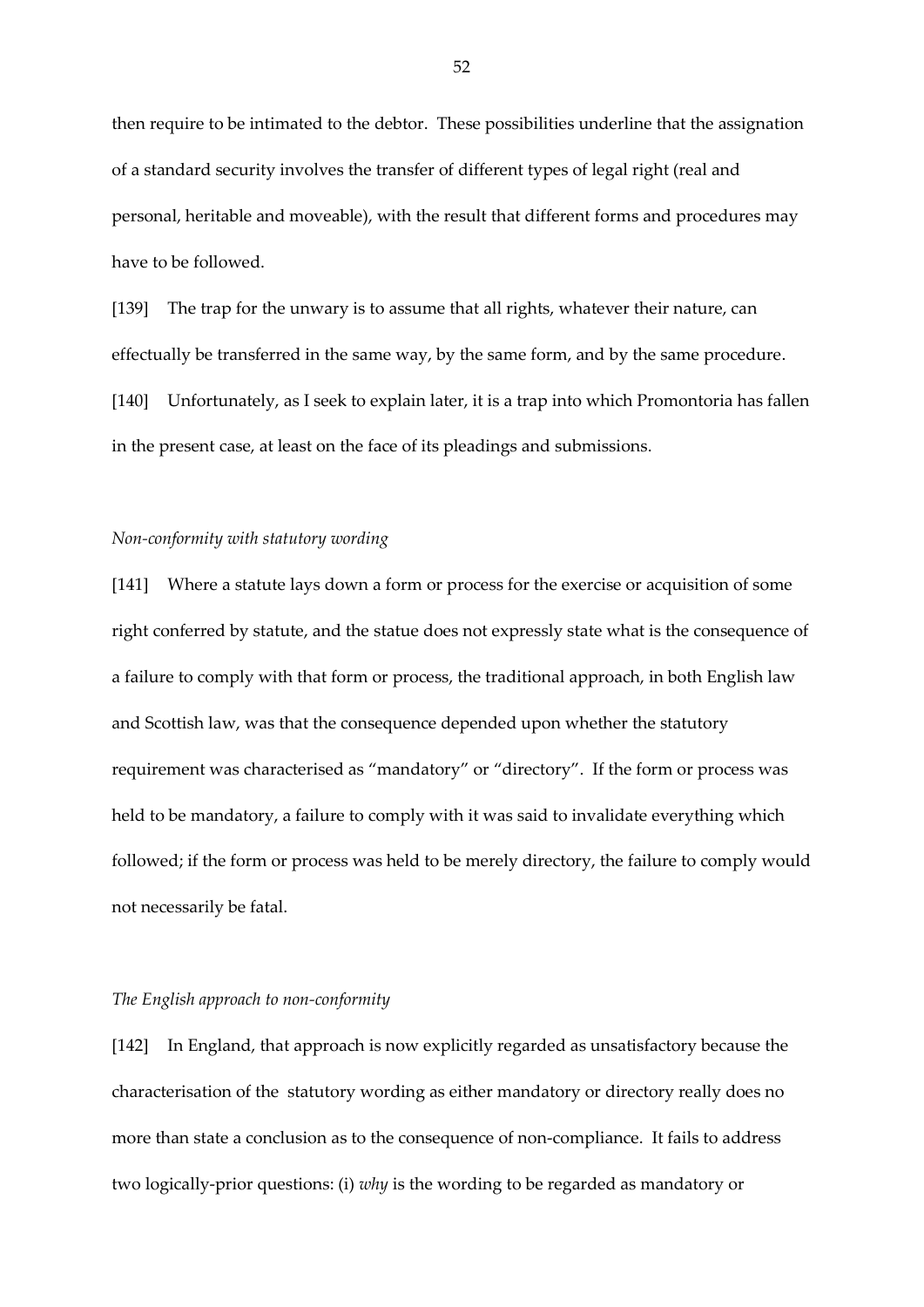directory, and (ii) *what* did the legislature intend should be the consequence of nonconformity?

[143] The modern English approach is to determine the consequence of non-compliance as an ordinary issue of statutory interpretation. This involves an assessment of the purpose and importance of the requirement, viewed in the context of the statutory scheme as a whole. The elegant judgment of the Australian High Court in *Project Blue Sky Inc* v *Australian Broadcasting Authority* (1998) 194 CLR 355 is often referred to as a source of the new approach. It stated (at para 93):

"In our opinion, the Court of Appeal in New South Wales was correct in *Tasker* v *Fullwood* [1978] 1 NSWLR 20, 23-24 in criticising the continued use of the 'elusive distinction between directory and mandatory requirements' and the division of directory acts into those which have substantially complied with a statutory command and those which have not. They are classifications that have out-lived their usefulness because they deflect attention from the real issue which is whether an act done in breach of the legislative provision is invalid. The classification of a statutory provision as mandatory or directory records a result which has been reached on other grounds. The classification is the end of the inquiry, not the beginning. That being so, a court determining the validity of an act done in breach of statutory provision may easily focus on the wrong factors if it asks itself whether compliance with the provision is mandatory or directory and, if directory, whether there has been substantial compliance with the provision. A better test for determining the issue of validity is to ask whether it was a purpose of the legislation that an act done in breach of the provisions should be invalid. This has been the preferred approach of courts in this country in recent years, particularly in New South Wales. In determining the question of purpose, regard must be had to the language of the relevant provision and the scope and object of the whole statute."

That passage was commended by the House of Lords in *R* v *Soneji* [2006] 1 AC 340 as

encapsulating an improved analytical framework for examining the question of non-

conformity and its consequences. In *Soneji,* Lord Steyn stated (at para 21):

"…I am in respectful agreement with the Australian High Court that the rigid mandatory and directory distinction, and its many artificial refinements, have outlived their usefulness. Instead…the emphasis ought to be on the consequences of non-compliance, and posing the question whether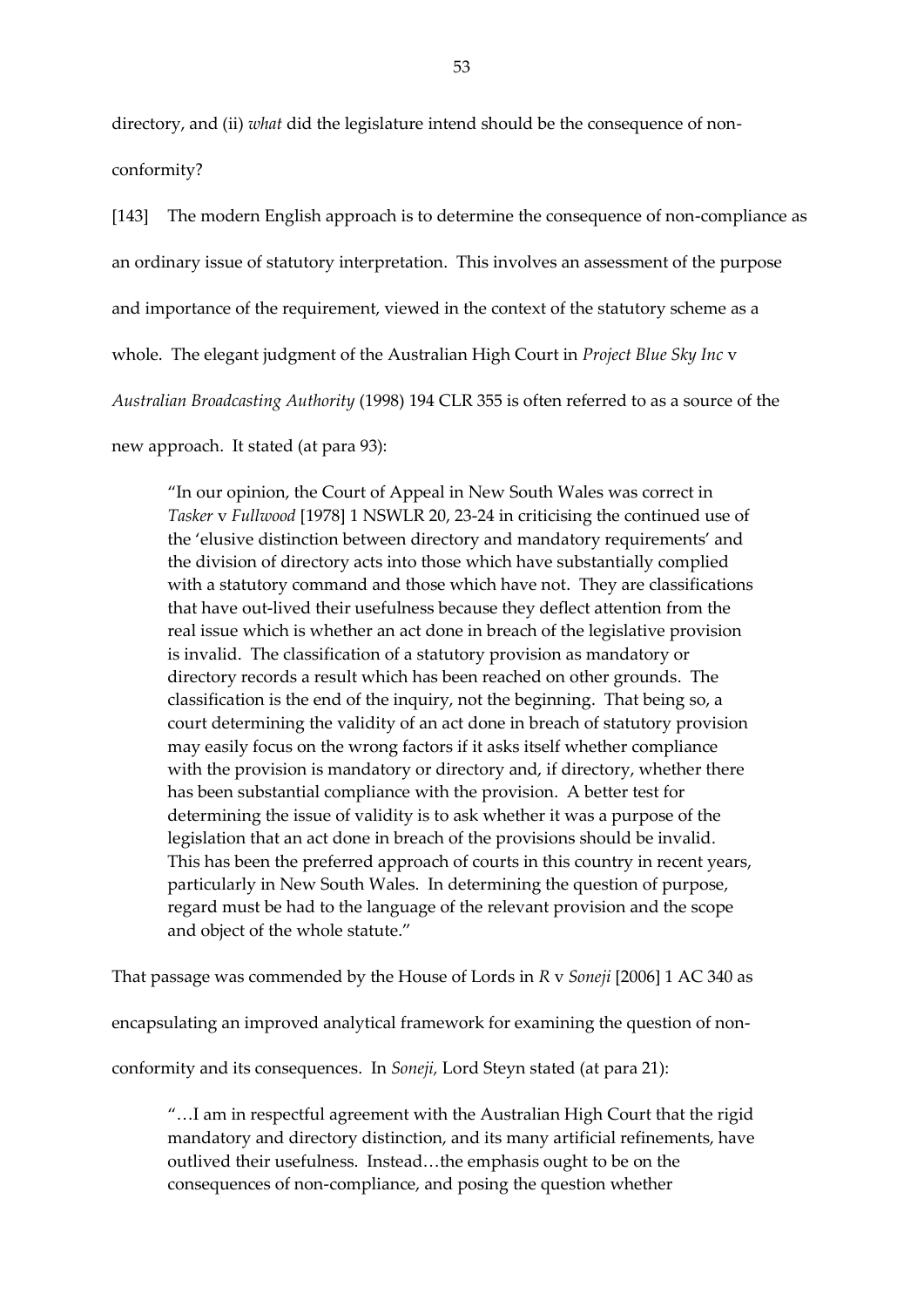Parliament can fairly be taken to have intended total invalidity. That is how I would approach what is ultimately a question of statutory construction".

Lord Carswell observed that the distinction between mandatory and directory provisions

"has gone out of fashion" (*Soneji*, para 61) to be:

"replaced… by a different analysis, directed to ascertaining what the legislature intended should happen if the provision in question were not fully observed"

According to the Law Lords, the essence of the search is the ascertainment of the intention of

the legislature about the consequences of failure to observe the statutory wording, form or

process (*Soneji,* para 62).

[144] A trio of Court of Appeal decisions continued the trend. In *Osman* v *Natt*

[2015] 1 WLR 1536, Sir Terence Etherton C. observed (para. [25]):

"The characterisation of the statutory provisions as either mandatory or directory really does no more than state a conclusion as to the consequence of non-compliance rather than assist in determining what consequence the legislature intended."

He distinguished two broad categories of cases involving non-conformity with statutory

wording:

"(1) Those cases in which the decision of a public body is challenged, often involving administrative or public law and judicial review, of which concerned procedural requirements for challenging a decision whether by litigation or some other process, and (2) those cases in which the statute confers a property or similar right on a private person and the issue is whether non-compliance of the statutory requirement precludes that person from acquiring the right in question" (para. [28]).

In the first category (involving public law issues), "substantial compliance" could be good enough. But in the second category (involving private law rights), the concept of substantial compliance did not arise. Instead, in this second category, the judicial task was to determine whether, on a proper interpretation of the statute, the discrepancy in wording was of "critical importance" in the context of the legislative scheme (*Osman*, para. [33]) or whether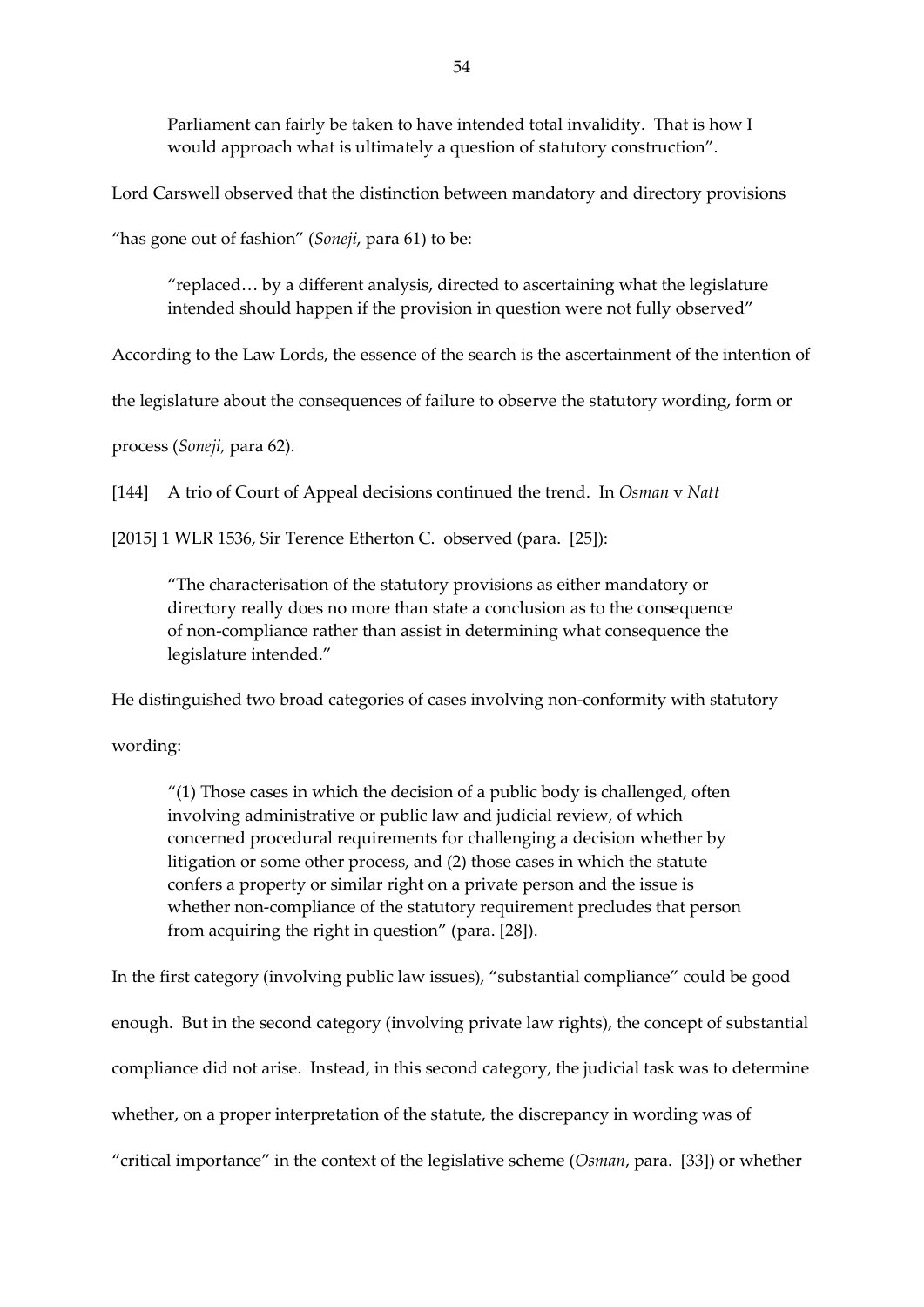it was "of secondary importance or merely ancillary" (para. [34])). Importantly, the Court rejected the suggestion that the subjective circumstances of the parties could be relevant to the issue of non-conformity. Etherton C. stated:

"On that approach, the outcome does not depend on the particular circumstances of the actual parties, such as the state of mind or knowledge of the recipient or the actual prejudice caused by non-compliance on the particular facts of the case… This is consistent with the policy of providing certainty in relation to the existence, acquisition of transfer of property interests…"

So, in *Osman*, a statutory notice served by tenants for the purpose of claiming a right to acquire the freehold of a property was held to be invalid because it did not state the full name of one of the qualifying tenants, the address of her flat, or the particulars of her lease, being particulars prescribed in the statutory form. It did not matter that everyone was fully aware of the missing details. No one was in any doubt as to who the omitted tenant was, or her address, or her lease particulars. No confusion had been caused to anyone. But, on a proper interpretation of the statute, these omitted particulars went "to the very heart" of the statutory objective which was to disclose, on the face of the notice, *inter alia* the number of qualifying tenants, their addresses and lease particulars. On a proper interpretation of the statute, those missing particulars were critical (whether or not their omission had caused any actual confusion to the particular parties). Further, the fact that a second (corrected) notice could readily be served tended to support the conclusion that Parliament intended that non-conformity should render the first (defective) notice wholly invalid.

[145] In *Elim Court RTM Co Ltd* v *Avon Freeholds Ltd* [2017] 3 WLR 876, Lewison LJ expounded further on the proper approach to non-conformity in cases falling within the second category (i.e. private law cases). Following *Osman*, he stated (para. [52]):

"The outcome of such cases does not depend on the particular circumstances of the actual parties, such as the state of mind or knowledge of the recipient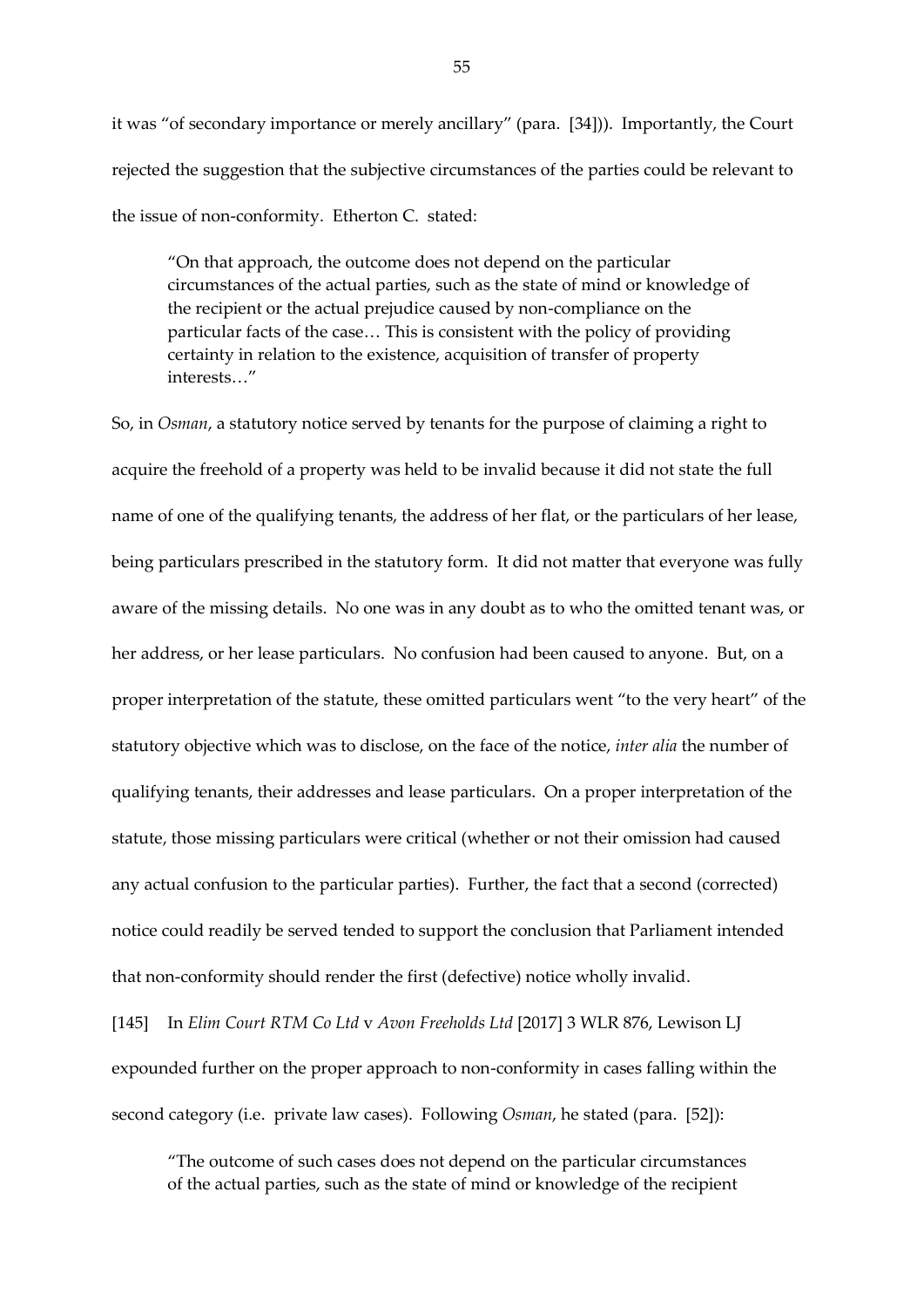or the actual prejudice caused by non-compliance on the particular facts of the case (see *Osman*, paragraph [32]). The intention of the legislature as to the consequences of non-compliance with the statutory procedures (where not expressly stated in the statute) is to be ascertained in the light of the statutory scheme as a whole [*Osman,* paragraph [33]). Where the notice or the information which is missing from it is of critical importance in the context of the scheme, the non-compliance with the statute will generally result in the invalidity of the notice. Where, on the other hand, the information missing from the statutory notices of secondary importance or merely ancillary, the notice may be held to have been valid [*Osman*, paragraph [34]). One useful point is….whether the server of the notice may immediately serve another one if the impugned notice is invalid. If he can, that is a pointer towards invalidity".

In cases falling within the second category (private law cases), Lewison LJ stated that

it did not follow that every defect in a notice or procedure "however trivial"

invalidates the notice (para. 56). Certain discrepancies were not "an essential feature

of the statutory scheme" (para 71), others were "ancillary to the primary objective of

the legislation" (para 73). On the facts in *Elim,* the notice was not invalidated despite

its inconsistencies with the statutory wording.

[146] The third Court of Appeal decision is *Cheerupmate2 Ltd* v *Franco De Luca Calce* [2019] 1 WLR 1813. Likewise, the wording of an impugned notice diverged from the prescribed statutory form, but in a minor respect only, when viewed in the context of the statutory scheme as a whole. By process of statutory interpretation, the Court of Appeal concluded (para 20):

"Parliament is unlikely to have intended that the minor discrepancy between the notice in fact served and the prescribed form was of sufficient importance to invalidate the notice."

#### *The Scottish approach to non-conformity*

[147] In Scots law, the approach to the issue of non-conformity has tended to reflect the traditional dichotomy between mandatory and directory provisions, but often with no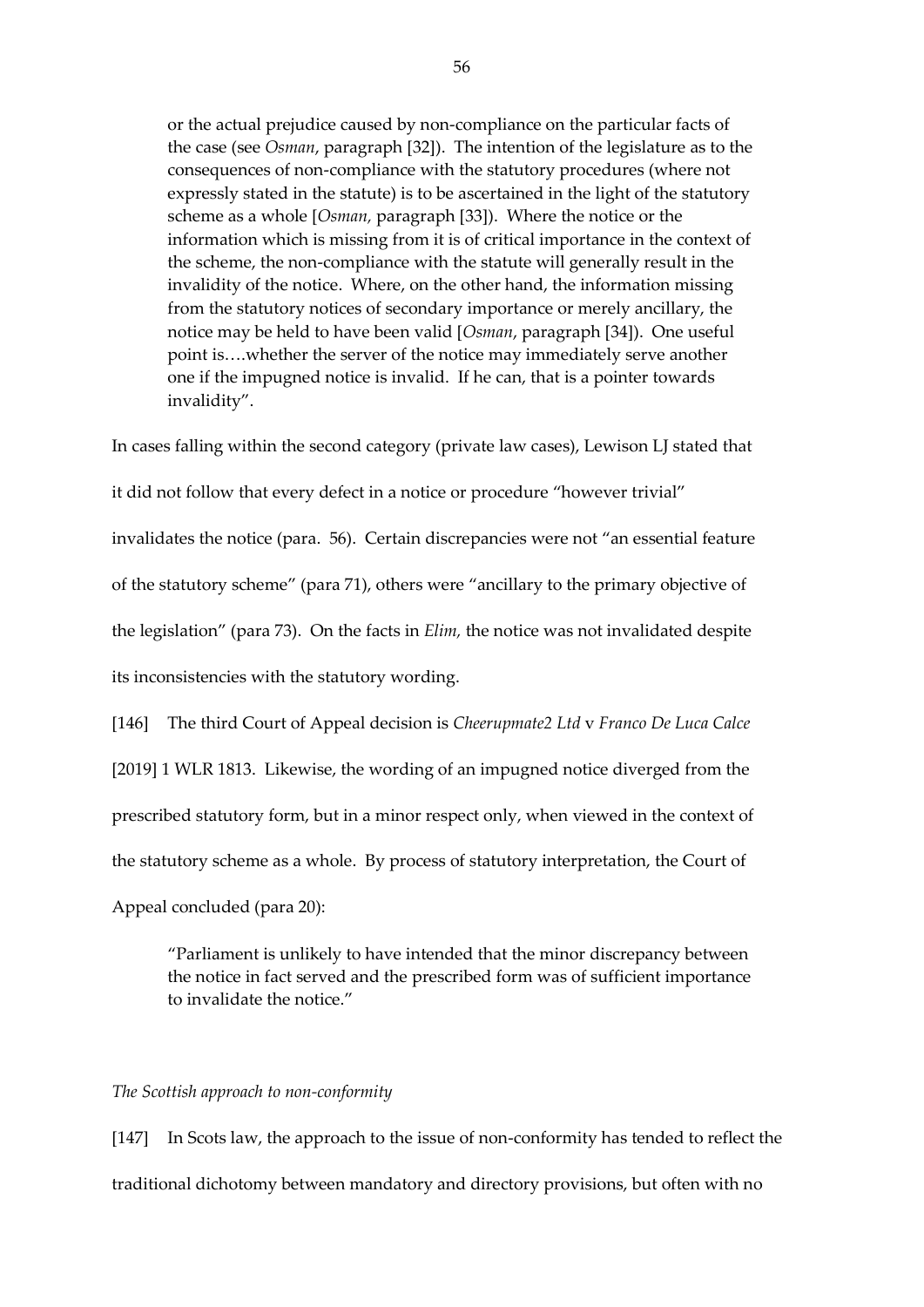deeper analysis of the underlying methodology. Many first instance decisions turn upon a fairly unsophisticated labelling of deviations from statutory wording as being either, on the one hand, "essential" and "material" or, on the other hand, "trivial" or "ancillary" or the like, but with no evident application of a uniform analytical framework. The older sheriff court decisions illustrate the approach, such as *Forbes* v *Pollock* (1900) 16 Sh Ct Rep 329; *Hay* v *McCrone* 1928 SLT (Sh Ct) 25; *Standard Property Co Ltd* v *McGregor* (1930) 46 Sh Ct 294; *McLachlan* v *McKinnon's Trs* (1937) 53 Sh Ct Rep 69; *Christie's Trs* v *Reid* 1952 SLT (Sh Ct) 50 and *Strathclyde Securities Co Ltd* v *Park* 1955 SLT (Sh Ct) 79. The same may be said of recent cases like *Shear v Clipper Holdings II SARL* and *Promontoria (Henrico) Ltd* v *The Firm of Portico Holdings (Scotland)*, *supra* (in both of which a discrepancy was dismissed as a "technicality") and, to the opposite effect, *OneSavings Bank plc v Burns, supra* (in which the statutory wording was labelled as mandatory). All that might be drawn from them, perhaps, is that "technical" or "trivial" discrepancies or "errors of calculation" may be overlooked, whereas "substantial" discrepancies or "errors of magnitude" are not excusable. These decisions are otherwise unilluminating.

[148] However, for the reasons set out below, I conclude that the correct Scottish approach to the issue of non-conformity is broadly similar, if not identical, to the modern English approach (at least in the context of private law rights).

[149] The traditional dichotomy between mandatory and directory provisions is unobjectionable, provided it is understood as being no more than "a convenient shorthand" (*Soneji, supra*, 63). Fundamentally, what is required of the court in such cases is that it undertake an exercise in statutory interpretation to ascertain (i) the *purpose* of the prescribed statutory wording, viewed in the context of the statutory scheme as a whole, and (ii) what the legislature intended to be the *consequence* of any particular deviation from it. It is only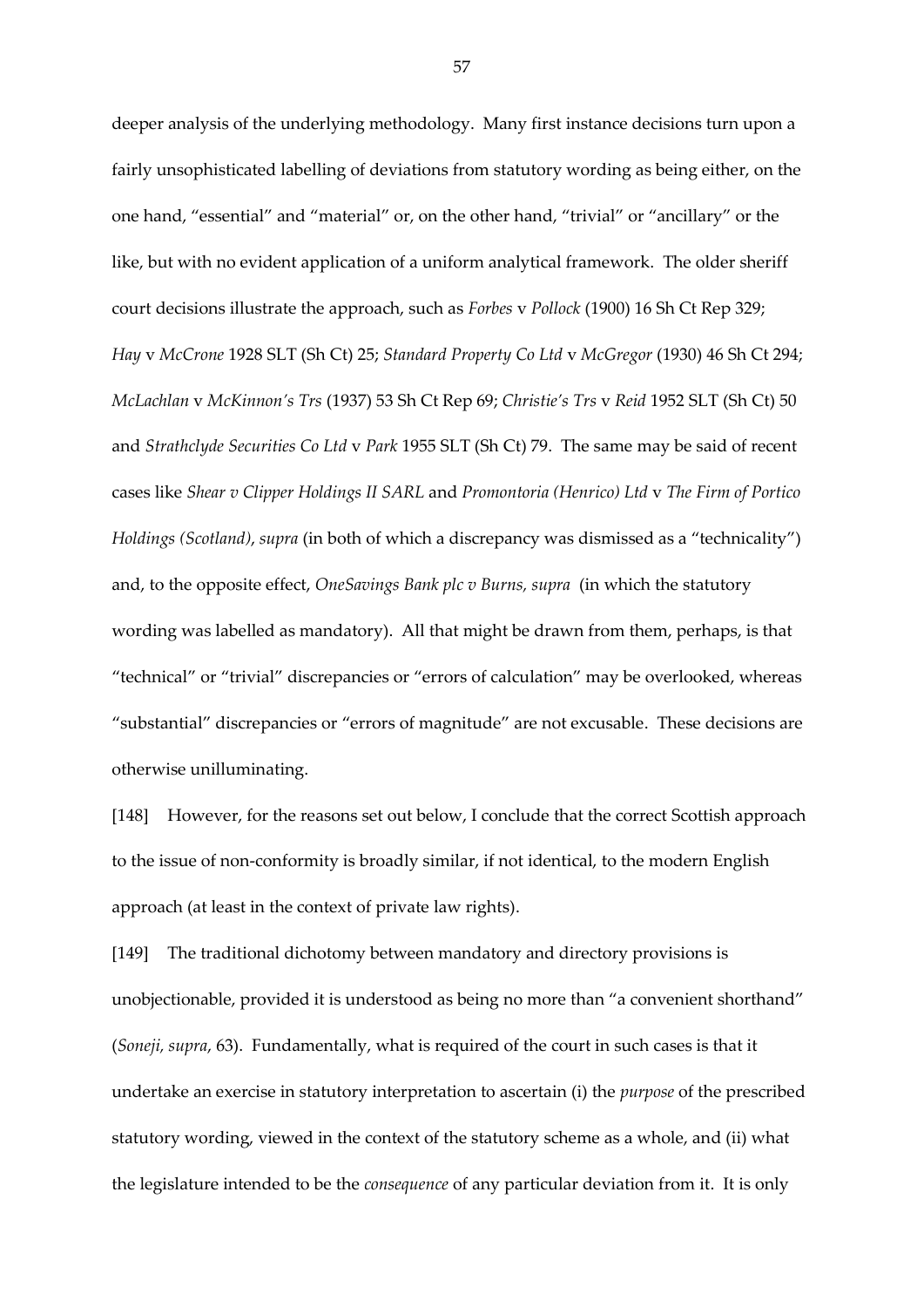once the purpose of the statutory wording has been ascertained that an informed decision can be reached as to whether the impugned discrepancy is properly characterised as material or immaterial, essential or inessential, substantive or ancillary, important or trivial, all viewed through the lens of that statutory purpose or objective.

[150] I reach this conclusion for the following reasons. Firstly, three Inner House cases provide the most insightful and authoritative Scottish precedent in support of the conclusion that the exercise involved here is indeed one of pure statutory interpretation. The three cases are *Johnston* v *Pettigrew & Ors* (1865) 3 M 954, *Department of Agriculture for Scotland v Goodfellow* 1931 SC 556 and *Rae* v *Davidson* 1954 SC 361. In *Johnston,* the question was whether a departure from a prescribed statutory form was fatal to the registration of a conveyance by which a real right was sought to be constituted. The Second Division's reasoning explicitly discloses that it approached the question as one of statutory interpretation. Lord Cowan sought to identify "the object of the legislature prescribing the form". Having done so, he concluded that certain elements of the prescribed wording were "essential" to achieve that statutory objective, with the result that their omission was "fatal to the validity of the registration of the deed". The Lord Justice-Clerk, by process of statutory interpretation concluded that the statutory wording prescribed matters that were "not mere matters of form; they enter into the substance of the procedure". The purpose of the statute was, he said, to confer "a boon" to citizens by providing "a cheaper, easier and speedier way" of acquiring a real right to land but a failure to follow that statutory wording "in substance" was intended to deny the defaulting party the benefit conferred by the statute. The emphasis throughout is on distinguishing, by process of statutory interpretation, the "essential" (per Lord Cowan) or "substantive" (per Lord Neaves) from the inessential or merely ancillary. *Johnston* was followed in *Goodfellow*, *supra*, where, by an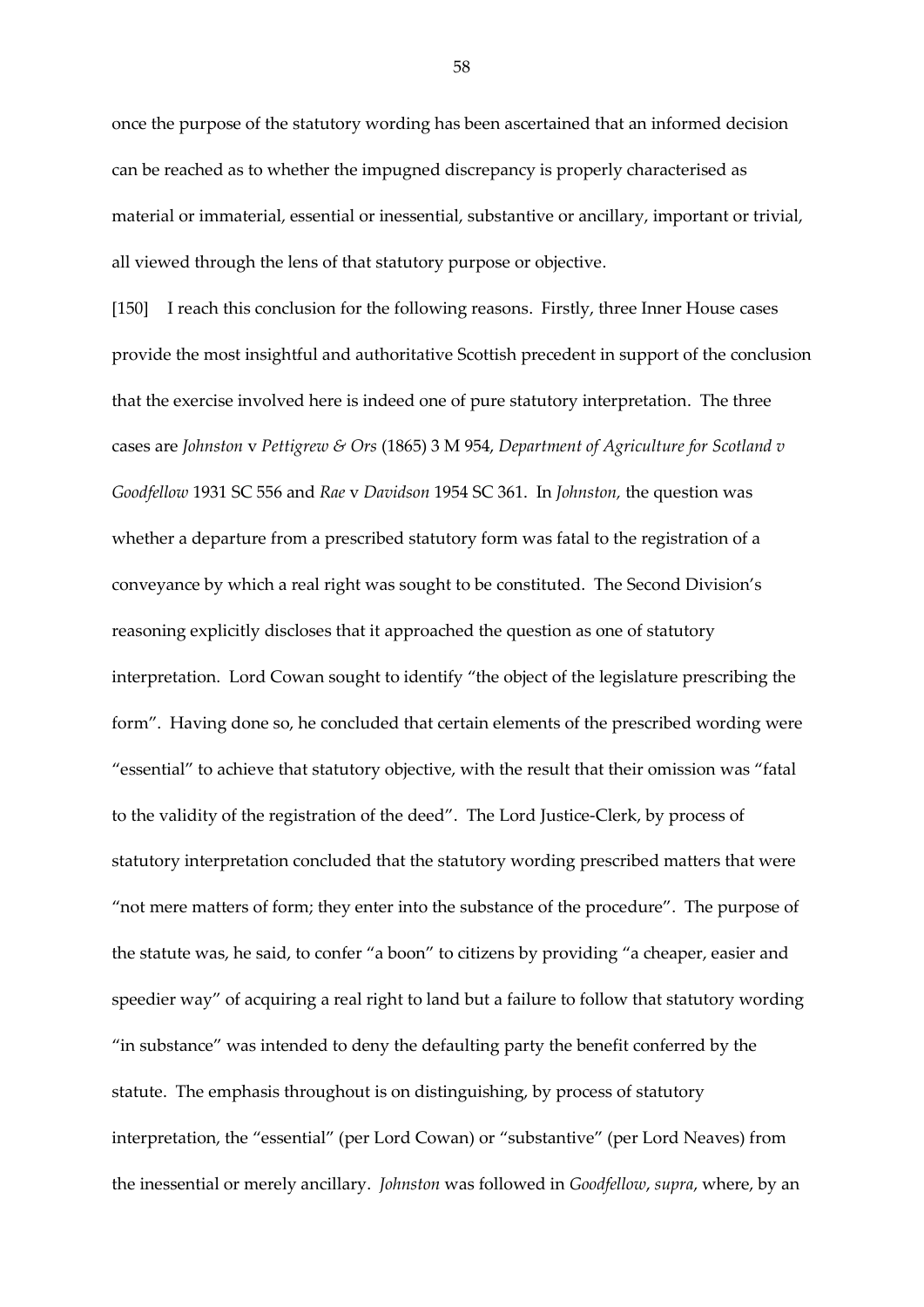oversight apparently, a removal notice was sent to a tenant by unregistered post rather than by one of three other ways prescribed by statute. The Lord Justice-Clerk (Alness) had "very little sympathy" for either party. Interestingly (in contrast with the approach taken in *Shear* and *Promontoria Henrico Ltd, supra*), it was acknowledged that the tenant had suffered "no real prejudice" and was "seeking to take advantage of a technicality" (at 558). Nevertheless, proceeding upon a "true construction" of the statute (at 559), the prescribed manner of service was mandatory. I concede the analysis is not as full as it might have been. Only a hint is made at the inferred statutory purpose. It was said that the prescribed manner of transmission of such notices could not be "thrown loose", allowing such notices to be served "by a taxi-driver or an office boy" (page 559). In *Rae*, the issue was whether a notice to quit complied with the statutory form. The prescribed wording required that the notice specify the lease under which the land was occupied. This detail was omitted in the landlord's notice. The issue was approached explicitly "on the construction" of the statute. Again, in contrast with the approach in *Shear* and *Promontoria (Henrico) Ltd, supra*, it did not matter that the tenant's challenge to the conformity of the notice was "extremely technical", or that the tenant might succeed on what was "the merest technicality", or that no actual confusion was caused to the tenant (who was clearly well aware of the lease under which he occupied the farm), because:

"….the policy of the [statute] is that the prescribed form must be observed and, as this has not been done, the notice is bad".

In other words, the analysis was entirely objective. He explained (p.366):

"The consistent policy of the legislature as to notices has been to say what must be in them. The theory is that, if the form is properly defined, then, so long as the statutory instructions are obeyed, there can be no room for doubt. There may, of course, be occasions where disputes arise as to whether the instructions are obeyed, but the theory is that the troubles so arising are fewer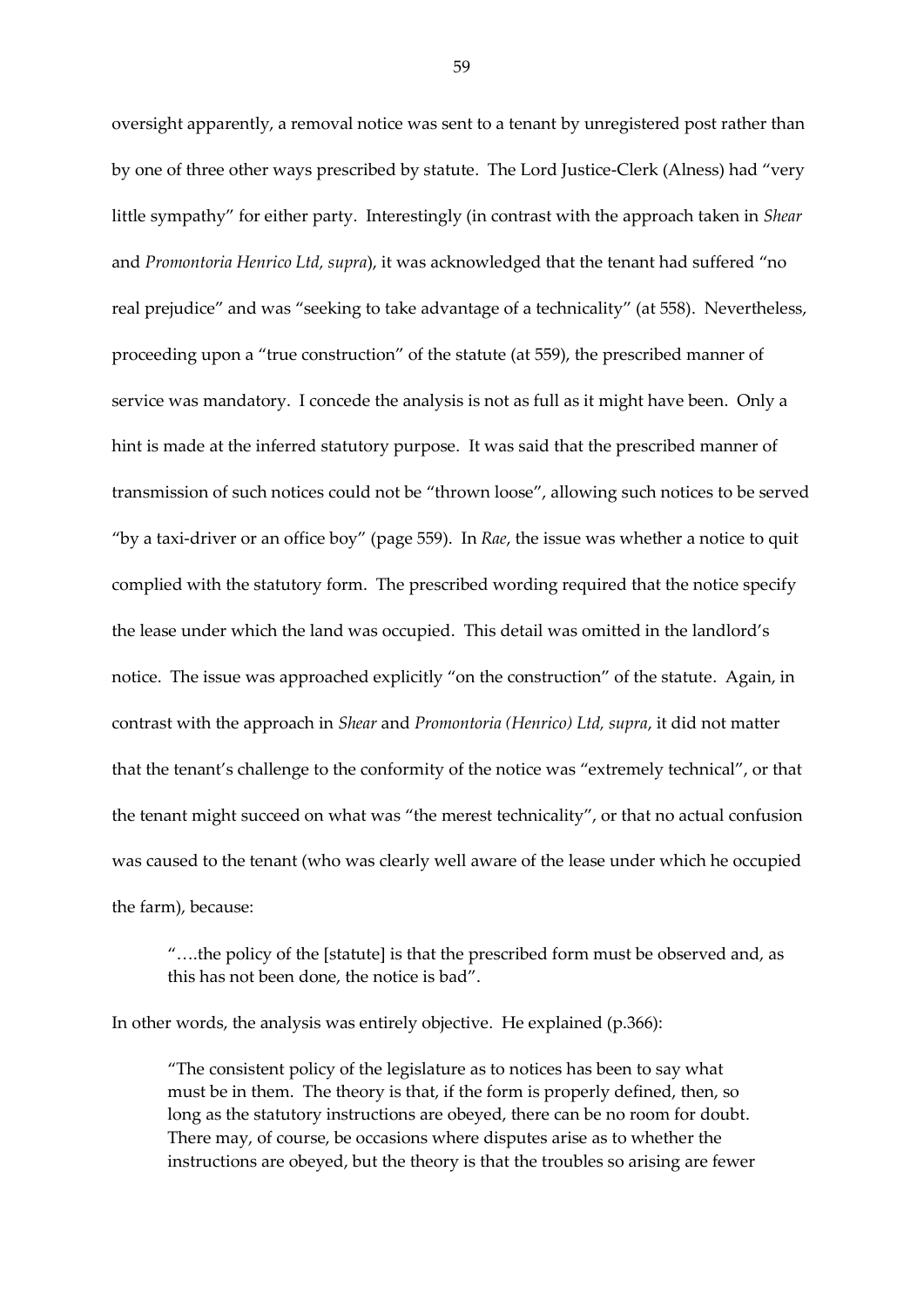and simpler than those which might be expected to arise if the thing were left at large to the discretion of the author."

[151] Secondly, more recently, in *Legal & Equitable Nominees Ltd* v *Scotia Investments Ltd Partnership* 2019 SLT (Sh Ct) 193, the Sheriff Appeal Court grappled with the issue of the alleged disconformity of a calling-up notice with prescribed statutory wording (this time, in the 1970 Act, s.19, sch. 6.2, Form A). By majority, the Court concluded that the discrepancies in the notice did not render the notice invalid. The Court agreed that the correct approach was to determine the validity of the notice by a process of "statutory interpretation" (para [24]). On that approach, two of the appeal sheriffs concluded that the discrepancies were "trivial" in nature, "obvious and minor", and caused "no room for doubt" on the part of the recipient (paras [25]  $\&$  [26]) but no fuller explanation is given of the majority reasoning. *Soneji, Osman* and *Elim* were not cited.

[152] However, one appeal sheriff (Sheriff W. Holligan), in a partly dissenting judgment, did seek to analyse the issue more deeply. He did so (correctly in my respectful view, and consistently with the three Inner House authorities referred to above) by seeking to ascertain "the purpose of the requirement". The dissenting judgment does not fully explain the methodology, but it comes closest to applying it.

[153] Thirdly, although *Soneji* and *Osman* are non-binding English decisions, they explicitly trace the source of the modern English approach to non-conformity to dicta in a Scottish House of Lords decision in *London & Clydeside Estates Ltd* v *Aberdeen District Council* 1980 SC 1. This case is viewed as the first to advocate a fresh approach by challenging the binary dichotomy of mandatory and directory provisions. In *London & Clydeside Estates Ltd*, the Lord Chancellor acknowledged that in the reported decisions up to that date (including some of his own) there was much language pre-supposing the existence of "stark categories"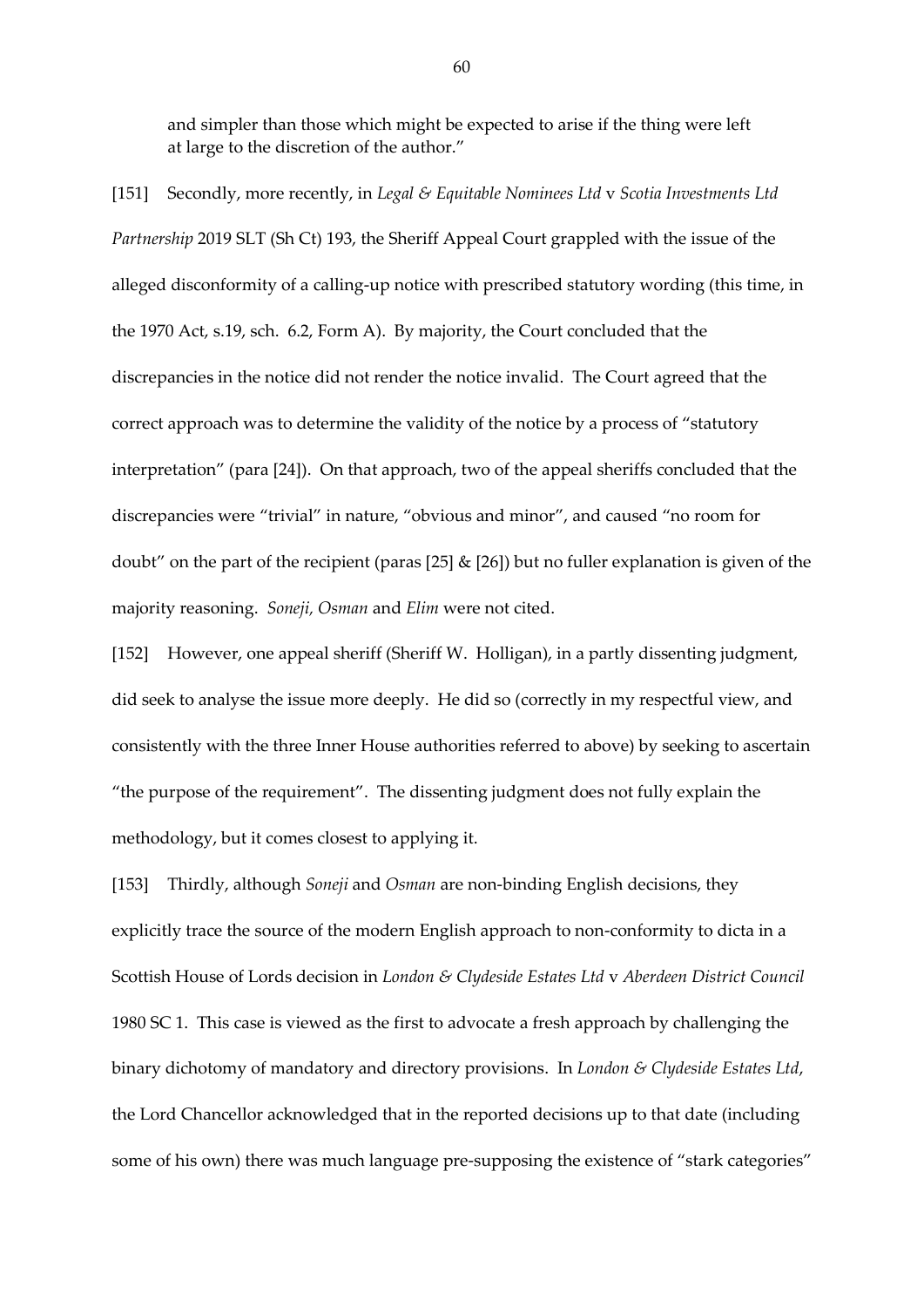such as "mandatory" and "directory", "void" and "voidable", "nullity" and "purely regulatory" provisions. While he conceded that such language may be useful, he opined that it may be misleading. The Lord Chancellor stated:

"Parliament lays down a statutory requirement for the exercise of legal authority and it expects this authority to be obeyed down to the minutest detail. But what the courts have to decide in a particular case is the legal consequence of non-compliance on the rights of the subject viewed in the light of a concrete state of facts and a continuing chain of events. It may be that what the courts are faced with is not so much a stark choice of alternatives but a spectrum of possibilities in which one compartment or description fades gradually into another".

[154] Fourthly, while the English decisions are not binding upon me, they are of significant persuasive value, given the eminence of the judges involved, the consistency of the line (supported by Commonwealth authority) and the attractiveness of the logic. It is difficult to conceive that a materially different approach is likely to be taken in Scotland to what ought to be a straight-forward exercise in statutory interpretation.

# *De minimis clauses*

[155] Often the statute makes express provision for a degree of leeway. The terminology varies. Sometimes it states that a deed or process should conform to the statutory wording "as nearly as may be", or "as closely as may be", or "substantially to the same effect", or the like. Such clauses featured in *Johnston* and *Rae, supra.* 

[156] In my judgment, such clauses merely make explicit the legislature's intention that strict adherence to the prescribed wording is not necessary. They do nothing more than articulate a form of *de minimis* provision. Beyond that, they do not assist in defining the precise extent to which deviation from the prescribed wording is permitted. In order to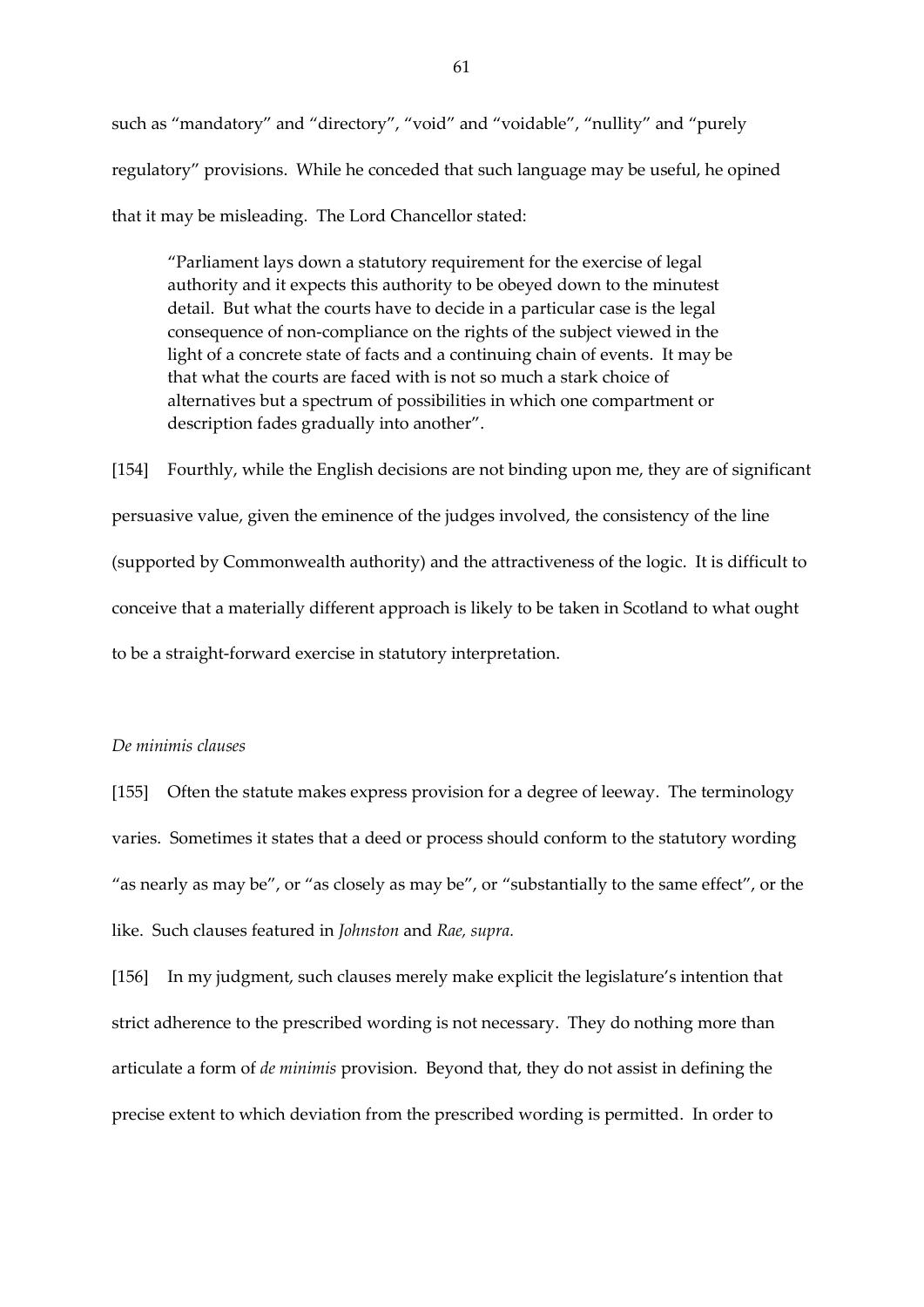distinguish the fundamental from the frippery, the material from the *de minimis*, the substantive from the ancillary, one must first ascertain the purpose of the wording. [157] The critical questions remain: (i) on a proper construction of the statute, what is the *purpose* or objective of the prescribed wording; (ii) is the impugned wording (or omitted wording) material or immaterial, essential or inessential, substantive or ancillary, to that statutory objective; and (iii) what did the legislature intend to be the *consequence* of the impugned discrepancy? Viewed through the lens of the ascertained purpose, if a discrepancy can be characterised as immaterial, inessential or ancillary, it will fall within the statutory *de minimis* clause and the wording will be deemed to conform.

[158] This case involves just such a clause. Section 53 of the 1970 Act states that it shall be sufficient compliance with a prescribed form of wording if the deed or notice conforms "as closely as may be" with the prescribed wording. In *Sanderson's Trs* v *Ambion Scotland Ltd*  1994 SLT 645 (a case decided in 1977 but not reported till many years later), Lord Dunpark interpreted these words as meaning "as closely as may be appropriate to the circumstances of the case". With respect, I am not persuaded that that interpretation is useful or correct. First, it involves a gloss on the statutory wording, adding words that are not there. Second, it is itself inherently vague and sheds no real light on the extent of the latitude intended by Parliament. Third, it diverts the focus of the exercise from one of statutory interpretation (that is, ascertaining the purpose of the statutory wording) to an examination of the individual circumstances of the parties and the transaction in question. To say that a deed may conform as closely as may be "appropriate to the circumstances of the case" is at risk of introducing an infinite degree of subjective fluctuation, inconsistency and unpredictability that panders to the whims and preferences of the parties and their transaction, rather than giving precedence to the wider policy objective and strictures of the statutory framework.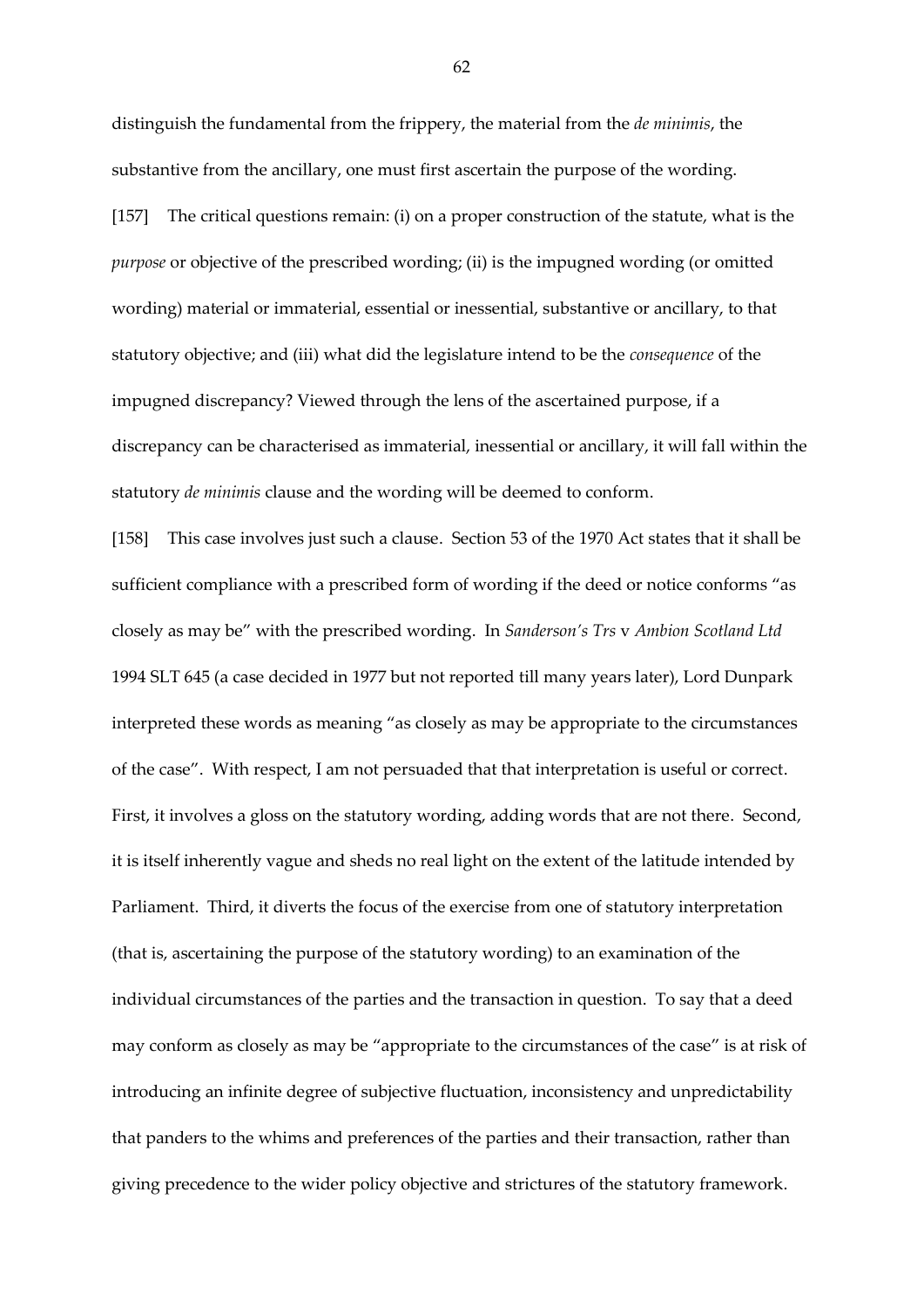The effectual vesting of a real right in security (with all its consequences for the rights of the debtor and third party creditors) should not turn upon issues as subjective and unpredictable as the peculiar circumstances affecting parties to a particular transaction. The task involved is an objective one. Individuality and subjectivity are sacrificed in the wider interests of the statutory objective, whatever that may be. It will be recalled that both the Inner House and the Court of Appeal have rejected as irrelevant reliance upon subjective consequences to the parties, such as the absence of any actual prejudice or confusion caused by a derogation from prescribed wording (*Goodfellow*; *Rae*; *Osman; Elim*, *supra)*.

## *What is the purpose of the wording in Forms A & B of the 1970 Act?*

[159] In my judgment, on a proper interpretation of the 1970 Act, the purpose of the statutory wording in Forms A & B of schedule 4 is to provide a simple mechanism for the effectual transfer of a real right in security over land from an assignor to an assignee. [160] The objective of simplicity is discernible from the relatively lean wording and structure of the Forms themselves. It is also consistent with the recommendations in the Report of the Halliday Committee (Cmnd. 3118), presented to Parliament in December 1966, which preceded the enactment of the 1970 Act. One of the Committee's declared principal objectives in recommending legal reform to introduce the new standard security was (at para 125):

"… in order to achieve so far as possible uniformity and simplicity in conveyancing practice…";

and the Committee observed that one of the consequential "benefits" of the new form of security would be that it would be practicable to effect "by very simple supplementary documents" (to be prescribed by statutory styles) the variation, postponement, discharge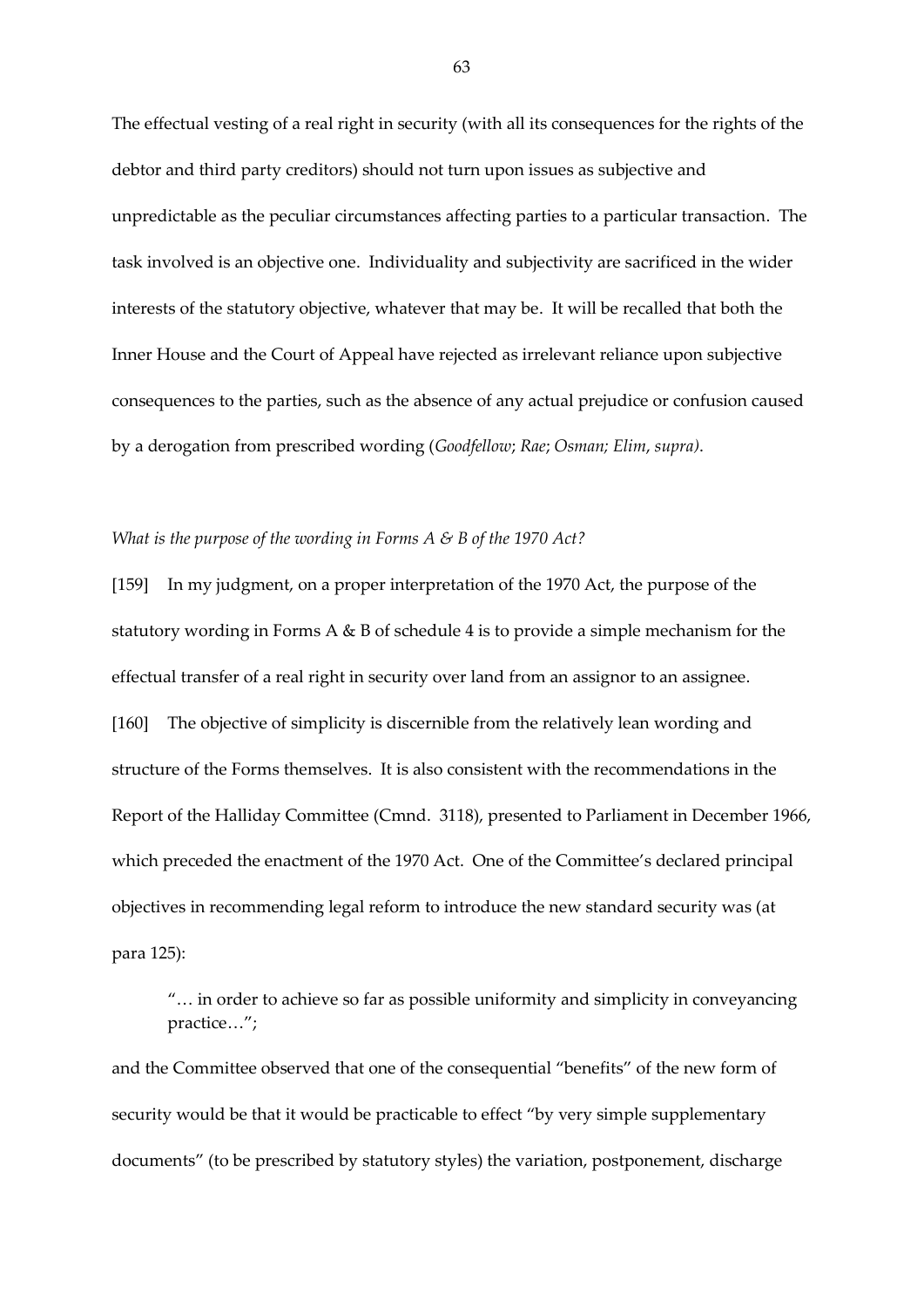and assignation of the security (para 126). Simplicity carries with it the notion of certainty. The cedent and assignee are not the only persons with an interest in the deed of assignation. There is a wider public interest at stake. The Keeper has a duty to maintain the accuracy of the Register; the debtor is entitled to know the identity of his secured creditor and the true extent of that creditor's right over his land; competing third party creditors, prior or postponed, present and future, are entitled to look to the Register to understand the extent to which land is secured before advancing or distributing funds; singular and universal successors to the land (purchasers, trustees in sequestration, executors, and the like) are entitled to know, by easy reference to and reliance upon the Register, what exactly has been assigned, to whom, when, and how. It is not satisfactory to say that ambiguities, complexities or errors in the deed might be sorted out by process of contractual construction, with reference to a factual matrix known only to the cedent and assignee. A satisfactory framework of law within which legally enforceable security can be given for the payment of debt "is of importance to the whole of the business community, both borrowers and lenders" *(Bank of Credit & Commerce International SA* v *Simjee & Anr* [1997] CLC 135, 136); and, in this context:

"…. certainty is the single most important feature of the law: uncertain security is not good security" (per Hobhouse LJ).

[161] The statutory objective of effectual vesting of a real right is discernible from the immediate and wider legal context. First, the Forms derive from section 14(1) of the 1970 Act. This envisages that the deeds will be registered in the Land Register, in order to vest the security in the assignee:

"…as effectually as if the security…had been granted in [the assignee's] favour".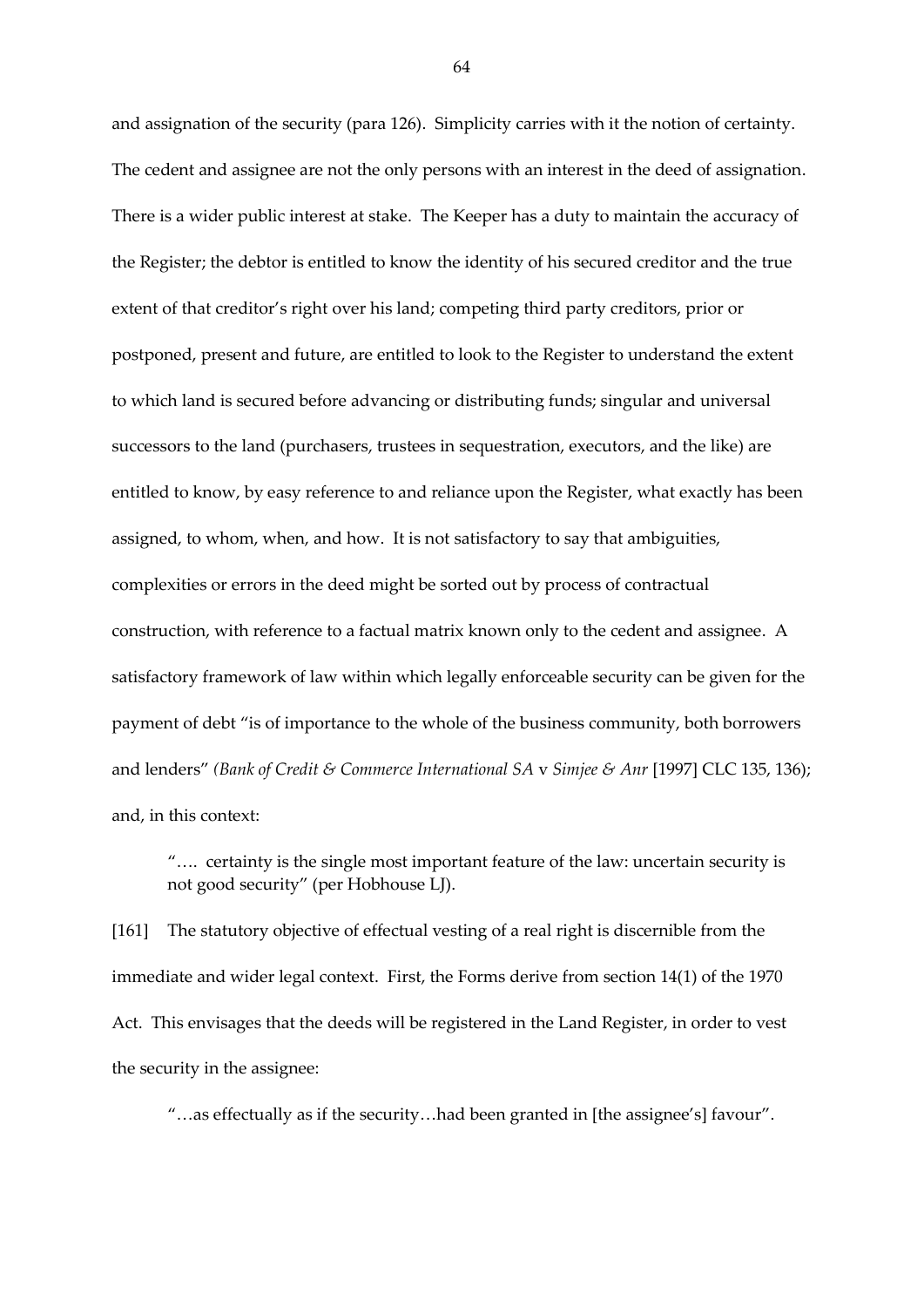This harks back to section 11 of the 1970 Act which explains that the effect of registration of a standard security is to vest in the grantee "a real right in security" for the performance of the contract to which the security relates. Indeed, the only mechanism by which a real right in security over land can be created is by registration. Therefore, the two legal regimes (one regulating the content of a deed that purports to transfer a real right in heritable property, the other regulating the registration of such a deed in the Land Register) are inextricably connected. The content of such deeds must be compatible with the legal regime governing their registration formerly in the Sasines Register and now in Land Register of Scotland, under the Land Registration etc., (Scotland) Act 2012) ("the 2012 Act"). It would be absurd if the 1970 Act were to dictate a mandatory form of wording for an assignation that was repugnant to the 2012 Act regime for the registration of deeds, because the deed would thereby be incapable of registration and the real right in security would not be capable of vesting "effectually" in the assignee. Second, both legal regimes sit in the wider context of centuries of conveyancing practice recognising a broad three-stage procedure for the transfer of real rights in lands, namely: (i) the conclusion of an agreement to convey or transfer the right; (ii) the execution and delivery of a deed of conveyance or transfer; and (iii) the registration of that deed, whereby the real right is transferred; as well as a plethora of precedent and principles regarding the proper of content of deeds that purport to convey rights in heritable property. There is no reason to suppose that those principles have ceased to apply. Third, the 2012 Act makes both express and implied provision regarding the content of deeds presented for registration. The Keeper can only register a "registrable deed" (s.49), being one that is capable of being registered in the Land Register by virtue of specified enactments (including the 1970 Act). Deeds that are not so authorised by statute cannot be registered. In respect of registered plots, the deed must narrate the title number of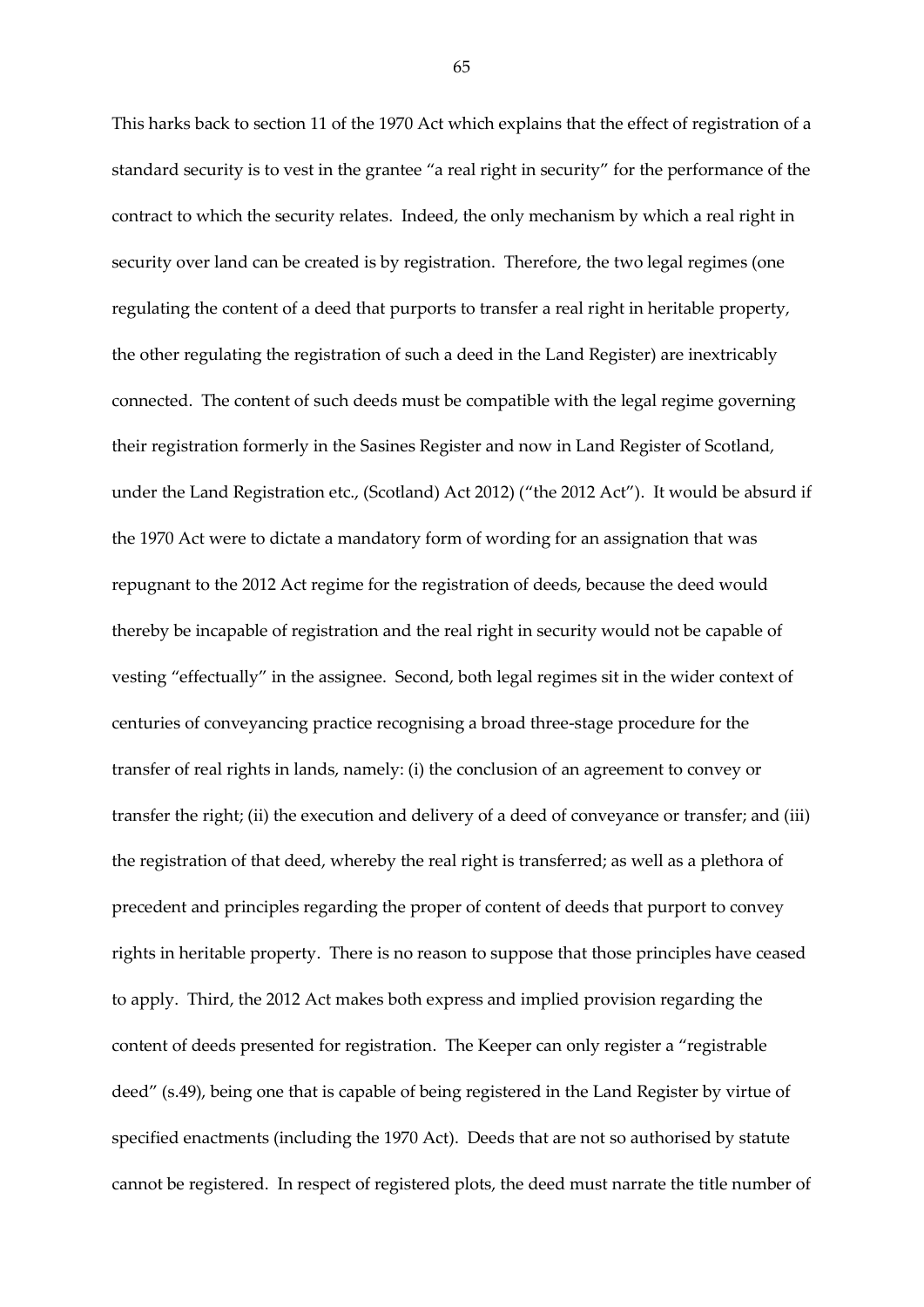the title sheet to which the application relates and it must be "valid" (2021 Act, s.26(1)). The necessity for the deed to be "valid" introduces a host of common law and statutory principles concerning the drafting of deeds that seek *inter alia* to transfer real rights in land. For example, it can reasonably be inferred from this statutory condition that such a deed must be properly subscribed; that any annexations or plans are properly incorporated (Requirements of Writing (Scotland) Act 1995); that the granter and grantee are identifiable; that the thing being assigned is identifiable; and that the deed contains operative words indicating a *de praesenti* intention to effect the transfer; all of which are basic principles regulating the content of deeds of conveyance that date back, in some instances, as far as Stair. If any of these features is missing, the deed will not be "valid", the application for registration would fall to be rejected, and the statutory objective of vesting the real right "effectually" in the assignee is defeated.

[162] Therefore, by process of statutory interpretation, I conclude that the purpose of the prescribed wording in Forms A & B (of schedule 4 to the 1970 Act) is to provide a simple mechanism for the effectual transfer of a real right in security over land from an assignor to an assignee. Simplicity connotes certainty; and the "effectual" vesting of rights implies both efficacy and efficiency.

[163] Derogations from the statutory wording that are material, essential or substantive to the attainment of that statutory purpose will render the deed disconform to the prescribed wording; whereas, by virtue of section 53, deviations that are immaterial, inessential or ancillary to that statutory purpose will not render the deed disconform.

[164] Further, even if a deed is disconform in some respect, the task of the court is also to determine, by process of statutory interpretation, what consequence, if any, the legislature intended to follow from that disconformity.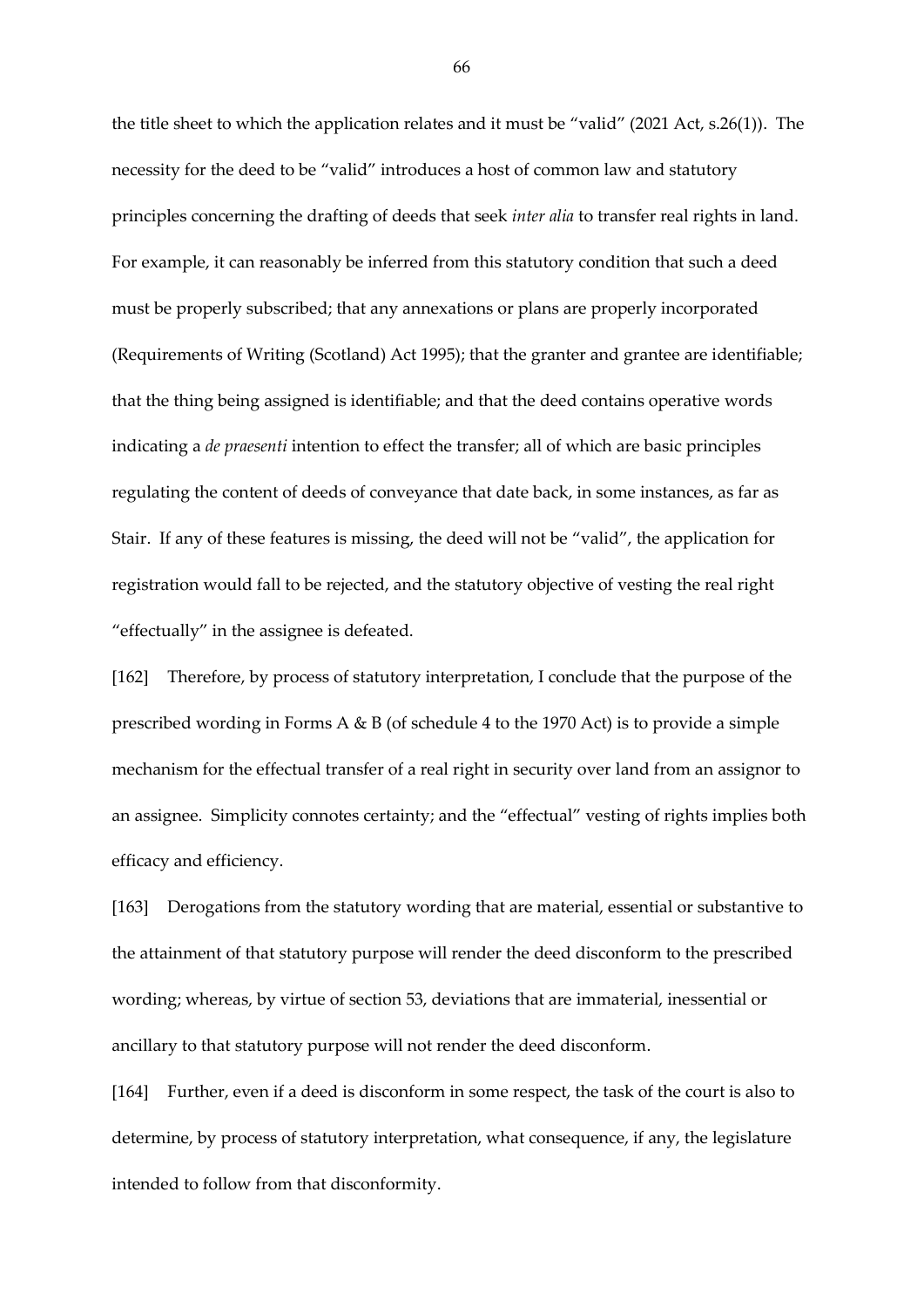[165] The statutory *de minimis* clause in section 53 of the 1970 Act merely indicates that strict adherence to the prescribed wording is not required. Beyond that, it does no more than permit derogations that are immaterial or inessential, insubstantial or ancillary, to the statutory objective, by deeming such deviations to constitute "sufficient compliance", and thereby to conform.

## *What is material to the legislative purpose, & what is immaterial?*

[166] Viewed through the lens of that statutory purpose, it is possible to identify those elements of the wording in Forms A & B that are material or immaterial, essential or inessential, substantive or ancillary, to the attainment of that legislative objective.

[167] In my judgment, the material elements of the statutory Forms are as follows:

(i) the structural form of the document (that is, a unilateral deed, transferring a standard security);

(ii) the identity of the parties (that is, the names and designations of the assignor and assignee);

(iii) the description of the standard security that is being assigned;

(iv) the operative clause (that is, wording that defines the extent of the assignation and effects a *de praesenti* transfer thereof);

(v) in the case of a registered plot, the date of registration and the title number on the title sheet; and

(vi) in the case of an unregistered plot, the date of registration in the Register of Sasines and the relevant county.

If any one of these elements is omitted or defective, the deed is rendered disconform to the prescribed statutory wording. The rest is immaterial, inessential or ancillary.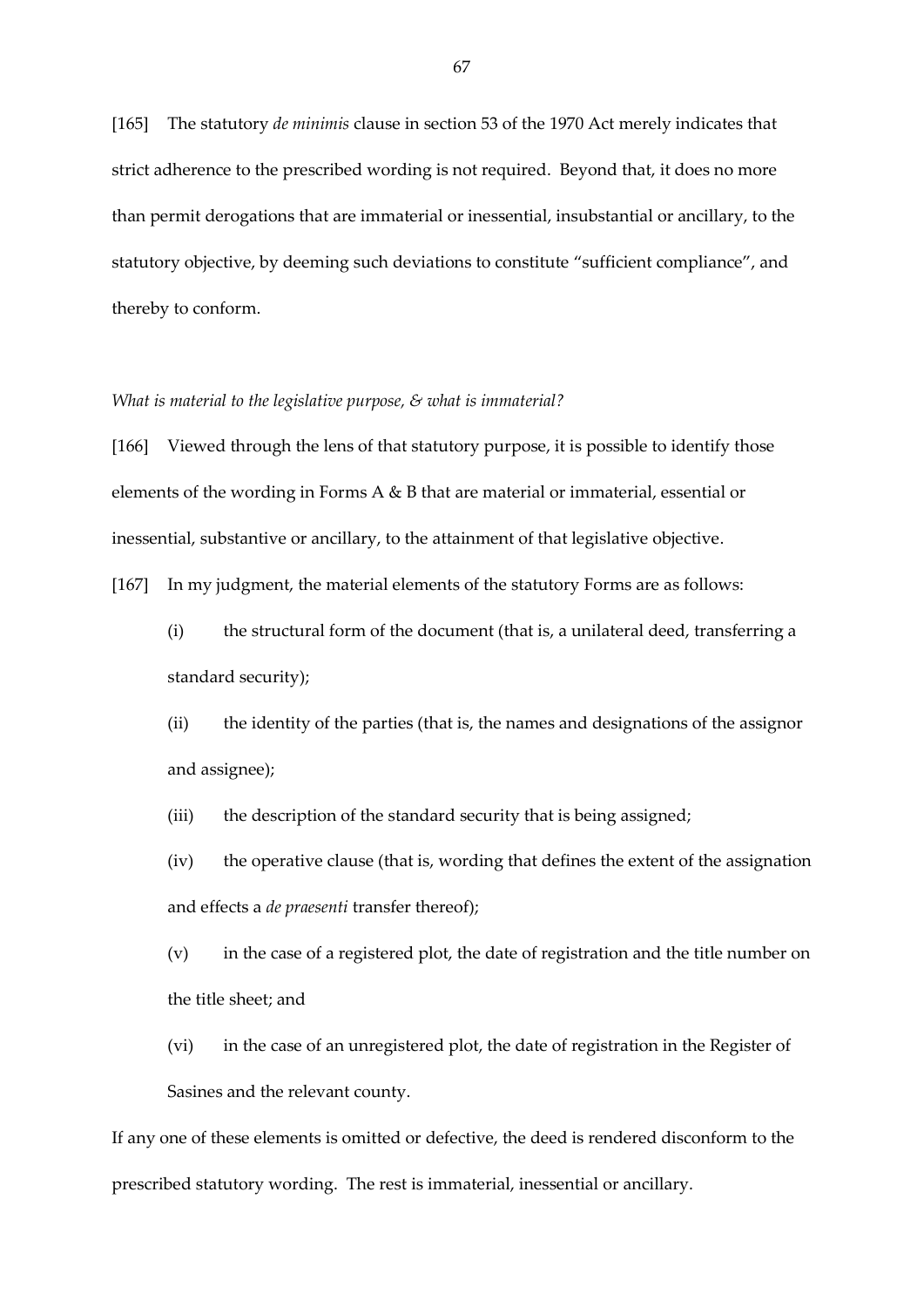*Is the "form" of the deed material to the statutory purpose?* 

[168] To explain, in respect of element (i) (the form of the deed), Professor Halliday classified "deeds" into three categories (*Halliday,* Conveyancing Law & Practice (2nd ed.)

1997), paragraph 1-02):

 $''(a)$  In relation to function, as (i) deeds of constitution which create rights or obligations; (ii) deeds of transfer whereby an existing right is transferred to another person; or (iii) deeds of discharge whereby an existing right or obligation is extinguished.

(b) In relation to the time when they take effect, as (i) inter vivos which become operative either immediately or at some specified date or time which is not dependent on any life of any person, or (ii) mortis causa deeds which take effect only upon the death of a person, usually the granter.

(c) *In relation to their form*, as (i) unilateral deeds granted by one person or by several persons having the same or related interests or (ii) bilateral or multilateral deeds granted by two or more persons having different interests." (*my emphasis*)

The documents in schedule 4 to the 1970 Act are all identified as "forms of deeds". The most immediate and striking feature of these "deeds" (including the two deeds of assignation) is that they are, in form, *unilateral* deeds. They are not bilateral or multilateral deeds or contracts between parties having different interests. In my judgment, that specified *form* or structure is important to the attainment of the statutory objective for the following reasons. [169] First, a unilateral deed is likely to be simpler than a bilateral or multilateral deed. It is more likely to comprise a clear unconditional conveyance, uncluttered by content irrelevant to the transfer of the real right in security. If the Keeper, on receipt of an application for registration of a supposed "deed" of assignation of a security (in the form of a multilateral contract), has to trawl through pages of obscure legal drafting (perhaps having to refer to other documents, not produced for registration, but incorporated for definitional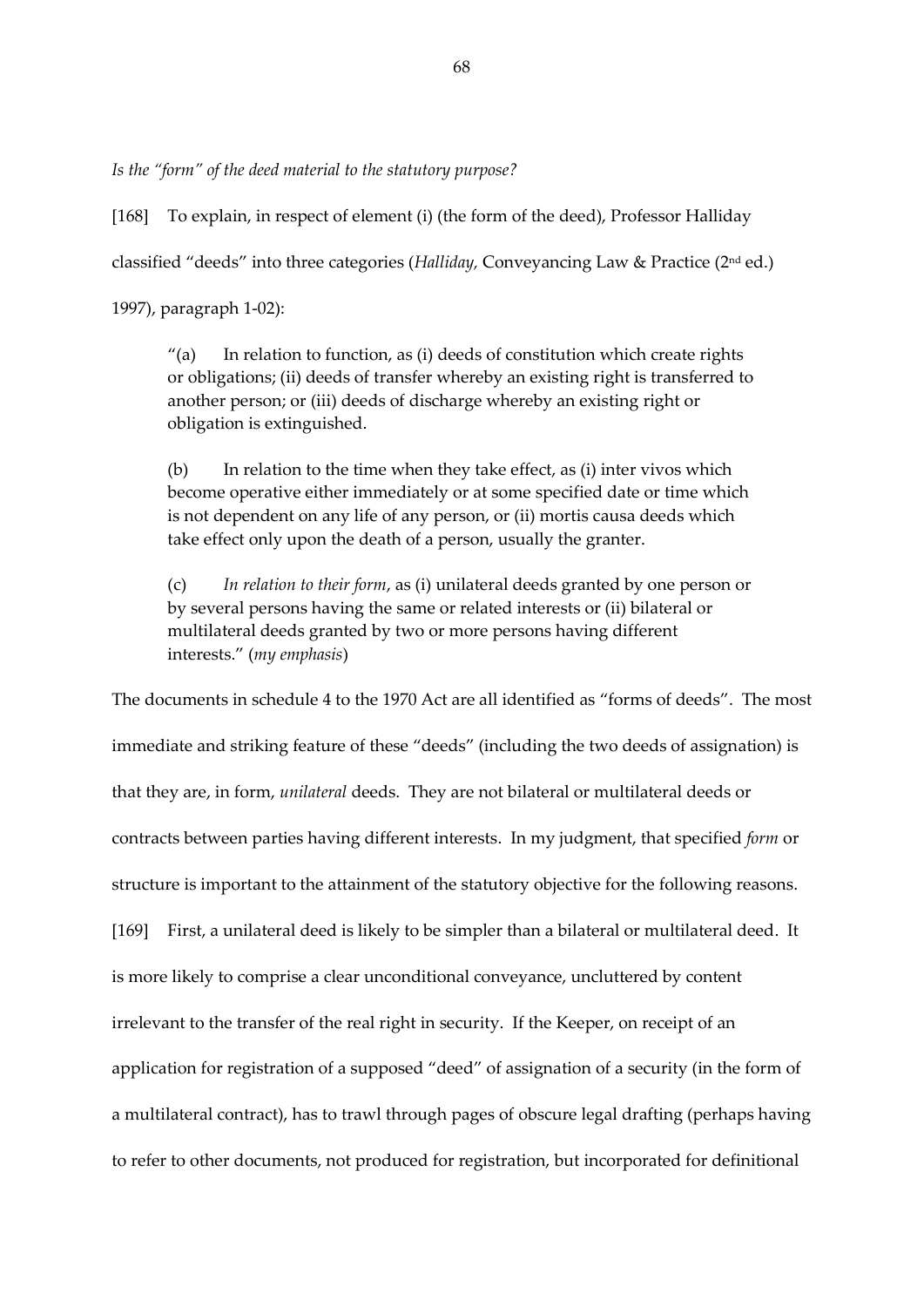purposes) to try to work out what the contract means, the statutory objective of simplicity (with its connotation of certainty) is obstructed.

[170] Second, a unilateral deed is more likely to disclose the essential operative clause, disclosing the granter's unconditional intention to effect a *de praesenti* transfer of the real right in security. In contrast, a bilateral or multilateral deed is more likely to be subject to and encumbered by reciprocal rights, mutual obligations, qualifications, suspensive conditions and so forth, purification of which may not be capable of being determined by reference to the deed itself but only by reference to extraneous evidence, all of which is inconsistent with the recognised necessity for clear *de praesenti* operative words of conveyance. That is why form is important. This is not "mere fuss-pottery" (to use the conveyancing professors' splendidly invented word: *Conveyancing 2017: "Assigning standard securities: A question of style"* 118, 126).

[171] Third, the use of a unilateral deed is consistent with centuries of conveyancing practice whereby real rights in land (including real rights in security) are transferred by a unilateral deed, not by a multilateral or bilateral deed or contract. The use of a bilateral or multilateral deed (*a fortiori* one that purports to transfer a miscellany of rights, both real and personal, heritable and moveable, under the umbrella of a multilateral contract containing mutual obligations and suspensive conditions) is more consistent with the first stage in the recognised three-stage process for the creation and transfer of real rights in land, whereby parties merely record their agreement to assign rights on a future date or event; the use of a unilateral deed is consistent with the second stage in that recognised process, whereby the cedent executes and delivers a conveyance of the real right to the assignee (subject to completion by registration or intimation or both, as the case may be). So the statutory form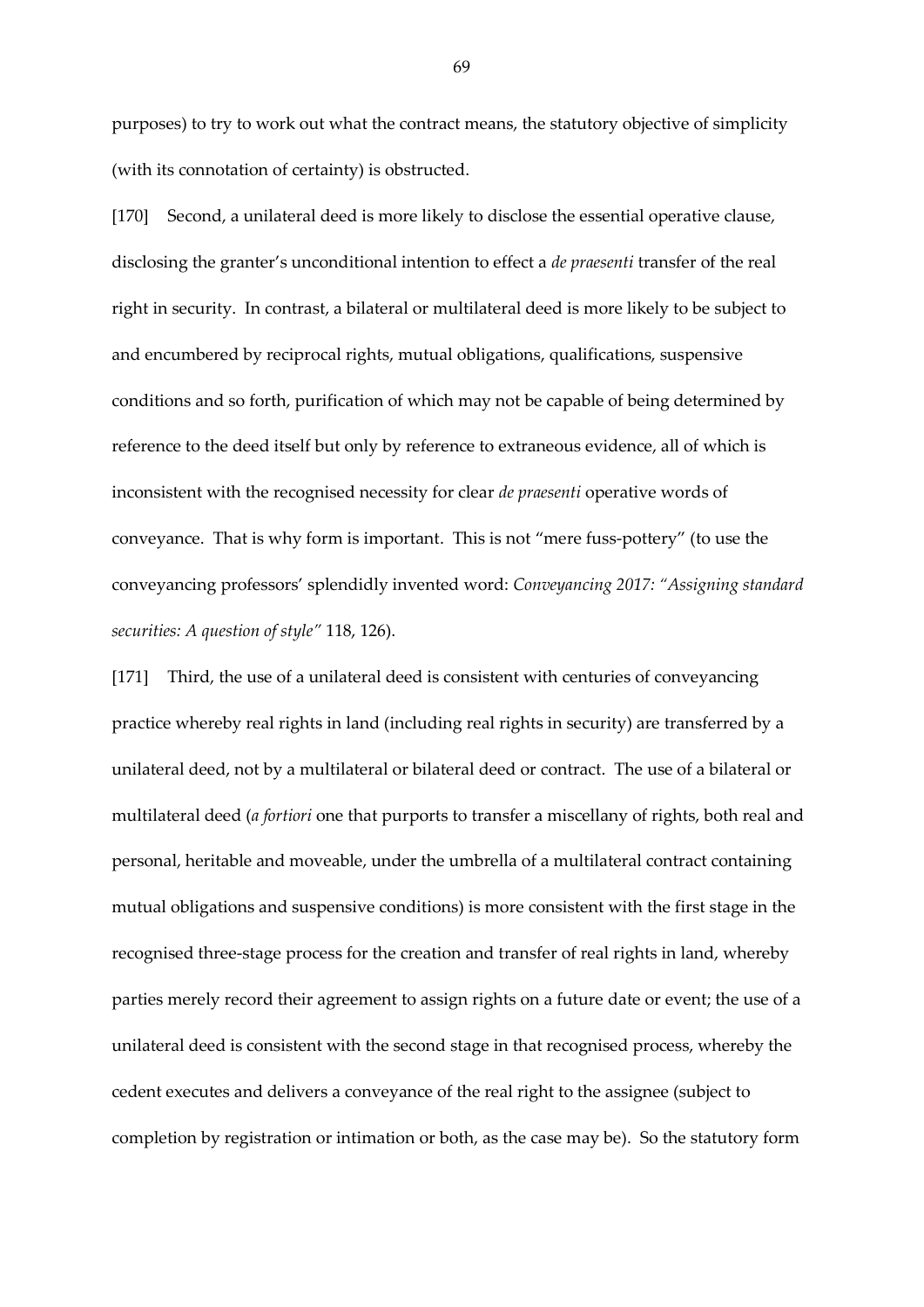(prescribing the use of a unilateral deed) can be seen to correspond to, and reflect, that second stage of a familiar, centuries-old process for the transfer of real rights in land. [172] Fourth, all of the unilateral deeds (Forms A to F) in schedule 4 relate to one thing only - that is, a standard security. None of them is concerned with the transfer, variation, restriction, or discharge, of any other kind of security or right. This can be inferred to be a material element of the deed because the Keeper can only accept "registrable deeds", being deeds that Parliament has authorised for registration in the Land Register (s.49. 2012 Act). Parliament has expressly authorised the registration in the Land Register of (unilateral) deeds of assignation, variation, restriction, etc. of standard securities; it has not authorised the registration of (unilateral, bilateral or multilateral) deeds of assignation, etc., of floating charges, personal guarantees, or any mixed bag of personal rights, claims or securities. The registration of such a deed on the Land Register would be anomalous. Any application to do so would be rejected. So, again, the *form* or structure of the deed as a unilateral deed transferring only a standard security (or standard securities: per *OneSavings Bank, supra*, para [22]) can be seen to be material to the attainment of the statutory purpose, because, without it, the objective of effectual vesting of the real right in security is defeated.

# *Other material elements*

[173] Turning to elements (ii) and (iv), their materiality to the statutory objective is largely self-explanatory. The name and designation of the assignor are material elements of the statutory wording because the Keeper, in order to register the deed (and thereby achieve effectual vesting in the assignee), must be able to identify whether the assignor has the right to assign (either as the original creditor or by deduction of title through the original creditor). Equally, the name and designation of the assignee must be essential to the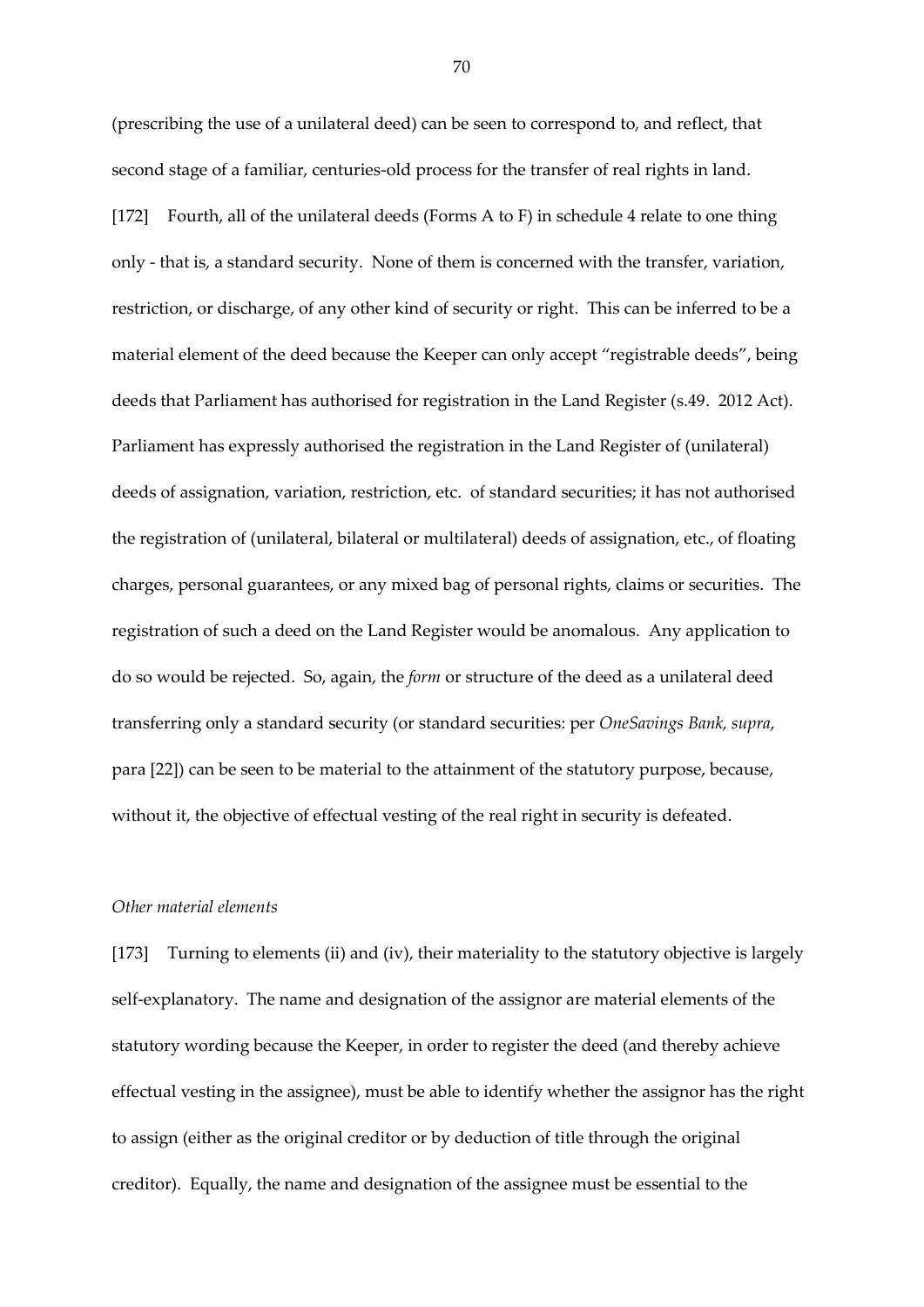statutory objective because the Keeper, must be able to identify the person in whom the security right is intended to be vested. Others too have a legitimate interest to know the identity of the assignee. The operative clause (that is, wording that effects a *de praesenti* transfer of the thing to be assigned) is also plainly critical to the statutory objective. Without it, no effectual vesting of the security in the assignee can take place, not least because the Keeper would be duty-bound to reject as "invalid" a deed that did not contain such wording.

### *Is the description of the security a material element?*

[174] I would categorise each of the elements (iii), (v)  $\&$  (vi) as aspects of the "description" of the security that is to be assigned. The "description" can readily be inferred to be an essential element of the statutory wording because it pertains to the identification of the security that is being assigned. Unless the security is clearly identified in the deed, the statutory objectives of simplicity and efficacy are frustrated.

[175] However, the "description" of a standard security may have multiple component features. Form A appears to have five discrete elements to the "description" of a standard security: (i) the type of standard security (namely, whether it is a security for a fixed sum, or for a fluctuating amount subject to a maximum, or an all sums due standard security); (ii) in case of a fixed sum and maximum sum security, the amounts of those fixed and maximum sums, respectively; (iii) the names of the original granter and grantee of the security; (vi), the date of registration of the security and the title number (in the case of a registered plot); and (v) the date of registration of the security and the relevant county (in the case of a Sasines title).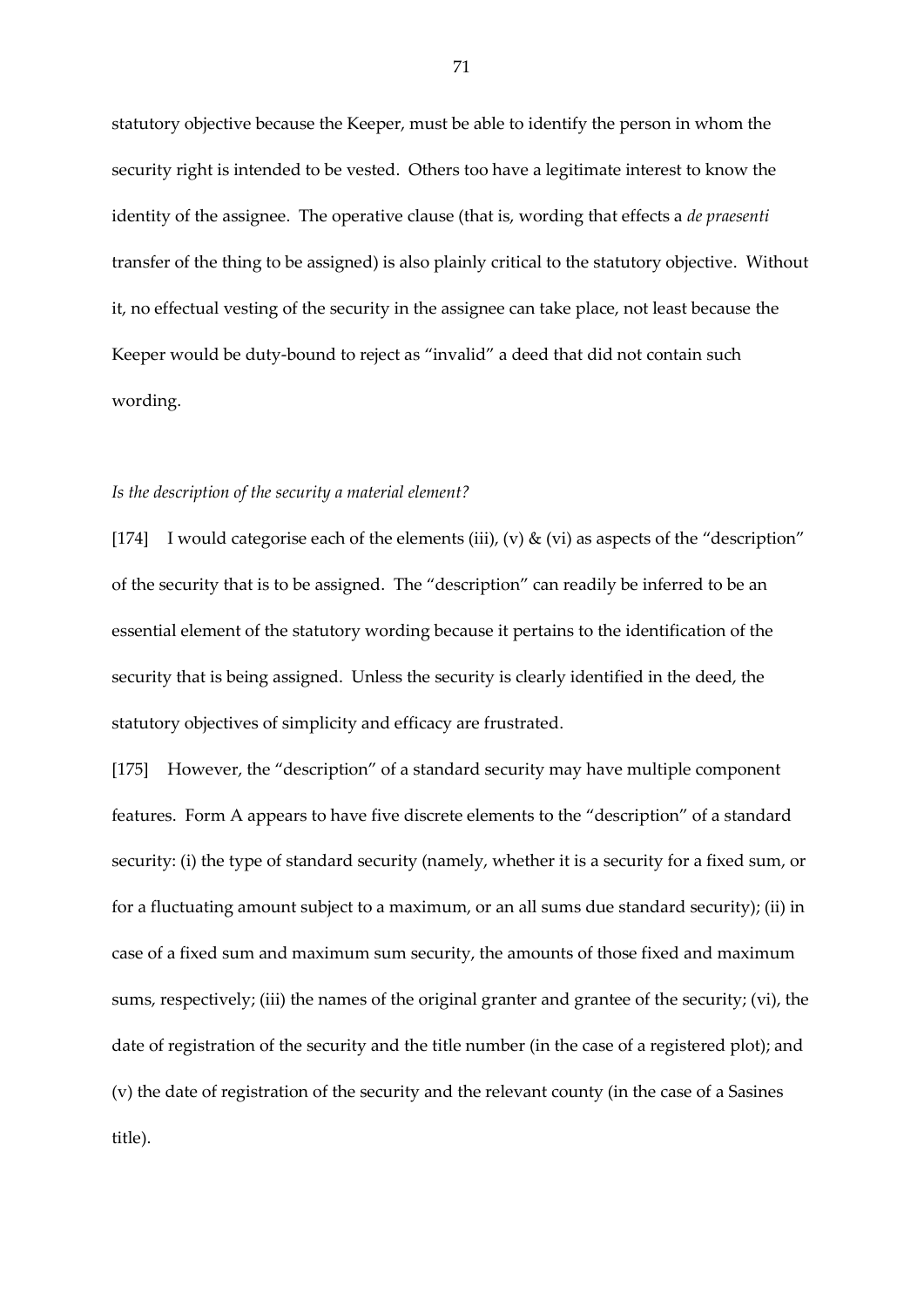[176] Are all five of these component features essential elements of the "description" of a standard security, and material to the statutory purpose? In my judgment, the answer is yes. [177] The ready identification of the relevant security is of the utmost importance to the Keeper, the debtor, and a plethora of third parties, each of whom is required or entitled to know, in simple terms and with certainty, which security has purportedly been assigned. The form is designed to cater for a variety of factual circumstances. At one extreme, a debtor may have granted only one security over his property. It might easily be identified by reference only to the plot's title number. At the other extreme, it is quite conceivable that a debtor has granted multiple securities over the same plot, being securities of the same or different types, for the same or different amounts (fixed or fluctuating), in favour of the same or different parties, registered on the same or different days or, indeed, unregistered at the date of assignation. In such varied scenarios, confusion and uncertainty may well arise if the assignation were to fail to describe the security by reference to many or all of the component features appearing in the statutory description. It can be inferred that, Parliament, in its wisdom, has envisaged just such a variety of scenarios, and that, by prescribing all these multiple component elements in the simple forms of assignation, its intention is to eliminate the risk of any such confusion and uncertainty ever arising. It does not matter that, in the context of any particular transaction, no actual confusion may be caused by the omission of one or more of the component elements of the description. The exercise is objective, not subjective. The prescribed wording may happen to be immaterial or irrelevant to the particular parties to a particular transaction, but, by process of statutory interpretation, it can be seen to be material to the underlying legislative purpose of achieving simplicity and certainty, efficiency and efficacy, in the majority of transactions across a multiplicity of factual scenarios.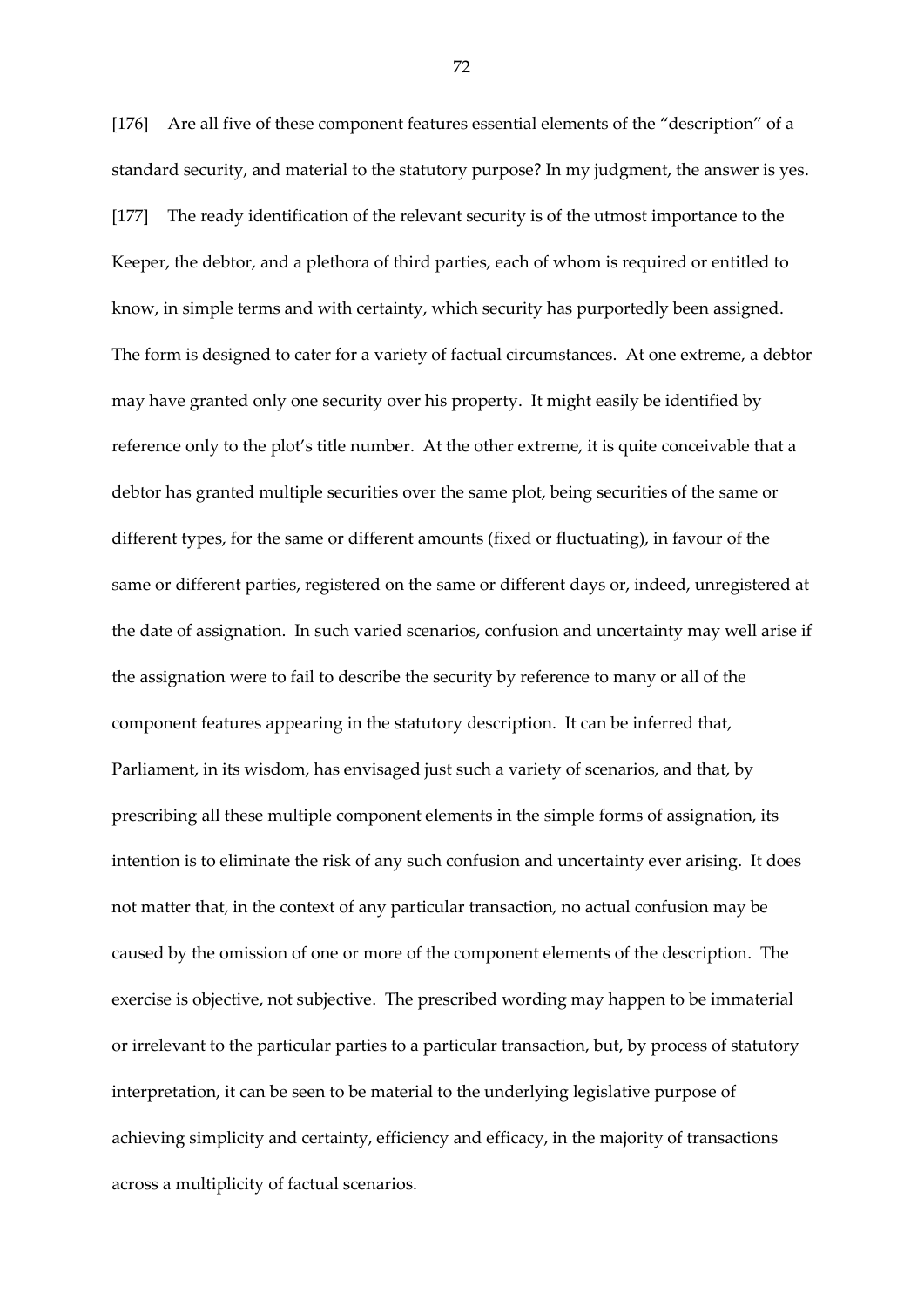[178] Accordingly, I conclude that a failure to include any of these component elements in the description of the standard security will render the assignation disconform to the statutory wording.

#### *What is immaterial to the statutory purpose?*

[179] In my judgment, it follows from the foregoing that the immaterial, inessential or ancillary elements of the statutory wording in Forms A & B of schedule 4 include:

- (i) the consideration for which the assignation was granted;
- (ii) the currency of the debt;
- (iii) the interest clause; and

(iv) specification of the precise amount then due under the security at the date of the assignation (in the case of a fluctuating security up to a maximum sum, or an all sums due security).

The omission of any of these elements from the assignation is of no consequence to the question of its conformity.

[180] To illustrate, Forms A & B contain the words "in consideration of  $f$ ....". In my judgment, they have no relevance to the statutory purpose. There is nothing in the statute to indicate that the legislature's objective was to restrict the currency in which securities were to be traded. The reference to sterling in the prescribed wording cannot mean that Parliament intended to invalidate assignations granted for a consideration in euros or dollars. Indeed, the inclusion or omission of any consideration whatsoever is of no significance to the disclosed statutory objective of the wording (though, of course, it may be relevant to other issues). Likewise, the inclusion or omission of an interest clause has no bearing upon the attainment of the statutory purpose. It is a matter for private negotiation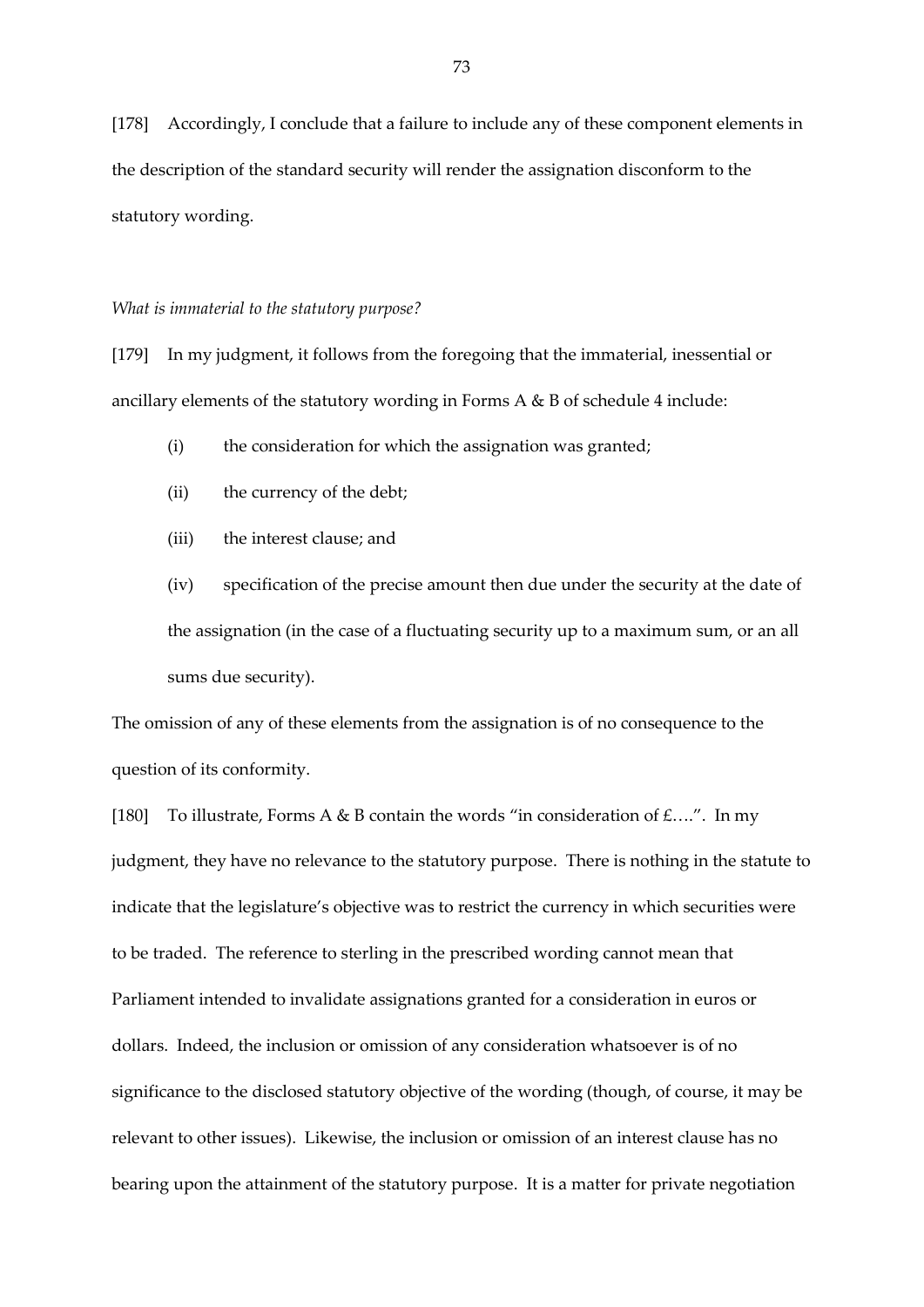between the parties. Lastly, in respect of securities for debt of an uncertain amount, the inclusion or omission of a precise sum then said to be due at the date of the assignation is also of no relevance to the attainment of the disclosed statutory purpose. However, as this issue formed a central plank of the pursuer's submissions, I shall address it in more detail below.

## *Is it essential to specify "the amount due" by the debtor at the date of assignation?*

[181] For standard securities for an uncertain amount (whether for a fluctuating debt subject to a maximum, or for all sums due), Forms A & B prescribe that the assignation should include the words "to the extent of  $f$ ... being the amount now due thereunder" (schedule 4, Forms A & B, note 2).

[182] Is it a material element of the statutory wording in such cases that the assignation should specify the amount of the indebtedness at the date of the assignation? In my judgment, the answer is no.

[183] To explain, as a preliminary observation, these words ("to the extent of  $\pounds$ ... being the amount now due thereunder") do not form part of the *description* of the standard security at all. They do not identify the security that is being assigned. Rather, they describe the *extent* to which an identified security is being assigned. They form part of the operative clause of the assignation. The words beginning "to the extent of…" might equally well have been placed immediately after the standard operative words "hereby assign" where they appear in the prescribed forms, because they define (and usually limit) the extent of the transfer. An assignation that states "I assign the security…", without other limitation, will be read as assigning the whole of the security. The transfer of the whole security follows naturally from the absence of any words of limitation suggesting an assignation in part. In contrast,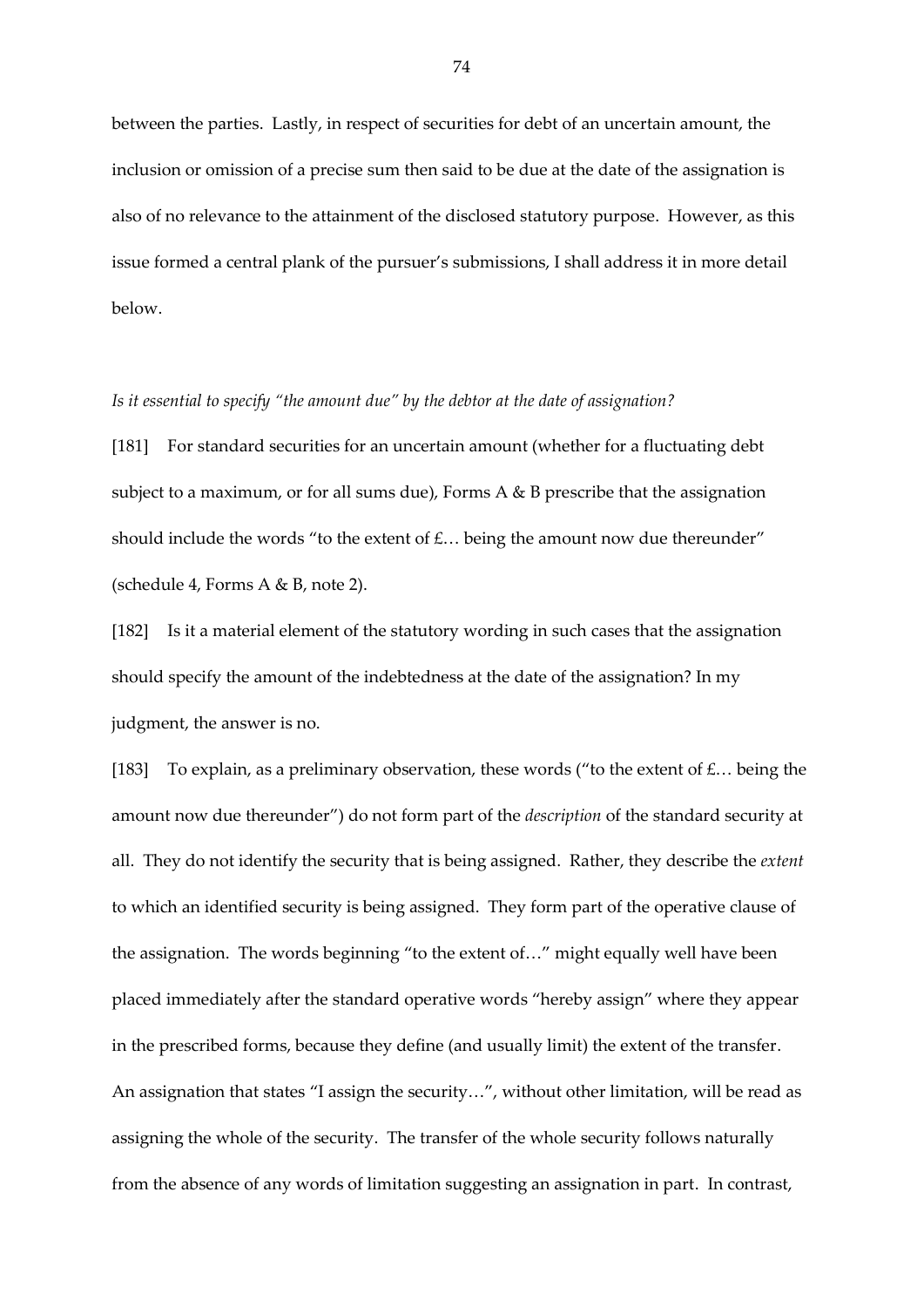the use of the words "to the extent of" tends to indicate that something less than the whole is being assigned, in which event it will be necessary to define that extent more precisely in order to give meaning to the operative clause of the assignation. Why then would Parliament wish to regulate the drafting of the operative clause of an assignation to the extent of compelling the disclosure, on the face of the deed, of a precise sum owed by the debtor at the date of the assignation?

[184] In my judgment, this particular statutory wording is immaterial and inessential, because it has nothing to do with the legislative purpose of the Forms at all. It neither contributes to the simplicity of the transfer process (indeed, it probably complicates it), nor does it have any effect on the ability to register the document to effectually vest the real right in the assignee. In many cases it will be far from simple, if not utterly impracticable, to calculate precisely the sum due by a debtor at the date of an assignation, given that a standard security can competently secure payment of an unascertained contingent or future indebtedness, or even performance of an obligation *ad factum praestandum*. Ironically, though, the compulsory insertion of a specific sum to define the extent of the assignation is also likely to expose the cedent to the risk of liability for breach of warrandice if the calculation proves to be inaccurate (*Halliday,* Commentary, para 9.07; Halliday*, Conveyancing Law and Practice*, Vol 2, para 55-19; Cusine & Rennie, *Standard Securities (*2 nd ed.), 6.06). When first registering a standard security, it makes no odds whether the debtor's indebtedness to the creditor is quantified or unquantified at the date of creation of the security; securities for fixed or uncertain amounts are equally capable of registration and effectual vesting. By logical extension, it should equally makes no odds to the registration of an assignation of any such security that the debtor's liability is unquantified on the face of the assignation. In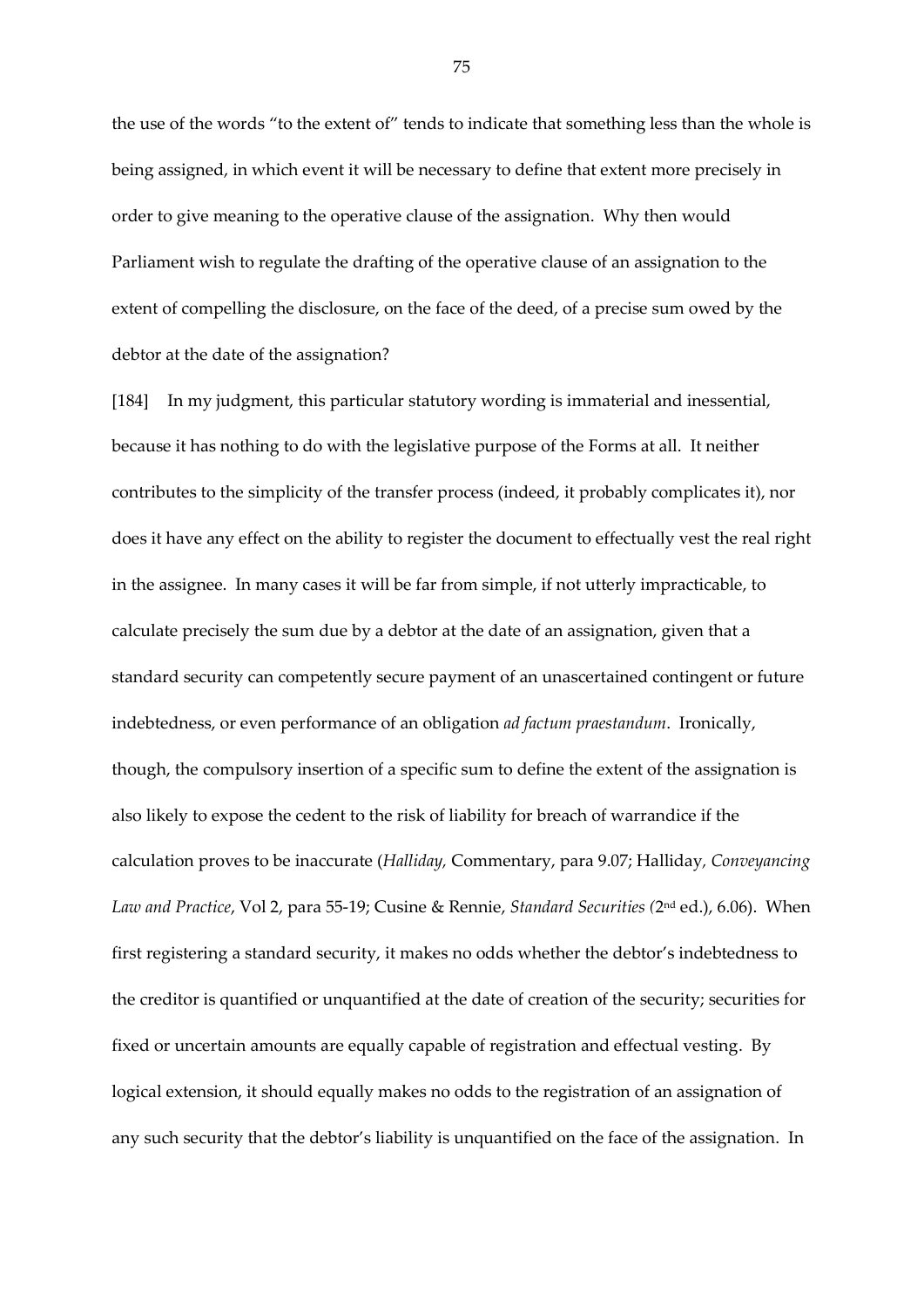contrast, I accept that quantification of the alleged indebtedness would be relevant at the later stage of enforcement of the security.

[185] What then is the point of this statutory wording? In *Sanderson's Trustee*, *supra*, Lord Dunpark conceded that it was "not obvious" (p.649L) why this wording appeared in the Forms at all. Mr Guidi's counsel suggested that it was intended to "protect" the debtor by crystallising, and publicising on the register, the extent of his indebtedness at the date of assignation. I disagree. It is striking that the wording applies only to standard securities for an uncertain amount. No similar wording applies to assignations of fixed sum securities, notwithstanding that, on the pursuer's logic, the debtor and others might be equally keen to know the precise amount of the balance due at the date of assignation. If crystallisation and publication of the indebtedness were the objective, the differential treatment would be illogical. Separately, it may be surmised that the prescribed inclusion of a specific sum in the assignation is a vestige of the historic antipathy of the law towards the creation of heritable security for uncertain or fluctuating amounts. That might explain why the statutory wording only applies to these types of security. However, that explanation is also unconvincing because all of the old rules limiting such heritable security were repealed by section 9(6) of the 1970 Act, and expressly do not apply to a standard security (or, by logical extension, any assignation thereof).

[186] In my judgment, this particular statutory wording in Forms A  $\&$  B (which bears to compel the insertion of a precise sum quantifying the debtor's indebtedness at the date of the assignation) is not designed to achieve any wider legislative objective at all. Instead, it merely reflects a commonly accepted conveyancing practice – and, indeed, the correct contractual outcome - when assigning a *conventionally-worded* standard security for an uncertain amount. Critically though (and this appears to have been the basis of much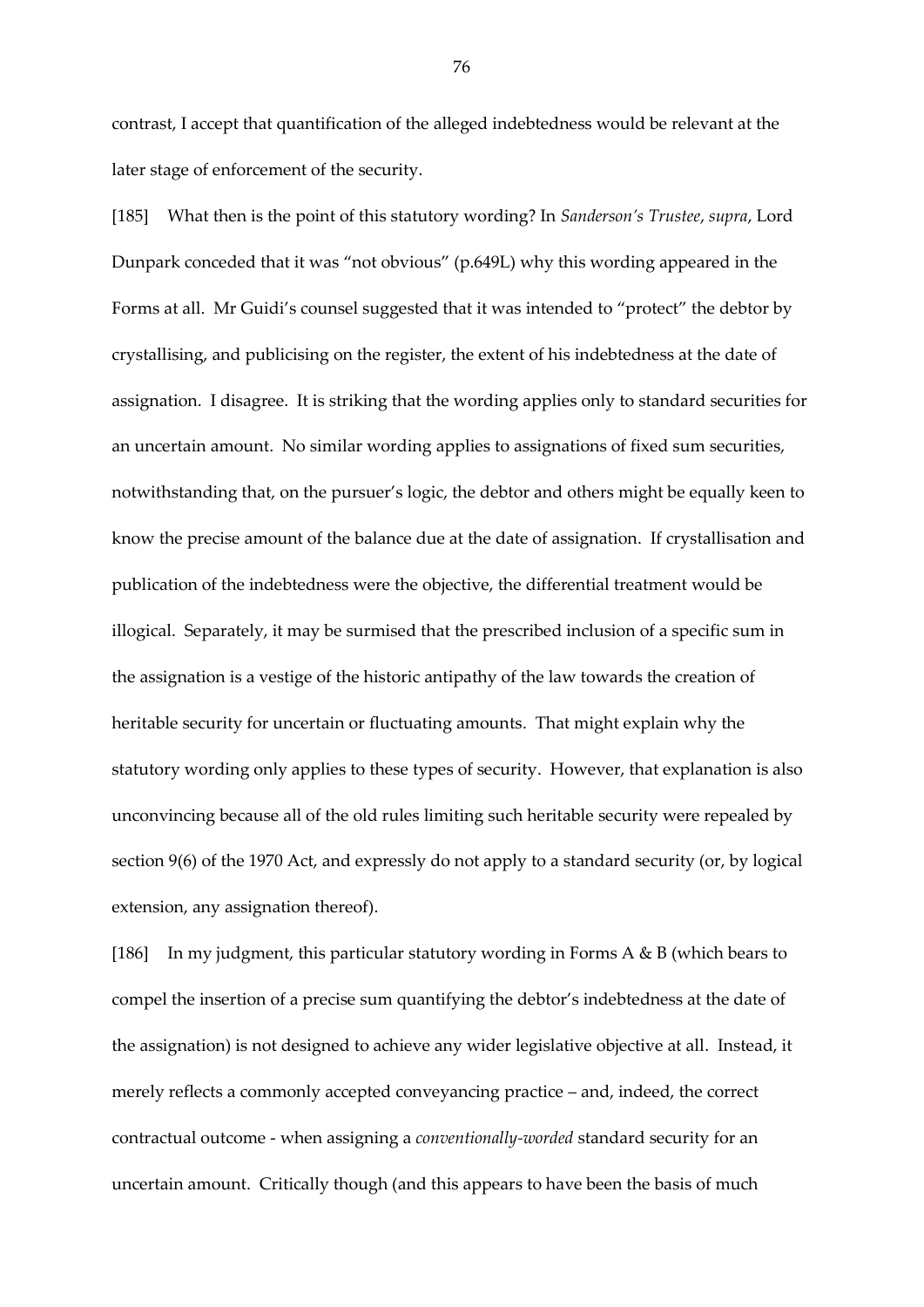misunderstanding), it does not reflect the contractual outcome in every case, specifically in the context of a standard security that might be said to be *unconventional* in its drafting (as explained further below).

[187] The wording finds its way into Forms A & B because, prior to the enactment of the 1970 Act, it was the "commonly accepted view" (*Burns,* Conveyancing Practice, 576) and "existing law and practice" (Halliday*, Conveyancing & Feudal Reform (Scotland) Act 1970*, para 9-03) that where a heritable security had been granted for a fluctuating amount subject to a maximum, such a security (i) could competently be assigned only to the extent of the sum outstanding at the date of the assignation and (ii) could not be assigned to the extent of securing further (post-assignation) advances to the debtor by the assignee. This "commonly accepted view" has led to the conclusion that the same outcome would apply to the assignation of the new standard security for an uncertain amount (Halliday, *supra*; G. Gretton, "Assignations of All Sums Standard Securities" 1984 SLT (News) 207). To be clear, I do not doubt the correctness of that conclusion. However, in my judgment, it is important to emphasise that it is predicated upon the assignation of a *conventionally-worded* security, that is, a security which followed the usual style of heritable securities over land prior to, and for many decades after, the enactment of the 1970 Act. Professor Halliday sought to explain why the assignation of a standard security of an uncertain amount would, in effect, freeze the debtor's indebtedness as at the date of the assignation. He stated (*supra*, para 9- 07) (with my italicised emphasis):

"The personal obligation of the debtor will have been created *in favour of the original creditor* and will have covered sums becoming due *to him* by the debtor: after assignation of the standard security there will *normally* [*my emphasis*] be no further course of dealing between these parties. So, if any future advances are to be made by the assignee and are to be covered by the security, then (a) if the personal obligation was contained in the original standard security either a recorded variation or a new standard security will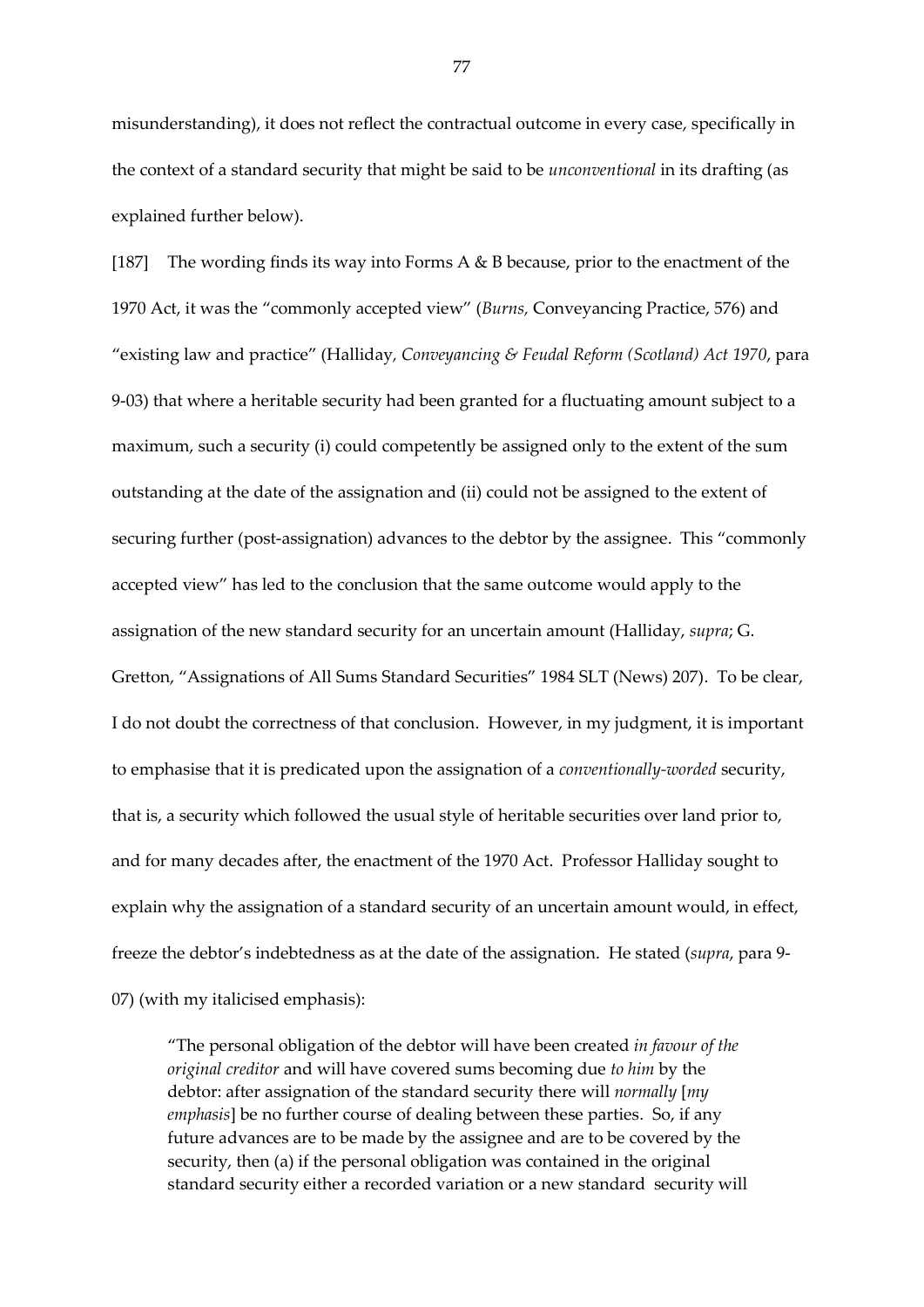be necessary to secure the further advances or (b) if the personal obligation was contained in a separate instrument and a recorded instrument will be necessary to constitute the new personal obligations for the further advances or a new standard security may be granted in respect of them. In practice it will probably be simpler and clearer to discharge the existing standard security and have a new comprehensive standard security".

Professor Halliday was addressing what would "normally" happen. His analysis is predicated upon a standard security in which the personal obligation is created only "in favour of the original creditor", no doubt because this would have been the conventional drafting style prior to the enactment of the 1970 Act and, I would wager, for decades thereafter, right up to the present day.

[188] To explain, in the normal case, an all sums standard security (and its nearest predecessor, the bond of cash credit and disposition in security) would be granted by  $\overline{A}$  to  $\overline{B}$ to secure payment to B of debt due (or become due) by A to B. The first underlined words identify the secured creditor; the second underlined words identify the personal creditor; the third underlined words define the *scope* of the secured obligation. I shall refer to this as a conventionally-worded security.

[189] Assume that B assigns to C the right to the security. The effect of the assignation is to change the *identity* of the secured creditor (i.e. the holder of the security). The identity of the personal creditor (to whom the debt is payable) is unchanged by such an assignation; and the *scope* of the secured obligation is also unaffected. C, as assignee of the security, is entitled to enforce the security, but only to compel payment to the same personal creditor (B) of the same "debt" (that is, the debt owed by A to B). So far, so good.

[190] Assume then that B assigns to C both the right to the security and the right under the personal obligation. The effect of the assignation is to change both the *identity* of the secured creditor (i.e. the holder of the security) and the *identity* of the personal creditor (to whom the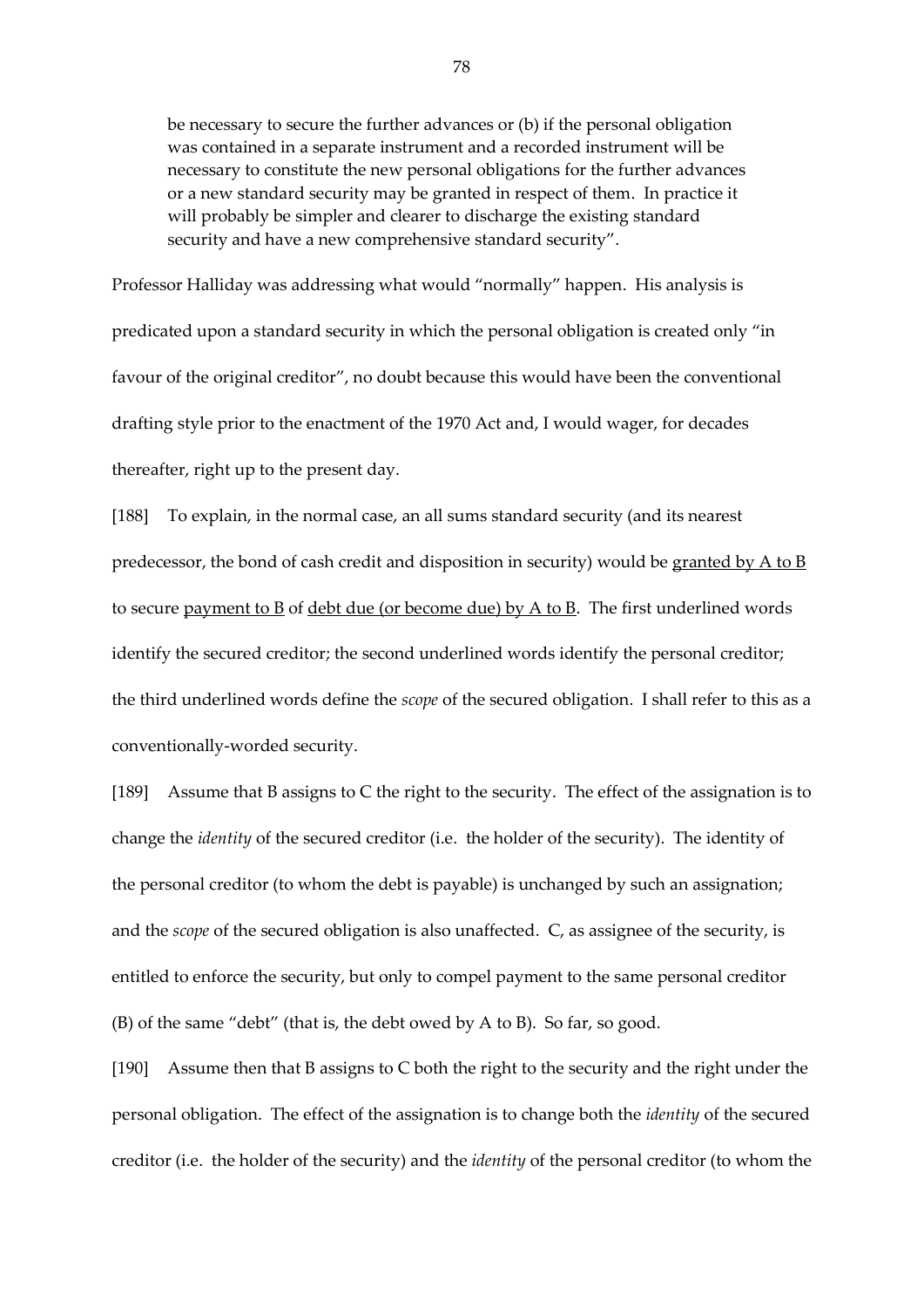debt is payable). However, again, the *scope* of the secured obligation (or "debt") remains the same. C (as assignee of the security) is now entitled to enforce the security to compel payment or performance to C (as assignee of the rights under the personal obligation) of the secured "debt" (that is, the debt owed by A to B, albeit now payable to C). An assignation does not re-write the definition of the secured "debt; it merely changes the identity of the creditor who is entitled to receive payment of that "debt" (or who can enforce the security to compel such payment).

[191] This explains why the assignation of a conventionally-worded security has a "freezing" or crystallising effect (in the sense that, in the hands of the assignee  $(C)$ , it can secure only the indebtedness of A to B as it was outstanding at the date of the assignation). This is a consequence of the definition of the secured obligation under the security. It is a purely contractual outcome. In its conventionally-drafted terms, the deed gives security only for payment of debt owed by A to B. Debt owed by A to C (pre-assignation or postassignation) does not fall within the narrow scope of the secured obligation as so conventionally worded (unless, of course, it was *at some stage* owed by A to B, and has subsequently been assigned by B to C).

[192] The issue therefore boils down to one of contractual drafting and construction. [193] Prior to 1970, it would have been unorthodox, if not heretical, to draft a heritable security for a capped fluctuating amount to cover any indebtedness due or to become due not only to the original creditor, but also to the creditor's assignee. It is unlikely that such a wide-ranging security would have been tolerated since the bond of cash credit and disposition in security was itself a tightly-constrained statutory anomaly, introduced for the convenience of commerce by the Debts Securities (Scotland) Act 1856 to overcome the double impediments of the feudal law rule that a real burden on land must be definite and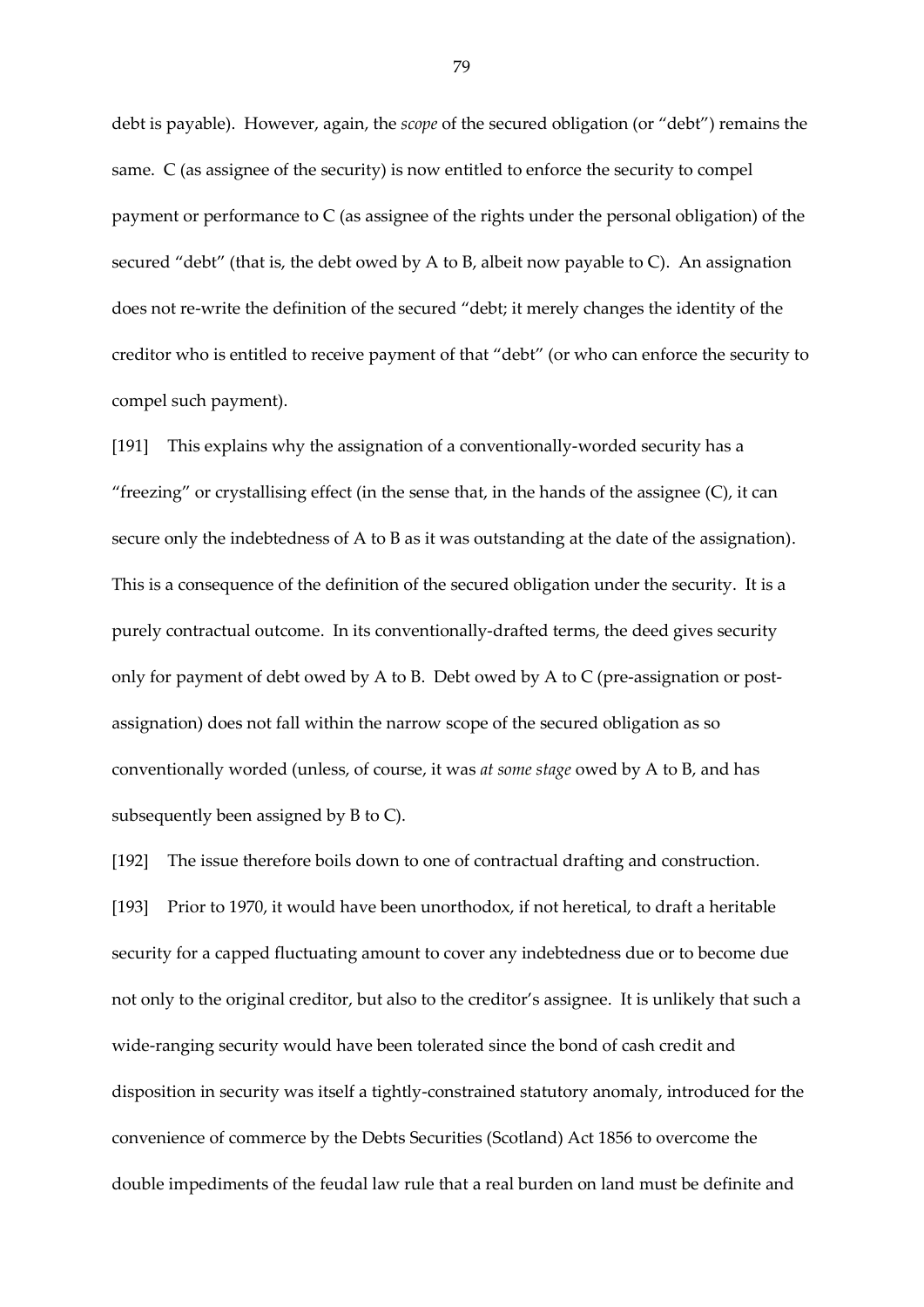the Bankruptcy Act 1696 prohibition on the obtaining of heritable security in respect of debt contracted after the recording of the security deed. Even after 1970, it would, in practice, have been most unconventional for a standard security to be drafted in such a way as to secure debt incurred both pre-assignation and post-assignation to the original creditor *and* to any assignee of the original creditor. For the reasons explained above, this is subtly but significantly different from a clause that allows merely for the assignability of the security (or the personal obligation to which it relates). The issue we are concerned with here is a discrete one, namely the scope of the security (in other words, the definition of the "debt" that is to be secured).

[194] The important point, which has not received previous Scottish judicial consideration, is whether the scope of the standard security must always be worded in that conventional way. In my judgment, it need not be so worded. The standard security is a different and more flexible creature than its predecessors, both in the nature of the "debt" which it may secure and in the assignability of its component elements. It will be recalled that the secured creditor in a standard security need not be the same as the creditor in the personal obligation (*Watson v Bogue (No. 1)* 2000 SLT (Sh Ct) 125; *3D Garages Ltd v Prolatis Co Ltd* 2017 SLT (Sh Ct) 9). In a system that values freedom of contract, in my judgment it would be perfectly competent for a standard security to be drafted in such a way as to extend its conventional scope to cover not only debt owed by A to B (the original creditor), but also debt owed by A to C, D, E, or any other third party (such as B's assignees) whether or not such debts are incurred before or after the assignation of the security. All that is required is careful, creative drafting of the secured obligation. Such an extended security would be very valuable to the original creditor (B) due to its marketability; and it would be equally coveted by third party creditors of A, who, by obtaining it, would at a stroke transform their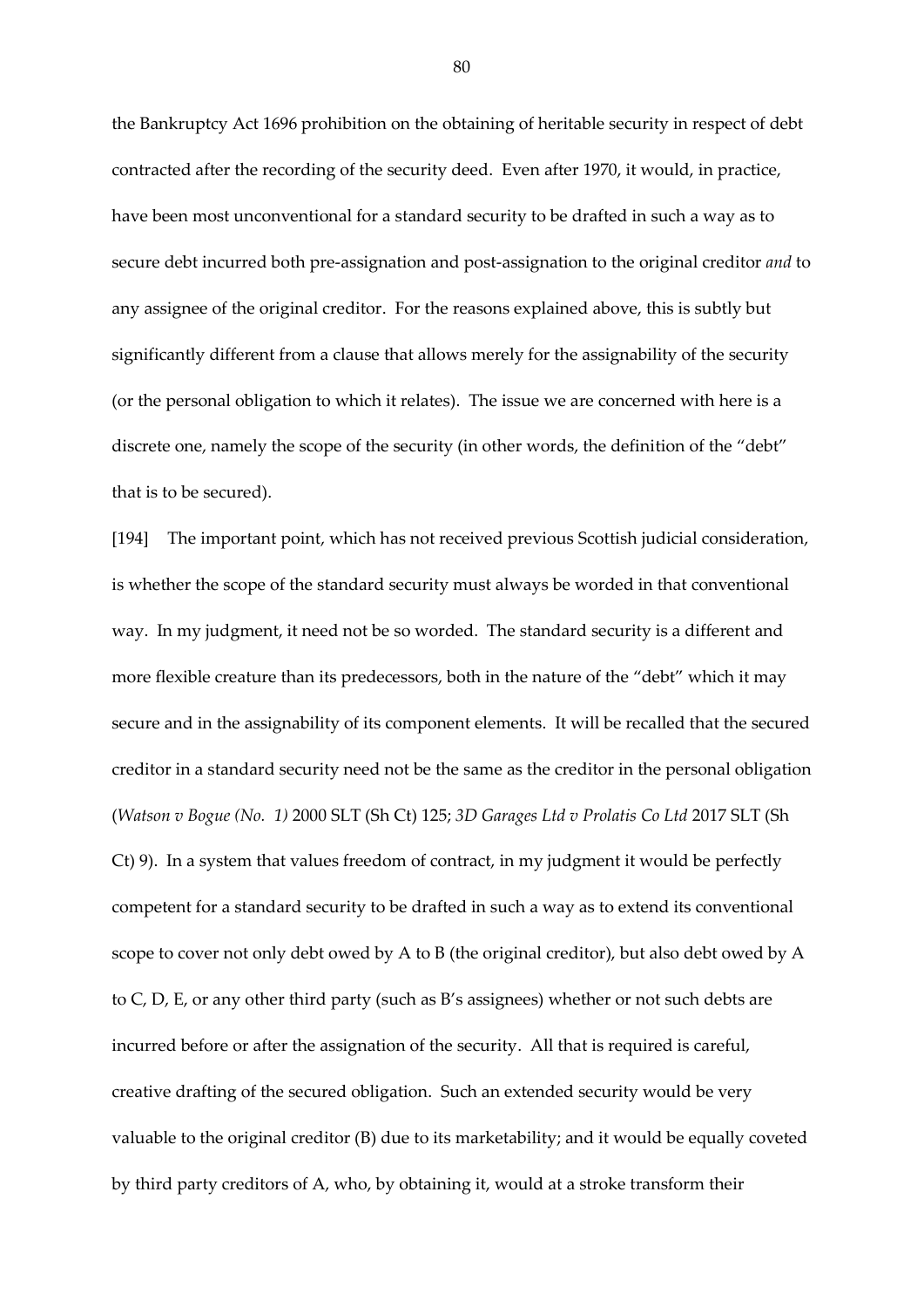unsecured debt into secured debt, like the alchemist's dream of turning metal into gold. Such extended wording may be unconventional, but it is not prohibited by any rule of law. Parties to a security are allowed to define the scope of the secured "debt" as they wish. [195] Interestingly, the Scottish Law Commission ("SLC") is currently deliberating on this very issue. In its first Discussion Paper on Heritable Securities (No. 168) (18 June 2019) it observed that English security documentation is now increasingly drafted in such extended terms. This is achieved by the simple device of extending the definition of "secured liabilities" to cover debt owed by the debtor, now or in the future, to the original creditor and to any assignee of the creditor.

[196] If an all sums standard security were to be drafted in that unconventional manner, it seems to me that Professor Halliday's rationale for the "freezing" effect of an assignation of such a security disappears. On the face of such a security, even after assignation, a "further course of dealing" (to use his terminology) would be contemplated between the debtor and this wider range of creditors by virtue of the extended definition of the secured "debt".

[197] That said, I would have thought that any such development in commercial practice is one which the Scottish Parliament may wish to monitor with a wary eye because the potential repercussions are so surprising. The effect of such extended drafting may be to create a constantly-recyclable, constantly-regenerating, potentially never-ending security over a debtor's land, as it passes from one creditor of the debtor to the next. In its Discussion Paper, the SLC referred to the Australian judgement in *Re Clark's Refrigerated Transport Pty Ltd (In Liquidation)* [1982] VR 989 at 995, which beautifully encapsulates one's instinctive disquiet at the proposition. In that case, Brooking J stated:

"When a person gives an 'all obligations' mortgage or debenture he does not ordinarily contemplate that the property the subject of the security will secure not only his present and future obligations to the mortgagee or debenture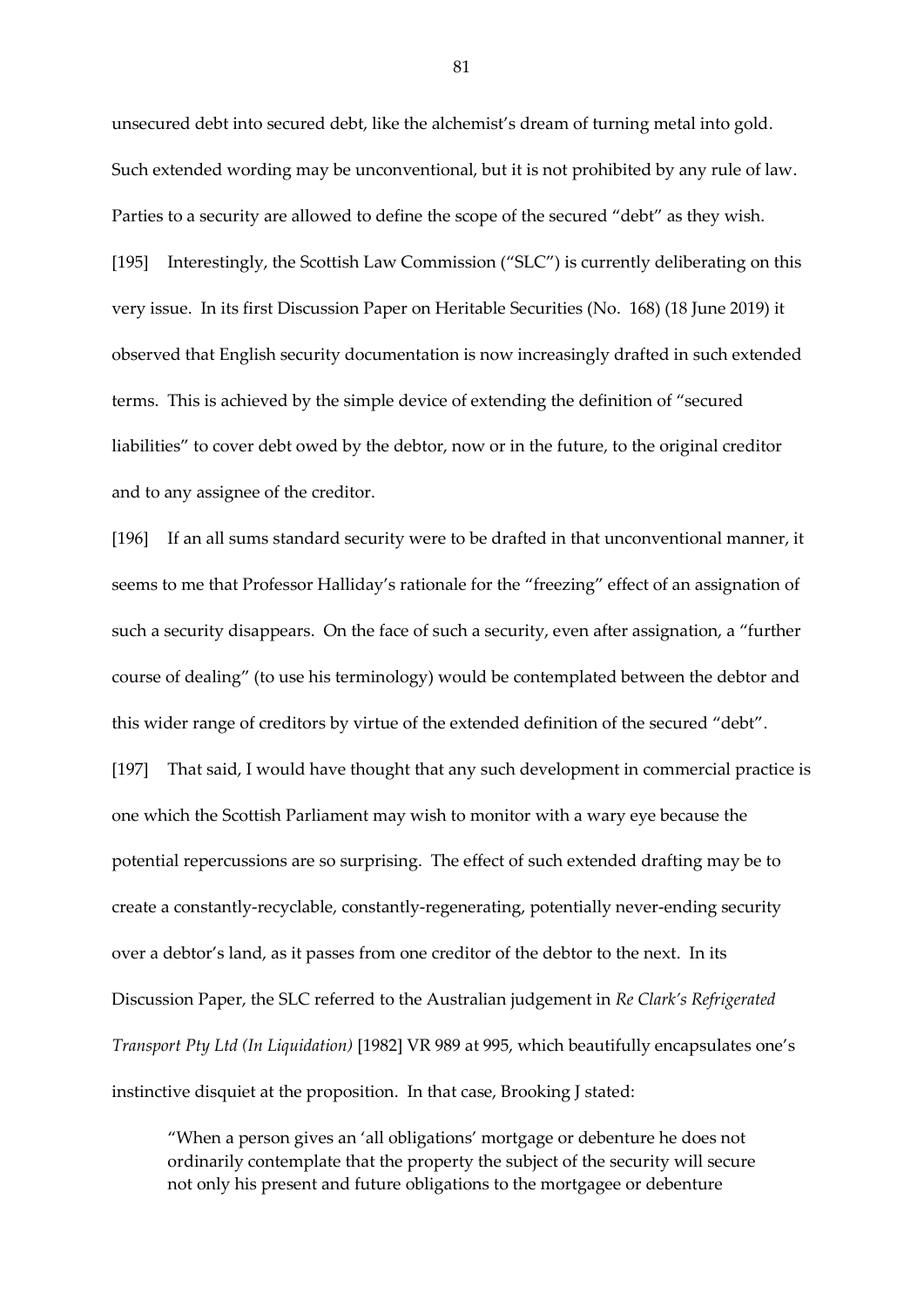holder but also any debt or liability of his which may be assigned by a third person to the secure creditor. It does seem strange that a man may lock up his counting house and go home for the night, in the uncomfortable knowledge that his only secured creditor is his banker, to whom he owes a trifling sum secured by the usual boundless bank instrument, and unlock the door in the morning to find that, by virtue of assignment of the large but unsecured debts owed by him to his fellow merchants, and indeed to the butcher, the baker and the candlestick maker, all his unsecured debts have gone to feed his bankers insatiable security, so that everyone of his debts is now secured."

The common law *contra proferentem* principle of construction may provide some protection to the naïve debtor in entering into such an unconventional, all-grasping security, by requiring clear wording to create it. Beyond that, the desirability of seeking to curtail parties' freedom of contract in this respect is a matter for the SLC to consider and the Scottish Parliament to determine.

[198] But I digress. The purpose of this discussion has been twofold. First, it is intended to illustrate that this particular statutory wording in Forms A & B (beginning with the words "to the extent of…." and prescribing the insertion of the precise indebtedness of the debtor at the date of assignation of certain securities) has no bearing on the legislative purpose of the statutory Forms, as explained above. It is therefore immaterial to the issue of conformity. Instead, the wording has a peculiar genealogy linked to a common understanding of the effect of assigning a conventionally-worded heritable security for an uncertain amount. It reflects that historical baggage; it is pertinent only to that conventional style of security; and there is nothing in the wider legal context to suggest that this particular statutory wording was intended to introduce a uniform rule of law to constrain parties' freedom of contract in the drafting of either (i) the scope of a standard security or (ii) the extent of its assignation.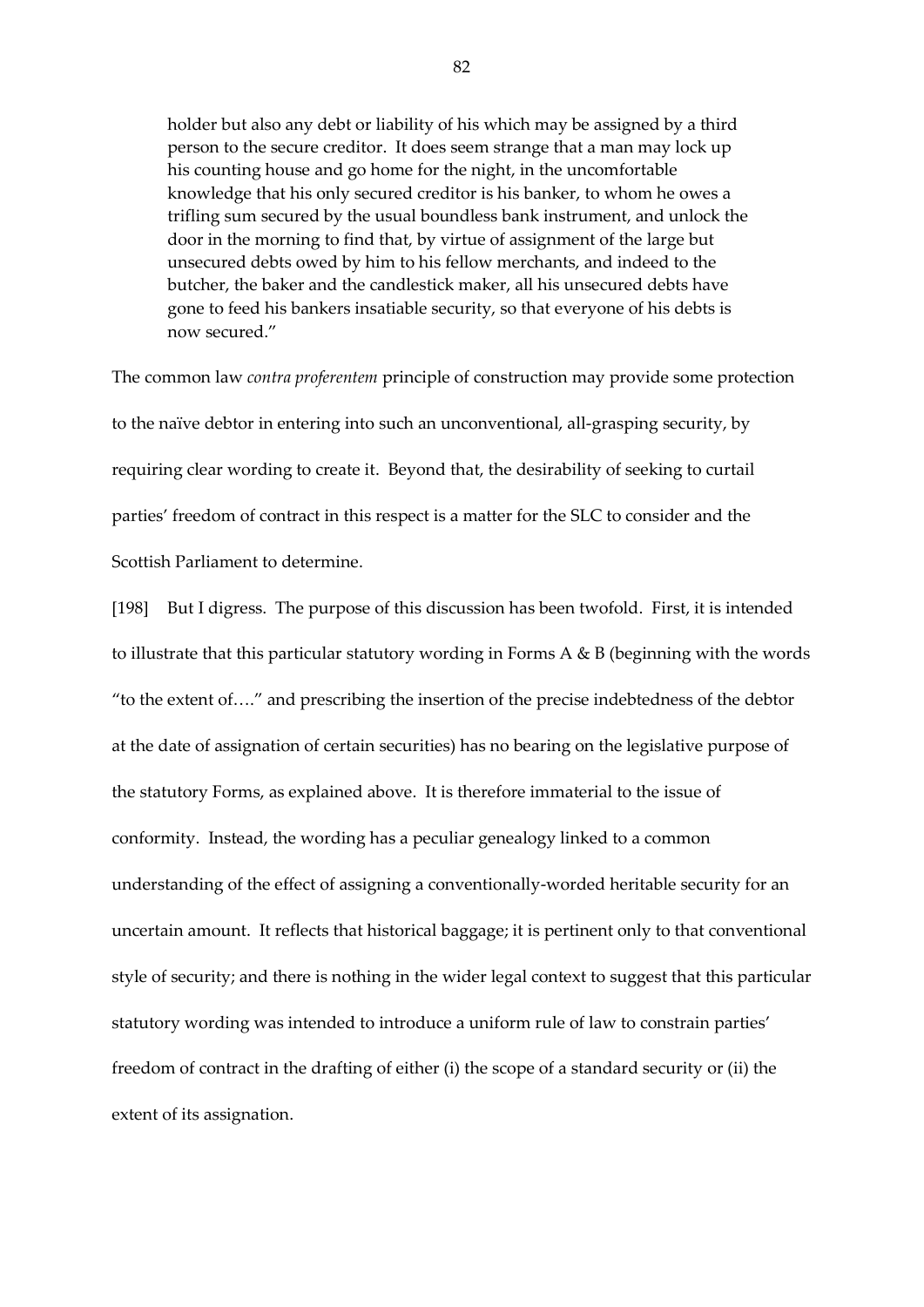[199] Second, once one understands the origin of this statutory wording, it becomes evident that the omission of those words from an assignation is also immaterial to the legal effect of the assignation. To explain, in the case of a conventionally-worded all sums security, if these statutory words were omitted, the assignation (by bearing no *prima facie* words of limitation) would simply operate as an assignation of the "whole" standard security for what it was worth; and, by the usual process of contractual construction, the benefit of that security, as so transferred, could not extend beyond securing the "debt" as originally defined, namely the debt of A to B (irrespective of the identity of the personal creditor, from time to time, who may be entitled to receive payment of that "debt"). The outcome would be as described by the learned professors, Halliday & Gretton: the assignee would acquire the security to the extent only of its original scope, namely to the extent of the "debt" due by the debtor (A) to the original creditor (B) but, in practical effect, frozen or crystallised as at the date of the assignation because, in such conventional cases, there will "normally be no further course of dealing" (Halliday, *supra*, para 9-07) between A and B after the date of the assignation. That outcome (specifically, the "freezing" effect of the assignation) does not arise by virtue of some obscure general rule of law limiting the extent to which such securities can competently be assigned. Rather, it arises by simple process of contractual construction of a conventionally-worded security, and by the application of basic logic. The assignee cannot acquire more, by way of security, than the secured "debt", as that term appears and is defined in the security. Likewise, in the case of an unconventional all sums security, if the prescribed statutory words (beginning "to the extent of…") were omitted, the effect would also be immaterial to the legal effect of the assignation. The assignation (again bearing no *prima facie* words of limitation) would operate as an assignation of the "whole" security for what it was worth; and, by ordinary process of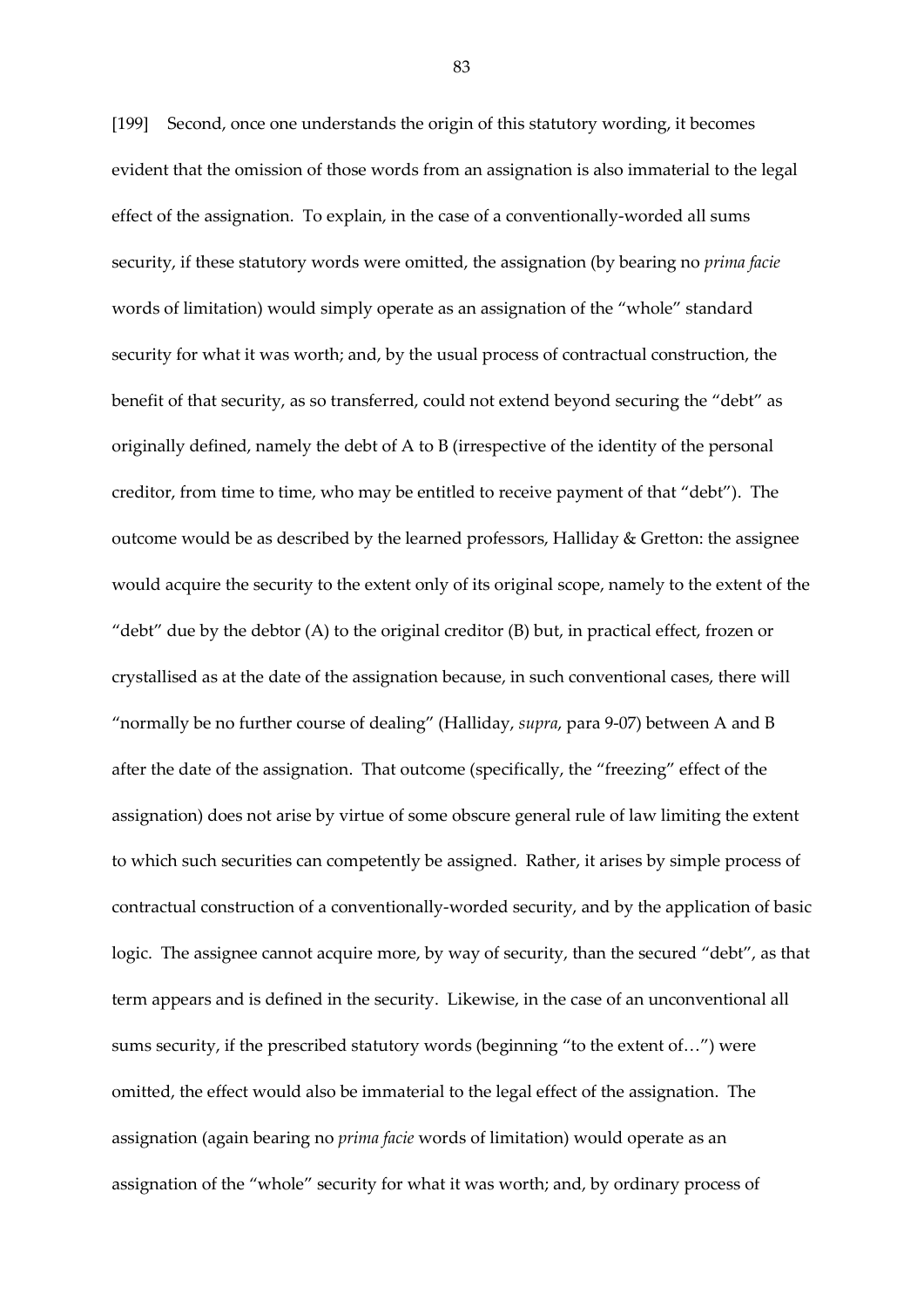contractual construction of the standard security, the benefit of that security, as so transferred, would extend to securing the "debt" as originally defined (albeit now in its extended terms). The outcome would be that the assignee would acquire the security to the extent of its original (extended) scope. There is no obvious purpose in requiring a fixed sum to appear on the face of the assignation itself. Quantification of any accrued indebtedness could readily be left to the later stage of enforcement of the security. It is certainly immaterial to the statutory purpose of achieving simple, effectual vesting of the security. [200] I shall conclude this chapter by observing that the Standard Security granted by Mr Guidi in favour of the Bank is drafted in the *conventional* manner.

[201] On a plain reading, it secures payment merely of debt incurred by Mr Guidi (A) to the Bank (B); it does not secure payment of debt incurred by Mr Guidi to third parties (such as the Bank's assignees). I shall comment on the significance of this later.

#### *A quintet of Scottish cases*

[202] At debate, I was referred to five decisions, all at first instance, involving the assignation of "all sums" standard securities. In each, the validity of the assignation was challenged due to the failure of the deed to state the precise amount of the indebtedness due by the debtor at the date of assignation. In four of the cases, the omission was said to be inconsequential; in one, the omission was held to invalidate the deed.

[203] Regrettably, and extending due respect to the learned judges and sheriffs in each case, I did not derive much assistance from any of these decisions because none of them involved a clear application of the modern analytical two-stage approach whereby, by process of statutory interpretation, (i) one seeks to identify the purpose or rationale of the statutory wording, in order to determine whether or not there is a disconformity in the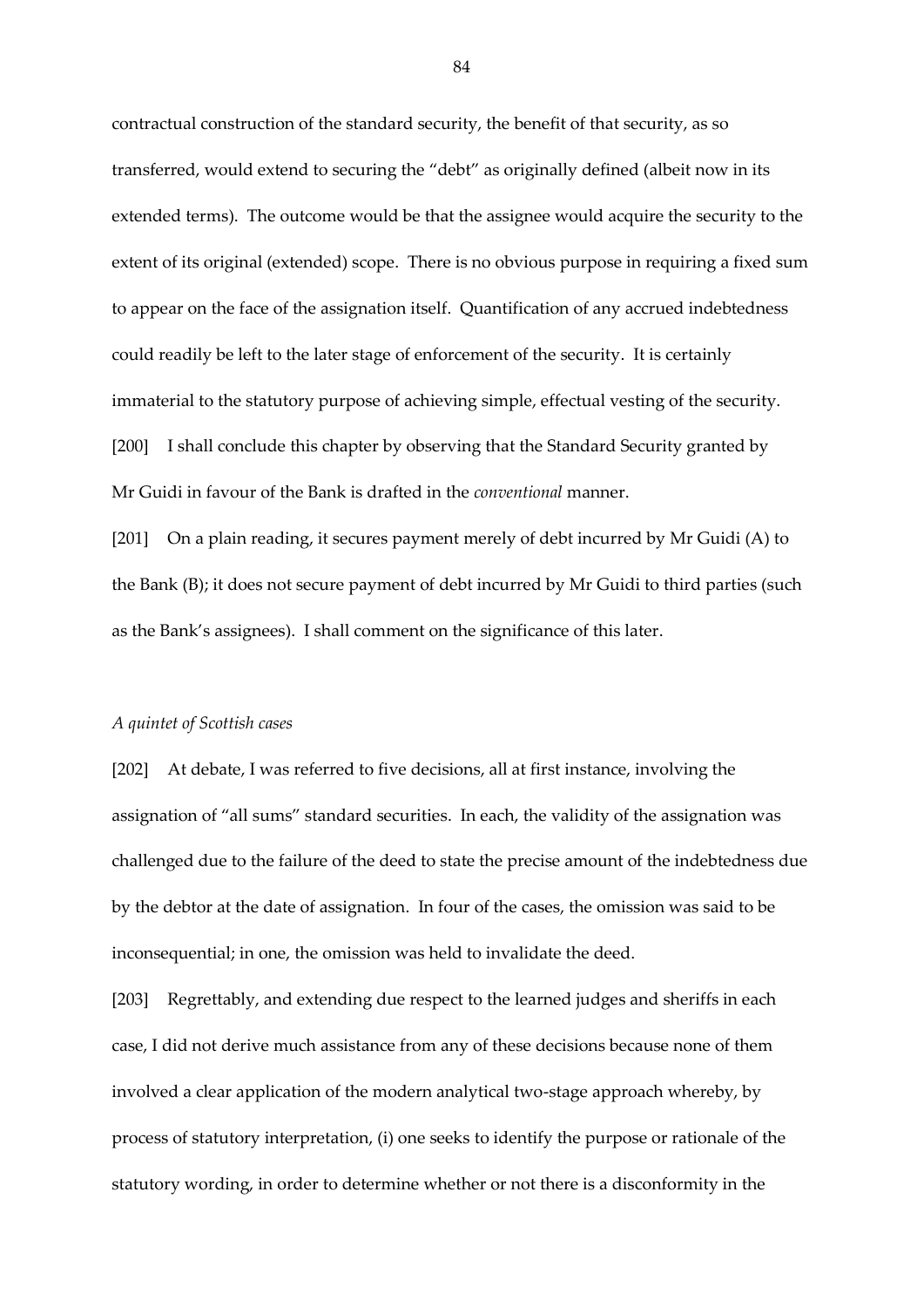essentials, and (ii) if there is such a disconformity, by like process of statutory interpretation, one seeks to ascertain what Parliament intended to be the consequence(s) of the particular disconformity. In none of the cases was the court referred to *Osman*, *Elim, Johnstone* or *Rae*, *supra*. In one case, *Soneji* was cited, but it does not appear to have been followed. I shall address each case briefly.

# *Sanderson's Trustees*

[204] The first reported case challenging the assignation of an all sums standard security was *Sanderson's Trs* v *Ambion Scotland Ltd* 1994 SLT 645. It was decided by Lord Dunpark in 1977, but was not reported until 1994. The facts are unusual. The defender was a building company. The pursuers agreed to provide it with loan finance. The loan was not made directly to the defender. Instead, it was made to the defender's holding company, which then passed the money on to the defender. The defender granted an all sums standard security to its holding company and the security was then assigned to the pursuers. The defender became insolvent, giving rise to a competition between the defender's receiver and the pursuers (as assignee) regarding the validity of the assigned security, with each claiming entitlement to the real right in security.

[205] The receiver argued that the assignation was disconform to the 1970 Act wording, and invalid, because it omitted a statement of the precise indebtedness due by the debtor at the date of assignation. Lord Dunpark rejected this argument.

[206] The peculiarity of the case is that the loan contract (the underlying "personal obligation" to which the security related) was a "tripartite agreement" (p.649L), signed by all three parties: debtor, cedent and assignee. (Generally, of course, as in the present case, the assignee will have no involvement in the underlying personal obligation, and the debtor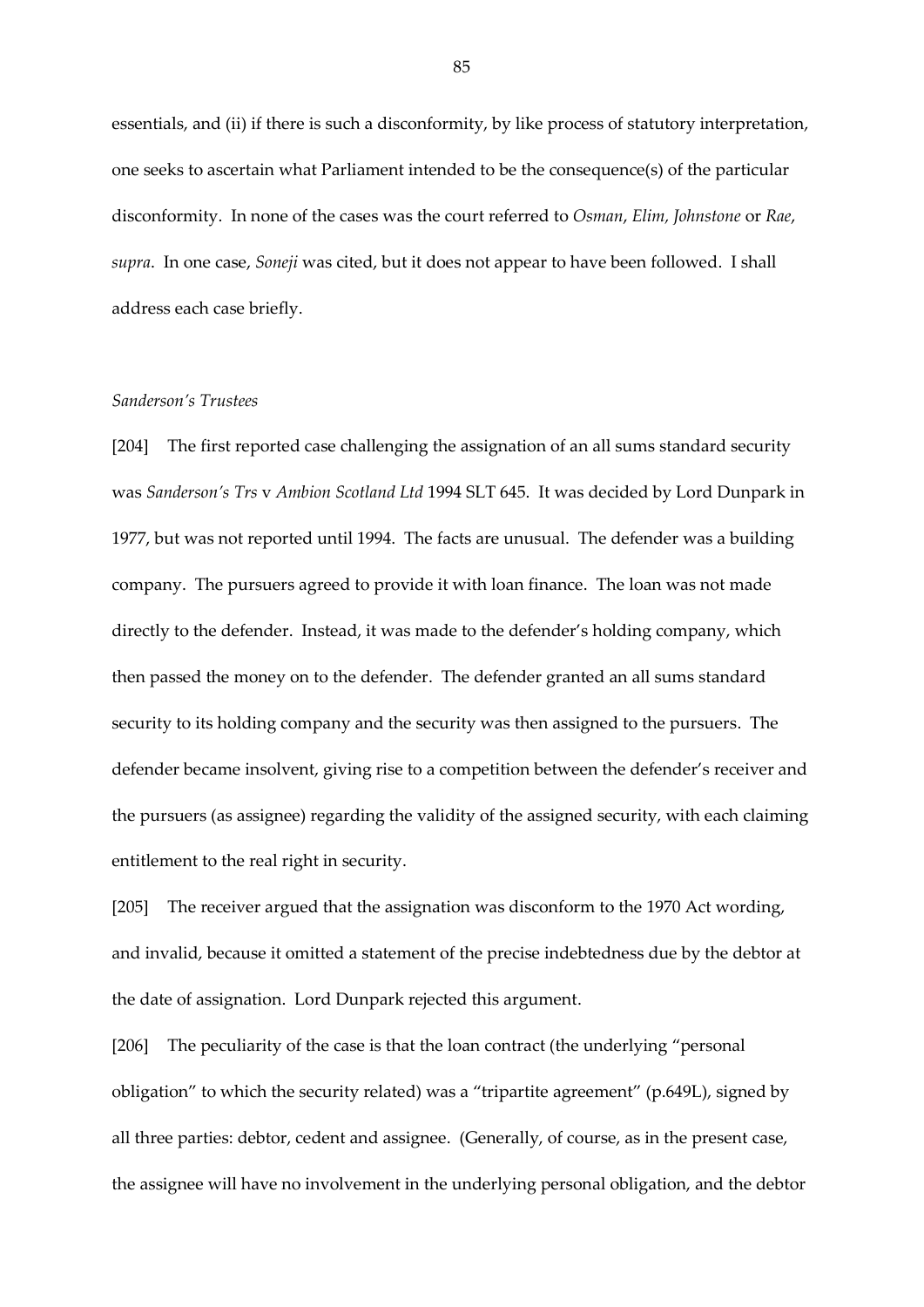will have no involvement in the subsequent assignation until it is intimated upon him.) In these circumstances, Lord Dunpark held that the omission of the statutory wording (that is, a quantification of the debt as the date of assignation) did not invalidate the deed because the loan contract, to which the security related, was signed by all three parties and, therefore, the assignee was not "a stranger to the debtor" (p.650). Interpreting the underlying contract, Lord Dunpark concluded that all three parties had agreed (p.650F):

"…that the subjects should be transferred by the original creditor to the third party in security of such future advances as the third party may make for the benefit of the debtor…".

In other words (p.651K):

"…it was intended by all parties to give to the pursuers security for any subsequent advances which they might agree to make in terms of…the minute of agreement".

[207] Though slightly different in approach, this resonates with the point I was seeking to make earlier (paras [191] & [192] *et seq*). It illustrates (albeit by the rather unusual mechanism of a tripartite agreement) that the assignation of an all sums security does not necessarily have effect to freeze the indebtedness at the date of assignation. If, by astute drafting, the scope of an all sums security is defined in such a way as to cover not only debt due by the debtor to the original creditor but also debt owed by the debtor (now or in the future) to assignees of the original creditor, then the "commonly accepted view" that an assignation of such a security "freezes" the indebtedness at the date of assignation is inapplicable.

[208] *Sanderson's Trustees* was decided on the basis of the factual peculiarity that it involved a tripartite agreement between debtor, cedent and assignee, which plainly envisaged future secured advances to the debtor, post-assignation. For that reason, the omission of the prescribed statutory wording (requiring a precise quantification of the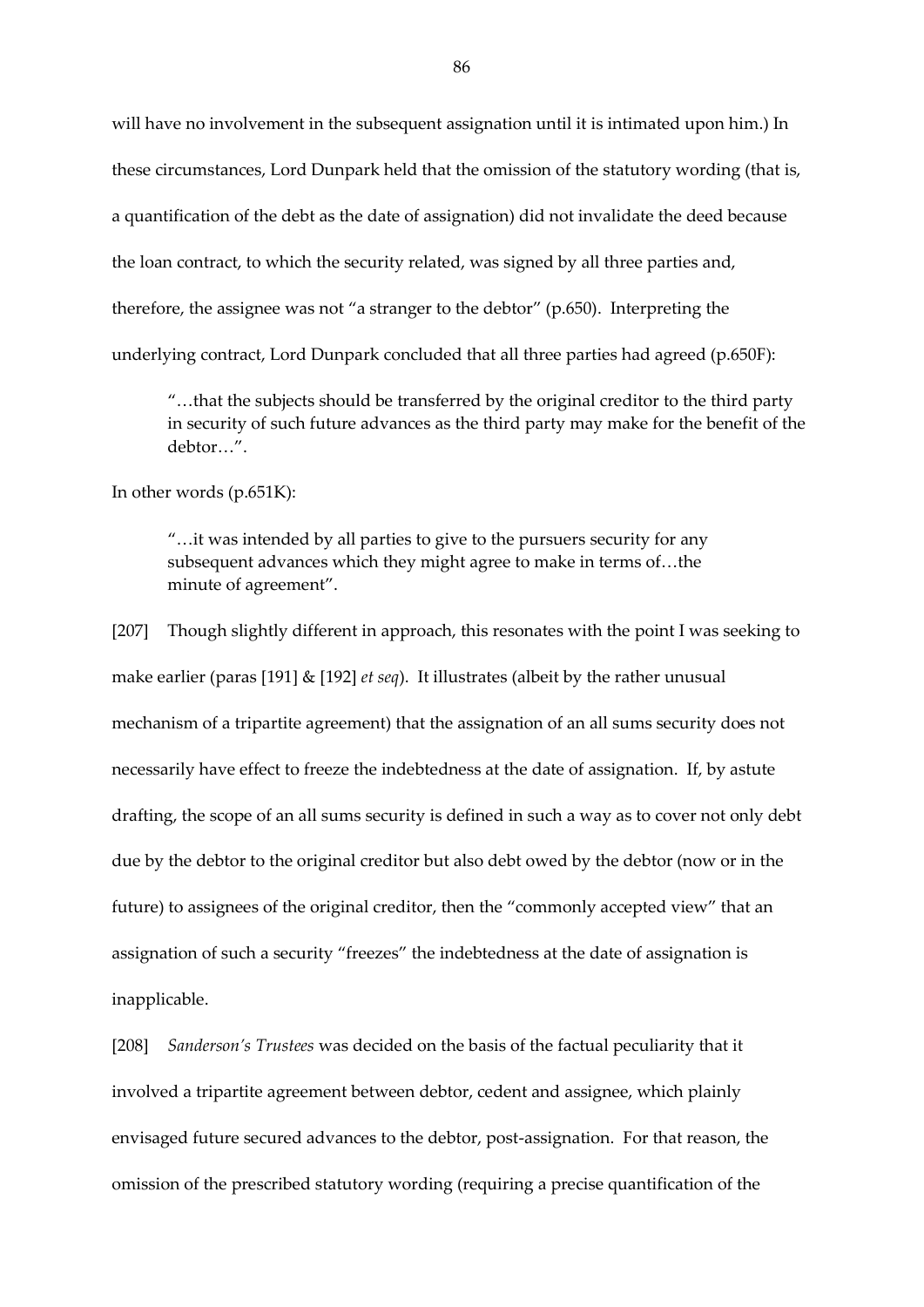indebtedness at the date of assignation) was held to be inconsequential because it was not "appropriate" in the circumstances of the case. In obiter dicta, Lord Dunpark goes on to observe that, but for the tripartite agreement (in other words, if the assignee had been a "stranger to the debtor"), in his view the assignation would indeed have required to state a specific sum, being "the value of the security to the assignor" (p.650).

[209] While, in my respectful opinion, the outcome in *Sanderson's Trustees* was correct, its reasoning (and obiter dicta) should be approached with caution. Firstly, the learned Lord Ordinary's analysis is influenced by the traditional dichotomy between mandatory or permissive statutory wording, with no further detailed inquiry as to the legislative purpose or objective behind the statutory wording, as now advocated by the modern analytical approach. (Interestingly, insofar as an analysis was undertaken of the legislative purpose of the wording, Lord Dunpark opined that it was "not obvious" to him why schedule 4 required the insertion of the words "to the extent of £… being the amount now due thereunder" in assignations of all securities of an uncertain amount: p.649L). Secondly, the analysis was heavily influenced by a consideration of the subjective circumstances of the parties and their transaction, and whether the statutory wording happened to suit those subjective circumstances. That subjective approach is inconsistent with the modern analytical framework. In any event, the present case involves no tripartite agreement, so it is distinguishable on that ground alone.

# *OneSavings Bank plc*

[210] In *OneSavings Bank plc* v *Burns* 2017 SLT 129, an assignee of an all sums standard security sought to call up and enforce the security against the debtor. The debtor challenged the assignee's title to sue, arguing that the assignation did not conform to the prescribed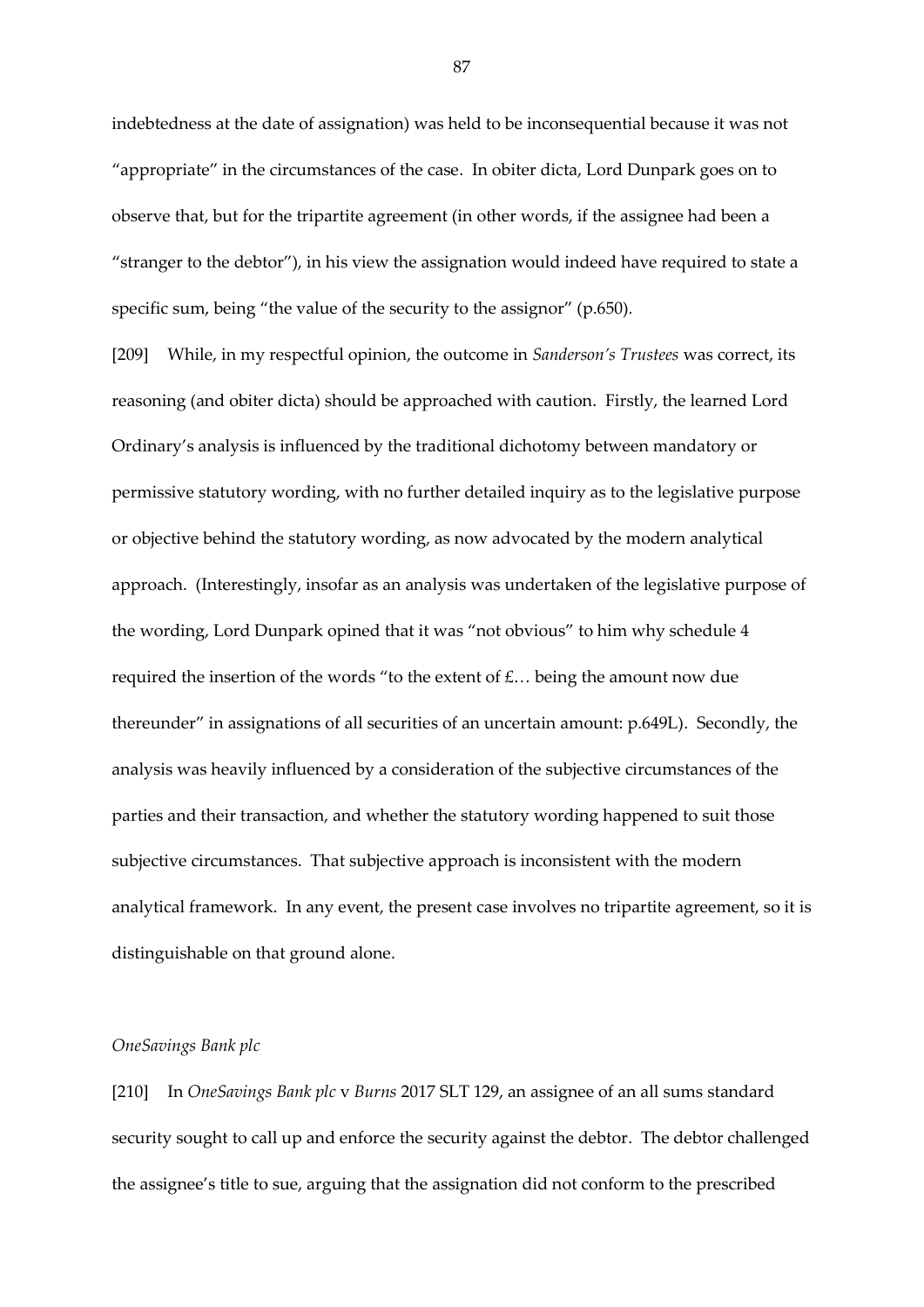form, in that it failed to specify the specific amount due by the debtor at the date of the assignation.

[211] Again, the reasoning in *OneSavings Bank* is heavily influenced by the traditional dichotomy between mandatory and permissive statutory wording. There is no deeper analysis of the legislative rationale behind the prescribed wording (or any assessment as to whether the omitted wording may be material to that purpose). Instead, the statutory wording was, for the most part, labelled as mandatory, and the consequence of disconformity was assumed to be invalidity, because (para [21]):

"…[o]therwise, there would be no point in prescribing anything and parties might as well just do as they please with all the confusion and uncertainty that would bring".

For that reason, with respect to the learned sheriff, I approach this particular aspect of *OneSavings Bank plc* with hesitation, and decline to follow it.

## *Shear*

[212] In *Shear v Clipper Holdings II SARL,* Outer House (Lord Bannatyne), 26 May 2017, unreported, an assignee sought to enforce an all sums security against the debtor. The debtor sought to interdict enforcement, arguing that the assignation was invalid because, again, it omitted a precise quantification of the indebtedness due to the cedent at the date of assignation.

[213] Lord Bannatyne gave the debtor's argument short shrift. However, the unreported Note gives little insight into the reasoning. The learned Lord Ordinary concluded that "a more flexible approach" had been adopted to issues of this nature in recent times (para [2]) but he does not clarify what that "flexible approach" is said to have been. Reference was made to *Newbold v The Coal Authority [2014] WLR 1288* (a case which does feature in *Osman,*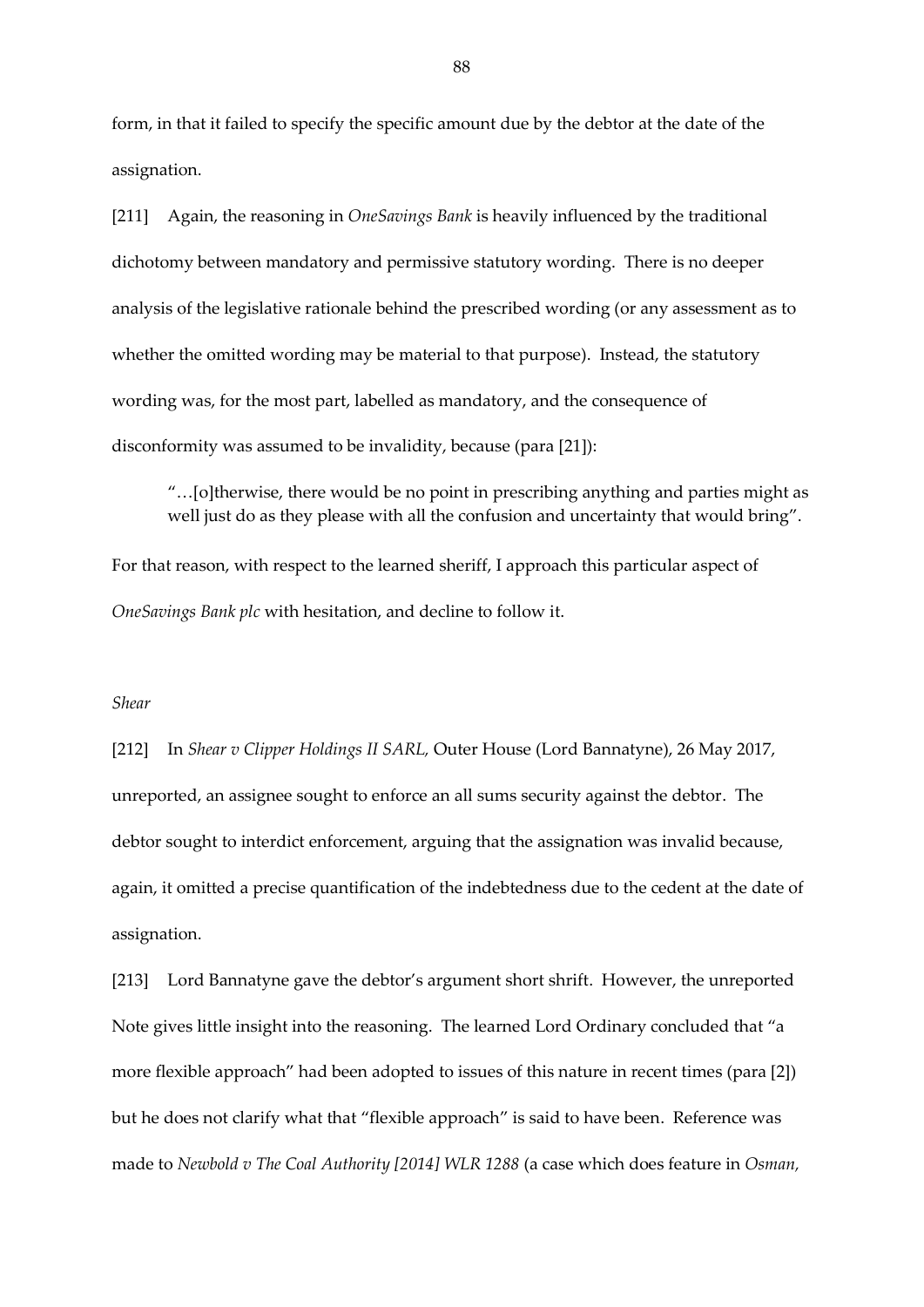*supra,* paras [31] & [34]), but the Note in *Shear* does not expressly disclose an analysis, adoption or application of the "modern approach" advocated in *Osman*. Indeed, the reasoning appears to be inconsistent with the *Osman* analysis. Lord Bannatyne states that "first and perhaps most importantly" the "seriousness of the breach" required to be considered. He concluded that the omission of the prescribed wording was a "technicality", that it was designed to do "nothing more than …to delay payment", and that the breach was not "serious" because the pursuer had not been "affected in any way, far less materially" (para [3]) by the omission. This discloses the application of purely subjective criteria to what should be an objective assessment of the statutory purpose of the wording. It will be recalled that there was likewise no subjective prejudice in *Osman, Goodfellow* and *Rae*. But that was not the point. The exercise is an objective one, to ascertain the legislative purpose of the wording. The learned Lord Ordinary concluded (para [4]) that the debtor's approach would "frustrate the purposes of the legislation", but he does not say what those purposes are, only that Parliament must have intended "a sensible result", whatever that means. [214] While I take no issue with the outcome, it has been suggested that *Shear* involves "perhaps too much…rhetoric" (Reid & Gretton, *Conveyancing 2017: Assigning standard* 

*securities: a question of style*, 118, 124).

[215] Pausing here, the basic criticism that may be levelled at the reasoning in both *OneSavings Bank* and *Shear* is broadly similar, albeit they reach opposite conclusions on the same fundamental issue. In *OneSavings Bank*, the court may be said to have jumped too quickly to the conclusion that the wording is mandatory, and that any non-conformity must result in invalidity; whereas, at the opposite extreme, in *Shear,* the court has jumped rather too quickly to the conclusion (adopting an unspecified "more flexible approach") that the disconformity was entirely "technical" and immaterial because the debtor had not been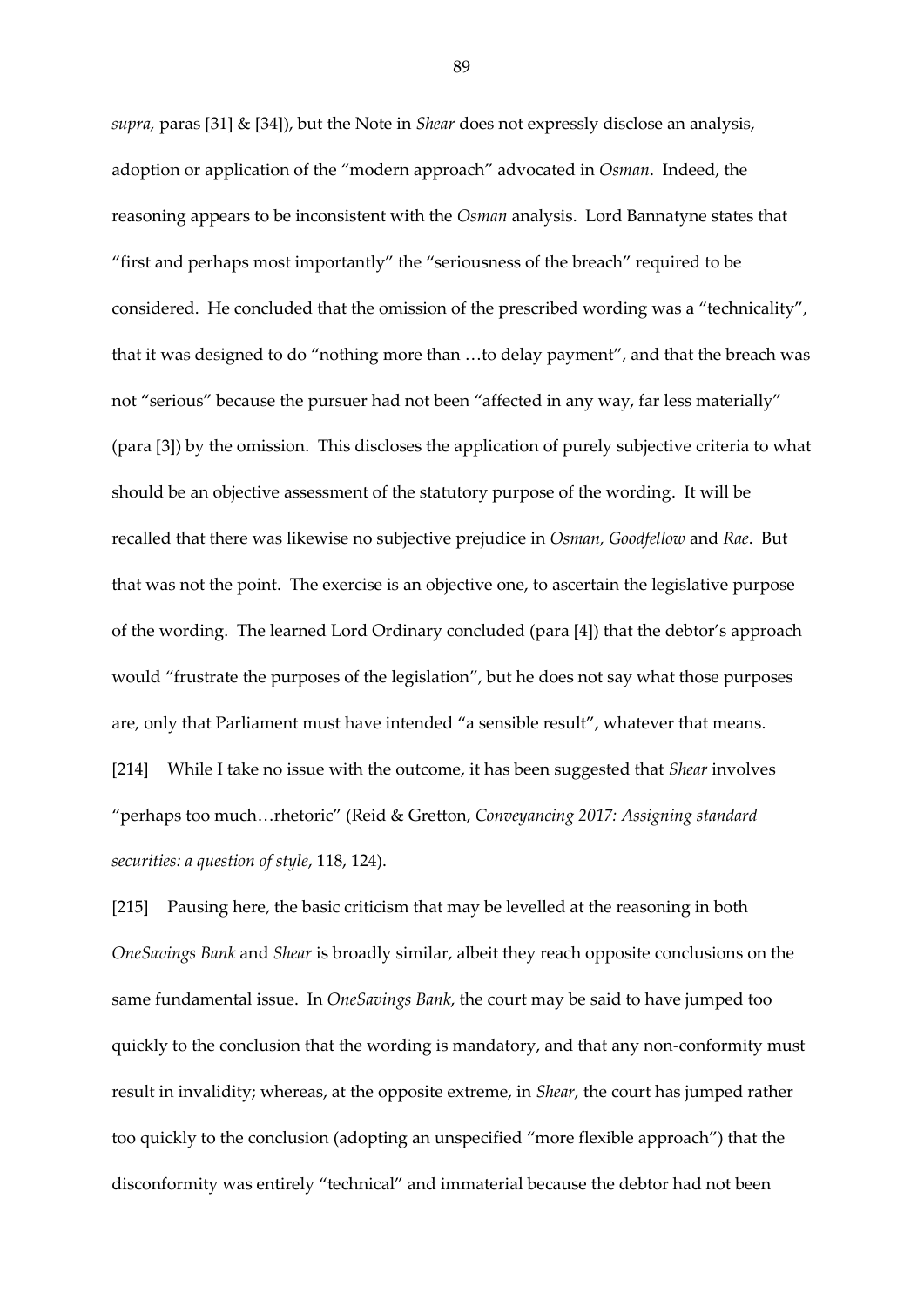prejudiced. In my respectful judgment, both approaches are erroneous in that they fail to analyse the statutory purpose of the prescribed wording, with a view to ascertaining whether any disconformity is material or immaterial to that purpose; and, if there is such a material disconformity, the legislature's intended consequence, if any, arising therefrom.

#### *Promontoria (Henrico) Ltd*

[216] In *Promontoria (Henrico) Ltd* v *The Firm of Portico Holdings (Scotland)* [2018] SC GRE 5; 2018 GWD 6-87, the pursuer, as assignee of a standard security, sought to recover possession of the property in summary application proceedings. The debtor resisted the application on the same basis as above. In this case, the learned Sheriff had the benefit of express citation of *Soneji, supra* (paragraph [16]), as well as two earlier English authorities that touch upon the same issue. Further, in submissions for the assignee, the sheriff was explicitly invited to consider the purpose of the legislation and whether any breach was intended to render the document invalid for the purposes of enforcement (para [16]).

[217] However, the learned sheriff appears again to have adopted an entirely subjective approach to the issue of conformity. He said that there had been "an ongoing dispute" as to the extent of the outstanding borrowings due by the defender, that the dispute had been "running for a number of years" (paragraph [26]), so that the omission of the prescribed wording (i.e. a precise quantification of the indebtedness) was "in the circumstances of these loans wholly understandable and reasonable". In other words, the sheriff founded upon entirely subjective circumstances, peculiar to the particular parties and their transaction. That approach continued as follows, in explicit terms (para. [24]):

"Section 53 is sufficiently imprecise that an assignation which follows the style of Form A, *with adaptations to suit the individual characteristics of the*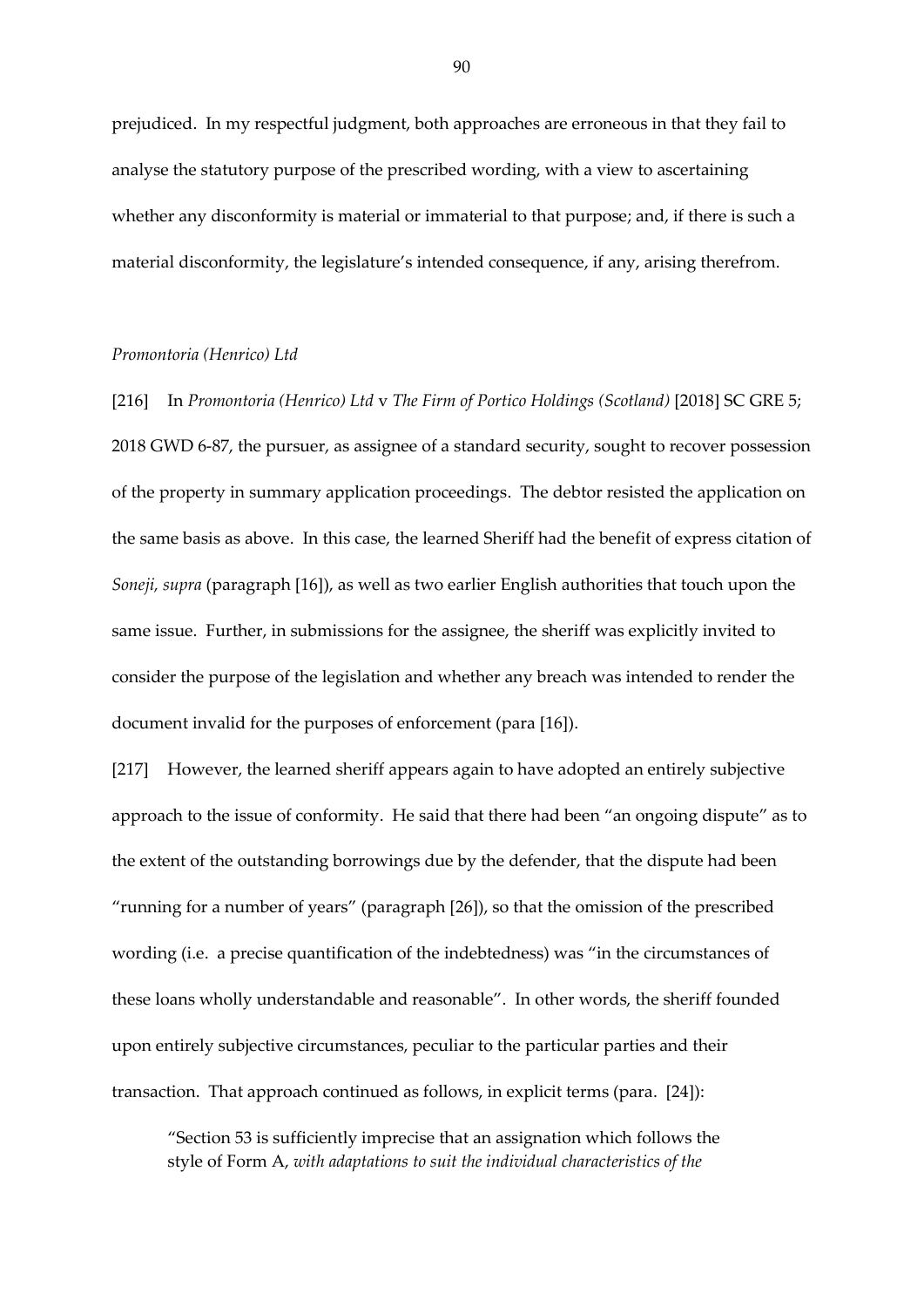*securities and of the bargain between the parties to the assignation*, may well be considered to be as 'close as may be' to Form A" (my emphasis).

Even if there had been a disconformity with the statutory wording, the sheriff concluded, following the approach of Lord Bannatyne in *Shear,* that the discrepancy "would not have been fatal" to the vesting of the security in the assignee (para [35]). There is no fuller explanation as to why that conclusion was reached, other than by reference to further subjective criteria such as that the debtor could have been "in no doubt" as to its obligations, that it had suffered "no prejudice whatsoever", and that the argument was "clearly only a technical challenge" designed to delay repayment of a due debt (paras [35] & [36]). [218] Again, while I agree with the outcome in *Promontoria (Henrico) Ltd,* I respectfully consider that the methodology is incorrect because it is not consistent with the analytical approach set out *Johnstone*, *Goodfellow* and *Rae*, and more recently expounded by the House of Lords in *Soneji* and the compelling trio of recent English Court of Appeal decisions.

# *Clipper Holdings*

[219] The final case in the Scottish quintet is *Clipper Holdings II SARL* v *SF and SFX,* Edinburgh Sheriff Court (Sheriff W. Holligan), 18 January 2018, unreported. It too was a summary application by the assignee of a heritable creditor to enforce an all sums standard security. The assignation was said to be disconform to the statutory wording in two respects. First, it was said that the assignation made no mention of the consideration allegedly paid by the assignee to the assignor. Second, the assignation failed to include specification of "the amount due thereunder" (1970 Act, sch. 4, Form A, note 2). In the event, the argument focused upon the latter alleged defect.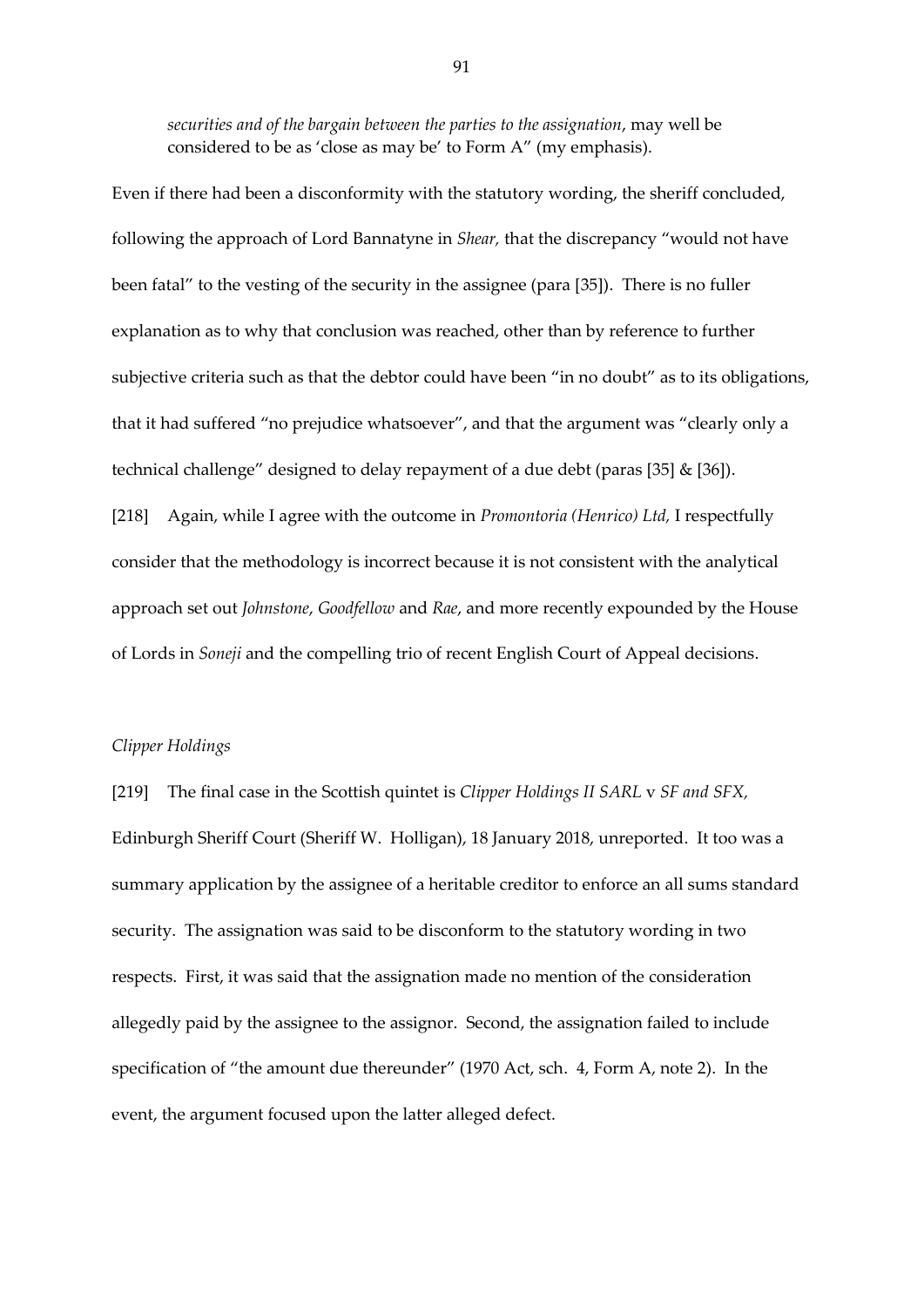[220] It seems to me that the *Clipper* case comes closest to grasping the nettle. Having heard initial submissions, Sheriff Holligan properly identified that the issue in dispute concerned the interpretation of schedule 4 to the 1970 Act and he invited the agents to consider "at greater length the purpose of these provisions" at a later hearing (paragraph [21]). The parties' supplementary submissions then did so, addressing more directly the purpose underlying the statutory wording in Forms A & B and the legislature's intention as to the consequence(s) of any disconformity (paras [23]-[27]). While reference was made in submissions to *Central Tenders Board* v *White* 2015 UKPC 39 (in which the modern approach is discussed), no reference was made to the clearer or more persuasive dicta in *Soneji* or *Osman, supra*.

[221] Regrettably, the result is that the learned sheriff did not have the benefit of full citation of relevant authority. While he correctly observes that it is "important to look at the mischief intended by the insertion of a sum" in the statutory Forms (para. [35]), he does not go on to elucidate what that perceived "mischief" actually was. The statutory purpose of the prescribed wording is not explained, with the result that the materiality or immateriality of any divergence therefrom has not been evaluated.

[222] The learned sheriff concludes that the omission of the prescribed wording in the assignation (that is, the absence of a precise sum quantifying the outstanding indebtedness at the date of assignation) did not render the deed invalid, but there is no clear elucidation of the reason for that conclusion. Instead, there is a suggestion that the learned sheriff may have been influenced to some degree by irrelevant subjective considerations, notably the fact that "the transaction was a large scale transaction" and the absence of "any present prejudice to the debtor" by reason of the omitted wording (para [35]).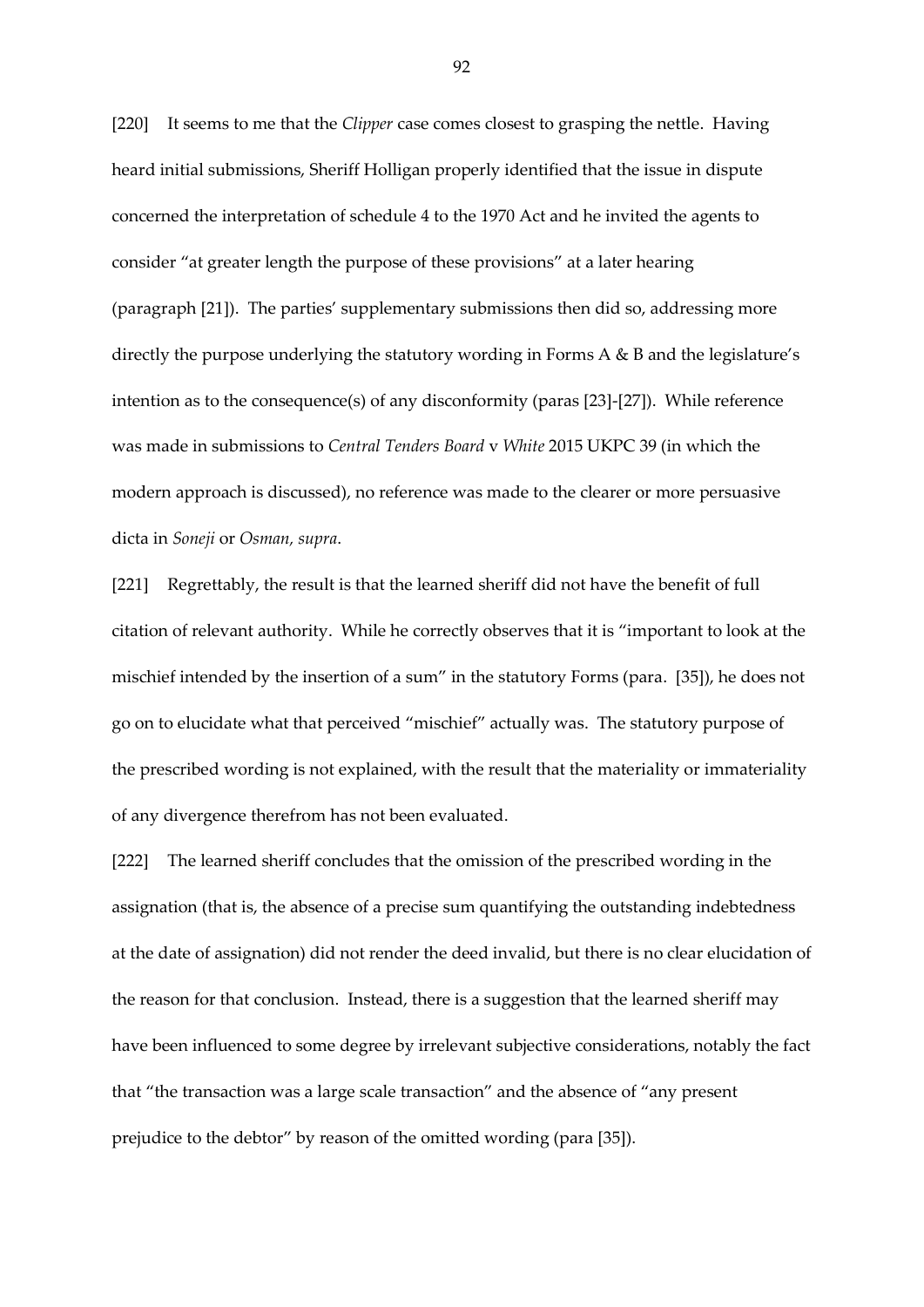[223] For the foregoing reasons, I have attached little weight to the reasoning in these five cases. Instead, I conclude that the correct approach is illustrated in the older Inner House decisions in *Johnstone, Goodfellow* and *Rae,* and persuasively expounded more recently by the Supreme Court in *Soneji* and the impressive trio of English Court of Appeal decisions*.* 

#### *Is the Assignation disconform to the prescribed wording in the 1970 Act?*

[224] Having identified the statutory purpose of the prescribed wording, and the elements of the wording that are material to that legislative objective, I conclude that, in the present case, the Assignation founded upon by the defender is materially disconform to the prescribed statutory wording in three essential respects.

[225] First of all, and most fundamentally, the Assignation is not in the form of a unilateral deed, granted by one or several persons with the same interest. Instead, the Assignation is a multilateral deed between several persons with different interests, containing mutual obligations and suspensive conditions. That disconformity is material to the attainment of the legislative purpose for the reasons more fully explained in paragraphs [168] to [172], above. In short, a unilateral deed is the recognised format in which to effect registration of a deed of conveyance (such as an assignation) in the Land Register and thereby effectually to vest in an assignee a real right in security over land, consistent with simplicity, consistent with certainty and efficiency, consistent with conveyancing practice before and after enactment of the 1970 Act, and consistent with a centuries-old, tripartite structure in Scots law for the conveyance of real rights in land. It is inconceivable that the Assignation, being in form a multilateral deed bearing to be subject to multiple reciprocal rights, obligations and suspensive conditions, could ever properly be accepted for registration by the Keeper. In form, it prevents the attainment of the statutory objective, because it defeats or least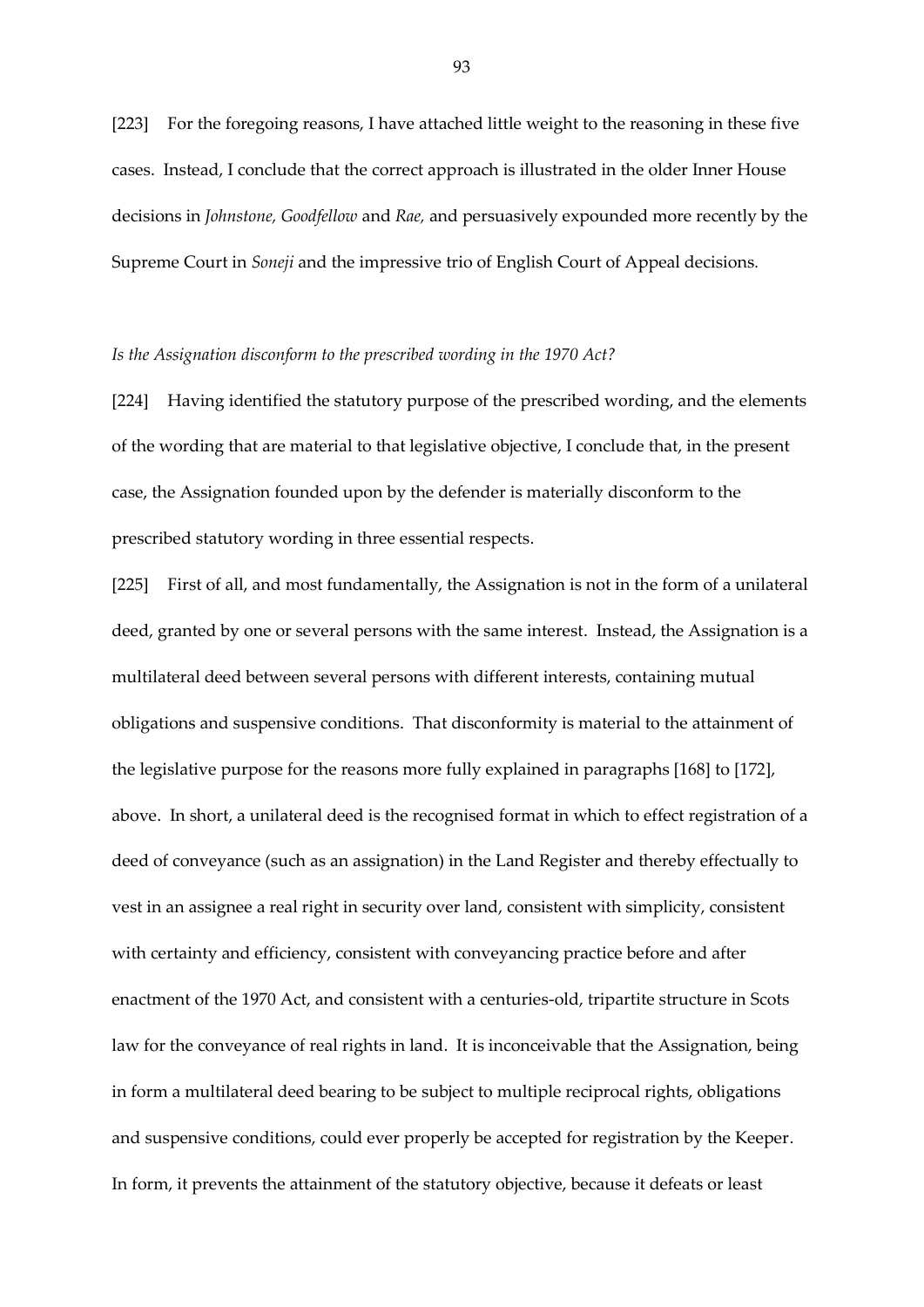imperils efficient registration of the document in the Land Register. Interestingly, I observe that the defender does not actually aver that the Assignation, on which it founds, was ever registered in the Land Register (which of course, if it were the deed by which Promontoria acquired title, would be the only competent way in which the Standard Security could be vested in the defender).

[226] Secondly, though linked to the first disconformity in structure, the Assignation does not contain clear operative wording of *de praesenti* conveyance, in the sense that it fails to disclose the granter's unconditional intention to effect an immediate transfer of the real right in security. That disconformity is material to the attainment of the legislative purpose for the reasons explained in paragraphs [170] & [173], above. True, there are words in the Assignation which purport to effect such an immediate transfer of rights, but that transfer is subject to and encumbered by multiple reciprocal rights, mutual obligations, qualifications, suspensive conditions and so forth, all of which are inconsistent with clear operative words of *de praesenti* conveyance, as prescribed in the legislature's Forms. To explain, clause 2.1 states that the Bank "hereby assigns absolutely" to Promontoria certain assets thereafter defined. This terminology is generally consistent with a *de praesenti* conveyance, but the clause must be read as a whole. It begins with the words "subject to the terms of this assignation…" which necessarily qualifies and dilutes the later purported immediate transfer; the clause then states that it is only to take effect "on and from the Effective Time"; the "Effective Time" is defined elsewhere as meaning the "Settlement Date" following the receipt by the consentor (National Australia Bank) of the "Purchase Price"; the "Settlement Date" is defined as meaning 4 September 2015 or, rather vaguely, as "such other date as may be agreed by the parties to the assignation in writing"; clause 3 requires the Bank to notify Promontoria in writing "promptly" upon receipt by it of the Purchase Price and to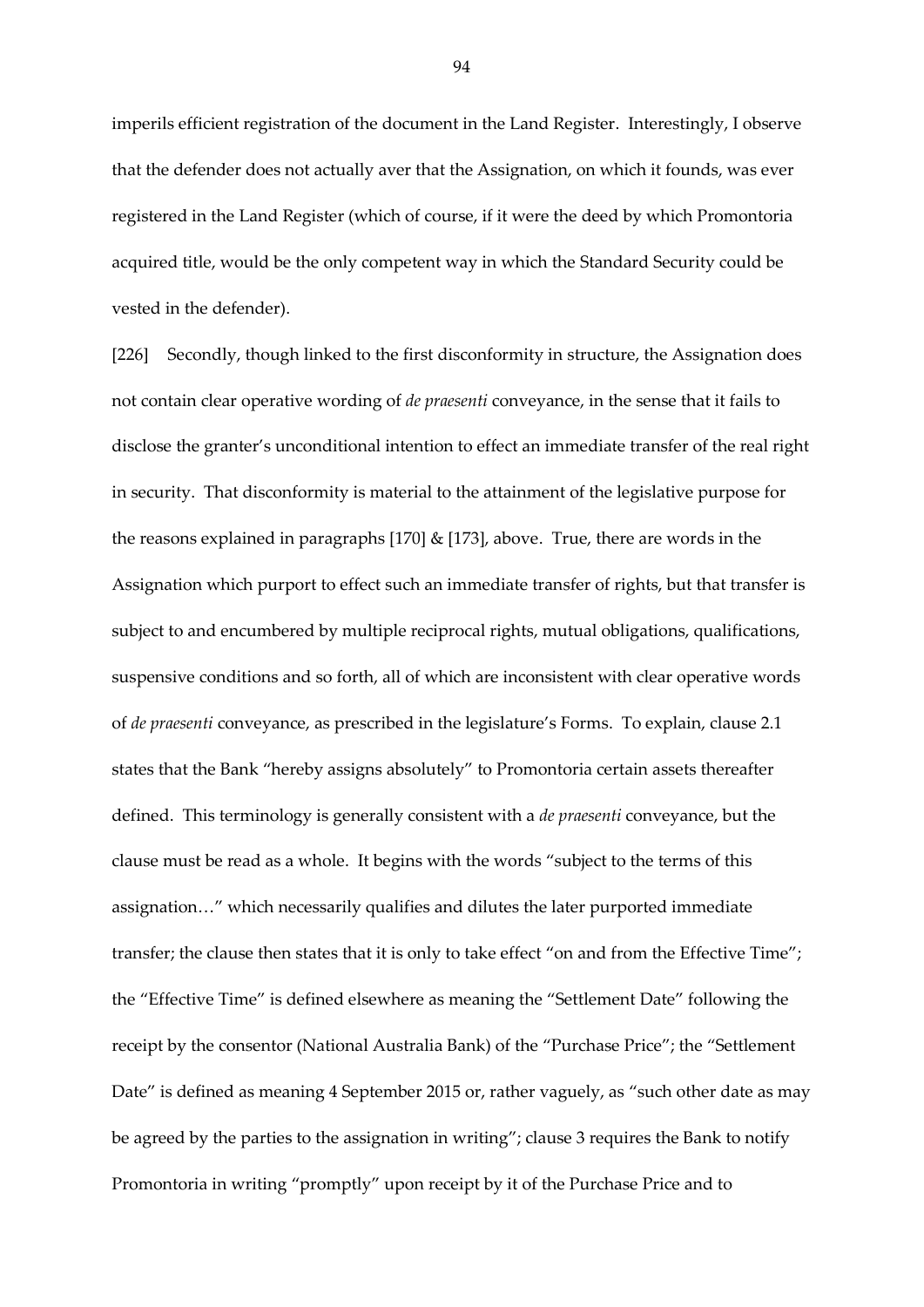"confirm" to Promontoria in that notice "that the Effective Time has occurred" (clause 3); and the defender's pleadings make no reference to the purification of any of these conditions. This labyrinthine conditionality exists because the document is not a unilateral deed at all, but rather a multilateral deed between parties with different interests, subject to reciprocal obligations and innumerable conditions, purification of which cannot be determined within the four corners of the deed itself but only by reference to extraneous evidence. This illustrates why "form" is important. Simplicity, certainty, efficacy and efficiency are not facilitated by a purported conveyance in the form of a multilateral deed. [227] Thirdly, the Assignation bears to assign to Promontoria rights other than the right to a standard security (or standard securities). Specifically, as well as the rights to standard securities, the Assignation bears to assign rights to a mixed bag of multiple floating charges, corporate cross-guarantees, a personal guarantee, and negligence claims against auditors, to name but a few. Schedule 4 of the 1970 Act prescribes a form of wording that bears to assign only a standard security. That element of the prescribed wording is material to the statutory purpose for the reasons more fully discussed at paragraph [172], above. No statute authorises the Keeper to register in the Land Register an assignation of a floating charge, or a personal guarantee, or a negligence claim against auditors. An assignation of such a right is not a "registrable deed" (2012 Act, s.49). For that reason, the Keeper would be dutybound to reject an application to register the Assignation. It may confer certain personal rights upon Promontoria against the Bank in relation to the Standard Security, but it cannot "effectually vest" the heritable security in Promontoria because it is not, in form and structure, capable of being registered in the Land Register.

[228] What consequence did the legislature intend should follow from these material disconformities? The answer is simple. Reflecting the wording in section 14 of the 1970 Act,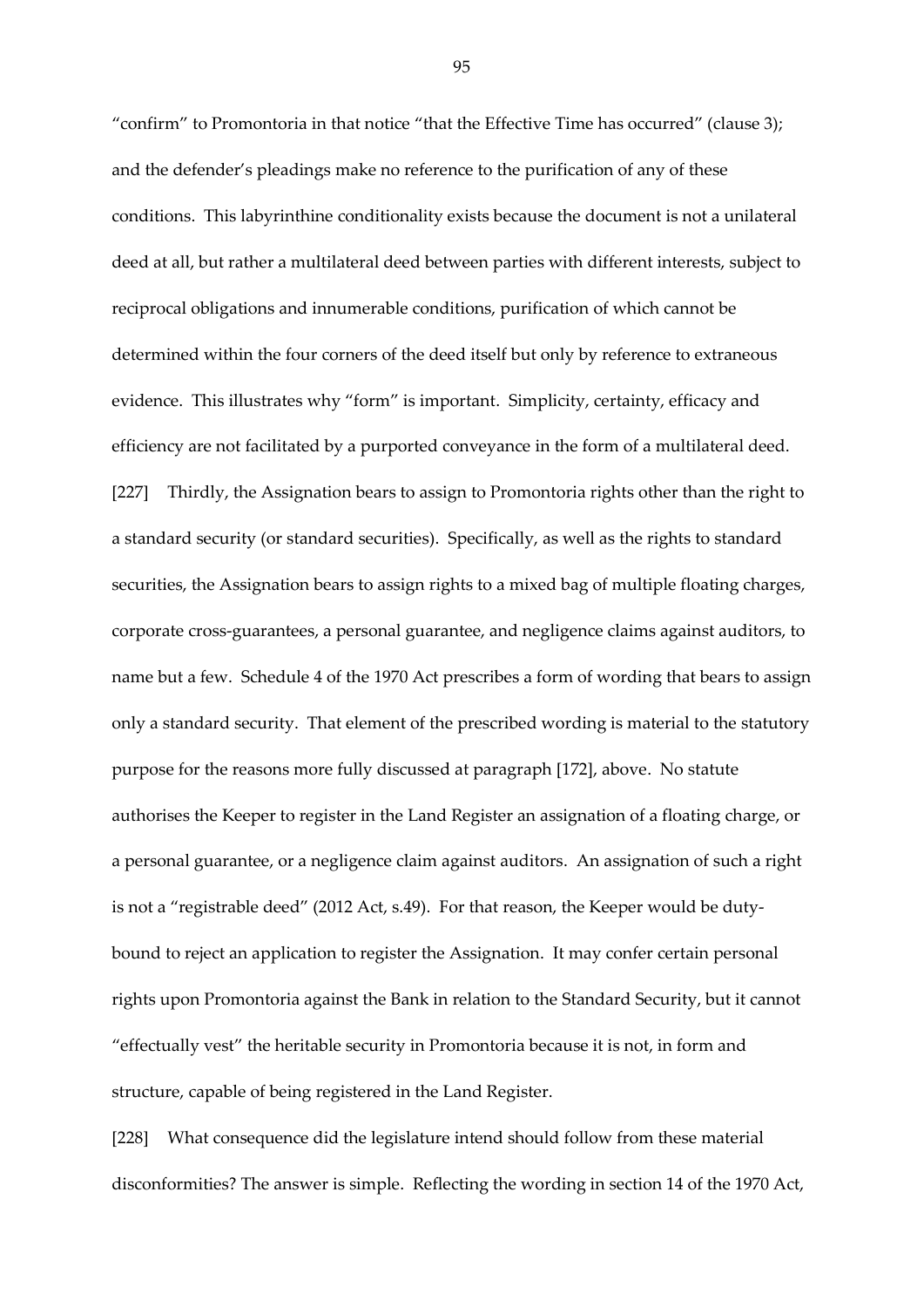the deed, being materially disconform, cannot "effectually vest" the security in Promontoria as the purported assignee. The consequence is not wholesale invalidity of the Assignation; the deed is perfectly valid for certain purposes; but it is ineffectual to convey to Promontoria the heritable real right in the Standard Security. Some other deed is require to achieve that end.

[229] These conclusions are significant because, in the pleadings and at the debate, Promontoria founds its title to the Standard Security solely upon the Assignation. That is doubly significant because the defender's entitlement to serve the Charge derives directly and exclusively from the Standard Security. It is the Standard Security, not the personal guarantee, that contains the clause of consent for registration for execution; by virtue of that clause (in the Standard Security), a warrant for summary diligence was obtained by Promontoria following its registration of the deed in the Books of Council & Session on 18 February 2018; by virtue of that warrant for summary diligence, the Charge was served on Mr Guidi on 15 November 2016 (Answer 14); and by virtue of expiry of that Charge, Promontoria sequestrated Mr Guidi on 3 February 2017. Merely acquiring title to the personal guarantee would not have entitled Promontoria to execute summary diligence by service of the Charge. Of course, the defender might eventually have proceeded to sequestration via a different route, but it could not have done so by means of this contested diligence (the Charge). The defender's entitlement to serve the Charge is wholly dependent upon its averred title to the Standard Security.

[230] In the event, by founding solely upon the Assignation (a deed that is materially disconform to mandatory statutory wording and, as a consequence, ineffective to vest the Standard Security in the defender), Promontoria has failed relevantly to aver right or title to the Standard Security and, by extension, any entitlement to serve the Charge, which derives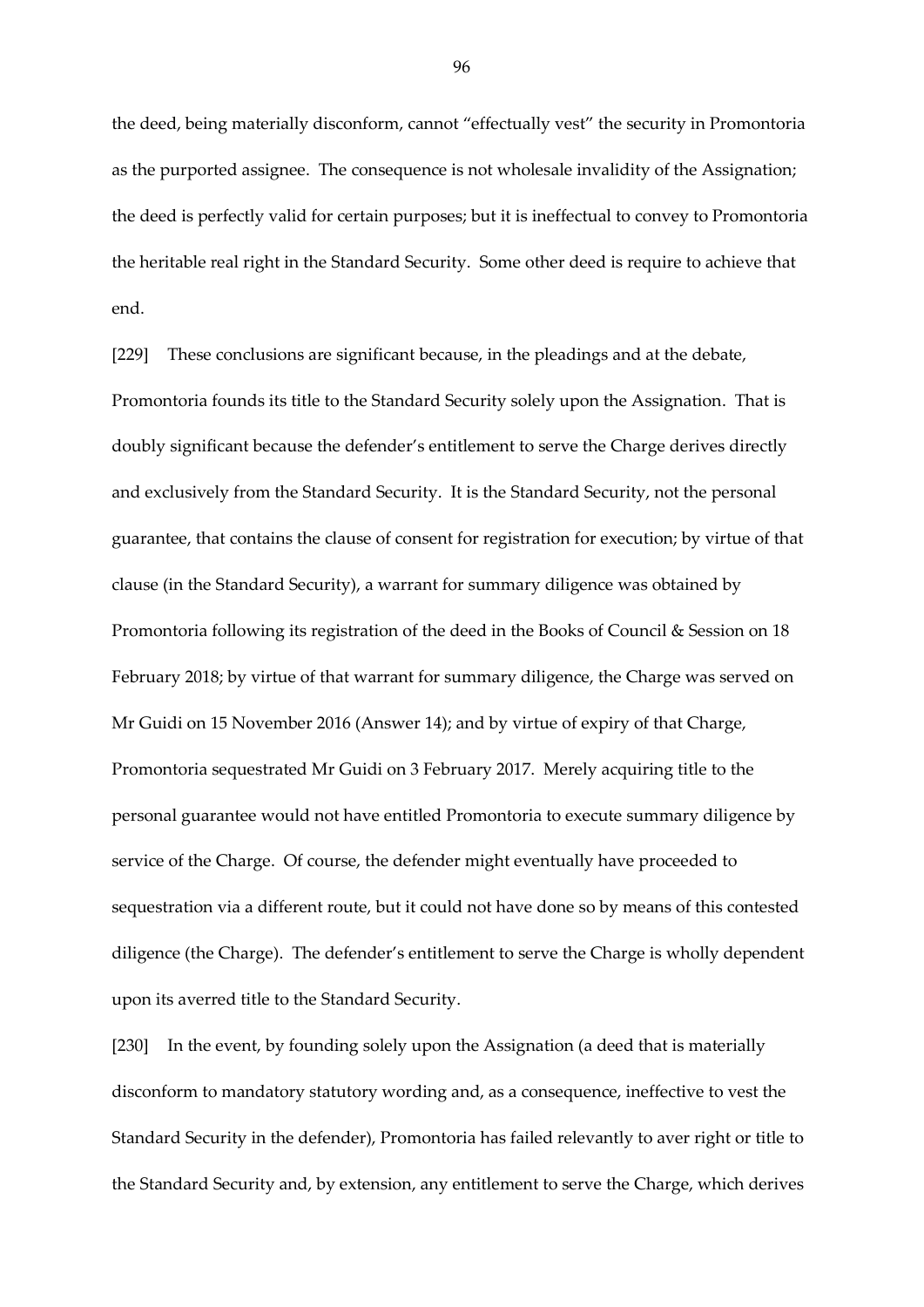directly from that security. Accordingly, the pursuer's general preliminary plea (plea-in-law number 3) is sustained in part only, to the extent of the defender's averments anent its title to the Standard Security and entitlement to serve the Charge; and decree falls to be granted in terms of craves 1 & 3.

[231] It will be recalled that the pursuer's challenge to conformity (under the 1970 Act) was founded principally upon the absence of a precise sum quantifying Mr Guidi's indebtedness to the Bank at the date of assignation. For the avoidance of doubt, in my judgment, that argument fails. However, it is the pursuer's secondary argument which forms the basis of my decision. Though not articulated in quite such explicit terms, I understood it as encapsulating, in substance, a challenge to the form of the Assignation as a *de praesenti* conveyance due to its multiple suspensive conditions, which were examined in detail at debate.

## *The personal guarantee*

[232] In contrast, by founding upon the Assignation (which is also expressly averred to have been intimated to Mr Guidi), Promontoria has relevantly averred the completed transfer to it of the Bank's whole right and title to the creditor's rights under the personal guarantee. The creditor's rights under the personal guarantee are moveable in nature, not heritable. No mandatory statutory wording applies to the assignation of such moveable rights. The Assignation, as incorporated in the defender's pleadings, and its averred intimation, provides a relevant basis in averment for the completed transfer to, and vesting in, the defender of the Bank's moveable rights under the personal guarantee.

[233] Accordingly, *quoad ultra* the pursuer's general preliminary plea (plea-in-law number 3) falls to be repelled anent the defender's remaining averments concerning title to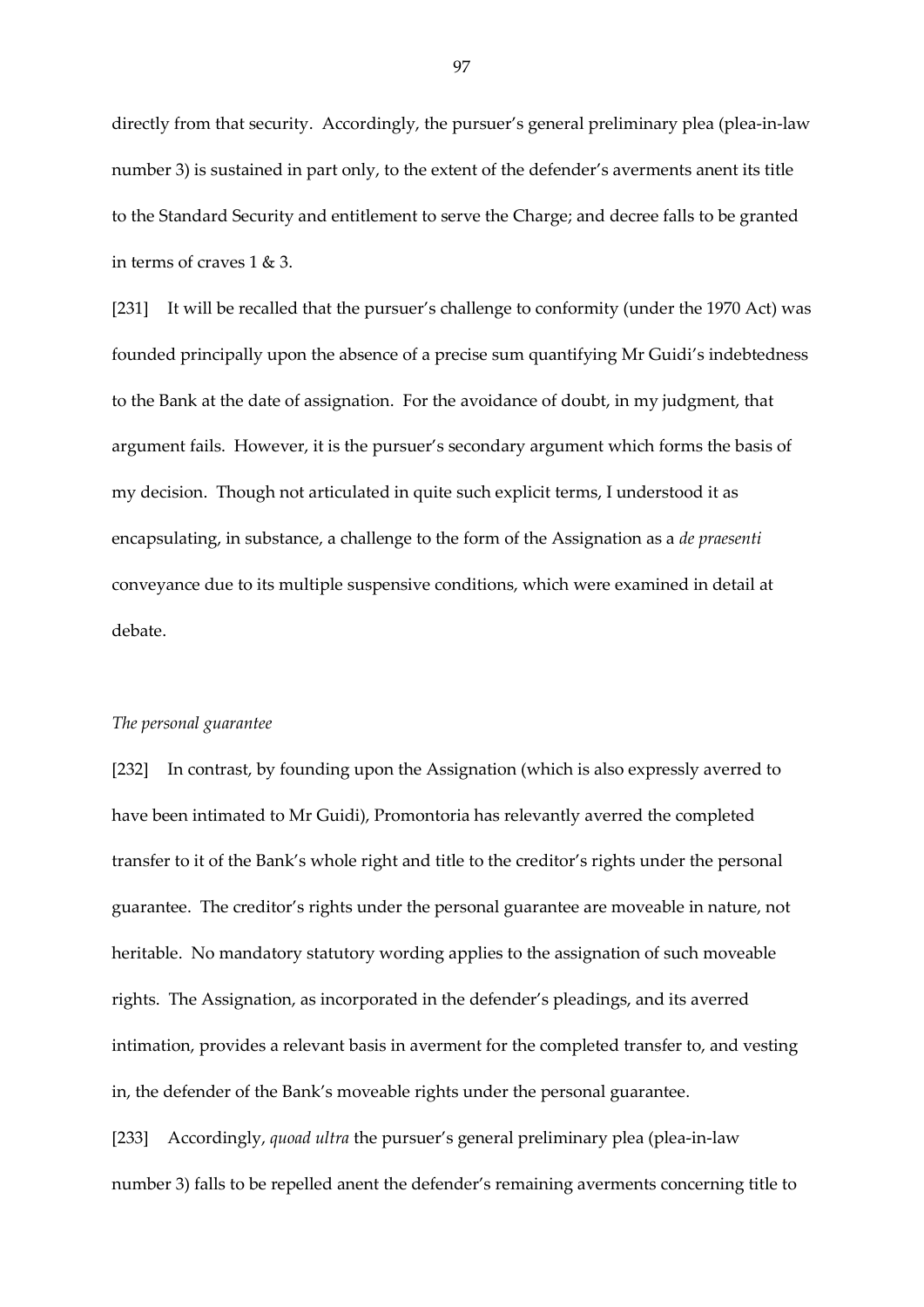guarantee; and the pursuer's related motion at debate for decree in terms of crave 2 falls to be refused. Subject to my separate conclusions below (regarding the consequences of Promontoria's default in lodging an incomplete (redacted) version of the Assignation), I have allowed parties a proof of their respective remaining averments.

#### *What about the other assignations in process?*

[234] As I explained earlier (paragraphs [92] to [114]), Promontoria happens to have lodged three separate documents in process, each bearing to be an assignation of sorts. However, fatally as it turns out, in its pleadings and submissions, it founds solely upon one of those documents (referred to as "the Assignation"). The irony is that one of the other documents lodged in process might, perhaps, have given the defender a less precarious footing on which to assert title to the Standard Security and the entitlement to serve the Charge. It is item 6/2(a)-8 of process. It is a copy document that bears to be an assignation of a standard security over Mr Guidi's home at 7 Sweethope Gardens, Bothwell. (For ease of reference, I shall refer to that document as "the Other Document".)

[235] However, as previously explained (see paragraphs [112] & [113], above), I am constrained to adjudicate upon issues of relevancy by reference only to the pleadings and documents incorporated therein. That may seem pedantic, but it is a predicament into which the defender has boxed both itself and the court.

[236] None of this should come as a surprise to Promontoria. The pursuer's counsel kindly drew the matter to the defender's attention in his written submissions (para [74] under the heading "Which Assignation"), and repeated it in his oral submissions. He noted (correctly) that, strictly speaking, the relevancy of the defender's pleadings had to be tested by reference to the Assignation, because that is the only assignation founded upon by the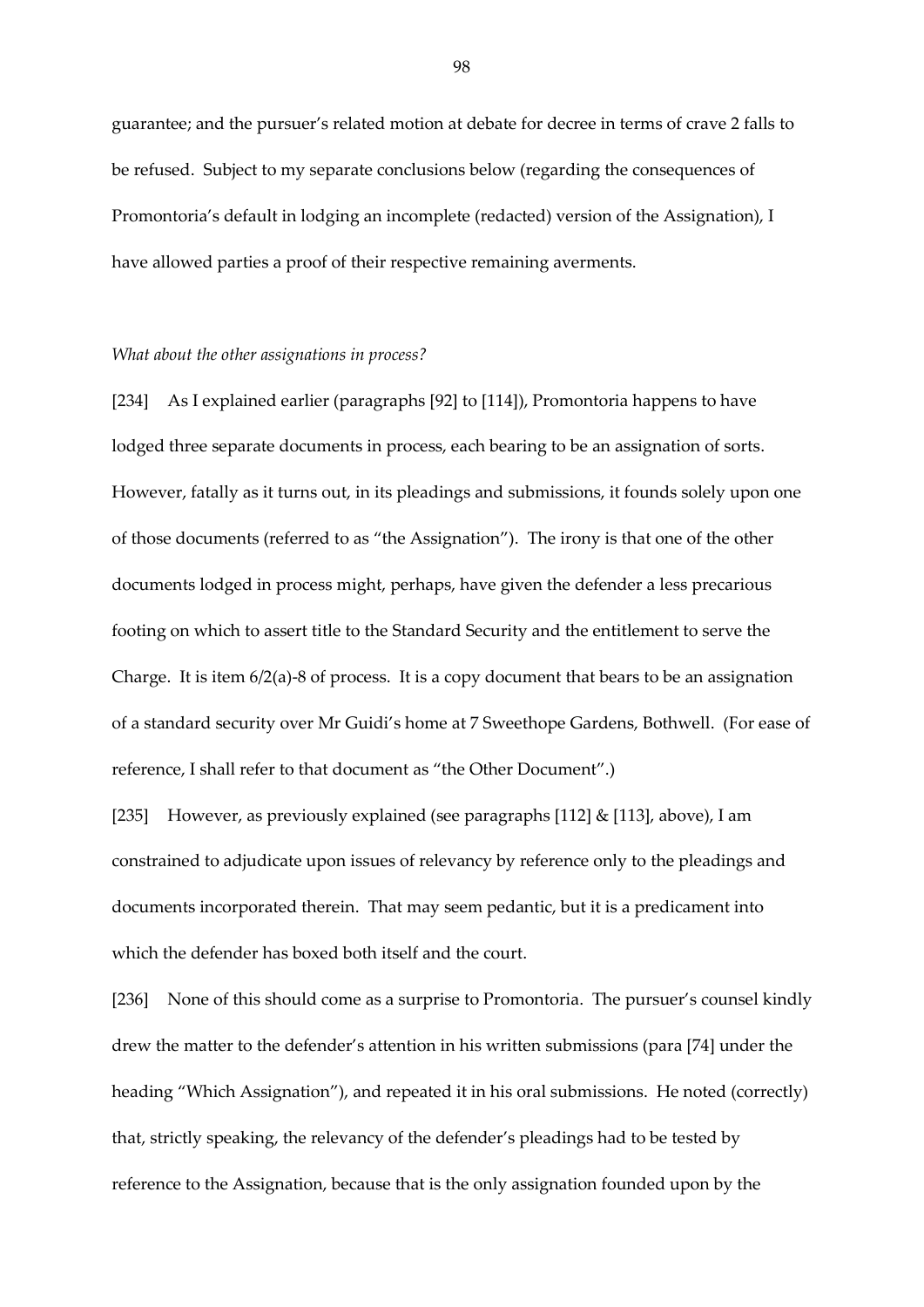defender. Nevertheless, the pursuer's counsel indicated that he was content to advance certain submissions on the Other Document. In the event, strikingly, Promontoria chose not to engage with the issue at all and made no submissions on it.

[237] What am I to make of this situation? If I engage with the pursuer's submissions on the Other Document, an argument which was entirely ignored by the defender, I allow myself to be drawn into the rather absurd situation where I am adjudicating upon the relevancy of the defender's averments based on a document that is not founded upon in the defender's averments, and forms no part of its written or oral submissions.

[238] In my judgment, I must play matters with the proverbial straight bat. The pursuer's counsel may well, magnanimously perhaps, have pointed out a material deficiency in the defender's pleadings; he may well, equally magnanimously, have offered the defender a way out of that predicament, obviating the need for amendment, by indicating a willingness to debate the relevancy of the Other Document (though not strictly founded upon); but this was an offer that was not taken up by the defender. The defender simply did not engage with it. Promontoria continued to plough the same furrow, namely that its entitlement to the personal guarantee, the Standard Security, and to serve the Charge, was founded upon the Assignation. On that basis, I am compelled to determine the issue on the basis of the defender's pleadings and submissions alone, not on the basis of the other party's offer to extend the scope of the debate to some extraneous document not referred to in the defender's pleadings, when that offer was never taken up by the defender.

[239] Having done so, I have nevertheless decided, for the sake of completeness, to set out below my obiter observations on the relevancy of the defender's averments, if it were to be assumed that Promontoria was founding its title to the Standard Security upon the Other Document.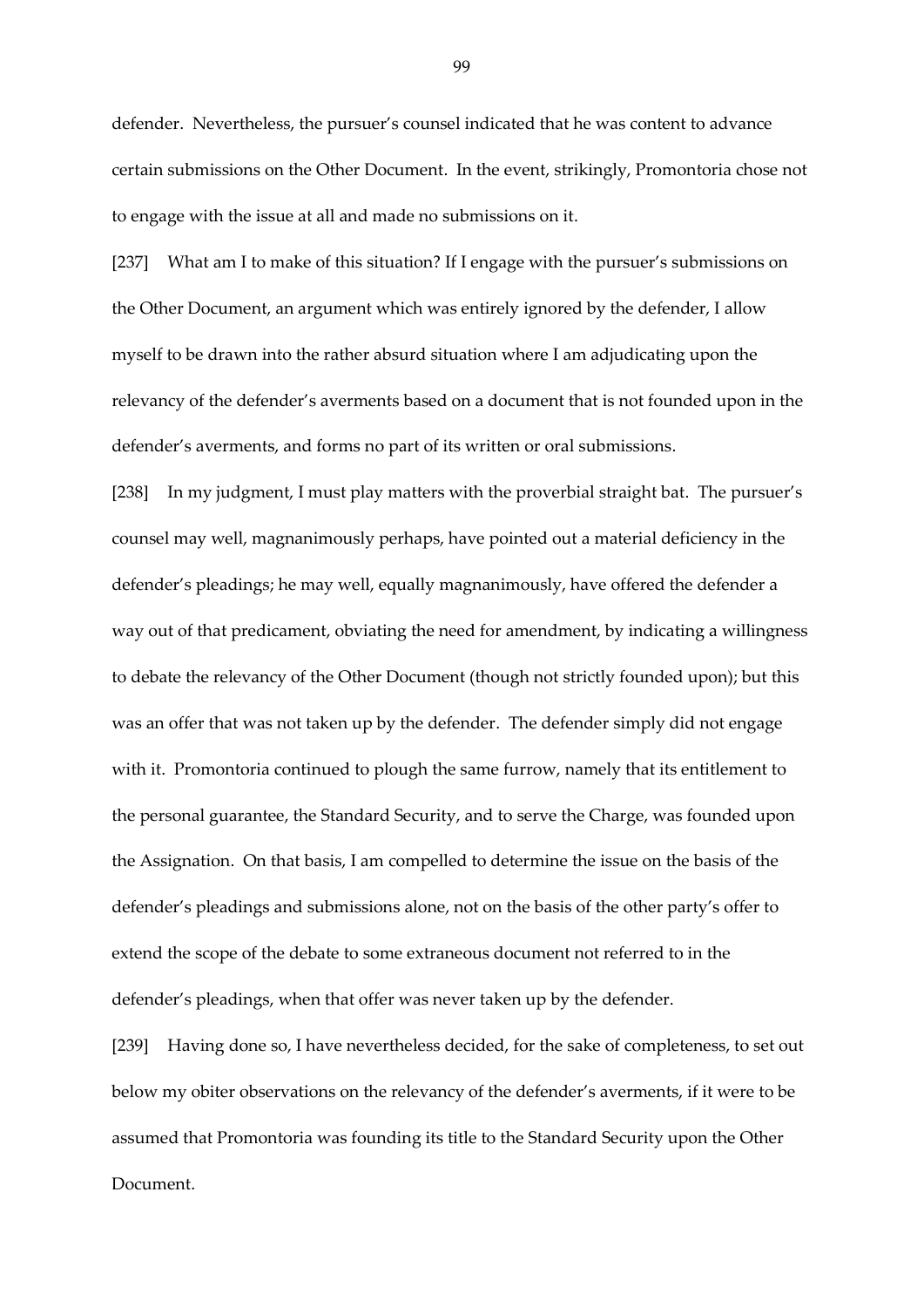#### *The Other Document*

[240] In form, the Other Document bears to be a unilateral deed granted by the Bank, with the consent of National Australia Bank, whereby the Bank assigns to Promontoria:

"… the standard securities (the "Standard Securities") granted by the respective parties whose names are specified in Column 2 of the Schedule annexed and executed as relative hereto (the "Chargors") in favour of the party specified in the relative entry in Column 1 of the said Schedule for all sums due or to become due, *to the extent of all obligations and liabilities due or to become due by the relevant Chargor to [Promontoria]*, the said Standard Securities being over the property described in the relative entry in Column 3 of the said Schedule and registered in the Land Register of Scotland under Title Number specified in the relative entry in Column 4 of the said Schedule…" [my emphasis]

The annexed Schedule is a six page list of standard securities, each page comprising five columns naming the Bank as the original creditor (Column 1), the names of the "Grantor" of the standard security (Column 2), the address of the secured property (Column 3), the title number of the secured property (Column 4) and "date of registration" (Column 5). (Oddly, the content of Column 5 ("date of registration") is not expressly incorporated into the body of the deed. It might have been said that this results in an essential statutory element of the description – the date of registration of the security – being omitted from the deed, but no such point was taken.) The final entry on the sixth page of the Schedule identifies a standard security granted by Mr Guidi over the property at 7 Sweethope Gardens, Bothwell.

[241] Put shortly, the pursuer's counsel argued *inter alia* that the Other Document was also disconform to the statutory wording because, in its operative clause, it sought to achieve the "impossible", by purportedly assigning the security "to the extent of" the debts owed by Mr Guidi *to Promontoria*. He submitted that this was "impossible" because the assignation could only competently transfer the security to the extent of Mr Guidi's indebtedness *to the Bank* as at the date of the assignation (see also paragraph [85], pursuer's written submission).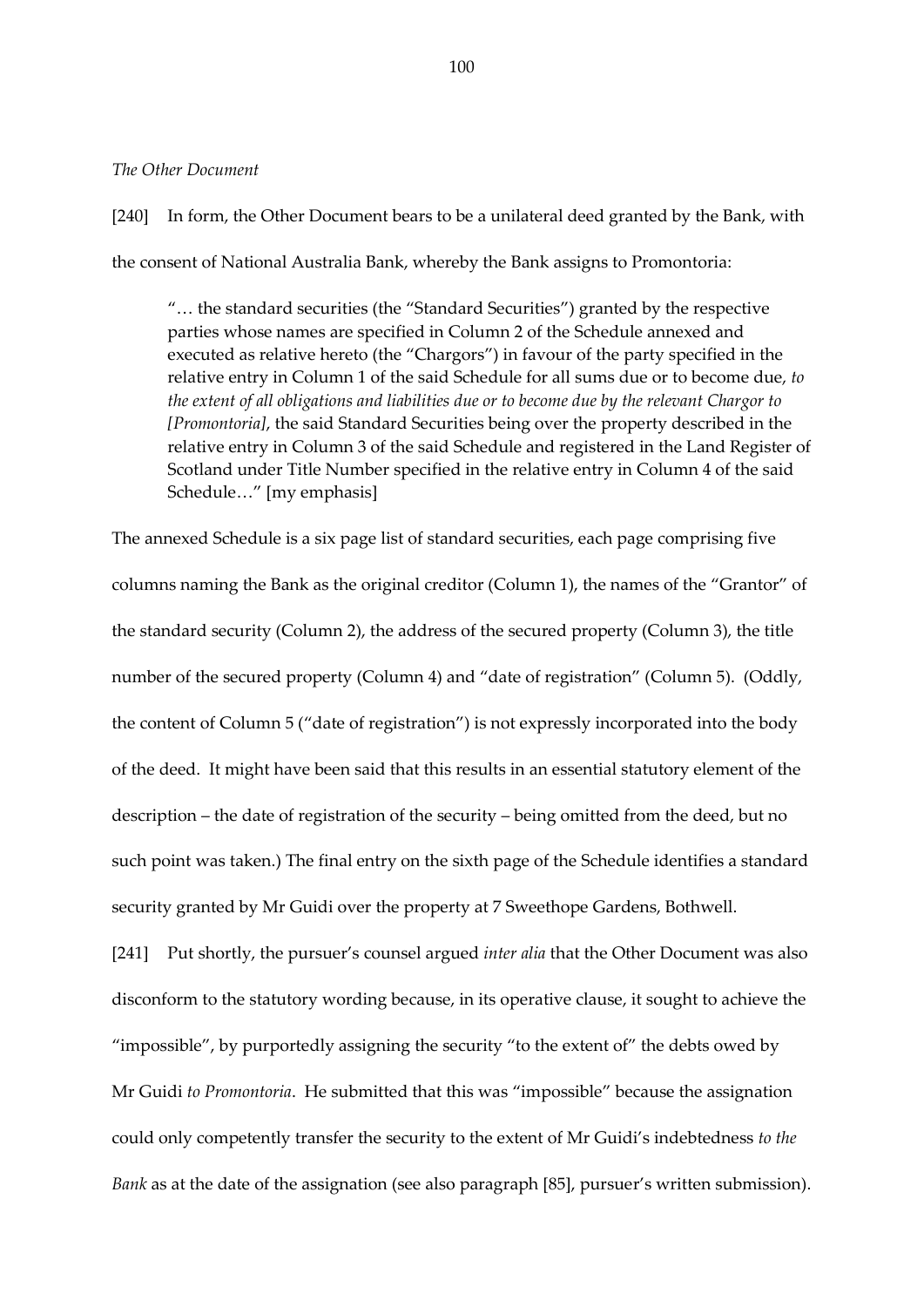Accordingly, insofar as Promontoria may be founding upon the Other Document, it was submitted that the defender had still failed to aver a relevant title to the Standard Security. [242] In my judgment, the pursuer's submission is essentially correct, though the reasoning requires clarification.

[243] The issue here harks back to the matters discussed in paragraphs [190] to [191], above. On an ordinary reading of the Standard Security (set out in paragraphs [60] to [65], above), it is worded in a *conventional* form, in the sense that the secured debt is defined as comprising all debt owed by Mr Guidi, now or in the future, *to the Bank* (the original creditor). This defines and limits the scope of the security. Of course, the right to demand and receive payment of that debt (owed by Mr Guidi to the Bank), and to enforce the security in respect of that debt, are readily capable of being assigned from time to time to any third party, but the definition or scope of the secured debt (as opposed to the identity of the person who may enforce it) is not affected by any such assignation. This is a consequence of the ordinary construction of the assignation and the security, as so conventionally worded.

[244] True, the Standard Security is assignable. The deed makes express provision to that effect, though that much would have been implied anyway. But mere assignability does not alter or extend the defined scope of the secured obligation.

[245] Only one other clause bears upon the issue. After the clause granting the security, the deed contains an unnumbered clause which bears to make variations to the statutory standard conditions. It reads:

#### "CONDITIONS

The standard conditions (specified in schedule 3 to the 1970 Act) and any lawful variation of them operative of the time being shall apply; and I agree that those standard conditions shall be varied as follows: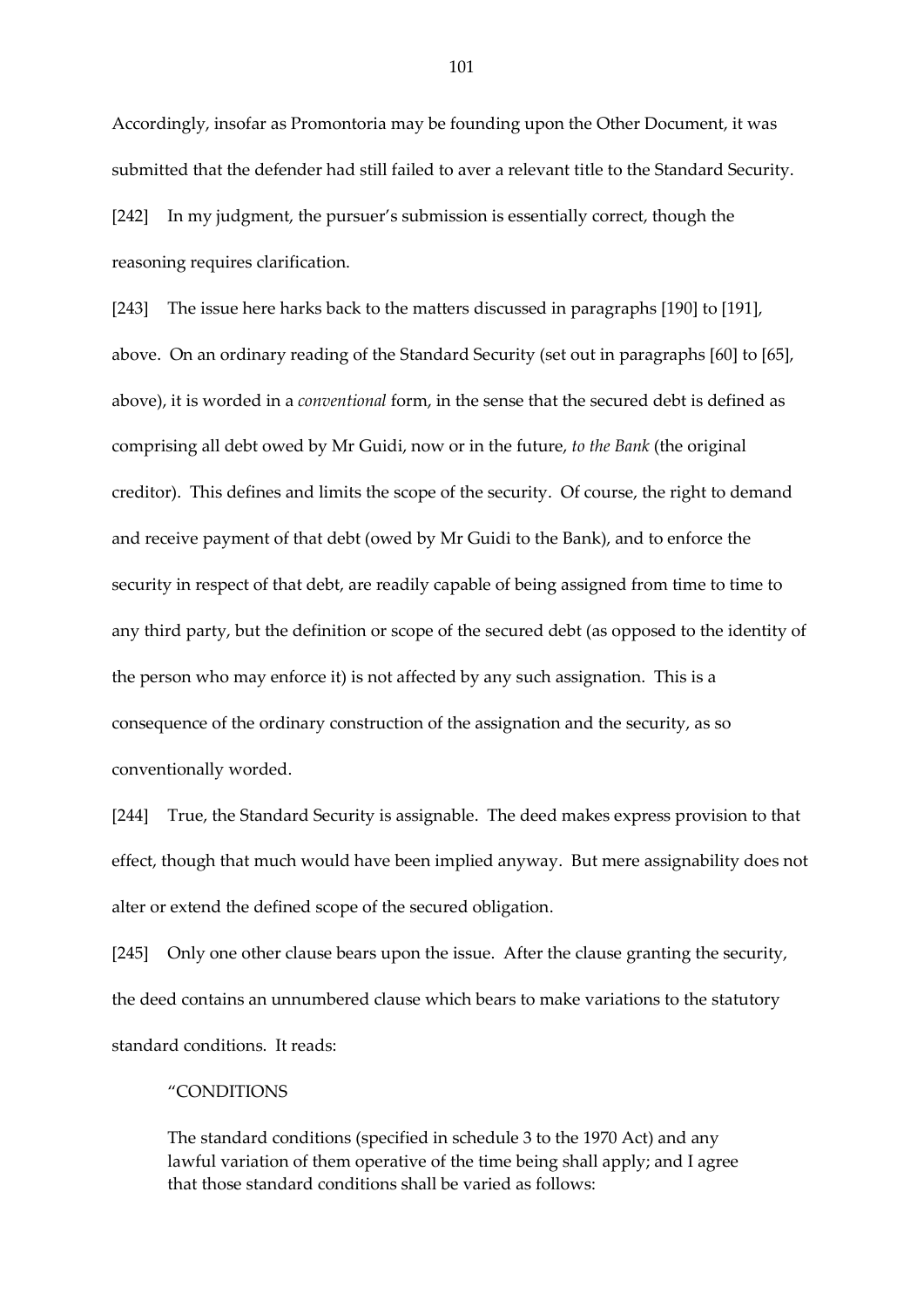(1) Definitions In the *following* clauses:…(*my emphasis*) (d) 'The Bank includes persons deriving right from the Bank'."

Here, then, we find a clause which might form the basis of an argument that "the Bank" is to be taken as including the Bank's assignees. However, from a plain reading of this clause, it can be seen to have no effect whatsoever on the definition of the *scope* of the secured debt. First of all, it applies to a series of clauses that relate only to the standard conditions. Those conditions are irrelevant to the definition of the secured debt or the personal obligation to which the security relates. Secondly, this wider definition of "the Bank" is explicitly stated to apply only in "the *following* clauses" (my emphasis). The "following clauses" must mean the various clauses (numbered (2) to (8)) which follow this expanded definition. They deal only with variations to the standard conditions. The wider definition of "the Bank" (to include persons deriving right from the Bank) does not apply to the *preceding* clauses (in which one finds the key operative clauses defining the scope of the personal obligation and the secured debt.

[246] Accordingly, as previously explained, an assignation of a conventionally-worded security (of which the Assignation is one example) cannot extend the definition of the secured "debt". It merely changes the identity of the person entitled to enforce the security or the personal obligation. Moreover, by ordinary process of contractual construction, the effect of assigning such a conventionally-worded security is, in practical terms, to "freeze" the indebtedness due by the debtor (in this case, Mr Guidi) to the cedent (the Bank) at the date of assignation, because no further dealing is contemplated with the Bank postassignation and, likewise, no post-assignation dealings with Promontoria can competently fall within the narrow scope of the conventionally-defined secured debt (Halliday*,*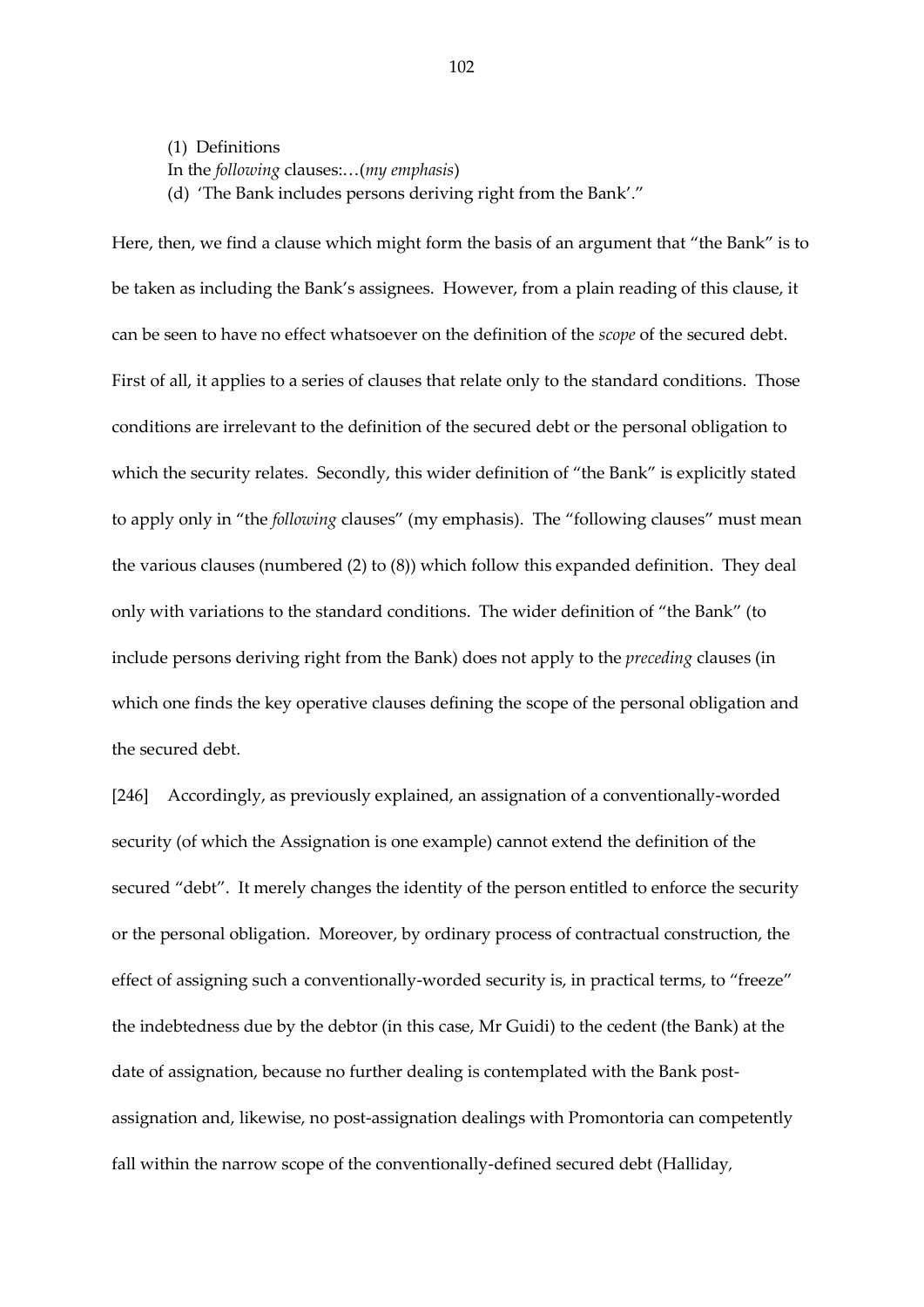*Annotations to the Conveyancing and Feudal Reform (Scotland) Act 1970* (2nd ed.), paras 9-03 *et seq*; Halliday, *Conveyancing Law & Practice*, Vol III, paras 40-15, 40-19 and 40-23; Gretton, "Assignation of All Sums Standard Securities" 1994 SLT (News) 207; Cusine & Rennie, *Standard Securities* (2nd ed.), para 6.06).

[247] However, in my judgment, as previously explained, the precise amount of the indebtedness need not be specified in the assignation to achieve conformity with the prescribed statutory wording. It is not material to the attainment of the statutory purpose. Indeed, it may be well-nigh impossible to do so. Besides, the mandatory insertion of a specific sum would bring with it an unwelcome risk to the cedent of liability for breach of warrandice, if the true indebtedness turns out to be less than the stated sum. Instead, provided no words of limitation on the extent of an assignation are included, the assignation will naturally operate as an assignation of the "whole" security; and, by process of ordinary contractual construction of the security, the legal effect will be to convey to the assignee security for no more, and no less, than the whole defined secured obligation (being the debt due by the debtor to the original creditor, frozen, in practical terms, at the date of assignation, since no further dealing with that original creditor or assignee is contemplated in the deed). An alternative approach may be to draft the security in the style that appears in *OneSavings Bank plc.* There, the all sums standard security (in Form A) was assigned:

"…. to the extent of all sums now due or at any time or times hereafter to become due under the respective standard securities, the creditors' interest in which is currently vested in the transferor…".

[248] Unfortunately, what the Bank and Promontoria purport to have done in the Other Document is to assign the Standard Security to the extent of all debt owed by Mr Guidi (now or in the future) *to Promontoria*. That wording is inept (in the context of a conventionally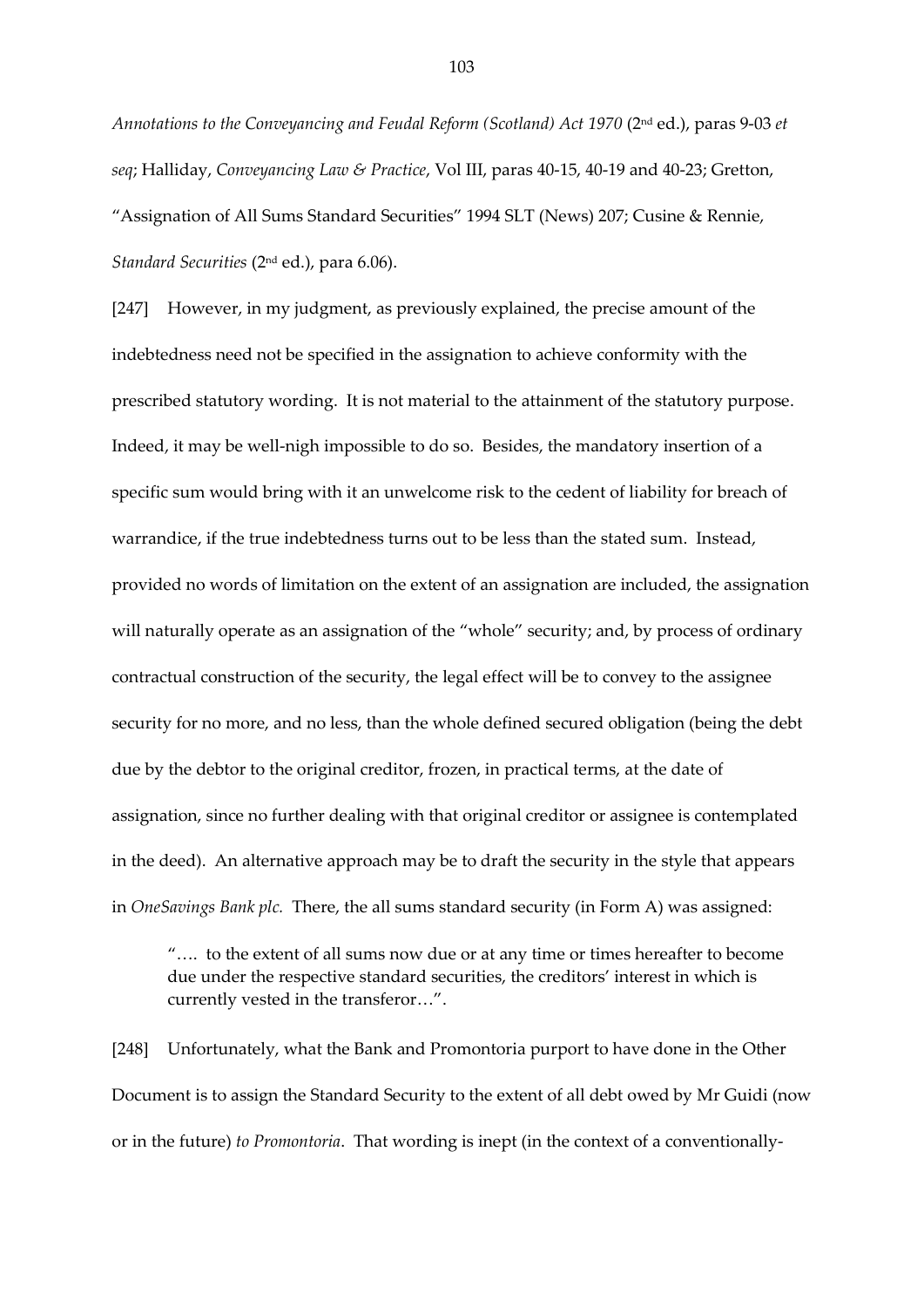worded all sums security). It seeks to achieve the impossible. It seeks to widen the scope of the Standard Security from one which secures only debt owed by Mr Guidi to the Bank, to one which secures debt owed by Mr Guidi to Promontoria, thereby, on its face, purportedly securing (i) post-assignation lending by Promontoria to Mr Guidi, (ii) debt formerly owed by Mr Guidi to third parties (not being the Bank) which happens to be assigned to Promontoria, post-assignation, and (iii) pre-assignation indebtedness to Promontoria (not otherwise derived from the Bank). In fact, the best that Promontoria (as assignee) could hope to have obtained from the assignation of the Standard Security was security for the debt owed by Mr Guidi *to the Bank* (frozen, in practical terms, at the date of assignation since no further dealing with the Bank was contemplated).

[249] For this reason, in my judgment, the Other Document is *ex facie* materially disconform to the statutory wording because it fails to contain a valid operative clause, when read in its contractual context alongside the Standard Security. By using wording in the operative clause which *ex facie* purports to alter and enlarge the defined scope of the Standard Security, the assignation is inept, "invalid", and susceptible to rejection by by the Keeper. The position would have been different if the Standard Security had been *unconventionally* worded, that is, if the scope of the security had been worded to extend to debt owed to the Bank's assignees. In that hypothetical scenario, the operative clause in the Other Document (the assignation) would have been valid, because it would not have exceeded the defined scope of the debt in the Standard Security. In the event, the Other Document bears to assign something different from (and wider than) what the Standard Security can actually give.

[250] Is this *prima facie* non-conformity capable of being remedied by process of contractual construction? My preliminary view is no. Whether a document conforms to mandatory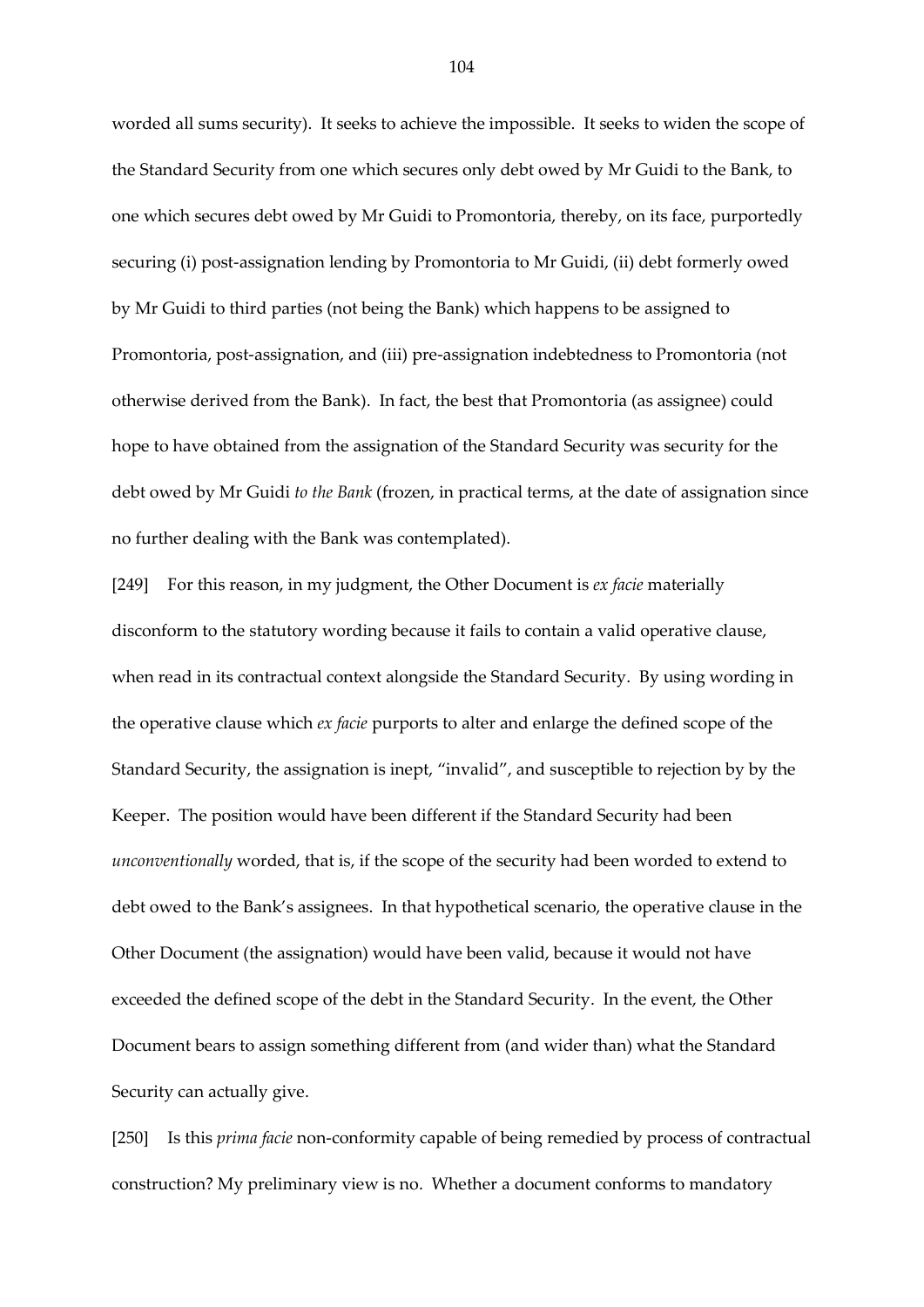statutory wording is a question of statutory interpretation (to which the principles in *Johnstone, Rae, Soneji, Osman* etc., apply); the true meaning of the document is a separate question of contractual construction (to which the principles in *Mannai Investment Co Ltd* v *Eagle Star Life Insurance Co Ltd* [1997] AC 749, *Arnold* v *Britton, etc.,* apply). Conformity precedes construction. It is only once a document has been found to conform to a prescribed statutory wording that one enters upon the separate exercise of seeking to interpret the document to ascertain its true meaning (*Legal & Equitable Nominees Ltd*, *supra* paras [14] (concession by counsel),  $[22]$  &  $[24]$ ).

[251] Is this *prima facie* non-conformity capable of being remedied by rectification of the deed? I express no view on this matter. I observe only that if an order for rectification of the deed were to be granted by the court, it is conceivable, I suppose, that a question might arise as to whether a rectification order should have retrospective effect (Law Reform (Miscellaneous Provisions) (Scotland) Act 1985, sects. 8, 8A & 9). The issue of retrospectivity may arise particularly sharply in circumstances where diligence has been executed on a defective deed (as by the service of a charge, or by sequestration), since regularity of procedure tends to be of heightened significance in that context.

[252] In the event, at debate, no motion was made by the defender for leave to amend its pleadings in order to found upon the Other Document (as the alleged basis of its title to the Standard Security and entitlement to serve the Charge).

## *Lodging redacted documents*

[253] It has become quite the fashion for parties to lodge redacted documents in process, without obtaining the prior leave of the court to do so. Redactions regularly appear in the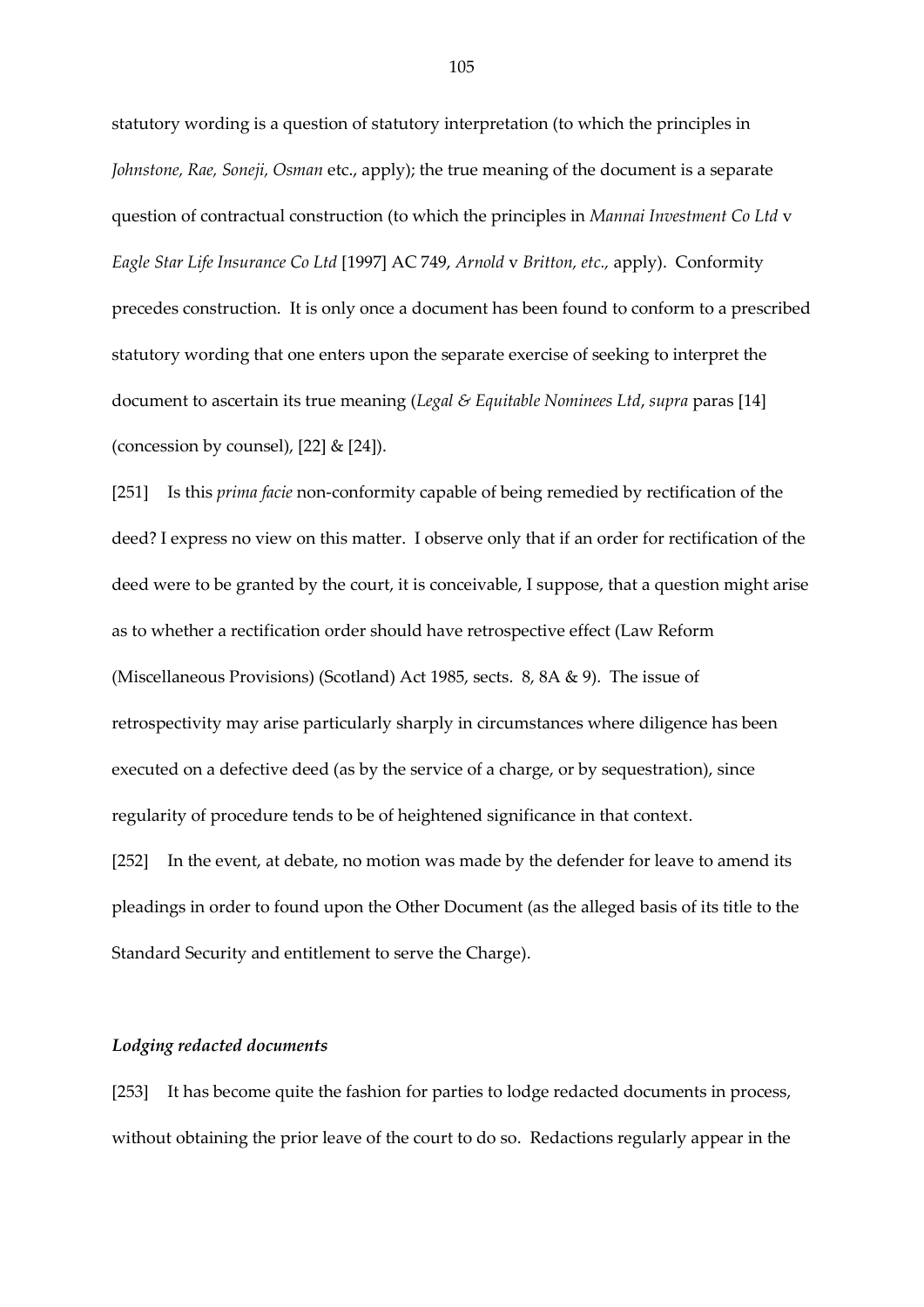body of the document, sometimes entire schedules are deleted, on occasion subscriptions and witness attestations are obscured.

[254] More often than not, no objection is taken, and nothing turns upon it. Justifications for the practice vary: environmental protection, data protection, commercial sensitivity. In commercial actions, with voluminous productions, it has been said to be a sensible way of getting to the crux of a disputed issue by clearing the field of irrelevant material.

[255] But therein lies the nub of the problem. Who decides what is "commercially sensitive", or irrelevant, or the like?

[256] In this case, Promontoria considers that it should decide. It asserts that it is *entitled* to lodge redacted versions of documents to exclude material that it considers to be irrelevant or "commercially sensitive" (whatever that means). Apparently, the pursuer and the Court is simply expected to take Promontoria's word for it. The various redacted versions of the Assignation that have grudgingly been exhibited to the pursuer by Promontoria (and the Bank) at different stages in this litigation have gone through numerous iterations, with everdiminishing tranches of supposedly "irrelevant" or "sensitive" material being excised on each occasion. The defender's dogged refusal to exhibit the unredacted document of title on which it founds its defence has been the *de quo* of the parties' dispute for years, culminating in a two day debate.

[257] Frankly it is a preposterous state of affairs.

[258] In my respectful judgment, this unsatisfactory situation arises due to a misunderstanding of three key issues: (i) first, the crucial distinction between a document that is founded upon, and a document that comprises a mere adminicle of evidence; (ii) second, the nature of the long-standing duty incumbent upon a party who founds upon a document (or incorporates its terms) in its pleadings; and (iii) third, the consequences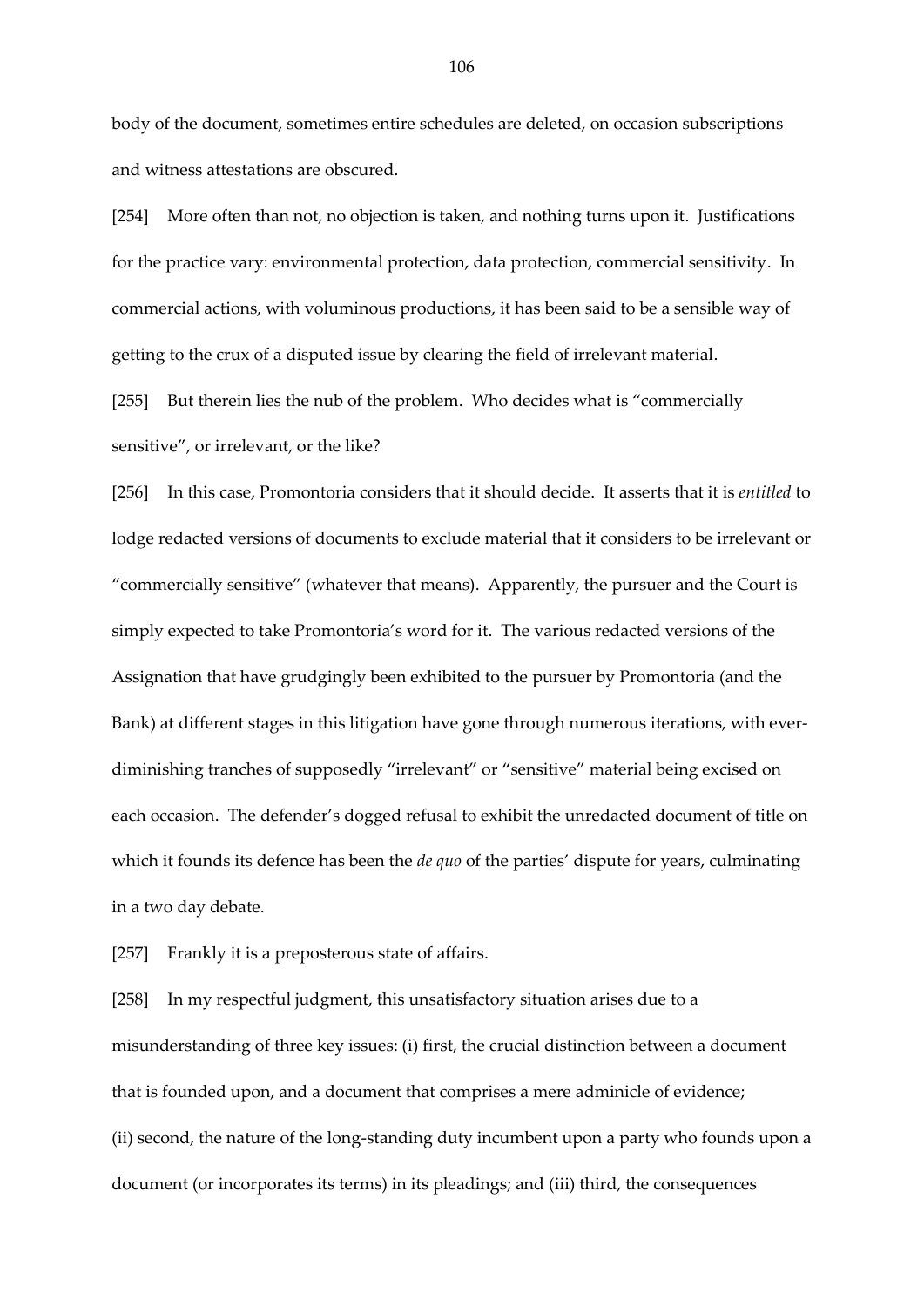(which vary depending upon the procedural context) that may arise if a party chooses to lodge an incomplete (i.e. redacted) document without seeking and obtaining leave of the court to do so.

[259] In my judgment, the correct legal position regarding the lodging of redacted documents (specifically, where such documents are founded upon or incorporated in a party's pleadings) can be explained as follows.

#### *The general rule*

[260] In ordinary civil procedure, the general rule is that a party who founds upon a document in his pleadings (or adopts it as incorporated therein) must, so far as it is in his possession or within his control, lodge that document in process as a production (Ordinary Cause Rules 1993, rule 21.1; Rules of the Court of Session, rule 27.1).

[261] According to the general rule, the original document should be lodged, complete and unredacted *(Murray's Trustees* v *Wilson's Executors* 1945 SC 51; *Unigate Foods Ltd* v *Scottish Milk Marketing Board* 1975 SC (HL) 75, 106; *Macphail, Sheriff Court Practice*, para 9.67.)

[262] Nor is there any dubiety as to when such a document must be lodged. When the document is founded on or adopted in an initial writ, it must be lodged as a production at the time of returning the initial writ following expiry of the period of notice; when the document is founded on or adopted in defences, a counterclaim, answers or a minute, the document must be lodged at the time of lodging that part of process; or when the document is founded on or adopted in any adjustment to any pleadings, the document must be lodged at the time when such adjustment is intimated to any other party (OCR 21.1(1)(a)-(c); RCS  $27.1(1)(a)-(c)$ ).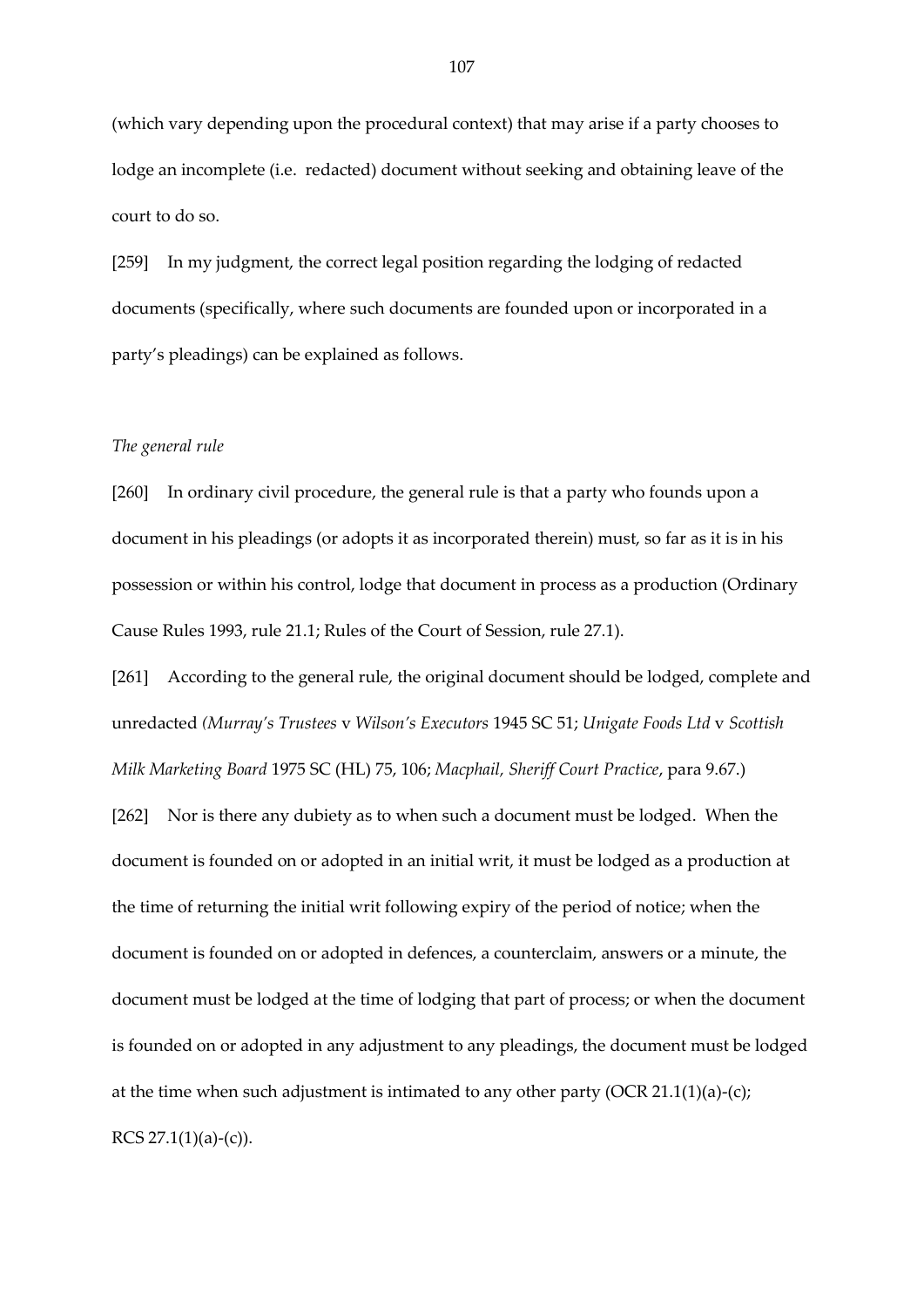[263] In contrast, documents that are not founded upon in pleadings (or adopted as incorporated therein), but which are instead merely adminicles of evidence, need not be lodged until shortly prior to the assigned diet of proof (OCR, rule 29.11; RCS, rule 36.3). [264] The general rule (in relation to documents founded upon) has existed in the Court of Session for nearly two centuries. It originates from the Court of Session Act 1825, section 3. The sheriff court rule is of similar vintage. Its direct lineage can be traced back to rule 51 of the Act of Sederunt for Regulating the Form of Process in Sheriff Courts, promulgated on 10 July 1839, which required parties to produce with their condescendence or answers:

"All writings in their custody, or within their power, not already produced, on which they mean to found…."

The Sheriff Courts Act 1876, section 22 was similarly peremptory. A slight relaxation emerged in rules 47 & 48 of the Schedule to the Sheriff Courts Act 1907 whereby each party was required along with his pleadings, or at latest before the closing of the record, to lodge any documents founded upon, so far as these were within his custody or power; but production was stated to be necessary only "if required by any other party in the action or by the sheriff". Nevertheless, the obligatory nature of the rule continued to be acknowledged, judicially and in leading textbooks (*Wright* v *Valentine* (1910) 26 Sheriff Court Reports 26, affirmed on appeal at 151; Dobie*, Sheriff Court Practice* (1952) 155; Lewis*, Sheriff Court Practice* (8th Ed) (1939) 118-119). Sheriff Dobie stated (*supra*, 115):

"Production of documents founded on before the closing of the record can, it is thought, be insisted on as a matter of right. The mere fact that production may disclose more than parties in the case are at that stage entitled to know, is not apparently pleadable as an excuse for non-production. The statutory rule gives an unqualified right to each party in a cause to see the documents founded on in the pleadings of all the other parties, and to see them before the record is closed… The court has apparently has no discretion on the matter but must, it is thought, if required by the other party, order production".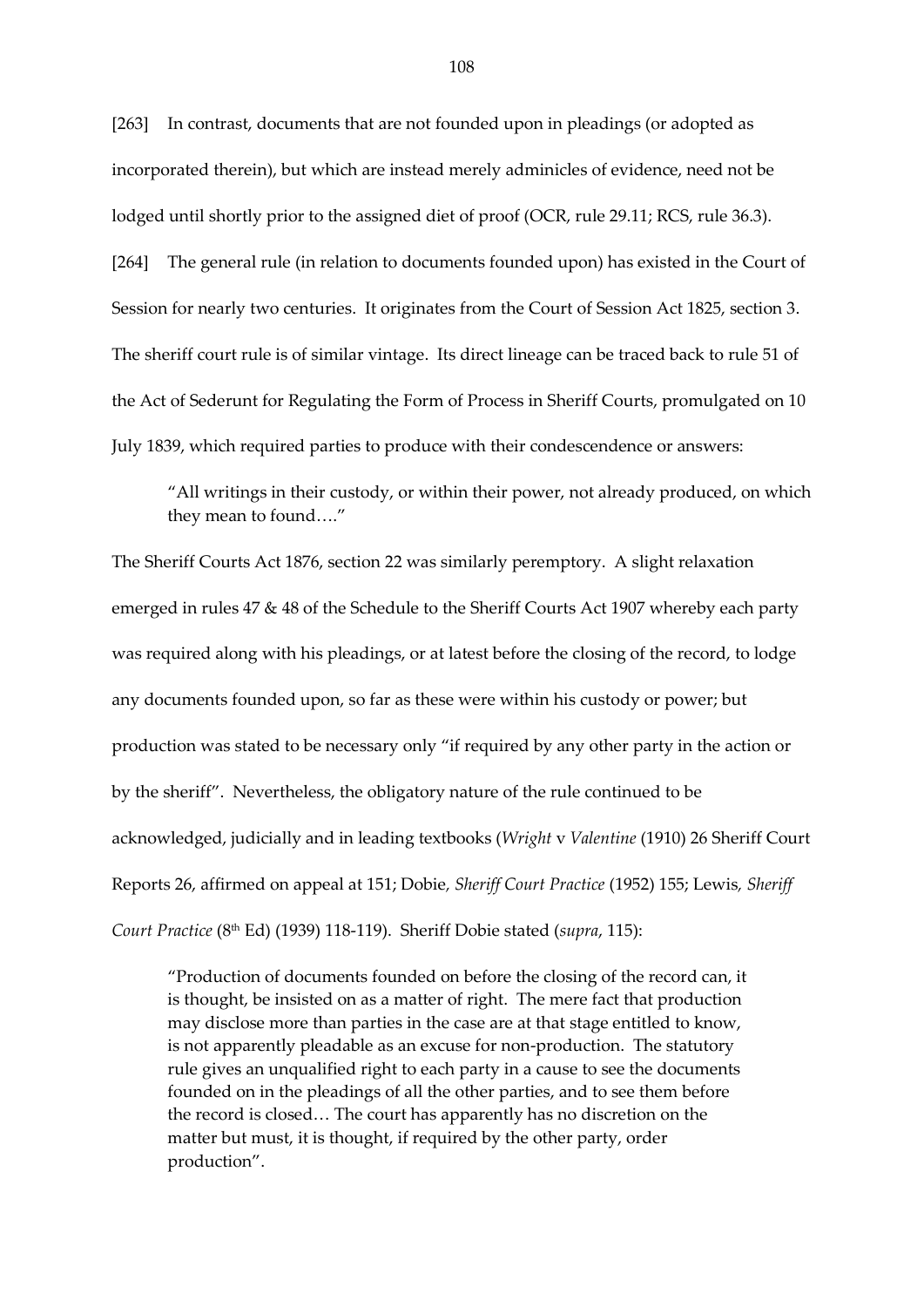Ordinary procedure in the sheriff court was substantially re-written by the ordinary cause rules 1993, but the general rule remained largely intact. Indeed, it was tightened and extended. The previous latitude afforded by the old rule 47 (whereby the obligation did not arise until the court or a party requested production) was removed, to be replaced with the current unqualified obligation to lodge the document founded upon at specified stages in procedure. The rule was also expressly extended to cover any document "adopted as incorporated" in his pleadings.

[265] The merit of the general rule seems never to have been judicially doubted. It has been enforced by the Inner House, repeatedly and decisively (*Independent West Middlesex Fire & Life Assurance Co* v *Cleugh* (1840) 2 D 1053; *The Western Bank of Scotland* v *Baird* (1863) 2 M 127; *Reavis* v *Clan Line Steamers Ltd* 1926 SC 215).

## *The rationale of the general rule*

[266] The general rule is an adjunct to the three key principles underlying the civil judicial process: candour, fair notice, and open justice. A document that is "founded on" has a higher status than a mere adminicle of evidence at proof. It forms the basis of the claim or defence. Rightly, if it is being so relied upon by a party for the purpose of invoking judicial relief, it must be produced to the court (as an aspect of open justice) and to the opponent (in compliance with its duties of candour and the giving of fair notice). To fail to do so is inimical to those key principles.

[267] On a more practical level, two further justifications for the general rule are discernable.

[268] Firstly, the lodging of a document founded upon, at an early stage in litigation, is likely to be more productive of extra-judicial settlement in appropriate cases. Showing one's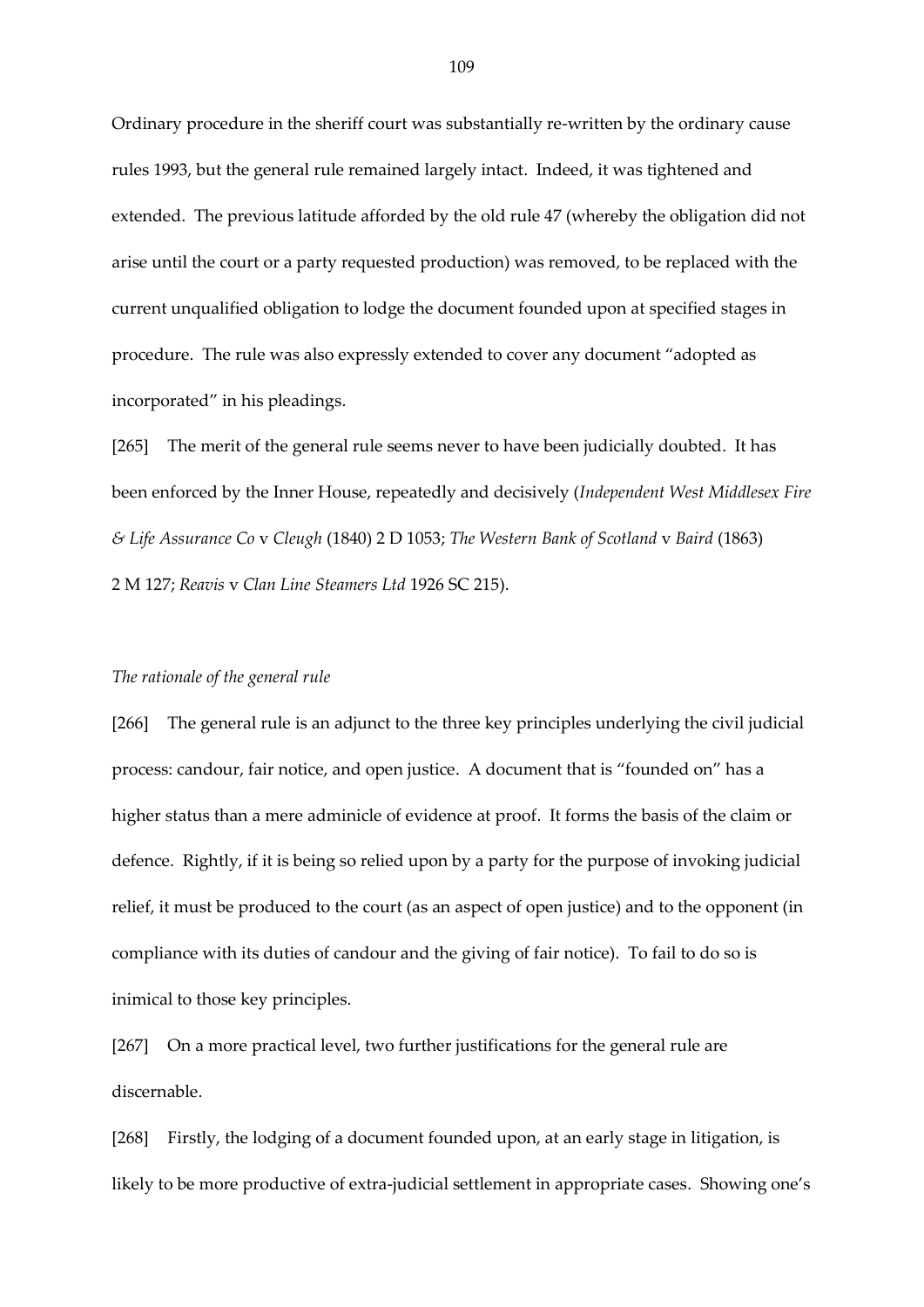hand, by disclosure of the essential document(s) on which the claim or defence is founded, is not only consistent with candour and the giving of fair notice, but it is also more likely to promote early dialogue and extra-judicial settlement between the parties in appropriate cases. In *Western Bank of Scotland, supra*, the Lord Justice-Clerk stated:

"The policy of the Act of Parliament [the Court of Session Act 1825, section 3] is to compel parties, as far as possible, to disclose to one another, *at the earliest stage* what their case is…" [my emphasis]

Lord Neaves stated (at page 136)

"…I think it is quite plain that [the Lord Justice-Clerk] has correctly stated the object of the Act of Parliament, which was to make parties reveal to each other *in the outset* insofar as it depended upon special writings, the cause of action and the ground of defence. I humbly think that was a good object, *intended to make parties understand their position, and come either to a regular fair trial of the question, or to a settlement of it, when they saw what could be respectively made against each other,* insofar as the documents were concerned. But whether it was a good object or not, which I think it was, that was the object, and it would be to defeat that object if we were not to enforce the judicial production of the documents. Extra-judicial exhibition is not the thing required. What is required is the judicial production of the documents on which the parties found in their pleadings, and which they think it is necessary to found upon." [my emphasis]

[269] Secondly, in many cases, the document founded upon will be a contract or document of title, and, more often than not, the issue in dispute will be the proper construction of that document. Self-evidently, in those circumstances the document has to be produced in order that it can be construed; and the task of construction cannot be performed unless the document is produced, whole and unredacted. I shall return to this point shortly.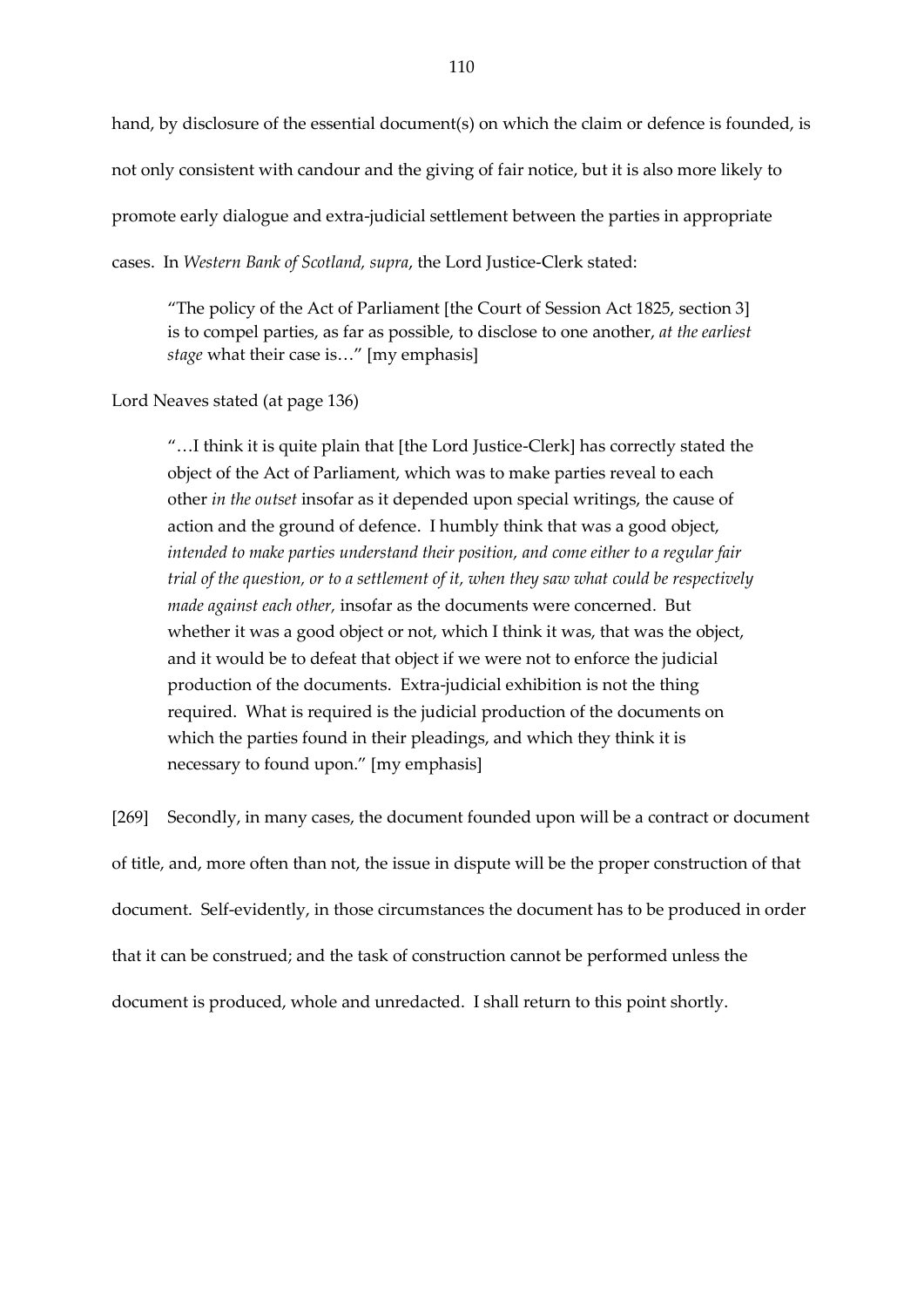*Copy documents* 

[270] I pause to note that an important difference has developed in the treatment of copy documents and redacted documents. A copy document is a complete reproduction of the original document. A redacted document is an incomplete version (or, more usually, an incomplete copy version) of the document, part of it having been removed, deleted, or obscured.

[271] For many years, the courts have permitted the lodging of copy documents (that is, complete reproductions of the originals) in lieu of lodging the principal document (see e.g. *MacLean* v *MacLean Trs* (1861) 23 D 1262). Nowadays, the Civil Evidence (Scotland) Act 1988, section 6(1) regulates the position in most cases. It states that a copy of a document, purporting to be authenticated by a person responsible for making the copy, is*, unless the court otherwise directs,* deemed to be a true copy and is treated as if it were the document itself. In effect, this modifies the duty under the general rule (OCR 21.1) by deeming a certified copy of the document founded upon to be the equivalent of the original, unless the court directs otherwise. No special leave requires to be sought by a party for the lodging of a certified copy in lieu of the original. In that sense, though somewhat inaccurately, a party may loosely be said to be "entitled" to lodge a certified copy instead of the original. The onus then shifts to the other party to make its position clear by timeously challenging the lodging of the certified copy and by taking active steps to seek a direction from the court, giving reasons for doing so (*Promontoria (Henrico) Ltd* v *Friel* 2020 SC 242, at [48]).

## *Redacted documents*

[272] In contrast, no such pragmatic statutory intervention has been made to permit the lodging of incomplete (that is, redacted) documents, in lieu of complete documents founded

111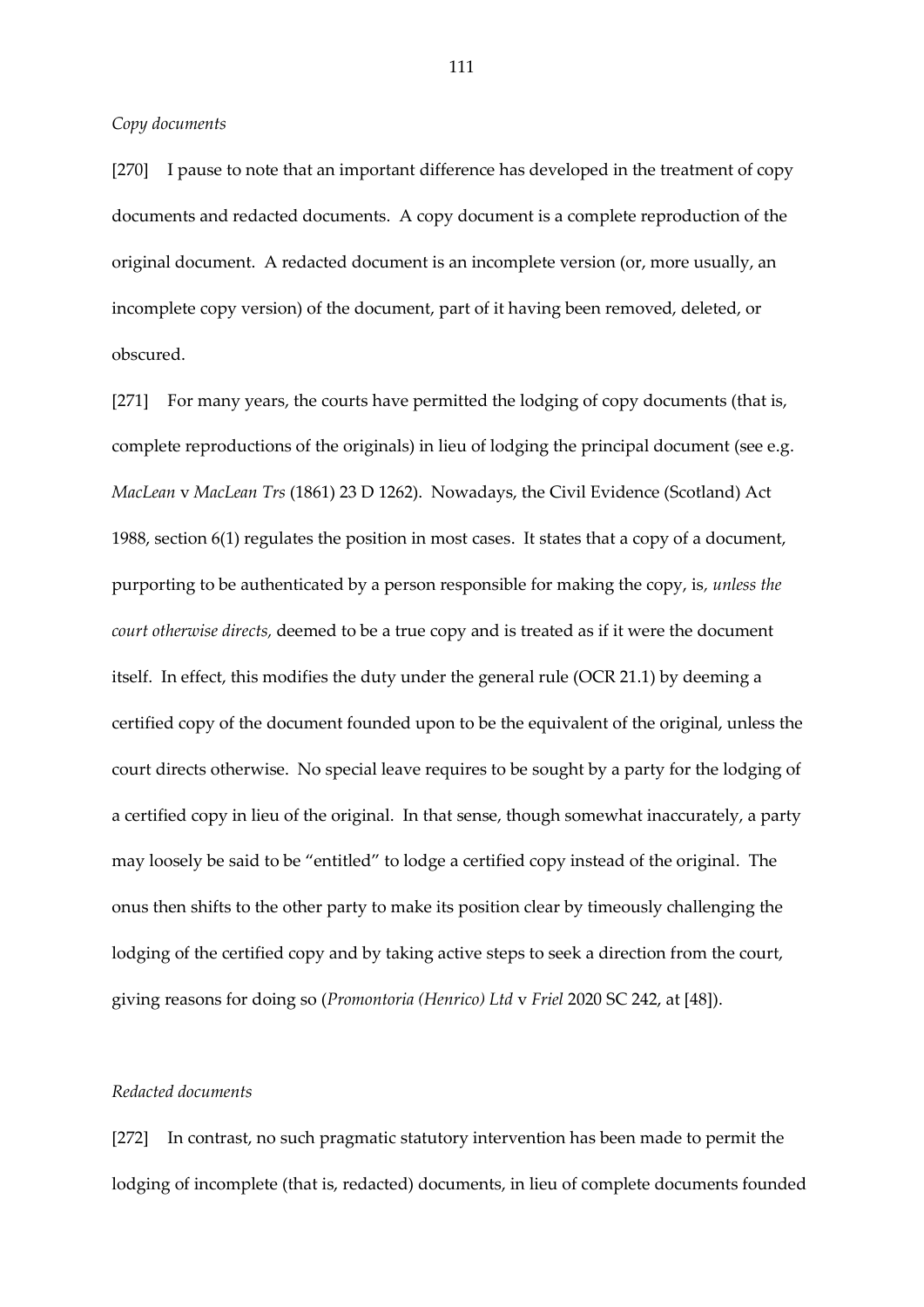upon. A redacted document is not deemed by any statute to be the equivalent of the complete document. A party is not "entitled" in any sense to lodge an incomplete document in lieu of the complete document founded upon by it.

[273] Instead, if a party wishes to lodge a redacted version of a document that is founded upon by it (or incorporated in its pleadings), it should seek leave of the court to do so, and justify that request.

[274] There are good reasons for the difference in treatment. In most cases, it will not matter whether the original document or a true copy is lodged, except in cases where the authenticity of the document (or copy) is genuinely a live issue (Scottish Law Commission Report (Number 100), paragraph 3.71). In contrast, the lodging of an incomplete (redacted) version of a document that forms the very basis of claim or defence is liable materially to impede the attainment of the three key principles discussed above. For that reason the lodging of a redacted document, in lieu of the complete document, is a privilege, not a right; it is permitted "under the control of the court" *(Alliance Trust Savings Ltd* v *Currie* 2017 SCLR 685, paras [46] per Lord Tyre); and a party who wishes to lodge an incomplete document in discharge of the duty under the general rule (OCR 21.1) to lodge the complete document should seek leave of the court to do so.

[275] Redaction is particularly problematic where the document founded upon is a contract or document of title or the like, and the court's task is to adjudicate upon the disputed meaning of it. In such cases, there is a compelling reason why the document (or certified copy), complete and unredacted, should be lodged. It is elementary that such a document has to be construed "as a whole" (*Wood* v *Capita Insurance Services Ltd* [2017] AC 1173, para [10]). If the entire document is lodged, the court is impeded in performing its task of construction. In *Unigate Foods Ltd* v *Scottish Milk Marketing Board* 1975 SC (HL) 75, the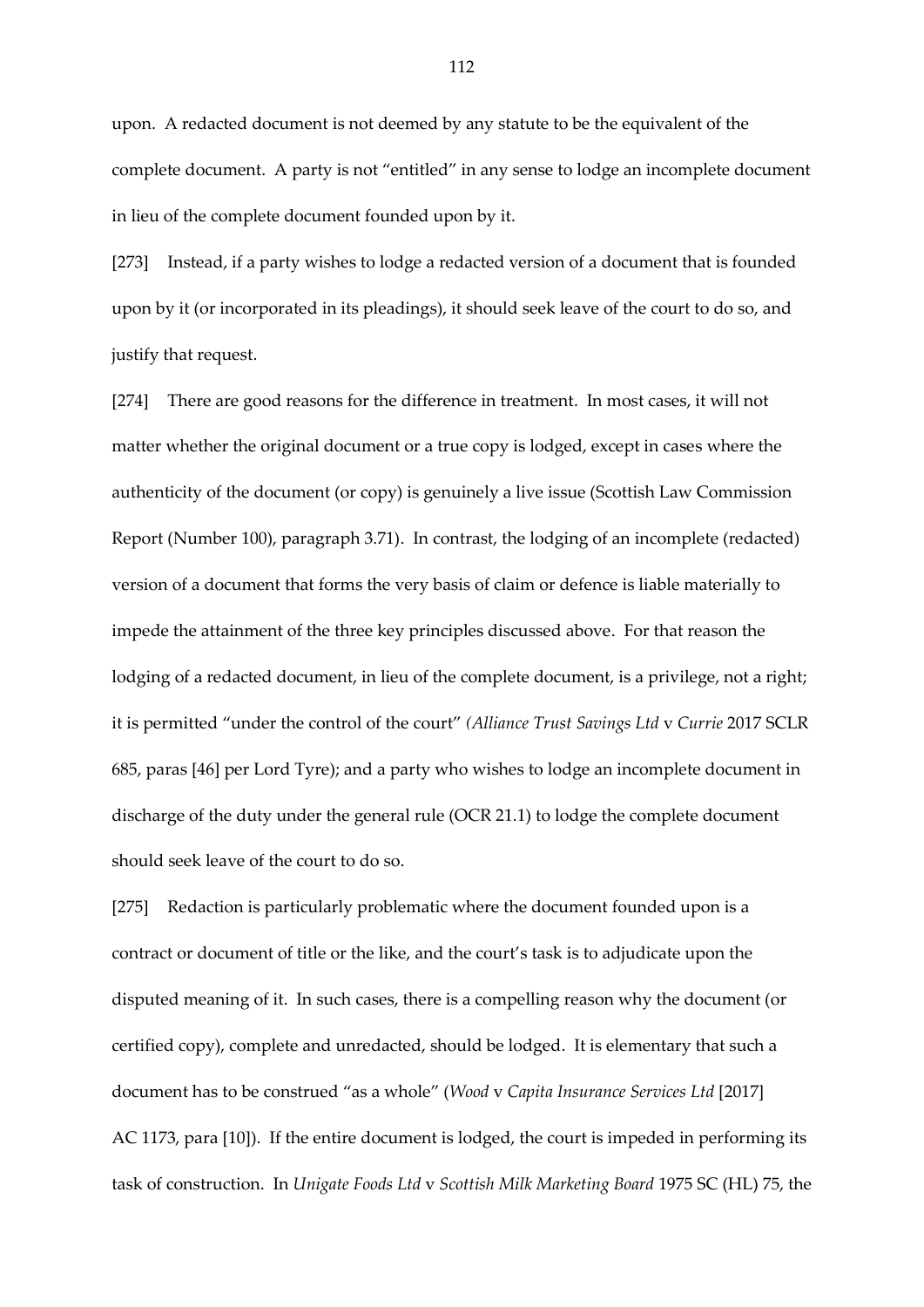House of Lords required to determine the true meaning of a formula within a contract, but only an excerpt of the relevant formula was produced to the court. Lord Fraser of Tullybelton (at 106) deprecated the practice:

"The memoranda containing the formula which has to be construed are not before this House. They were not produced in process and I assume that they were not before the Court of Session. Nor do we even have the full formula before us. All we have is an excerpt from the formula quoted on record in Condescendence 2 and founded on by Unigate as the only portion which is relevant for the present action. Neither the Board nor the auditors have suggested the contrary, and I think therefore that we must proceed on the material that is before us. Nevertheless, I regard it as unsatisfactory that this House and the Court should have been asked to construe part of the formula without having before them the whole formula showing the context in which the disputed portion occurs. No doubt the draftsmen of the pleadings on both sides were very properly concerned to avoid producing unnecessary documents, although in these days of photocopying the expense is much less than when documents had to be printed. I hope that nothing I say will discourage such concern and I have in mind the Court's criticism of unnecessary duplication of documents, in *Murray's Trustees* v *Wilson's Executors* 1945 SC 51. But even in that case, which was concerned with the construction of a will, Lord President Normand said: "In most cases the whole will to be construed should be before the Court." In the present case the whole formula should, in my opinion, have been before the Court."

The same sentiment was expressed by the Court of Appeal in *Hancock* v *Promontoria* 

*(Chestnut) Ltd* [2020] 4 WLR 100*.* In that case, as here, Promontoria had produced only a

substantially redacted version of the Assignation on which it founded. Henderson LJ,

delivering the unanimous judgment, stated:

"Redactions to the body of the Deed….are more problematical. I have much sympathy with the general thrust of the [claimant's] submission, which I take to be that where the court is called upon to resolve a question of construction of a contractual document, the document must in all normal circumstances be placed before the court as a whole, and it is not for the parties or their solicitors to make a pre-emptive judgment about what parts of the document are irrelevant. Sometimes, as with the details of third party transactions contained in the Schedule to the Deed of Assignment, it may be obvious that they can properly be omitted or blanked out; but even then a clear explanation must in my view be provided of the nature and extent of the omissions, and the reasons for making them. In general, irrelevance alone cannot be a proper ground for redaction of part of a document which the court is asked to construe, and there must be some additional feature (such as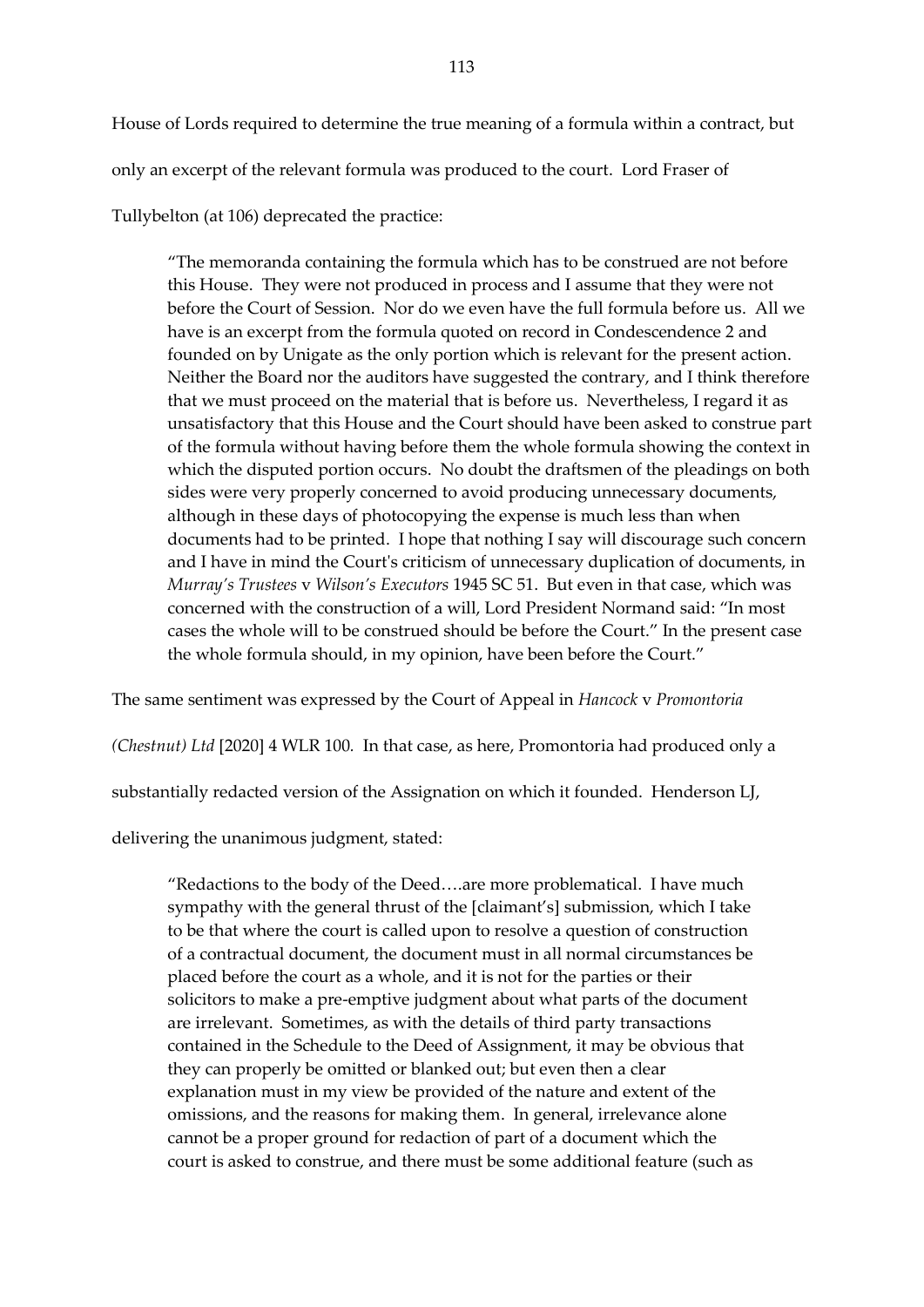protection of privacy or confidentiality, but not doubt there are others too) which can be relied upon to justify the redaction".

Redactions purportedly on the ground of confidentiality were also criticised. Henderson LJ

stated:

"Seldom, if ever, can it be appropriate for one party unilaterally to redact provisions in a contractual document which the court is being asked to construe, merely on grounds of confidentiality. If it is obvious that provisions in question would on any reasonable view be completely irrelevant to the issue of construction, and if the reasons for taking that view can be clearly and fully articulated by the solicitor acting for the party seeking the redaction, I am inclined to accept that the redaction may be defensible. But the reason why it would be defensible is that the provisions are clearly irrelevant, not that they are confidential. Confidentiality alone cannot be a good reason for redacting an otherwise relevant provision in a contractual document which the court has to construe, and there are other ways in which problems of that nature can be addressed. I have already given the example of a confidentiality ring. Another solution, if the parties all agree, could be for the judge alone to see the document in its unredacted form."

[276] Therefore, in my judgment, the starting point must be that the entire document

founded upon (*a fortiori* in cases where construction is in issue) should be produced to the court. Leave of the court requires to be sought to lodge a redacted document in discharge of the duty under rule 21.1, OCR 1993. In general, irrelevance alone is not a proper ground for redaction of a document which a court is being asked to construe, because it is the task of the court to construe the document as a whole. It is not normally appropriate for a party, or solicitor or counsel, however experienced, to pre-judge which parts of the document the court may find useful in performing its task of construction. Relevance is a matter for the court to decide (*Hancock, supra*, [89]). Likewise, confidentiality alone can never be a good reason for obscuring or editing an otherwise relevant provision in a contract, document of title, or the like, on which a party founds. Confidentiality can and should be addressed by other flexible means, usually involving the imposition of conditions, such as a confidentiality ring (as in *Iomega Corporation v Myrica (UK) Ltd (No. 1)* 1999 SLT 793,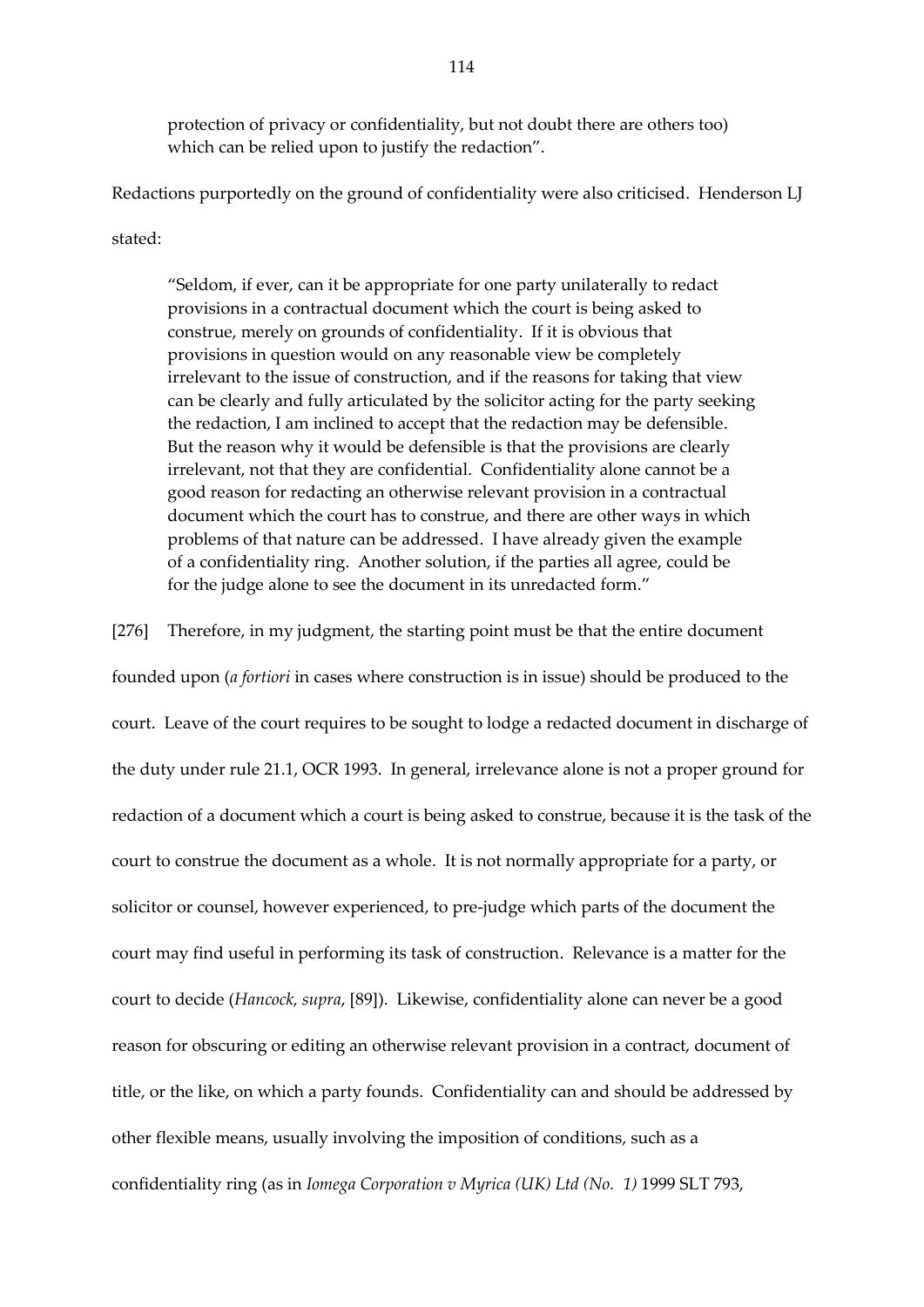whereby the whole document is exhibited, complete and unredacted, to a limited number of designated persons only, such as counsel, agents and experts. So, generally, redaction on grounds of irrelevance or confidentiality should either be forbidden or, if permitted at all on the application of the lodging party, "convincingly justified and kept to an absolute minimum" (*Hancock, supra*, para [89]). What cannot be tolerated is a free-for-all, whereby parties, left to their own devices, unilaterally decide what is irrelevant or immaterial, confidential or "commercially-sensitive", and lodge whatever edited or abridged version of the key documents they happen to be comfortable with.

[277] Of course, a rigid rule that admits of no exceptions would smother common sense and pragmatism. There can be no reasonable objection to the redaction, on the ground of irrelevance, of details of third party loan assets and title numbers in a schedule to a global assignation of the kind with which this case is concerned. Such personal details probably have no bearing on the construction of the operative clauses of the deed and could not conceivably be of concern to Mr Guidi (nor, in fairness, does he argue otherwise). However, the proper procedure to be followed remains the same: the party seeking to redact such information should seek leave of the court to do so; the redaction has to be justified; and, to adjudicate fairly on the point, the unredacted document would, at a minimum, require to be exhibited to the court and to the opposing party's counsel or solicitor in order that the nature and extent of the redaction could properly be verified, consistent with open justice. Likewise, redaction of personal details of signatories or attesting witnesses might plainly be irrelevant to the issue of the construction of a deed, but that does not mean that such details should routinely be obscured in a document lodged pursuant to rule 21.1, OCR 1993, because the due execution of the deed may, perfectly legitimately, be an issue in dispute, on

115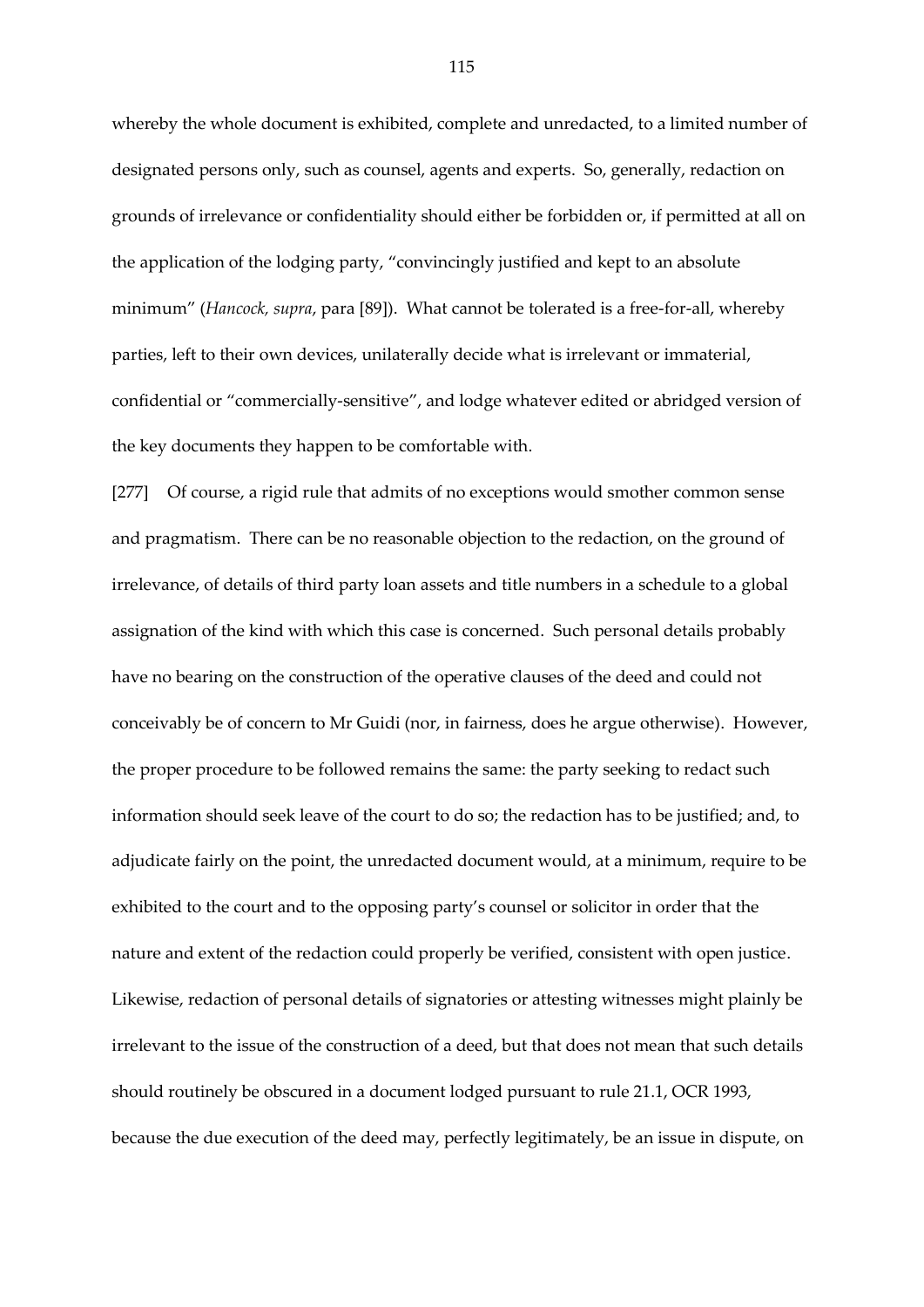which the lodging party is being put to proof (*Hancock, supra*, [73]). Leave to lodge such a redacted document should be sought, and convincingly justified.

[278] Therefore, contrary to Promontoria's submission, in my judgment it is the court, not the lodging party, which is the final arbiter when issues of relevancy, admissibility or confidentiality arise; and to perform that role, the court (at the very least) needs to see the unredacted document.

[279] Interestingly, a similar affirmation of the court's role (in regulating the lodging of redacted documents) has been enunciated in the separate context of the common law procedure for recovery of evidence by commission & diligence. In *XY Council* v *S* 2020

S.L.T. (Sh Ct) 311, the sheriff (Cubie) held:

"Fundamentally the specification procedure exists so that the court can monitor and if necessary, decide upon the relevance or admissibility or confidentiality of material which is subject to the motion for recovery, either refusing the motion or allowing excerpts to be taken from material, or allowing the material to be redacted. The court maintains control of the procedure and is the final arbiter when issues of relevance, admissibility or confidentiality arise."

The matter was also addressed, albeit *obiter*, in *Cherry & Ors v The Advocate General for Scotland* 2020 SC 37. The respondent had lodged redacted documents, purportedly on the basis of irrelevance, legal privilege and the law officers' advice convention. The petitioners complained that they did not know whether these redactions had been properly made. They sought production of the unredacted versions. The court observed (at p.48) that specification procedure normally required:

"….scrutiny of the documents by the Lord Ordinary to determine whether the redactions are justified on the bases proffered".

In a similar vein, in *Sommerville v The Scottish Ministers* 2008 SC (HL) 453, Lord Rodger observed (p.90):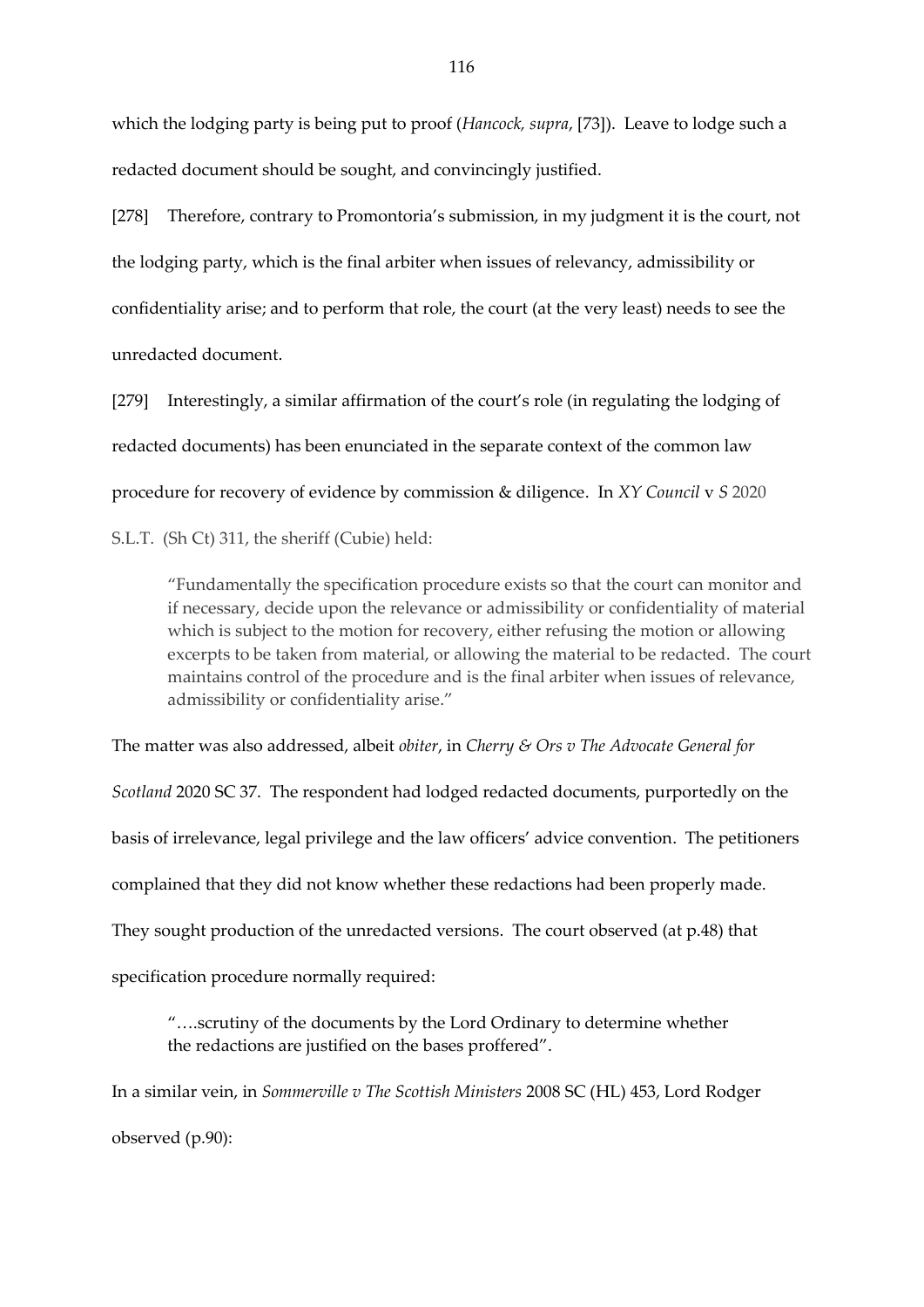"… The correct starting point, as I have said, is that the redacted passages are indeed relevant to one or more issues in the petitioners' cases, since otherwise there could be no question of them being produced under the specification. In these circumstances there was no onus on counsel for the petitioners to show why they should recover the full version of the documents, including the redacted passages. The decision on whether they should do so was one for the Lord Ordinary after balancing the competing interests of the petitioners in having relevant material and of the public in maintaining the confidentiality of that material. I can see no way in which the Lord Ordinary could carry out that vital balancing exercise in this case without actually looking at the documents in question. …"

[280] In light of the foregoing, I struggle to understand why Promontoria considers that it is "entitled", in the face of long-standing challenge from the pursuer, to lodge only a redacted version of the critical document of title on which it founds and which it also expressly incorporates into its pleadings. The high-water mark of the defender's submission is the dicta in *Friel, supra* (at [49]) that:

"[i]n the interests of clarity and efficiency in a commercial case, a party is *entitled* to produce only such parts of a document as are necessary to prove the case averred." [my emphasis]

In my judgment, in this context the Inner House was going no further than to state that a party was "entitled" to prepare for and proceed to proof on the basis of a redacted document, absent timeous, fair notice from its opponent that the absence of the complete document was an issue. The Inner House was not sanctioning a blanket "entitlement" unilaterally to lodge redacted versions of a documents founded upon. That would have represented an unprecedented change in court procedure. Rather, the "entitlement" was merely to proceed to proof on the assumption that no objection was being taken to the lodging of an incomplete version of the document of title, since the other party had taken no issue with the *prima facie* default. In *Friel,* no consequence flowed from the failure to lodge the unredacted document because there had been: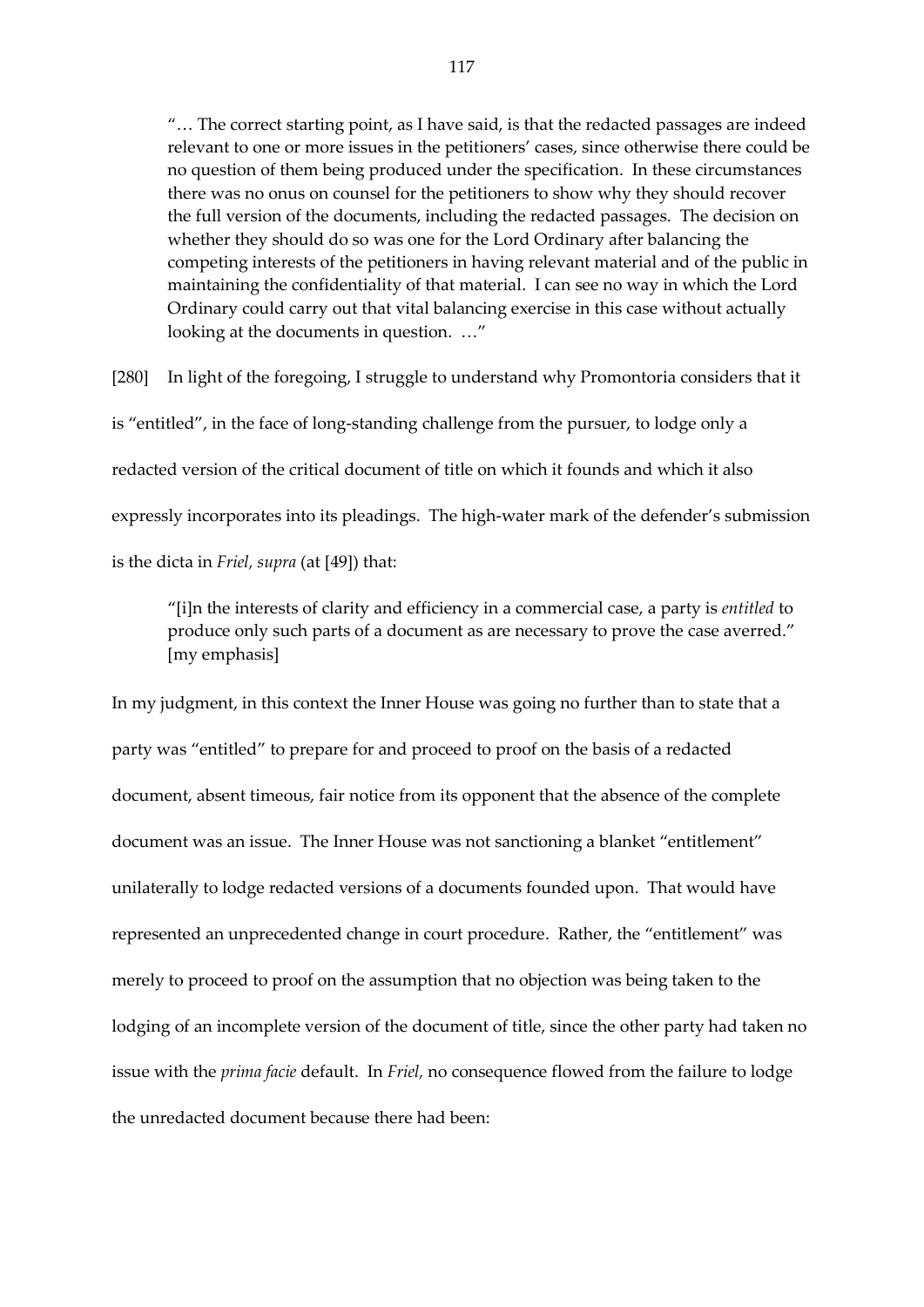"… no real indication that [the production of the complete document] might have a bearing on the central issue of whether the assignation covered the [company] debt and the defender's guarantee." (para [49])

Mr Friel had given no fair notice prior to, or even during, the proof that he took issue with the absence of the complete document. Somewhat opportunistically, the argument "was focused only in submissions during the reclaiming motion" (*Ballantyne Property Services, supra,* 65).

[281] In contrast, the absence of the complete, unredacted document of title on which Promontoria founds has been the *de quo* of these proceedings for almost two years prior to the debate.

*What is the consequence of breaching the general rule?* 

[282] What is the consequence of a party failing to comply with its duty under rule 21.1,

OCR 1993, by lodging a redacted version of a document in place of a complete document (or

certified copy thereof), without obtaining leave of the court to do so?

[283] The answer (unsatisfactory though it may be) is that the consequence will vary

depending upon the particular circumstances of the case, including the "procedural context"

in which the default arises (*Hancock, supra*, [77]). In *Promontoria (Henrico) Ltd* v *Friel* 2020 SLT

321, the Inner House stated (at [49]):

"If only part [of a document] is produced, there may be a risk that the other party can present certain arguments based on the absence of the whole document. Whether such arguments will succeed must depend on the particular circumstances of the case."

In my judgement, depending on the circumstances, the following non-exhaustive, specific consequences may arise from such a default.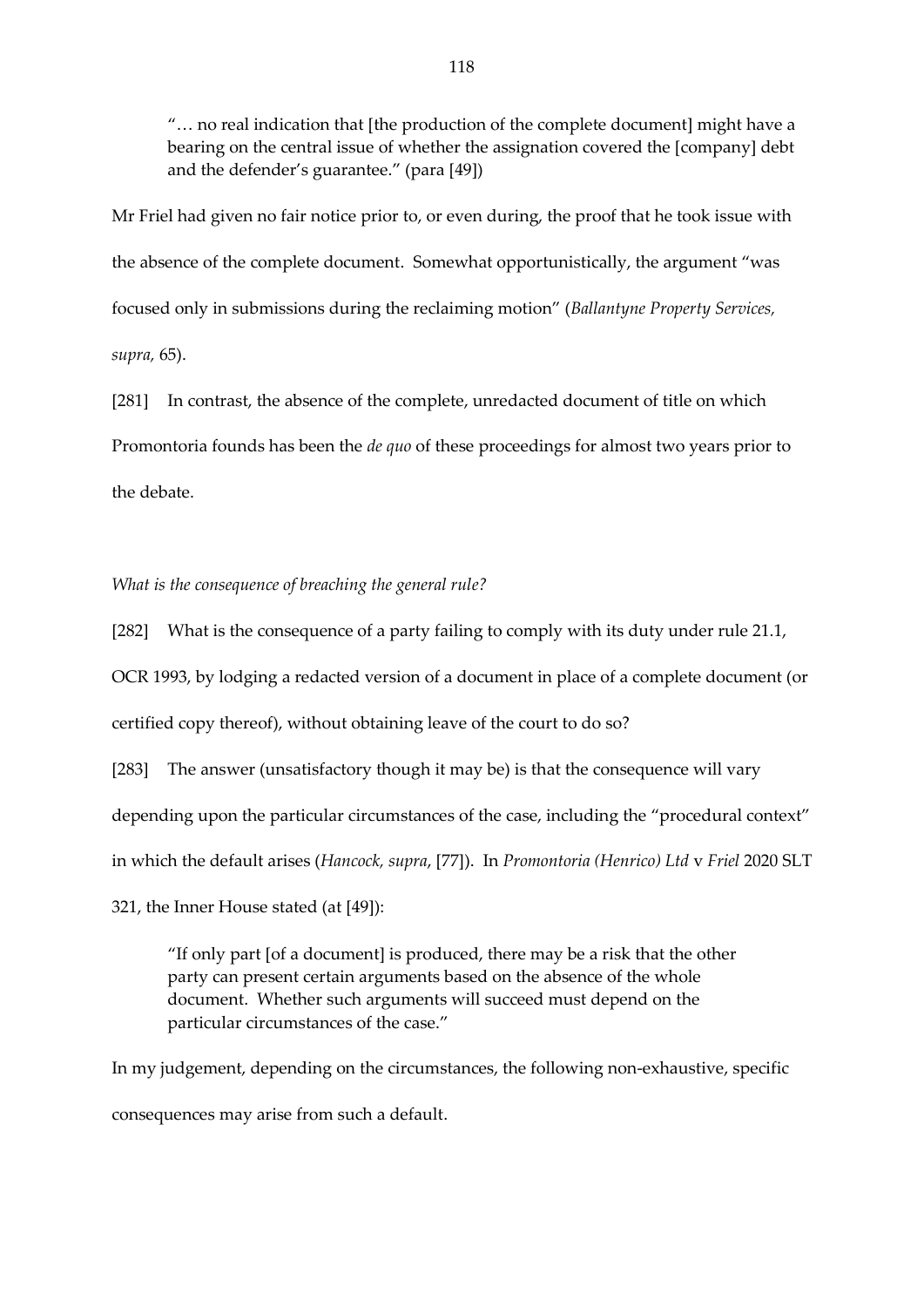[284] First, the defaulting party may ordered to produce the document and may be found liable in the expenses of an order for production or recovery of the document (rule 21.2, OCR 1993; RCS, rule 27.2).

[285] Second, the defaulting party may, quite legitimately, be put to proof of the whole terms of the document founded upon by it, provided the other party has given fair notice that it challenges the lodging of the incomplete (redacted) version. In *Promontoria (Chestnut) Ltd* v *The Firm of Ballantyne Property Services & Ors* [2020] CSOH 56, fair notice of the challenge having been timeously raised in the defences, the defender was "entitled" to insist on "…putting [Promontoria] to proof as to the material terms of the Assignation" (para 66). [286] Third (linked to the preceding consequence), the defaulting party may fail to obtain summary decree, because its failure (to lodge the complete document founded upon) gives rise to a triable issue of fact, entitling the opponent to proof. This is precisely what happened in *Ballantyne Property Services, supra* (paras 66 & 68).

[287] Fourth (also linked to the preceding consequence), the defaulting party may fail to obtain decree at debate, again because its failure to lodge the complete document founded upon may justify the conclusion that there is a *prima facie* disputed issue of fact, entitling the opponent to proof.

[288] Fifth, the defaulting party may simply be prevented from proceeding further with its claim (as in *The Western Bank of Scotland* v *Baird, supra*) or its defence until it lodges the document founded upon; or it may be prevented from proceeding to proof or from leading evidence at proof until the document is lodged (as in *Reavis* v *Clan Line Steamers Ltd, supra*). [289] Sixth, provided fair notice has been given by the opponent that the absence of the unredacted document is an issue in dispute, the defaulting party may find that it ultimately fails to prove its case at proof. This is what happened in *Dowling* v *Promontoria (Arrow) Ltd*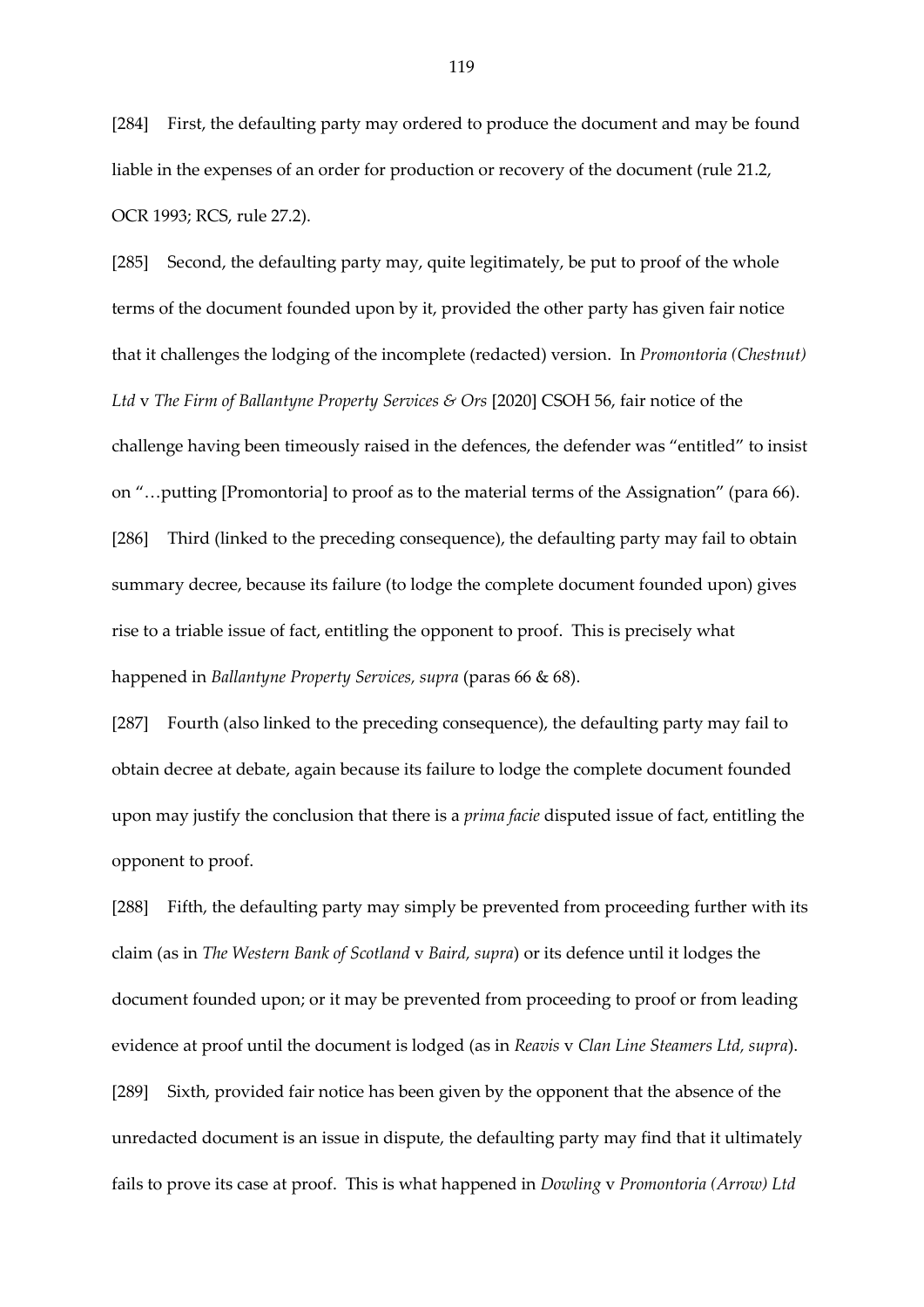[2017] BBIR 1477 and in *Promontoria (Pine) Designated Activity Co* v *Hancock* (2021) EWHC 259

(Ch), where:

"[f]aced with the straightforward task of proving its title to the assigned debt, [Promontoria] inexplicably chose to redact more of the Deed of Assignment than could possibly have been legitimate on account of the reasons of confidentiality or security that it gave." (para 103)

The defaulting Promontoria entity was said to be "the author of its own difficulties" (*supra*, para 103), having chosen to proceed to proof on the basis of an incomplete document of title. [290] Sixth, decree by default may be granted against the defaulting party, pursuant to rule 16.2, OCR 1993.

*What is the consequence of Promontoria's default?*

[291] In the present case, incontrovertibly, Promontoria "founds" upon the Assignation. It is the crux of its defence. Accordingly, it is under a duty to lodge the document as a production, in terms of rule 21.1, OCR 1993. That duty arose as far back as December 2018, when it first lodged Defences asserting that the Bank had "assigned" its rights to Promontoria and that it had "acquired rights" in respect of the personal guarantee and Standard Security (answer 13; plea-in-law number 4). Promontoria has no entitlement, under statute or at common law, to lodge an incomplete version of the document on which it founds. It must lodge the whole document, complete and unredacted, or a certified copy thereof, unless it obtains leave of the court to lodge an incomplete (redacted) version. To date, Promontoria has neither sought nor obtained any such leave.

[292] Having chosen, without leave of the court, to lodge only an incomplete version of the document on which it founds, Promontoria is in default of its obligation under rule 21.1, OCR 1993.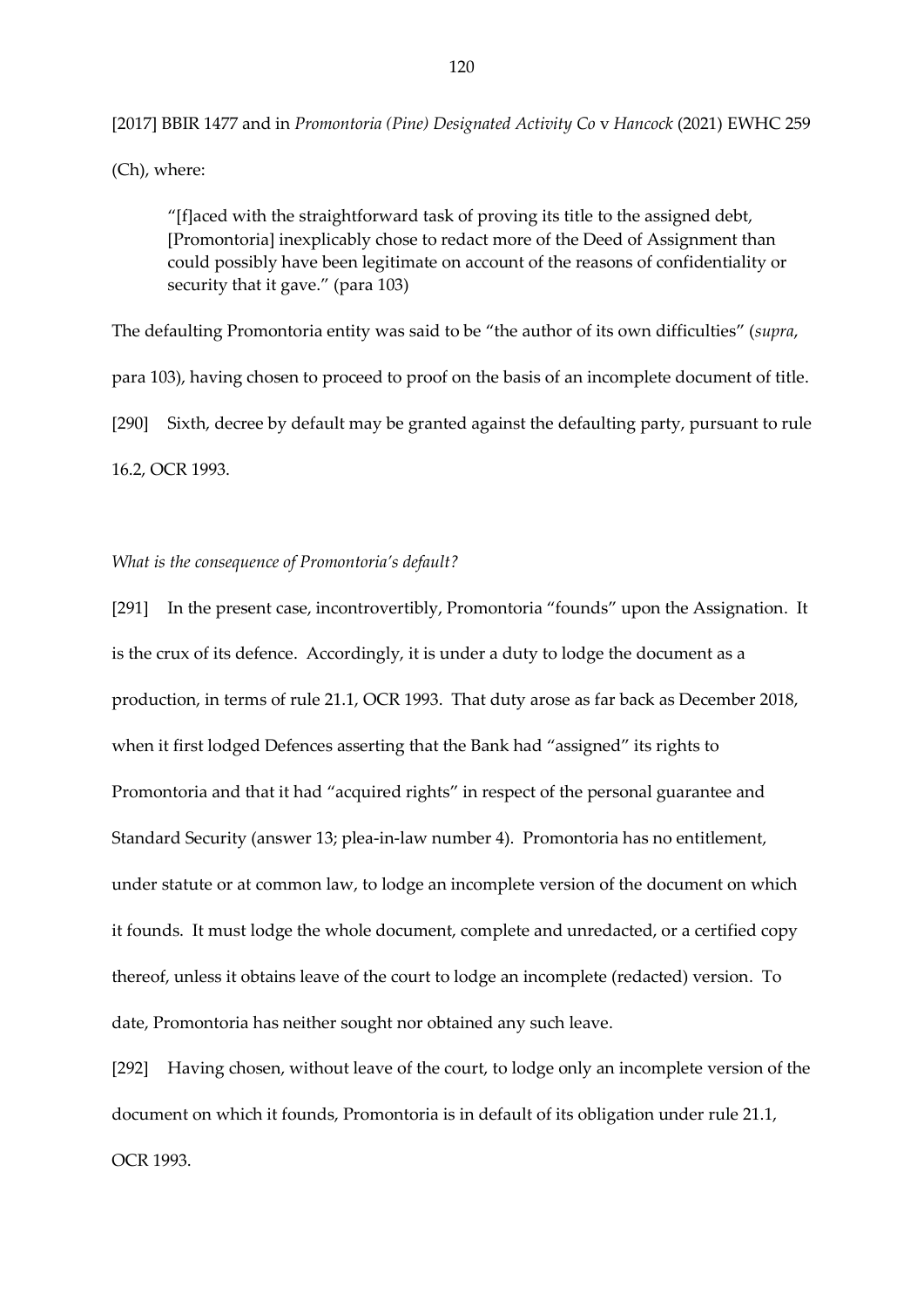[293] The precise consequences, if any, that flow from Promontoria's failure to lodge the unredacted document on which it founds, in breach of rule 21.1, OCR 1993, will vary depending upon "the particular circumstances of the case" and the "procedural context" (*Friel; Hancock, supra*). These potential consequences are the "risk" faced by such a defaulting party, as described by the Inner House in *Friel, supra* (at [49]). Of course, in many cases, there may be no consequences, if no objection is taken by the other party.

[294] However, in the present case, the first significant circumstance is that the pursuer has given fair notice in its pleadings (and in other parts of process, as well as in its written submissions lodged in advance of the debate) that it challenges the defender's title to the debt, and that it objects to the lodging of an incomplete document of title. The absence of the whole document of title is evidently a very real issue in contention. For that reason, the present case is immediately distinguishable from *Friel*.

[295] The second important circumstance is that, on a plain reading of the pleadings, the issues in contention include both the existence and the true meaning of the purported assignation. For those reasons, the failure to produce the complete document attains an enhanced significance. Without the whole document before it, the court is hindered (at debate) in its task of construing the Assignation "as a whole" (*Wood; Unigate Foods Ltd, supra*).

[296] The third material circumstance is that the Assignation itself refers to, and expressly incorporates definitions from, another document, namely the SPA, but the SPA has also not been produced. To explain, clause 1.1 of the Assignation states that words and expressions therein shall (unless otherwise expressly defined) have the meaning given to them in the SPA. Clause 1.2 is even more specific, in that it explicitly incorporates into the Assignation clause 1.2 of the SPA "as if set out in full herein". Following Lord Doherty's conclusion in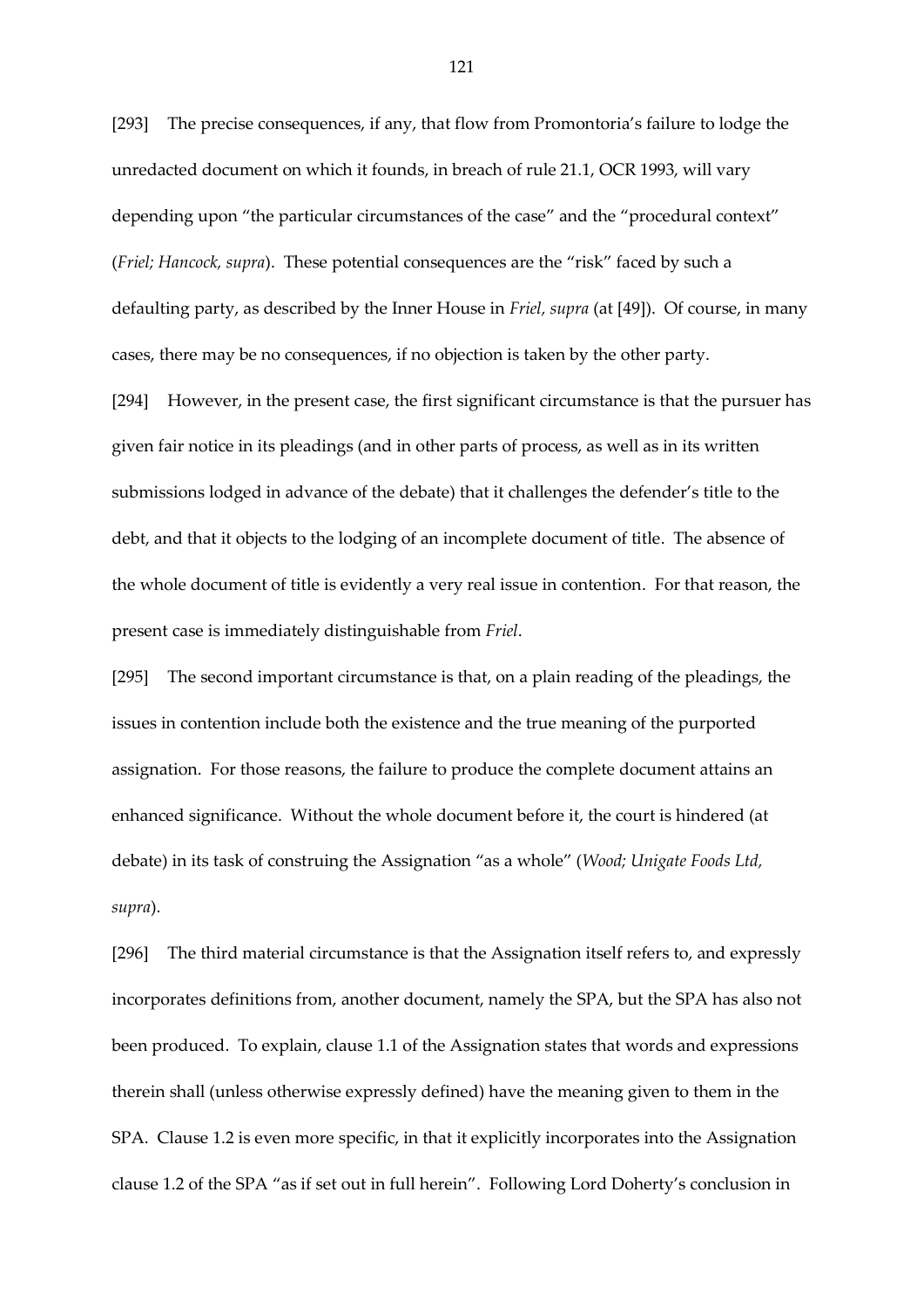*Ballantyne Property Services*, *supra,* the effect of these provisions is to make the SPA a "lexicon of defined terms" and "access to that lexicon is necessary in order to construe the Assignation" (para 62). However, Promontoria has not produced the SPA. Instead, it has lodged only a copy "extract" of the SPA (item 6/2(a)-2 of process). That extract might possibly include the complete terms of clause 1.2 of the SPA which is expressly incorporated into the Assignation, but other parts of the SPA are certainly redacted. In my judgment, given the wholesale reference to the SPA for default definitional purposes (per clause 1.1 of the Assignation), the whole SPA is properly characterised as a document founded upon in the defender's pleadings because it forms, by reference, an intrinsic part of the Assignation on which the defence is explicitly founded. Accordingly, the complete SPA should have been produced, in compliance with rule 21.1, OCR 1993.

[297] The fourth relevant circumstance is that the default, and the controversy surrounding it, has persisted now for many years, culminating in a two day debate involving counsel. The effect on the progress of the action has been significant. [298] Taking account of the foregoing circumstances, and the procedural context, I conclude that the appropriate consequences that should flow from Promontoria's default in this case are as follows. Firstly, Promontoria's motion for decree of dismissal at debate should be refused, because its failure to lodge the crucial document founded upon by it justifies the conclusion that there is a *prima facie* disputed issue of fact, entitling the pursuer to proof. On the basis of his pleadings, Mr Guidi is entitled to put Promontoria to proof of the whole terms of the document founded upon by it, having given ample notice in his pleadings (and other parts of process) that the absence of the Assignation (and SPA), complete and unredacted, is a material issue in dispute (*Ballantyne Property Services, supra*, 66; *Friel, supra,* 49). Secondly, Promontoria, as the defaulting party, should be ordered to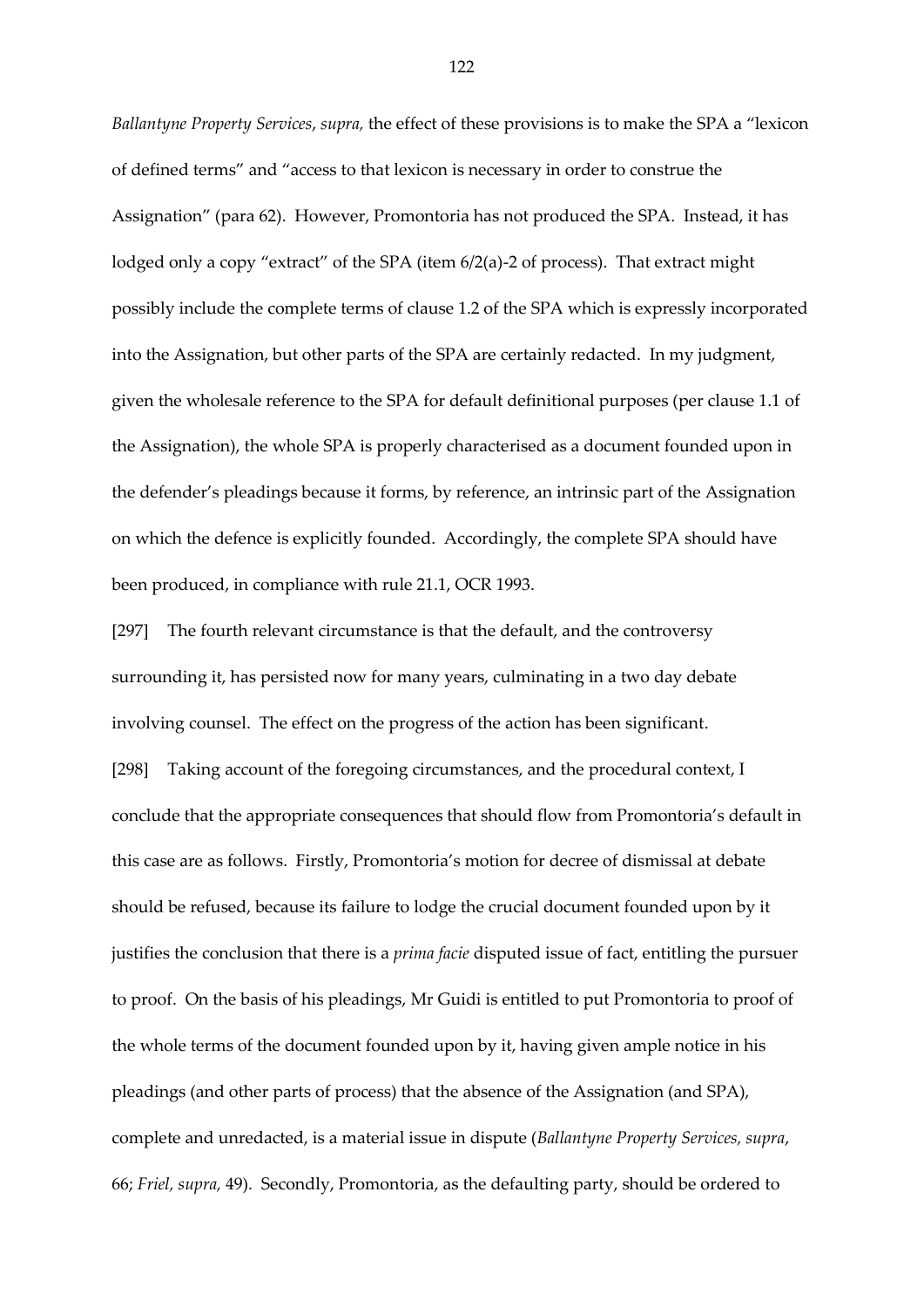produce the Assignation (and SPA), whole and unredacted, within a defined time-scale (or to seek and obtain leave to produce a redacted version in lieu thereof). The order leaves open the possibility that Promontoria might yet, albeit belatedly, seek and obtain leave to lodge redacted documents in discharge of its obligation under rule 21.1, OCR 1993, if the same can be "convincingly justified" (*Hancock, supra*, 89). My order expressly reserves the power of the court to pronounce further on this issue such as, for example (i) to allow the lodging of a redacted document in satisfaction of the obligation under rule 21.1, OCR 1993 or (ii) to prevent or restrict Promontoria leading evidence at proof (as in *Reavis, supra,* per Lord Sands) or (iii) to grant decree by default (rule 16.2, OCR 1993). Thirdly, Promontoria should be found liable in the expenses of the diet of debate which has been caused, for the most part, by Promontoria's persistent default and has resulted in an order being pronounced against it for production of the documents founded upon (rule 21.2, OCR 1993).

## *The pursuer's motion for decree in terms of crave 2*

[299] In an interesting argument, the pursuer's counsel submitted that, having failed to lodge the (unredacted) Assignation, Promontoria was obliged to set out, in averment, a proper justification for its redactions. He argued that Promontoria's failure to do so rendered its pleadings irrelevant (pursuer's written submissions, paras (59) – (66): item 24 of process). The pursuer's counsel candidly accepted that he was inviting me to adopt into Scottish procedure the English procedure devised by the Court of Appeal in *Hancock*, *supra*  (paras 74 & 75).

[300] In my judgment, the bespoke development in English practice illustrated in *Hancock* is not apt for importation to Scottish procedure. Pleadings in Scottish civil procedure serve a distinct purpose. They should be reserved for averments of fact and pleas-in-law in support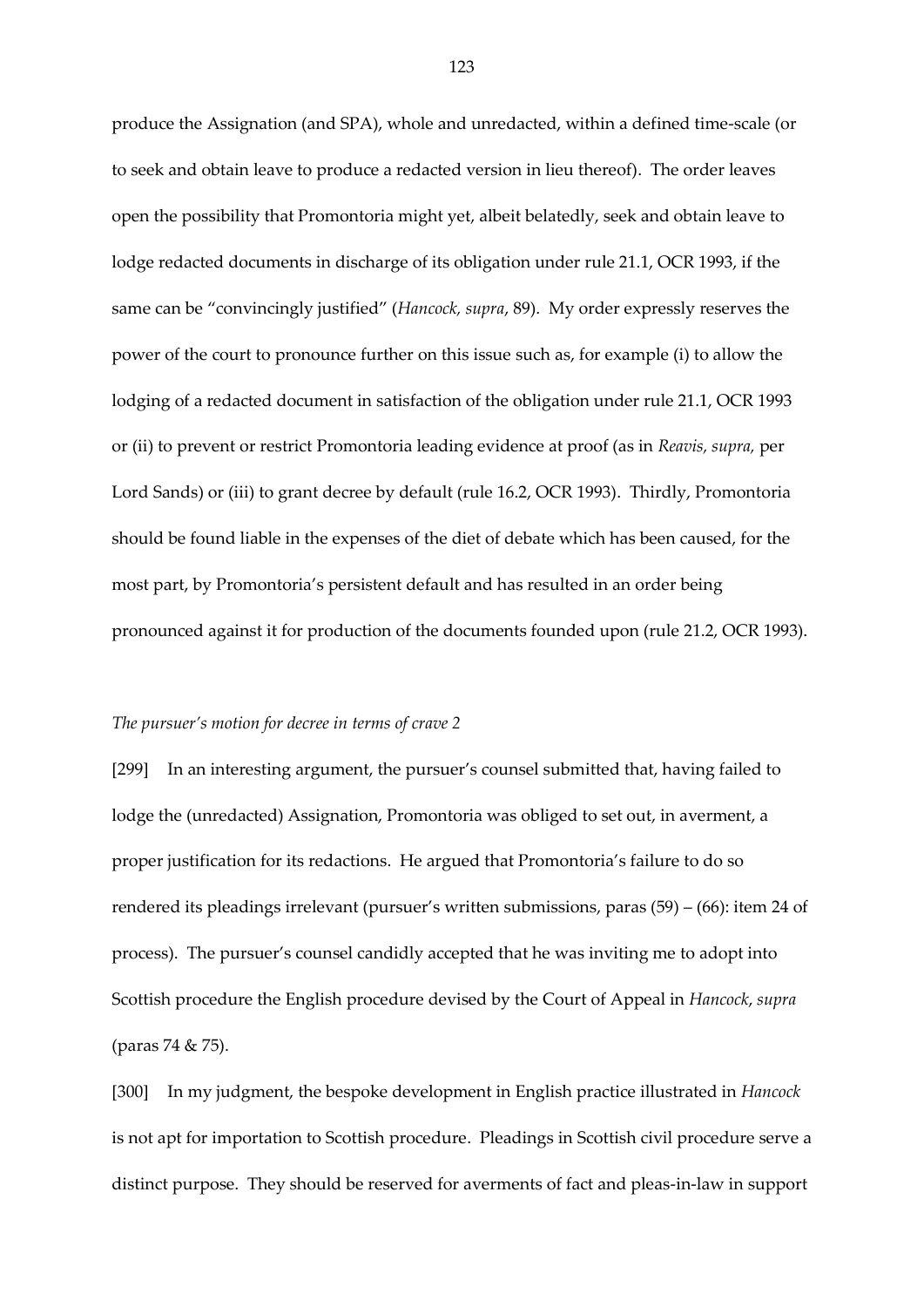of the substantive claim and defence. The pleadings are not the appropriate place for detailed arguments on ancillary issues such as alleged procedural default. Such matters are best reserved for written or oral submissions. Besides, as explained above, Scottish procedure can readily accommodate a mechanism by which an asserted justification for the lodging of a redacted document of title or the like can be debated. That mechanism is by way of submissions initiated, most simply, by way of a motion lodged either by the party seeking leave to lodge the redacted document (setting out its justification therefor) or by opposing party challenging the unilateral lodging of a redacted document and seeking such consequential order as may be appropriate depending upon the procedural context (such as for production of the unredacted document, limitation of proof, decree by default etc.). [301] In my judgment, while the defender's failure, without leave of the court, to lodge the complete Assignation founded upon by it constitutes a default, it does not follow that the defaulting party's averments (anent the assignation of the personal guarantee) are thereby rendered irrelevant. To this extent, the pursuer's preliminary pleas fall to be repelled.

## *Conclusion*

[302] In conclusion, for the foregoing reasons, I shall repel the defender's preliminary pleas (pleas-in-law 1, 2  $\&$  3); I shall sustain the pursuer's preliminary pleas (pleas-in-law 3  $\&$  4) in respect of the defender's averments anent its alleged title to the Standard Security and its alleged entitlement to serve the Charge; and *quoad ultra* I shall repel the pursuer's preliminary pleas. It follows that decree falls to be granted in terms of craves 1 & 3 (for production of the Charge and for declarator that Promontoria has no title to the Standard Security). *Quoad ultra* I shall allow parties a proof of their respective remaining averments.

124